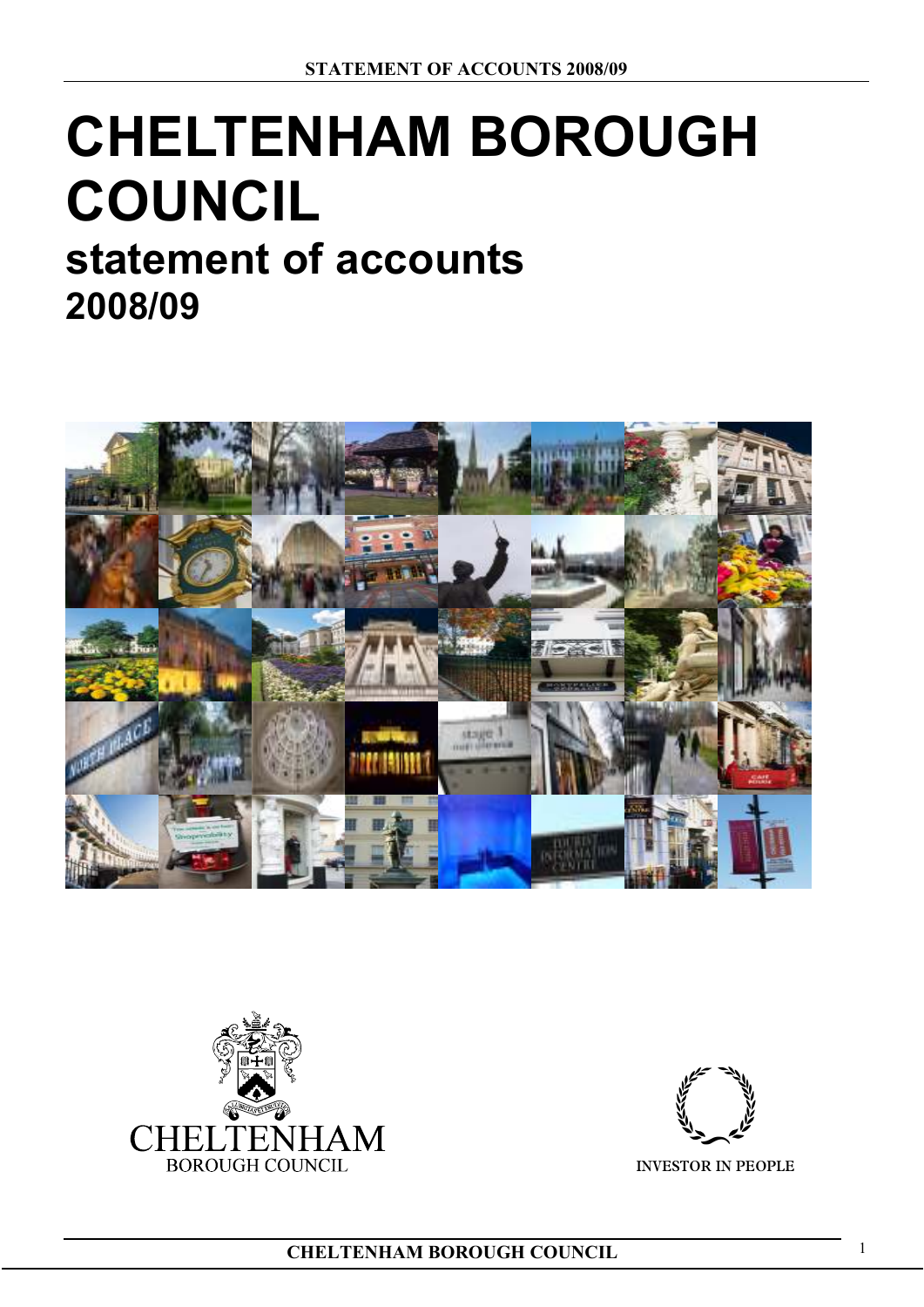## **CONTENTS**

| Page(s)   |                                                             |
|-----------|-------------------------------------------------------------|
| $1 - 17$  | <b>Explanatory Foreword</b>                                 |
| $18 - 28$ | <b>Statement of Accounting Policies</b>                     |
| 29        | Statement of Responsibilities for the Statement of Accounts |
| 30        | Income and Expenditure Account                              |
| $31 - 32$ | Statement of Movement on the General Fund Balance           |
| 33        | Statement of Total Recognised Gains and Losses (STRGL)      |
| 34        | <b>Balance Sheet</b>                                        |
| 35        | <b>Cash Flow Statement</b>                                  |
| $36 - 68$ | Notes to the Core Financial Statements                      |
| $69 - 74$ | <b>Housing Revenue Account</b>                              |
| $75 - 77$ | <b>Collection Fund</b>                                      |
| $78 - 85$ | <b>Group Accounts</b>                                       |
| $86 - 93$ | <b>Annual Governance Statement</b>                          |
| $94 - 97$ | Glossary of Terms                                           |
|           | <b>Auditor's Report</b>                                     |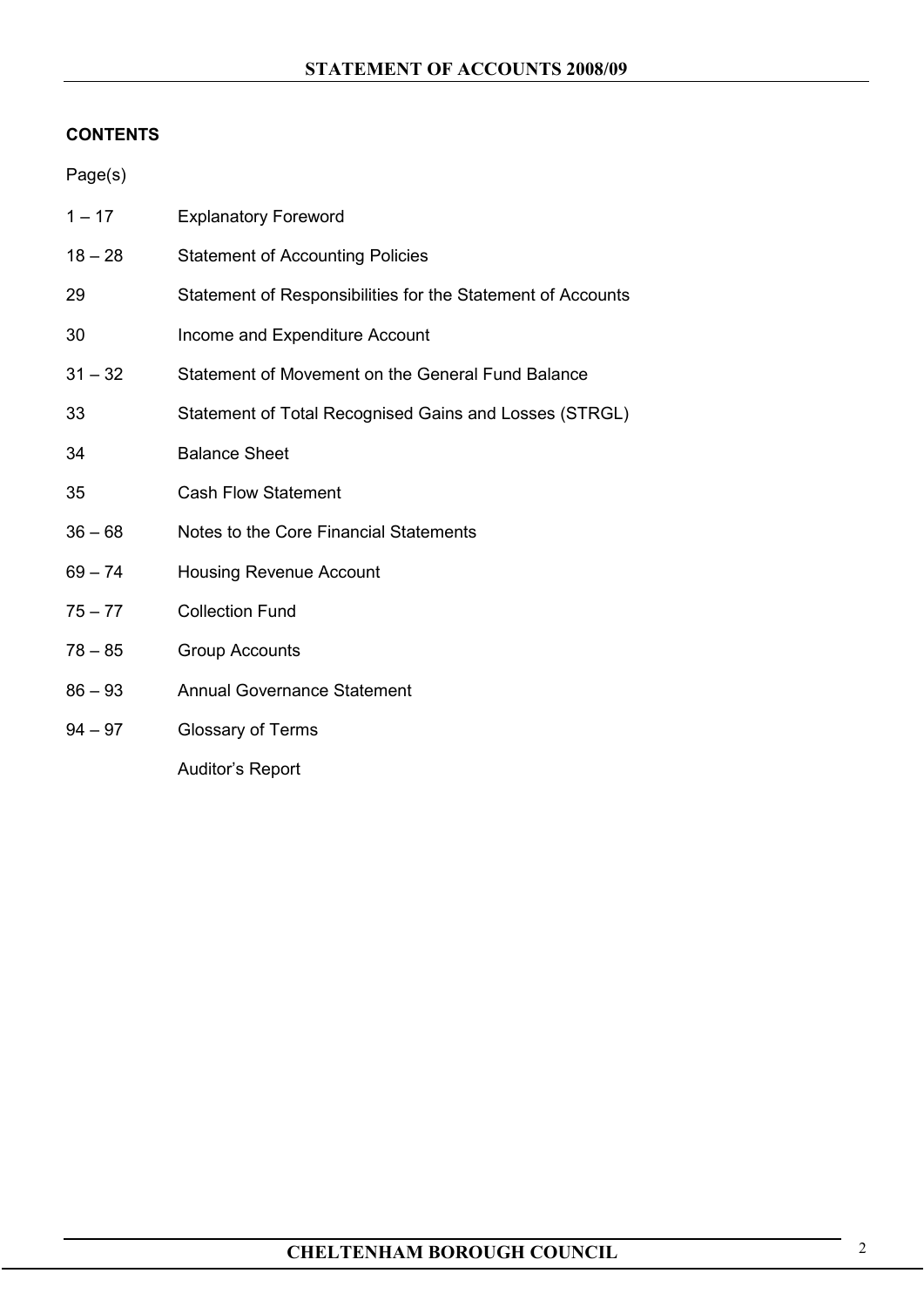# **CHELTENHAM BOROUGH COUNCIL**

| <b>Address and Telephone Number</b>                                 |                                                                               |
|---------------------------------------------------------------------|-------------------------------------------------------------------------------|
| Address:                                                            | Municipal Offices, Promenade, Cheltenham, Gloucestershire,<br><b>GL50 9SA</b> |
| Telephone (All Departments):                                        | 01242 262626                                                                  |
| Fax (All Departments):                                              | 01242 227131                                                                  |
| Website:                                                            | www.cheltenham.gov.uk                                                         |
| Mayor and Deputy Mayor in the 2008/09 Municipal Year                |                                                                               |
| Mayor:                                                              | <b>Councillor R MacDonald</b>                                                 |
| Deputy Mayor:                                                       | Councillor L Surgenor                                                         |
| <b>Cabinet in 2008/09</b>                                           |                                                                               |
| Leader of the Council                                               | Councillor S Jordan                                                           |
| <b>Cabinet Member Corporate Services</b>                            | Councillor C Hay                                                              |
| <b>Cabinet Member Sport and Safety</b>                              | <b>Councillor A McKinlay</b>                                                  |
| <b>Cabinet Member Built Environment</b>                             | <b>Councillor J Morris</b>                                                    |
| <b>Cabinet Member Finance and Culture</b>                           | <b>Councillor J Rawson</b>                                                    |
| Cabinet Member Community Development and Housing                    | <b>Councillor J Webster</b>                                                   |
| <b>Cabinet Member Sustainability</b>                                | <b>Councillor P Massey</b>                                                    |
| <b>Chairman of Committees in 2008/09</b>                            |                                                                               |
| <b>Licensing Committee</b>                                          | Councillor D Seacome                                                          |
| <b>Planning Committee</b>                                           | Councillor L Surgenor                                                         |
| Economy and Business Improvement Overview and Scrutiny<br>Committee | <b>Councillor M Stennett</b>                                                  |
| <b>Environment Overview and Scrutiny Committee</b>                  | <b>Councillor R Garnham</b>                                                   |
| Social and Community Overview and Scrutiny Committee                | <b>Councillor D Smith</b>                                                     |
| <b>Audit Committee</b>                                              | <b>Councillor A Wall</b>                                                      |
| <b>Staff and Support Services Committee</b>                         | <b>Councillor S Jordan</b>                                                    |
| <b>Standards Committee</b>                                          | Mr S. Lainé (Independent Member)                                              |
| <b>Chief Officers in 2008/09</b>                                    |                                                                               |
| <b>Chief Executive</b>                                              | Mr. A North                                                                   |
| <b>Deputy Chief Executive</b>                                       | Mr. C Huckle                                                                  |
| <b>Strategic Director Environment</b>                               | Mr. G Lewis                                                                   |
| <b>Strategic Director Corporate Services</b>                        | Mrs. P Pratley                                                                |
| Chief Finance Officer (Section 151 Responsible Officer)             | Mr. M Sheldon                                                                 |
| Monitoring Officer / Borough Solicitor                              | Mr. P Lewis                                                                   |
| <b>External Auditor in 2008/09</b>                                  |                                                                               |
| <b>Appointed Auditor:</b>                                           | <b>KPMG LLP</b>                                                               |
| Address:                                                            | Marlborough House, Fitzalan Court, Fitzalan Road, Cardiff,<br><b>CF24 0TE</b> |
| <b>Bankers in 2008/09</b>                                           |                                                                               |
| Bankers:                                                            | Lloyds TSB                                                                    |
| Address:                                                            | 130 High Street, Cheltenham, GL50 1EW                                         |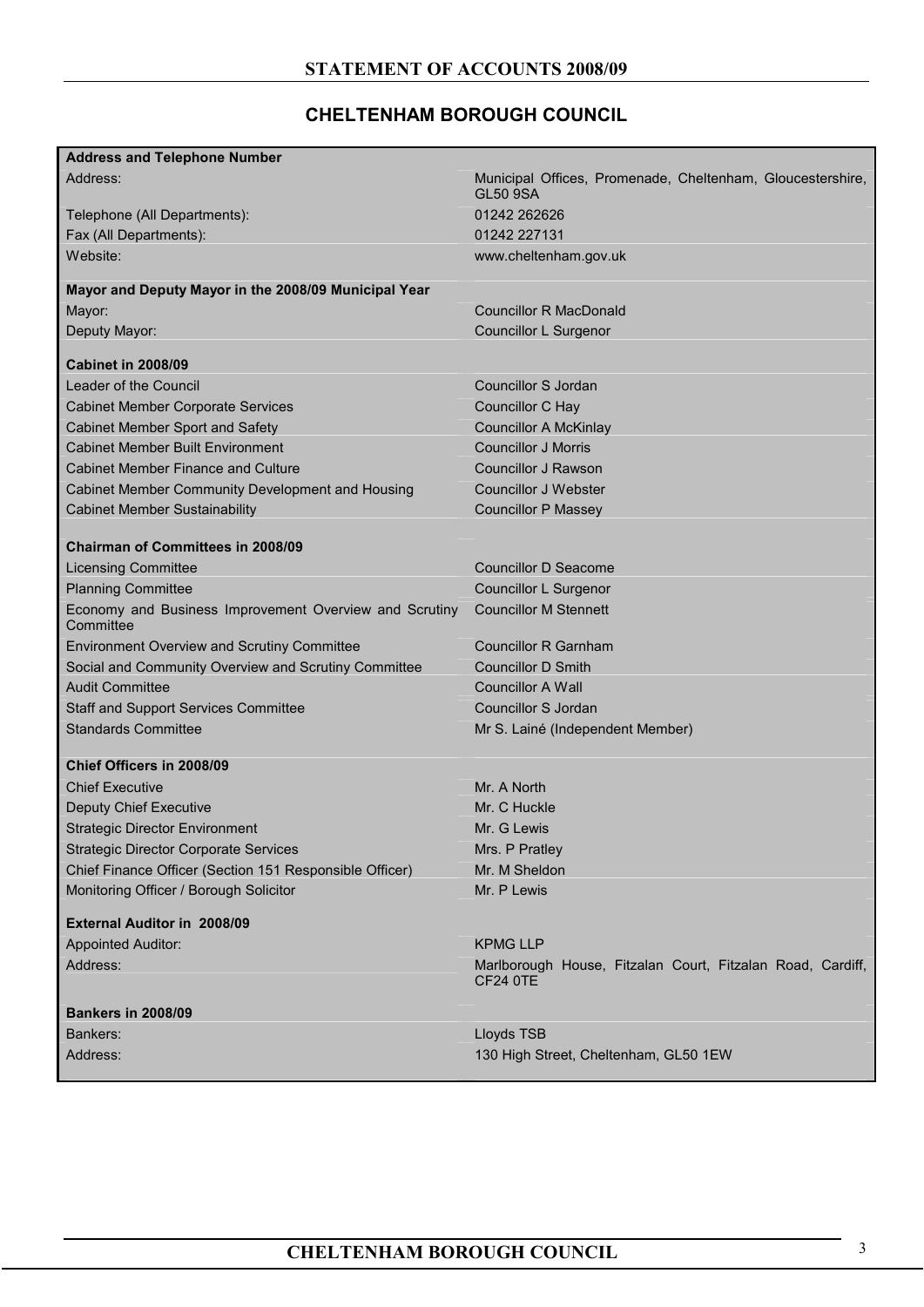## **CHELTENHAM PROFILE**

Cheltenham is one of Britain's finest spa towns, set in a sheltered position between the rolling Cotswold Hills and the Severn Vale. It has a population of 112,300 and with its architectural heritage, educational facilities and quality environment; Cheltenham is an attractive place to live, work and play.

Cheltenham is home to a number of festivals that take place throughout the year which include the world-renowned Jazz, Music, Science and Literature Festivals. Cheltenham Racecourse hosts sixteen events every year including the Gold Cup Festival. The borough also plays host to the Everyman Theatre and the Playhouse Theatre, both of which offer a rich and varied programme of professional and amateur performing arts. Cheltenham Art Gallery and Museum has national recognition as a museum with an outstanding collection.

However, despite Cheltenham being a relatively affluent place, this wealthy image can obscure the fact that we have areas of poverty and deprivation. The Indices of Deprivation 2007 (ID2007) show a band of deprivation that runs East/West from Springbank, Hesters Way, St. Peters, St. Pauls and Oakley with the two deprivation hotspots of St. Marks and St. Pauls.

The Council was scored as providing a *Good Service* in the Comprehensive Performance Assessment and is looking to improve further in the next 12 months. It was one of the first local authorities to gain the Investors in People award in 1995 and has retained it for 14 years and considers itself to be an employer of choice. It has an extensive apprenticeship scheme helping to develop its workforce. It also has a Leadership Development programme for directors and senior managers to help deliver the organisational change.

The Council is a member of the Cheltenham Strategic Partnership and has aligned its business plan to the sustainable community strategy. It has extensive links with numerous community partnerships.

There are a number of challenges facing Cheltenham including bridging the funding gap, delivery of Civic Pride aspirations, service improvement and service commissioning. However the Council is innovative and has put in place extensive plans to ensure that we get the most out of our services at a reasonable cost.

The Council has an extensive property portfolio including a number of listed buildings that are operated by the Council including the Town Hall, Pittville Pump Room, Art Gallery and Museum. It also has a share in the Regent Arcade shopping centre. These properties help provide the Council with a funding stream to support its services.

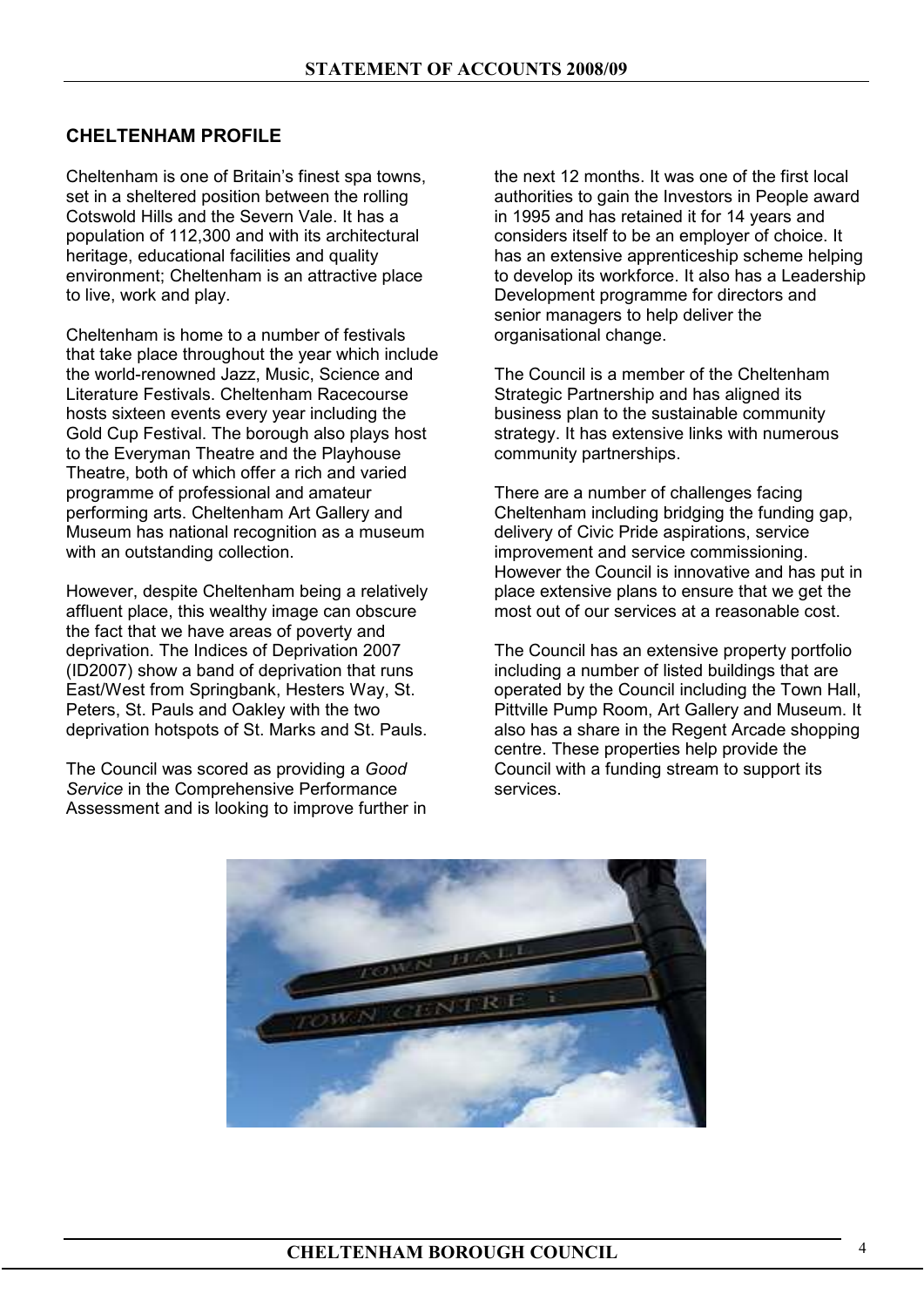## **POLITICAL STRUCTURE**

The Council has 40 elected members and holds elections every two years for which 50% of the seats are put up for re-election. Following the elections in May 2008 the Council is "no overall control" though the Council has elected Councillor Steve Jordan as Leader of the Council who has appointed a Liberal Democrat Cabinet. The next elections will be held in May 2010.

The Council is chaired by the Mayor and is responsible for setting the budget and policy framework within which decisions are made. The Cabinet consists of the Leader and up to seven Councillors appointed by the Council. When major decisions are to be discussed or made, these are published in the Cabinet's Forward Plan in so far as they can be anticipated. If these decisions are to be discussed with council officers at a meeting of the Cabinet, this will generally be open for the public to attend except where personal or confidential matters are being discussed.



#### **PERFORMANCE MANAGEMENT**

The Council's vision as set out in Cheltenham's Sustainable Community Strategy as the basis of its framework has adopted the twenty year vision for Cheltenham:

*We want Cheltenham to deliver a sustainable quality of life, where people, families, their communities and businesses thrive; and in a way which cherishes our cultural and natural heritage, reduces our impact on climate change and does not compromise the quality of life of present and future generations.* 

Applying this twenty year vision, Cheltenham Borough Council has developed an overarching message designed to inspire employees and members to contribute effectively towards ensuring that the borough of Cheltenham remains successful, to set the ethos and culture of the council and to focus all officers and members efforts on a common goal. Our overarching message is simply:

## *"Working together to create a great future for Cheltenham"*

Our Business plan 2007-2010 and its associated action plan for 2008/09 were agreed by Council on 17<sup>th</sup> March 2008. In the business plan, the Council set out its aims for the next three years which were:

- Promoting community safety
- Promoting sustainable living
- Promoting a strong and sustainable economy
- Building healthy communities and supporting older people
- Building stronger communities and supporting housing choice
- A focus on children and young people
- Investing in environmental quality
- Investing in travel and transport
- Investing in arts and culture
- Being an excellent, efficient and sustainable council.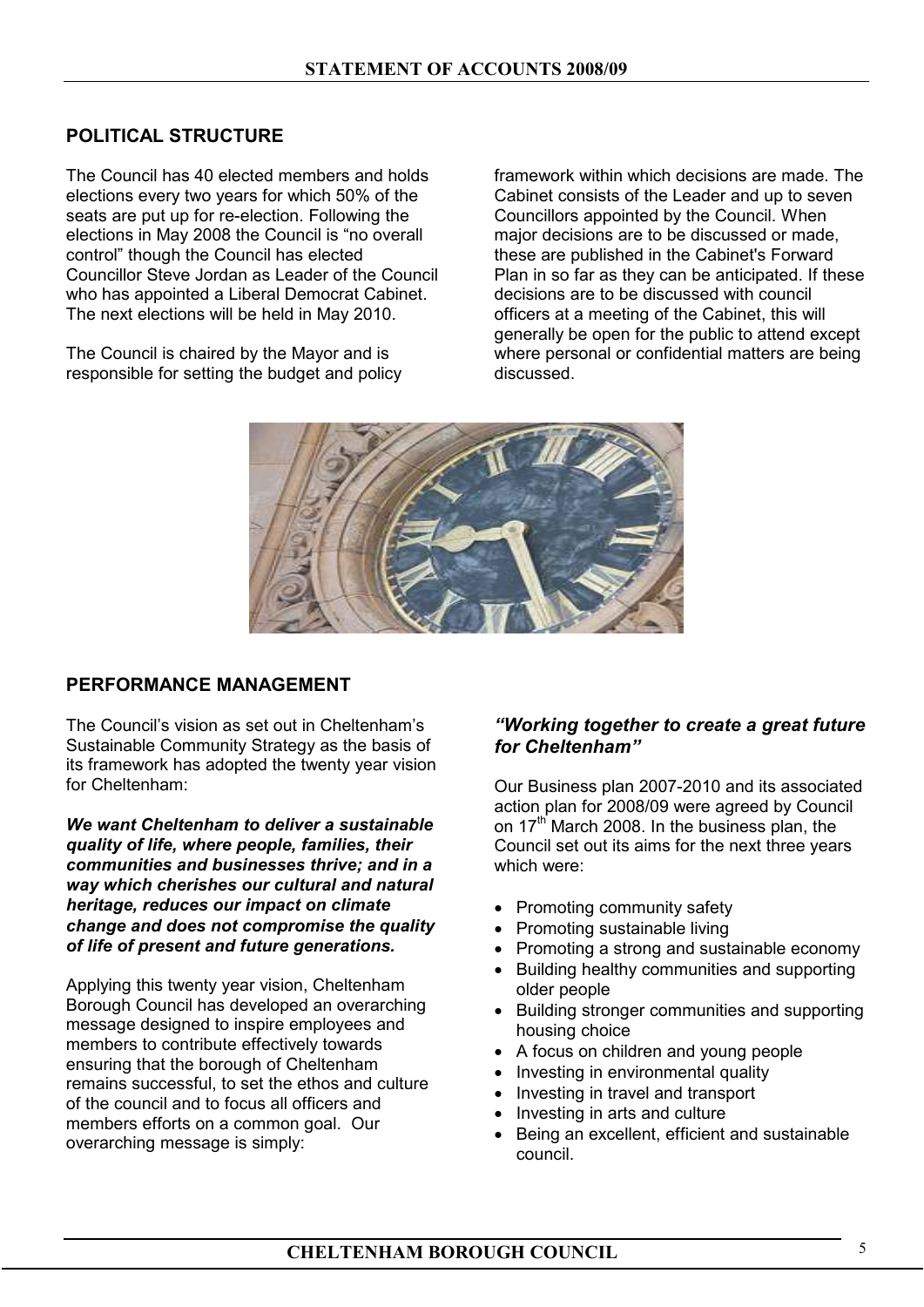## **The importance of performance management**

Performance management is a critical element of the Council's management processes. The Council is committed to a joined up approach to performance management that involves members and employees working together to ensure that the Council keeps on delivering on the issues that matter most to local people and keeps on improving the quality of services at all levels. Our performance management system helps the Council to identify what does and does not work and what the factors are that support or hinder economic, efficient and effective service delivery.

The annual report provides an assessment of our performance against our business plan targets as set out in "Our plans for 2008/09". The report also includes reference to our use of resources assessment and our annual audit letter, all of which provide a useful summary of progress over the past year.

Overall the Council performed well during 2008/09. We continued to get recognition for our high standards, good performance, sound financial management and value for money. The Audit Commision gave us an overall score of 3

for its Use of Resources assessment, indicating that the Council performs 'consistently above minimum requirements - performing well'. They concluded the following:

*"The council continues to make progress in priority areas which include areas that have been identified as priorities by the community. Recent performance indicators (PIs) show that the Council performs well overall with above average number of PIs in the top 25 per cent of councils. Overall satisfaction with the council is amongst the best in the country. The Council is working effectively to contribute to wider community outcomes including priority areas such as reducing crime, carbon reduction and supporting the local economy. Overall the Council is improving value for money ensuring that a range of quality services is delivered while maintaining relatively low overall costs."* 

This Annual Report should be read in conjunction with the Annual Accounts to give you a balanced view of the Council's work and finances. If there is anything that you would like to tell us so that we can improve things further, then please do not hesitate to contact us.

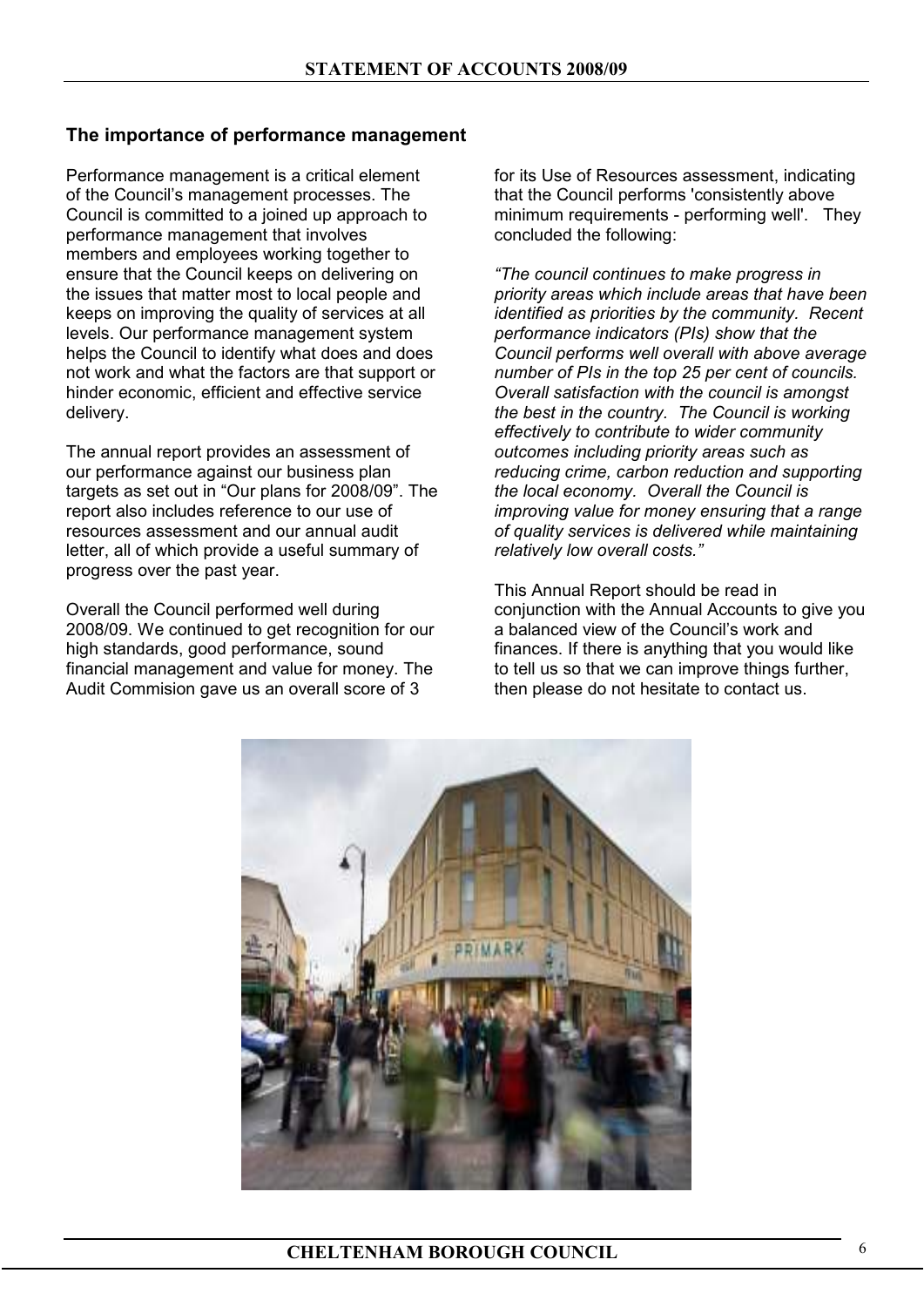## **Performance highlights during 2008/09**

We completed 75% of our business plan actions with only 17 out of 138 (12%) not being completed in the year, the rest being cancelled or deferred into 2009/10. This is an improvement on last year and out of those that were not completed in the year all but two will be taken forward in 2009/10.

Our performance against a range of indicators has continued to improve. Particularly pleasing has been the improvement in recycling/composting rates which is down to both the hard work of our waste and recycling teams and the commitment of our residents. Also we have seen the successes of both leisure@ which reopened after being closed for 14 months following the floods in 2007 and the Sunday opening of the Art Gallery and Museum. Our development control team continues to determine planning applications significantly ahead of target.

Towards the end of 2008, the first ever place survey was carried out and this has provided us with useful information about how local residents perceive local public services. Overall satisfaction with the area was high at 84.4% and overall satisfaction with the way we deliver services was above the average compared to other districts at 46%. However, the place survey also told us that only 30% of people feel that we provide value for money services, despite Cheltenham's acheivement of a level 3 (performing well) within value for money use of resources 2007/08.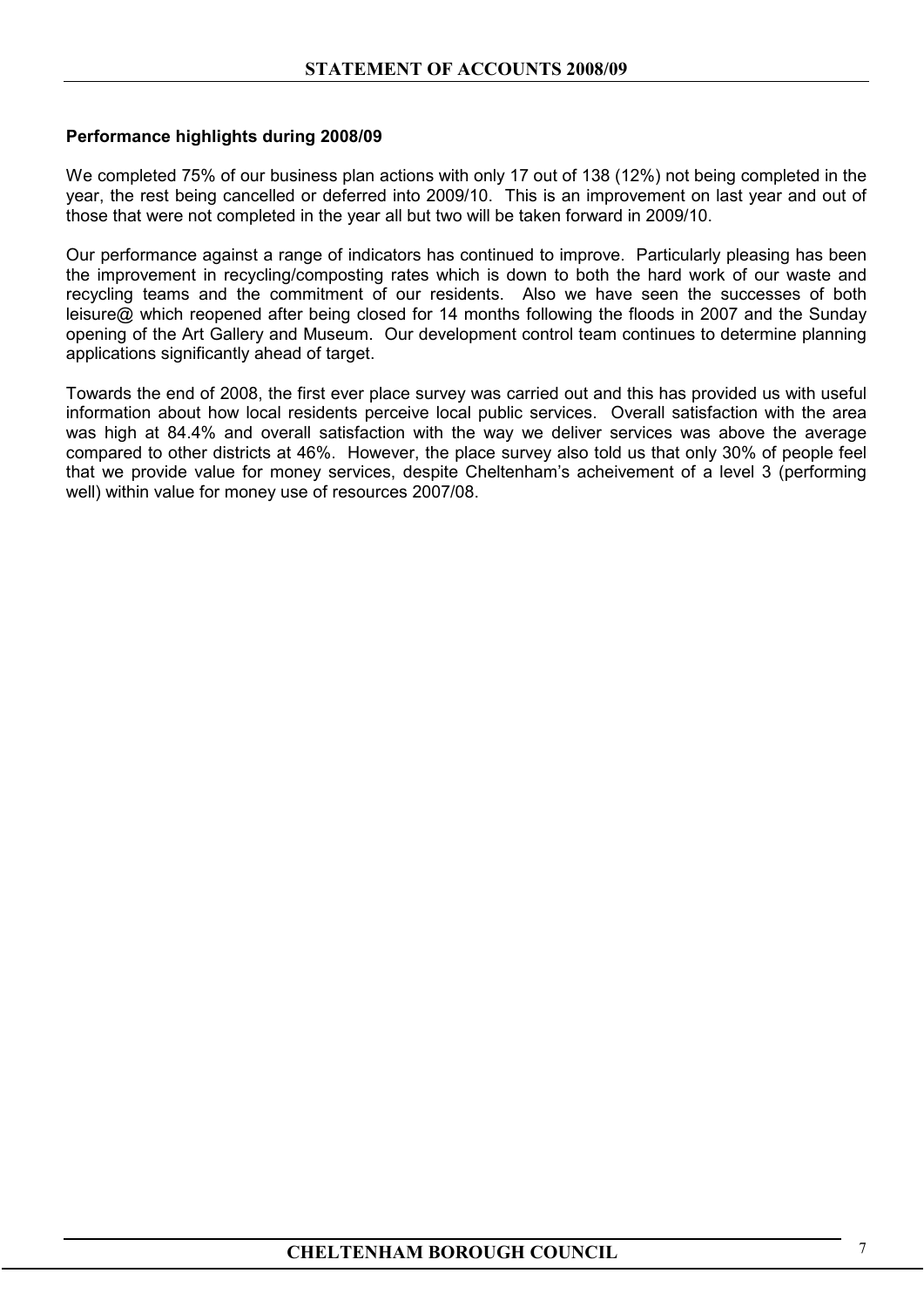

## **EXPLANATORY FOREWORD**

The purpose of this explanatory forward is to provide electors, local taxpayers, members of the authority and other interested parties with an easy to understand guide to the most significant matters reported in the accounts. It provides an explanation in overall terms of the authority's financial position and assists in the interpretation of the accounting statements, including the Group Accounts. The statements should inform readers of the cost of services provided by the Council in the year 2008/09 and the council's assets and liabilities at the year end.

## **INTRODUCTION**

The Accounts for the year ending 31<sup>st</sup> March 2009 have been prepared and published in accordance with the Code of Practice on Local Authority Accounting in the United Kingdom 2008 (the SORP), published by the Chartered Institute of Public Finance and Accountancy (CIPFA).

The following statements are included: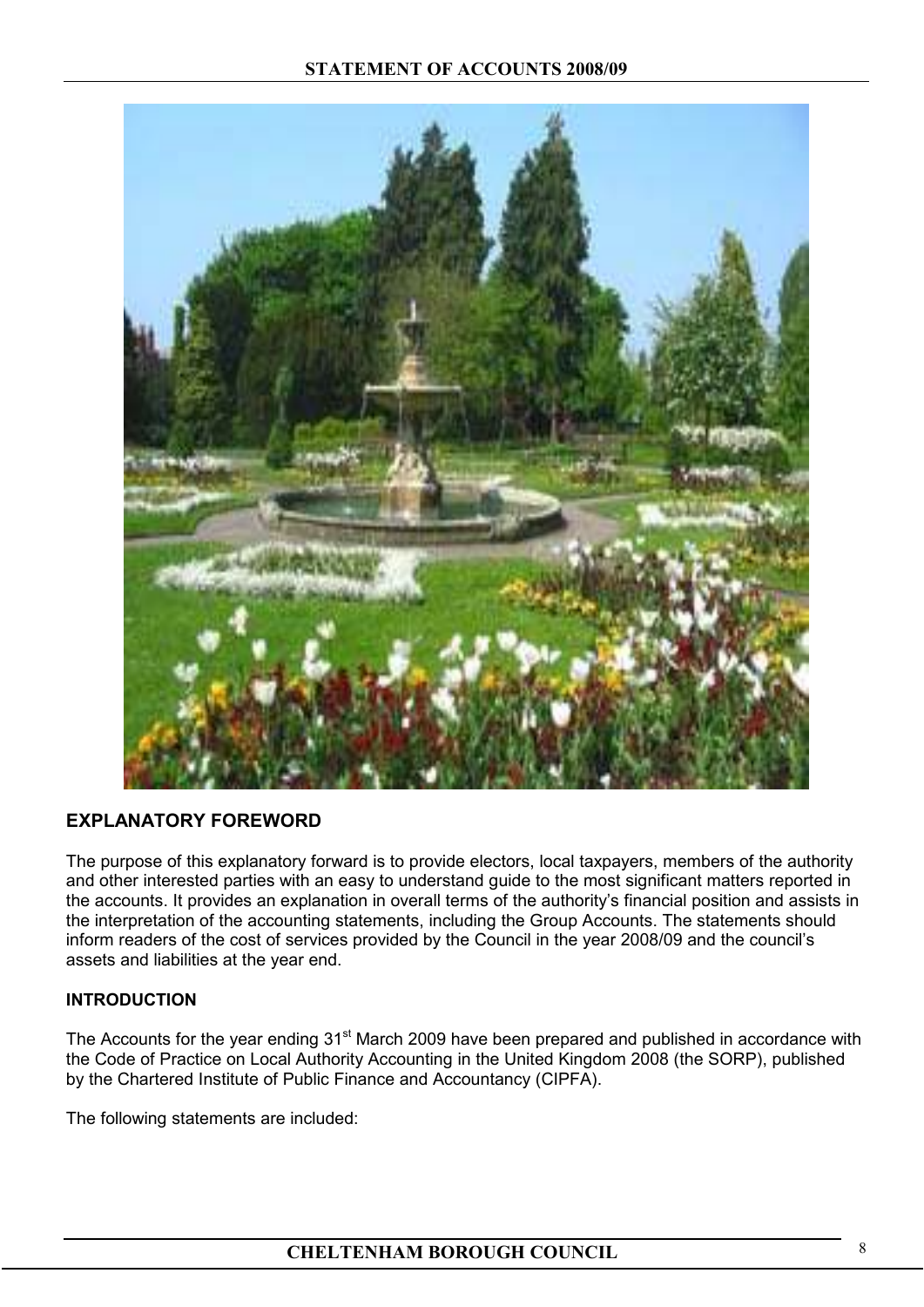| <b>Statement of Responsibilities for the</b><br><b>Statement of Accounts</b> | Sets out the respective responsibilities of the authority and the<br>Chief Financial Officer for the accounts.                                                                                                                                                                                                                                 |
|------------------------------------------------------------------------------|------------------------------------------------------------------------------------------------------------------------------------------------------------------------------------------------------------------------------------------------------------------------------------------------------------------------------------------------|
| <b>Income and Expenditure Account</b>                                        | This reports the net cost for the year of <b>all</b> the functions for<br>which the authority is responsible, and demonstrates how that<br>cost has been financed from general government grants and<br>income from local taxpayers.                                                                                                           |
| <b>Statement of the Movement on the</b><br><b>General Fund Balance</b>       | This is a reconciliation showing how the balance of resources<br>generated/consumed in the year links in with statutory<br>requirements for raising council tax.                                                                                                                                                                               |
| <b>Statement of Total Recognised</b><br><b>Gains and Losses (STRGL)</b>      | This demonstrates how the movement in net worth in the<br>Balance Sheet is identified to the Income and Expenditure<br>Account surplus/deficit and to other unrealised gains and losses.                                                                                                                                                       |
| <b>Balance Sheet</b>                                                         | This summarises the overall financial position of the council at<br>31 <sup>st</sup> March 2009 showing its assets, liabilities and reserves.                                                                                                                                                                                                  |
| <b>Cash Flow Statement</b>                                                   | This summarises the inflows and outflows of cash arising from<br>transactions with third parties for revenue and capital purposes.                                                                                                                                                                                                             |
| <b>Housing Revenue Account</b>                                               | A separate account, required by law, which shows income and<br>expenditure associated with the provision of council housing.                                                                                                                                                                                                                   |
| <b>Collection Fund</b>                                                       | Reflects the statutory requirement to maintain a separate<br>Collection Fund which shows the transactions in relation to<br>non-domestic business rates and the council tax, indicating how<br>the amounts collected are distributed to Gloucestershire County<br>Council, Gloucestershire Police Authority and Cheltenham<br>Borough Council. |
| <b>Group Accounts</b>                                                        | These bring together the accounts of Cheltenham Borough<br>Council, Cheltenham Borough Homes and Gloucestershire<br>Airport Ltd, of which the Council has a 50% shareholding.                                                                                                                                                                  |
| <b>Annual Governance Statement</b>                                           | This sets out how the Council is meeting its obligations and what<br>improvements it intends to make to its systems of internal control<br>and corporate governance arrangements.                                                                                                                                                              |

These accounts are supported by a Statement of Accounting Policies, appropriate notes and a glossary of terms to provide readers with further information.

## **COUNCIL SPENDING**

Cheltenham Borough Council is a large organisation employing over 600 people. The activities vary widely and include the provision and upkeep of council housing, collection of refuse, leisure and recreation, car parking, cemeteries and crematoria, environmental health and many other services.

## **GENERAL FUND REVENUE BUDGET**

In February 2008, the council set a budget of £16.139m for spending on General Fund Services (excluding spending on council housing) of which £1.067m was to be financed by government grant, £7.664m from non domestic rates and £7.408m from local council tax payers. The table below compares the financial outturn with the budget as detailed in the council's budget book, followed by a brief explanation of the financial aspects of the council's activities drawing attention to the main characteristics of the council's financial position*.*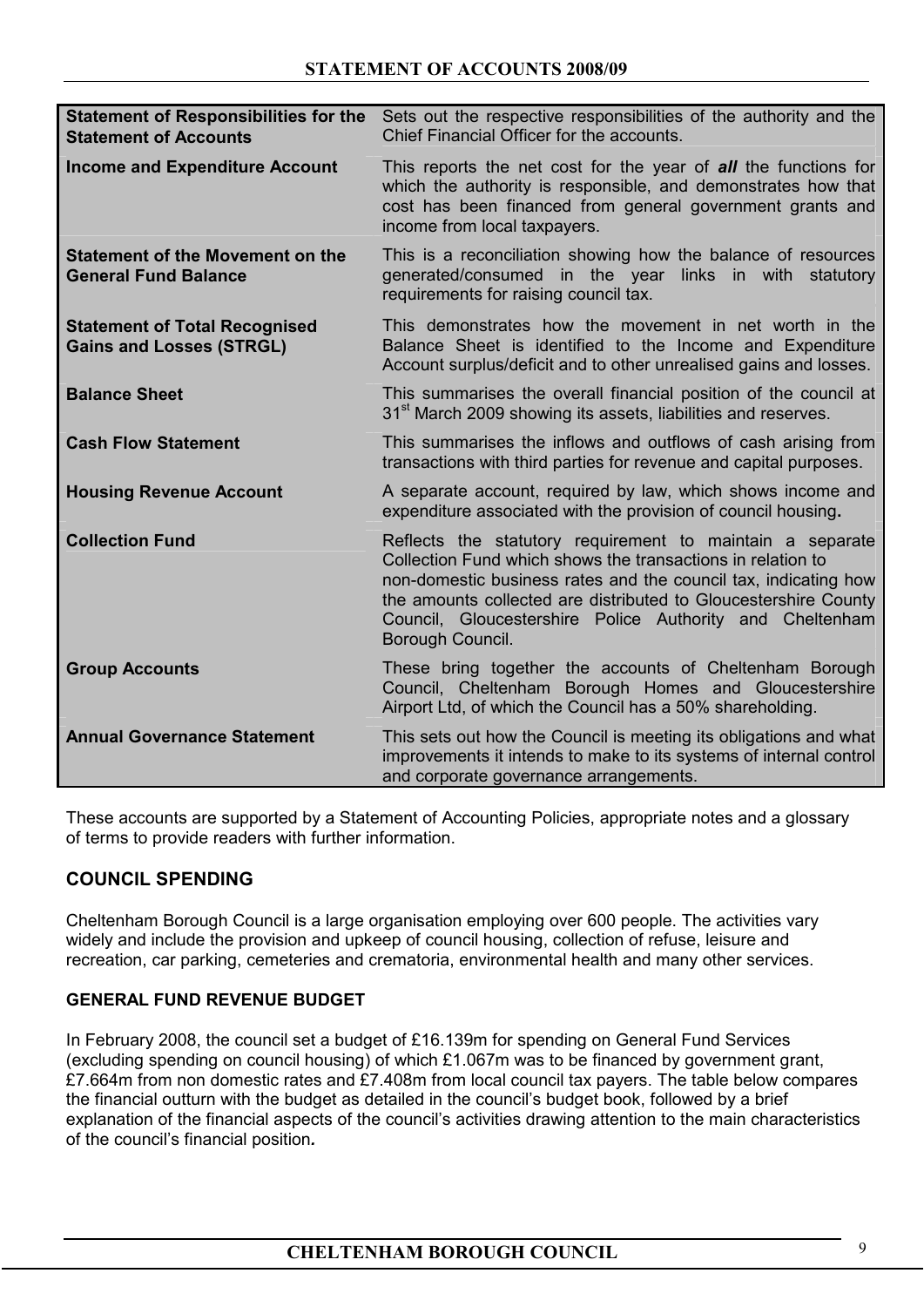|                                         | Original       | <b>Revised</b> |                |                        |
|-----------------------------------------|----------------|----------------|----------------|------------------------|
|                                         | <b>Budget</b>  | <b>Budget</b>  | <b>Outturn</b> | <b>Variance</b>        |
|                                         | 2008/09        | 2008/09        | 2008/09        | 2008/09                |
| <b>GROUP DIRECTORATES</b>               | £              | £              | £              | £                      |
| <b>Chief Executives</b>                 | 2,142,900      | 2,509,700      | 2,277,422      | (232, 278)             |
| <b>Corporate Services</b>               | 3,255,600      | 3,225,900      | 2,665,597      | (560, 303)             |
| Environment                             | 5,562,300      | 4,194,200      | 4,117,766      | (76, 434)              |
| Social & Community                      | 6,443,600      | 7,019,350      | 7,168,144      | 148,794                |
| Programmed Maintenance                  | 1,006,850      | 1,431,970      | 1,368,268      | (63, 702)              |
| <b>Business Change</b>                  | 63,000         | 193,100        | 126,576        | (66, 524)              |
| <b>Bad debt provision</b>               | 45,000         | 45,000         | 26,121         | (18, 879)              |
| <b>Business Growth Incentive Scheme</b> |                |                | (297, 423)     | (297, 423)             |
| Target savings                          | (300,000)      |                |                |                        |
| <b>TOTAL NET SERVICE EXPENDITURE</b>    | 18,219,250     | 18,619,220     |                | 17,452,471 (1,166,749) |
|                                         |                |                |                |                        |
| Capital charges                         | (911, 200)     | (939,000)      | (943, 524)     | (4, 524)               |
| Interest and investment income          | (263, 200)     | (195, 100)     | 387,745        | 582,845                |
| Use of balances and reserves            | (906, 117)     | (1,323,887)    | (735, 455)     | 588,432                |
| <b>NET BUDGET</b>                       | 16,138,733     | 16, 161, 233   | 16, 161, 237   |                        |
| <b>FINANCED BY:</b>                     |                |                |                |                        |
| <b>Area Based Grant</b>                 |                | (22, 500)      | (22, 500)      |                        |
| <b>Revenue Support Grant</b>            | (1,066,944)    | (1,066,944)    | (1,066,944)    |                        |
| <b>National Non-Domestic Rate</b>       | (7,664,383)    | (7,664,383)    | (7,664,383)    |                        |
| <b>Collection Fund Contribution</b>     | (31,000)       | (31,000)       | (31,004)       | (4)                    |
| <b>Council Tax</b>                      | (7,376,406)    | (7,376,406)    | (7,376,406)    |                        |
|                                         | (16, 138, 733) | (16, 161, 233) | (16, 161, 237) | (4)                    |

The council is required to analyse the expenditure for the year 2008/09 in a standard way in order to enable comparisons to be made between different local authorities. This re-presentation of the above position is contained in the form of the Income and Expenditure Account. The council has its own management arrangements and presents budgets and monitoring statements to Cabinet and Council which are grouped according to these local arrangements.

During 2008/09 the council continued with the process of formal monitoring of budgets which are reported to Cabinet on a quarterly basis in line with best practice and on the recommendation of the Audit Commission. This has assisted in strengthening the sound management of the council's finances and provides a mechanism to ensure that any budgetary problems are identified and rectified as soon as possible during the year.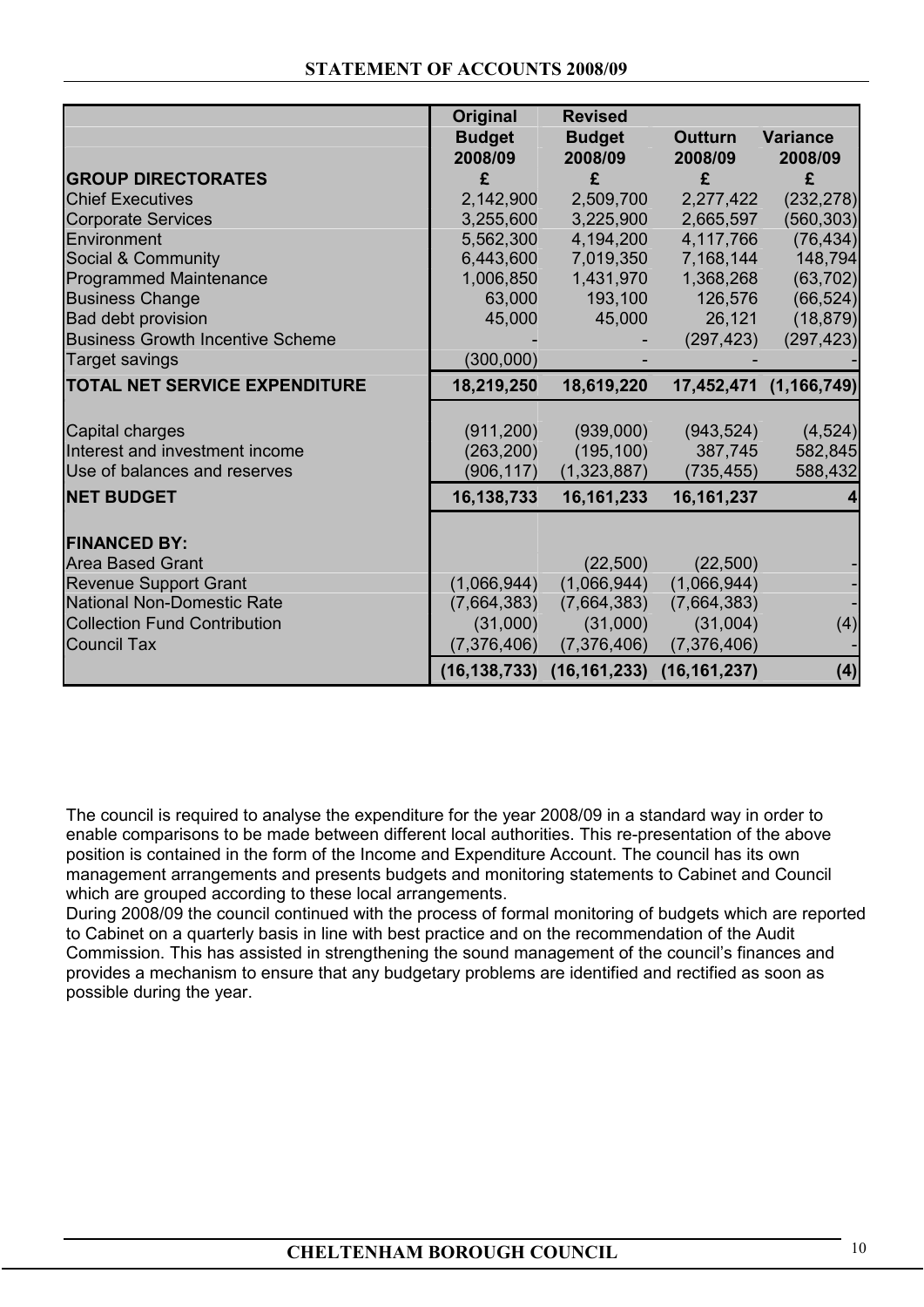## **WHERE THE MONEY CAME FROM**

The following chart provides an analysis of our main sources of income this year for the General Fund (i.e. it excludes income in respect of the Housing Revenue Account). The Government provides our main source of income in the form of general and specific grants. The Government also determines the amount of business rates we receive.



## **BUDGET SAVINGS**

The council's track record of strong financial management was maintained during 2008/09 which resulted in council services being delivered within revised budget, with a saving made in 2008/09 of £144,244. There were a number of reasons for this budget saving including achieving income in excess of budget, savings resulting from vacancies and the general prudent approach to spending in the delivery of services. The budget saving has been transferred to the Carry Forward Reserve pending Cabinet and Council's decisions as to its future use. The following summary identifies the major variances between the revised budget and the actual outturn as follows:

|                                                                                                                                   | Overspend /<br>(Underspend)<br>£000's |
|-----------------------------------------------------------------------------------------------------------------------------------|---------------------------------------|
| <b>Additional Income</b><br>Employee costs saving<br>Other expenditure savings<br>Treasury Management - effect from impairment of | (401)<br>(186)<br>(140)<br>583        |
| <b>Icelandic Investments</b><br><b>VAT</b> refund<br><b>Net Saving</b>                                                            | (1, 166)<br>(1, 310)                  |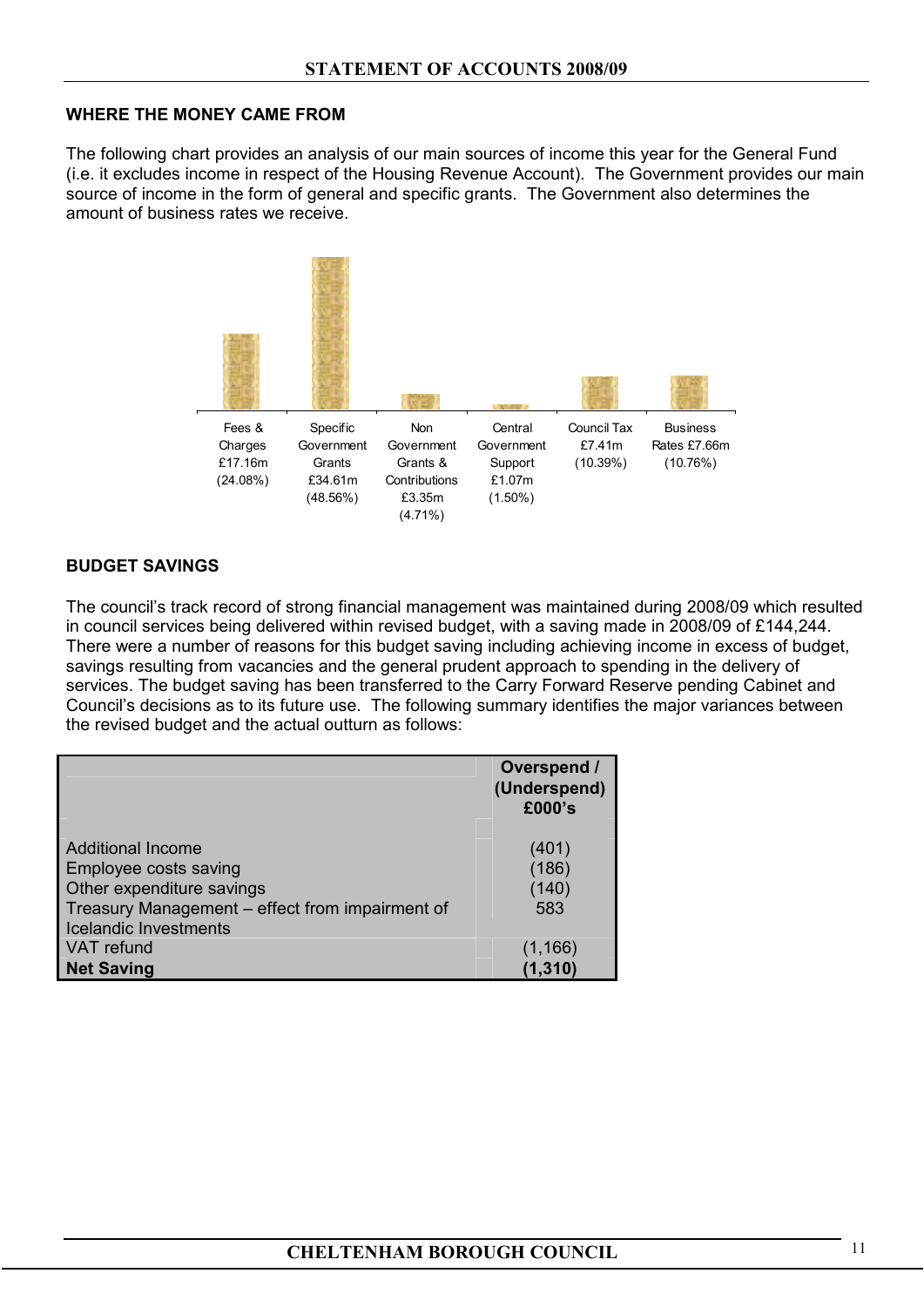## **WHERE THE MONEY WENT**

The following table is a summary of General Fund spend based on the Council's key priorities (which excludes the Housing Revenue Account).

|                                                                                                | Original<br><b>Budget</b> | <b>Revised</b><br><b>Budget</b> | <b>Outturn</b> | <b>Variance</b> |
|------------------------------------------------------------------------------------------------|---------------------------|---------------------------------|----------------|-----------------|
|                                                                                                | 2008/09                   | 2008/09                         | 2008/09        | 2008/09         |
| <b>GROUP DIRECTORATES</b>                                                                      | £                         | £                               | £              | £               |
| Priority 1 - Promoting Community Safety                                                        | 414,500                   | (1,064,600)                     | (1,239,896)    | (175, 296)      |
| Priority 2 - Promoting Sustainable Living                                                      | 1,326,100                 | 1,340,800                       | 1,197,115      | (143, 685)      |
| Priority 3 - Promoting a Strong and                                                            |                           |                                 |                |                 |
| <b>Sustainable Community</b>                                                                   | 657,900                   | 724,550                         | 342,744        | (381, 806)      |
| Priority 4 - Building Healthy Communities and                                                  |                           |                                 |                |                 |
| <b>Supporting Older People</b>                                                                 | 1,434,800                 | 1,375,600                       | 1,365,848      | (9, 752)        |
| Priority 5 - Building Stronger Communities and                                                 |                           |                                 |                |                 |
| <b>Supporting Housing Choice</b>                                                               | 1,634,300                 | 1,790,400                       | 2,095,203      | 304,803         |
| Priority 6 - A Focus on Children and Young                                                     |                           |                                 |                |                 |
| People                                                                                         | 176,200                   | 267,300                         | 222,184        | (45, 116)       |
| Priority 7 - Investing in Environmental Quality                                                | 5,751,630                 | 5,871,070                       | 5,611,901      | (259, 169)      |
| Priority 8 - Investing in Travel and Transport                                                 | (487, 100)                | (435, 800)                      | (114, 284)     | 321,516         |
| Priority 9 – Investing in Arts and Culture<br>Priority 10 - We will be an Excellent, Efficient | 2,785,850                 | 3,658,300                       | 3,603,079      | (55, 221)       |
| and Sustainable Council                                                                        | 4,525,070                 | 5,091,600                       | 4,368,577      |                 |
|                                                                                                |                           |                                 |                | (723, 023)      |
| <b>TOTAL NET SERVICE EXPENDITURE</b>                                                           | 18,219,250                | 18,619,220                      | 17,452,471     | (1, 166, 749)   |
|                                                                                                |                           |                                 |                |                 |
| Capital charges                                                                                | (911, 200)                | (939,000)                       | (943, 524)     | (4, 524)        |
| Interest and investment income                                                                 | (263, 200)                | (195, 100)                      | 387,745        | 582,845         |
| Use of balances and reserves                                                                   | (906, 117)                | (1,323,887)                     | (735, 455)     | 588,432         |
| <b>NET BUDGET</b>                                                                              | 16,138,733                | 16, 161, 233                    | 16, 161, 237   | 4               |
|                                                                                                |                           |                                 |                |                 |
| <b>FINANCED BY:</b>                                                                            |                           |                                 |                |                 |
| <b>Area Based Grant</b>                                                                        |                           | (22, 500)                       | (22, 500)      |                 |
| <b>Revenue Support Grant</b>                                                                   | (1,066,944)               | (1,066,944)                     | (1,066,944)    |                 |
| <b>National Non-Domestic Rate</b>                                                              | (7,664,383)               | (7,664,383)                     | (7,664,383)    |                 |
| <b>Collection Fund Contribution</b>                                                            | (31,000)                  | (31,000)                        | (31,004)       | (4)             |
| <b>Council Tax</b>                                                                             | (7,376,406)               | (7,376,406)                     | (7,376,406)    |                 |
|                                                                                                | (16, 138, 733)            | (16, 161, 233)                  | (16, 161, 237) | (4)             |

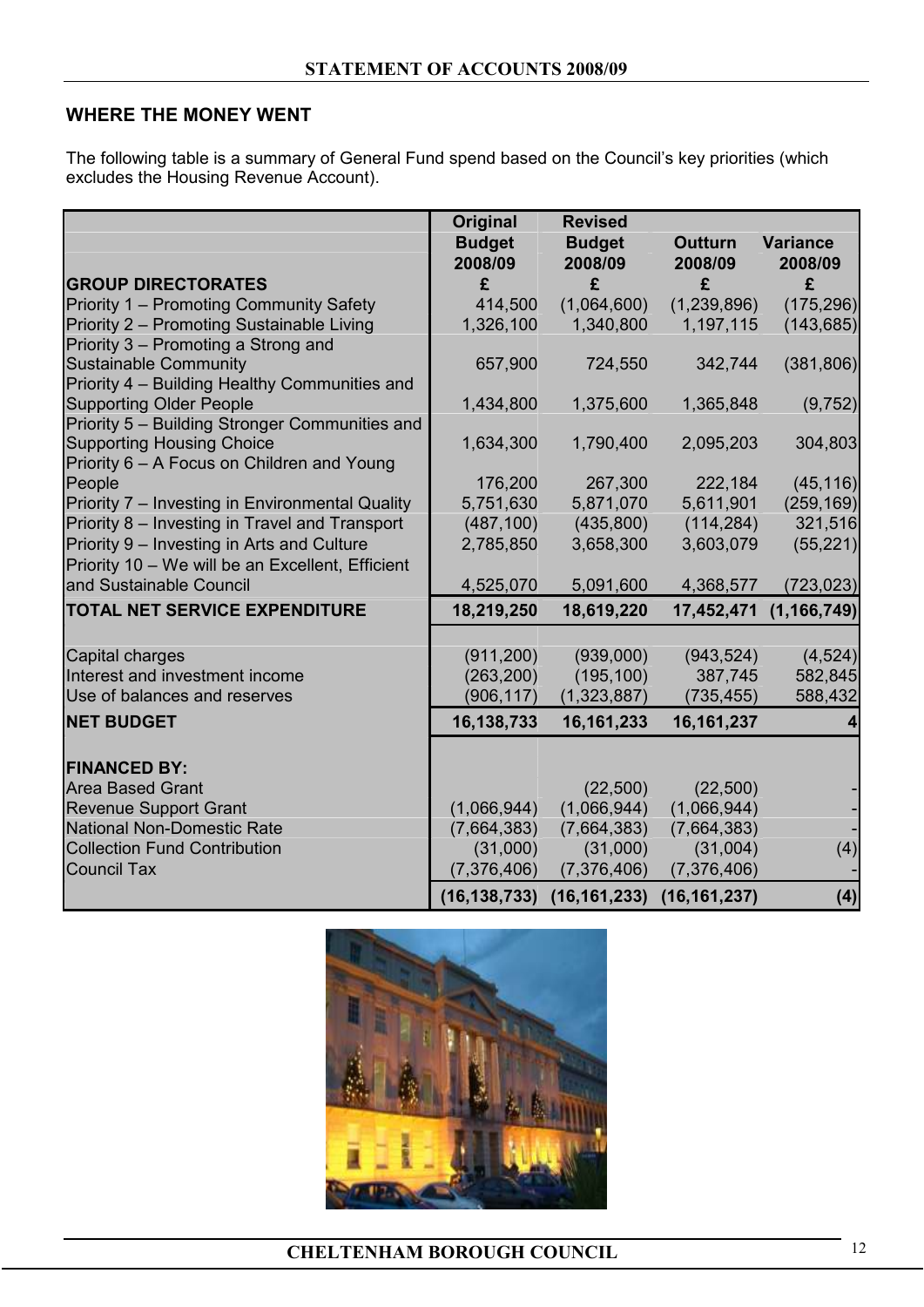However the above summary does not show how the money was used to deliver our 10 key priorities. Below we explain spend in terms of the services you see for the council tax you pay:

## **Priority 1 - Promoting Community Safety**

## **Total net surplus of £1.24m.**

**Core net spending included:** 

- £78k on Crime and Disorder
- £159k on Health and Safety
- £127k on CCTV and Town Centre safety
- £1.24m surplus on Civil Emergency due to EU restoration grant

## **Priority 2 - Promoting Sustainable Living**

**Total net spend of £1.197m.** 

**Core net spending included:** 

- £1.36m on Refuse Collection
- £804k on Street Cleansing
- £628k on Recycling Schemes
- £263k on Strategic Planning
- £219k on provision of Public Conveniences

## **Priority 3 - Promoting a Strong and Sustainable Economy**

## **Total net spend of £0.34m.**

**Core net spending included:** 

- £346k on Tourist Information Centre
- £87k on Licensing
- £187k on Business and Economic Development
- £30k on Town Centre Management

## **Priority 4 - Building Healthy Communities and Supporting Older People**

## **Total net spend of £1.36m.**

- **Core net spending included:** 
	- £955k on Leisure Services
	- £245k on Sports Pavilions
	- £86k on Sports Development

## **Priority 5 - Building Stronger Communities and Supporting Housing Choice**

## **Total net spend of £2.09m.**

**Core net spending included:** 

- £508k on Disabled Facilities Grants
- £460k on Housing needs
- £403k on Homelessness
- £163k on Single Advice Contract with the Citizen's Advice Bureau
- £151k on Community Planning

## **Priority 6 - A focus on Children and Young People**

## **Total net spend of £0.22m.**

**Core net spending included:** 

- £99k on Youth Initiatives
- £122k on the Holiday Recreation Programme

## **Priority 7 - Investing in Environmental Quality**

## **Total net spend of £5.612m.**

**Core net spending included:** 

- £1.98m on Parks & Open Spaces
- £223k on Allotments
- £177k on Civic Pride
- £155k on Food Safety
- £155k on Pollution Control
- £84k on Pest Control
- £25k on maintenance of Statues and **Memorials**
- £627k surplus on Miscellaneous Property

# **Priority 8 - Investing in Travel and**

#### **Transport Total net surplus of £0.11m.**

**Core net spending included:** 

- £1.35m on Concessionary Travel Schemes
- £82k on Shopmobility
- £1.96m surplus on Off-Street Parking

## **Priority 9 - Investing in Arts and Culture**

**Total net spend of £3.60m.** 

**Core net spending included:** 

- £1.24m on Art Gallery & Museum
- £914k on Town Hall
- £467k on Pittville Pump Room
- £160k on Playhouse Theatre
- £150k on Everyman Theatre

#### **Priority 10 – Be an Excellent Council Total net spend of £4.368m.**

**Core net spending included:** 

- £1.52m on Corporate Management
- £816k on Council Tax Collection
- £632k on Democratic Processes
- £367k on Election Expenses
- £61k on Civic Expenses
- £1.166m VAT refund

# **CHELTENHAM BOROUGH COUNCIL** 13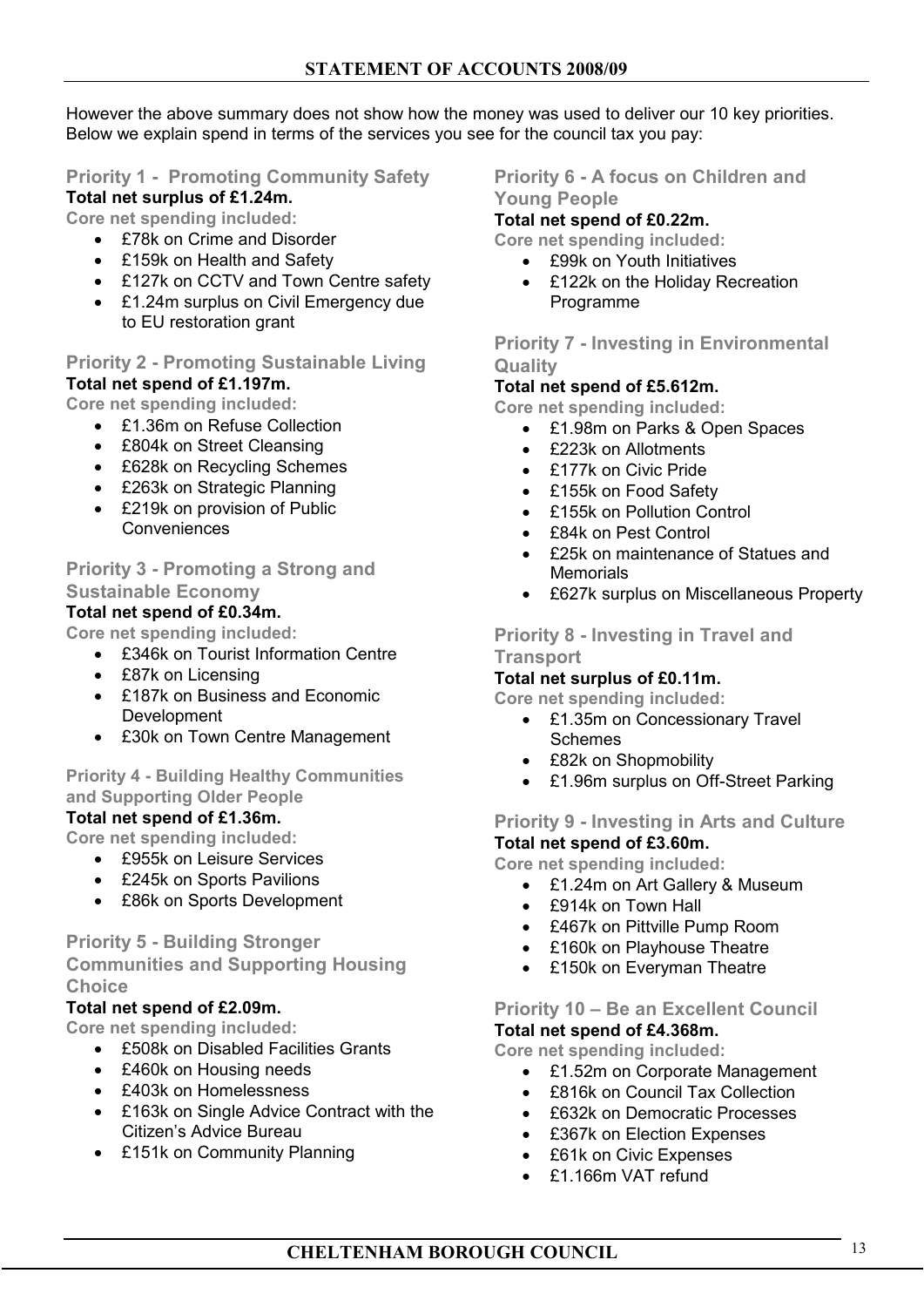## **TREASURY MANAGEMENT / BORROWING FACILITIES**

Treasury Management in Local Government is governed by the CIPFA Code of Practice on Treasury Management in the Public Services and this Council has adopted the Code and complies with its requirements, one of which is the receipt by Cabinet and Council of an Annual Review Report after the financial year end.

The council manages the cash-flow for the provision of all council services and it uses the money market to invest daily cash-flow surpluses and borrows to fund cash-flow deficits.

In October 2008, a number of local authorities had deposits in various Icelandic banks with a range of payment due dates. In the week beginning 6<sup>th</sup> October 2008, a number of Icelandic banks went into administration. Cheltenham Borough Council had £11m invested with 3 of these banks, the full detail of which is supported in Note 24 of the Notes to the Core Financial Statements on Page 51.

At the time of determining the Treasury Strategy Statement in February 2008 the outlook was for interest rates to fall from 5.25% to as low as 4% as a deteriorating economic outlook increased the risks to growth. What occurred in 2008/09 was vastly different to expectations as the Bank of England cut interest rates from 5% in April 2008 to 0.5% by March 2009.

The conclusion of the year's activity was that the Council paid £1,745,448 in borrowing costs which was £81,652 less than budgeted for the year; earned £656,135 on investments which was £651,364 less than budgeted (£676,662 of which related to the impaired interest receivable on Icelandic investments) and received £701,568 from the Housing Revenue Account for the use of its balances which was £13,132 less than budgeted. The overall impact was an additional cost to the General Fund of £582,845 compared to the revised budget.

## **PENSION LIABILITY**

The council is required to account for retirement benefits when committed, even if this is many years in the future, in accordance with FRS17. This provides a reflection of the economic relationship between the council and the pension fund. It represents the council's pension commitment to increase contributions to make up any shortfall in attributable net assets, or its ability to benefit (via reduced contributions) from a surplus in the scheme.

The council's liability, according to the actuarial assessment at 31<sup>st</sup> March 2009, was £37,081,000, which was an increase of £12,045,000 over the restated figure for 31<sup>st</sup> March 2008 of £25,036,000.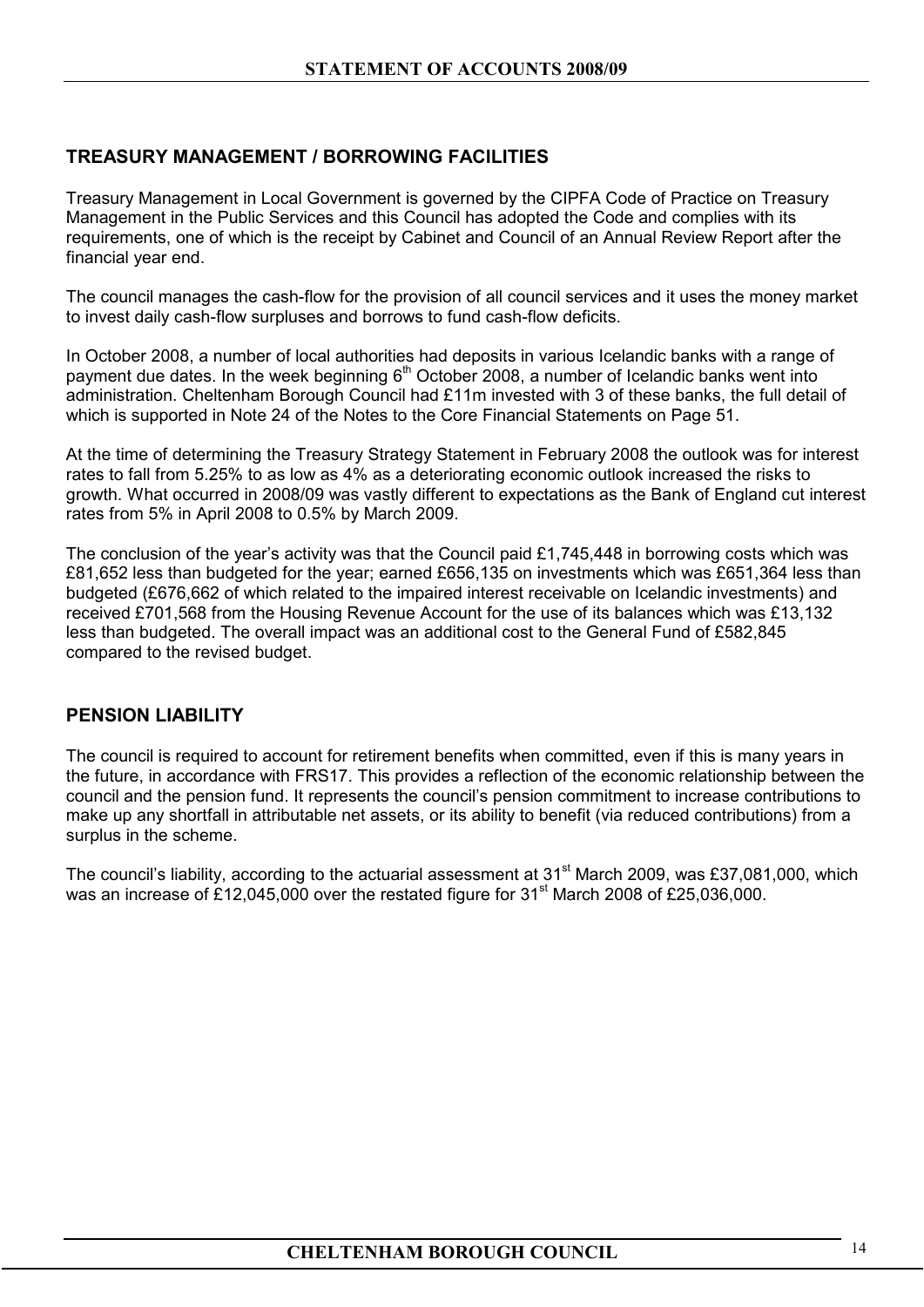## **BUSINESS GROWTH INCENTIVE SCHEME**

The Business Growth Incentive scheme is a grant, which is not ring-fenced, that is awarded to council's that have successfully encouraged enterprise and employment in their areas. In 2008/09, the Council received £297,423. The Cabinet has recommended its proposals to Council for utilising this allocation (plus an under-spend of £30,000 which was previously allocated) in accordance with the following priorities:

- **Supporting the local economy**: In allocating this year's LABGI funding, the Government was keen to see local authorities using the money to support the local economy through difficult times. Proposals include funding to improve the appearance of empty shops, to encourage businesses and start-ups to move into vacant premises, and to encourage employment skills training. Funding for the master-planning of the regeneration of the Coronation Square/Monkscroft area. A special allocation of £15,000 is also provided to promote the town in the run-up to Christmas; and a similar sum to fund fringe activities around the Literature Festival which will provide substantial benefit to the tourism and hospitality industry. A bid from the Cheltenham Hospitality Association for £2,000 for website development has been carried over into this list from the Business Pride scheme. Funding is also provided towards covering 25% of the cost of business rate hardship relief (the other 75% to be contributed by the Government) in line with the Cabinet policy agreed in May 2009
- **Community Development**: Following the successful community development conference in April 2009, a report is to come to Cabinet with a view to taking forward the neighbourhood management of services. Making progress in this area of work will undoubtedly require some seed money for local initiatives, and therefore £40,000 has been allocated from LABGI funds for this purpose.
- **Sport and young people**: It is important, even in difficult economic circumstances, not to forget the wider Council agenda, including providing sports opportunities for young people and encouraging healthy lifestyles. Proposals therefore include the allocation of £30,000 for this purpose, spread over the three years leading up to the 2012 London Olympics. This will make a modest but valuable addition to the activities available to young people especially during the summer months.
- **Environmental improvement**: Some months ago the Council was approached by the Cheltenham Civic Society who pointed out that the lane that runs from the Imperial Gardens and Imperial Square was in a poor condition, even though it is much used by local residents and visitors to the town. They therefore proposed that, with the help of the University of Gloucestershire, a competition should be held to design a costed improvement (up to a maximum of £5,000 including labour). This was subsequently incorporated into the course work of first year students in the University's Department of Landscape Architecture, and several submissions were made, from which a winning design was chosen. The Council is grateful to the Civic Society and the University for their efforts, and we are now proposing that £5,000 should be allocated so that a scheme approved by officers can be implemented.
- **Bridging the Gap**: The remainder of the allocation is earmarked for an 'invest to save' initiative in which officers have been commissioned to look at different ways in delivering some of the Council's back-office services, such as finance, ICT, HR, customer services (including the depot and planning), and revenues and benefits. This programme is called the Sourcing Strategy.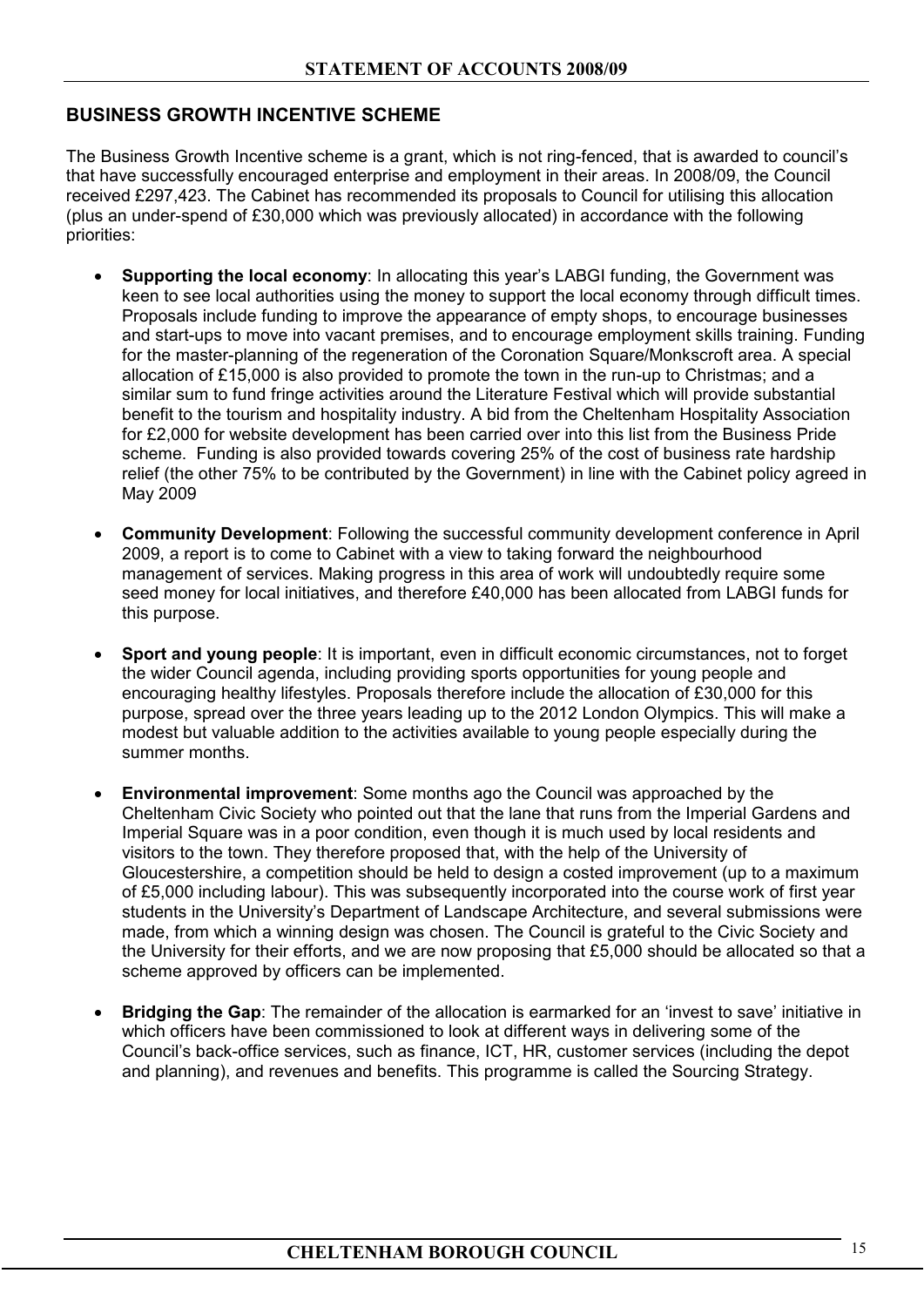## **ACCOUNTING POLICIES**

The Council has reviewed its accounting policies during the year and revised them in accordance with the 2008 SORP. There have been a number of changes to the requirements of the SORP for 2008/09 as CIPFA ensure the presentation of the Statement of Accounts meets UK GAAP (Generally Accepted Accounting Principles) compliance. The main changes to the presentation of the financial statements include:

- Compliance with the amendments to FRS17 Retirement Benefits in order to ensure that quoted securities held as assets in the defined benefits pension scheme are now valued at bid-price rather than mid-market value
- An increase in the bad debt provision requirements within Housing Revenue Account rechargeable works debtors from 20% to 80% to reflect current recovery rates
- Replacement of deferred charges with a new heading called 'revenue expenditure funded from capital under statute'. The accounting arrangements however remain the same
- Change to the basis of the charge that the authority is required to make under statute from revenue towards reducing its overall borrowing requirement (i.e. Minimum Revenue Provision). New regulations allow the authority to calculate the amount on a 'prudent' basis determined in accordance with statutory guidance.

The changes in accounting policies are detailed on Page 31.

## **CHANGES IN STATUTORY FUNCTIONS**

.

The financial year 2008/09 saw the introduction of the Gambling Act 2005 which came onto the statute book from 1<sup>st</sup> September 2007 whereby Local Authorities became responsible for the issue of premises licences for Gambling premises. This attracted fees for the licenses and an annual fee for premises licences and gaming permits.

The new English National Concessionary Travel scheme came into force on 1<sup>st</sup> April 2008. Local Authorities were awarded a one off payment, to introduce the scheme. Cheltenham was awarded £76,000 in 2007/08 and spent £54,000 of this implementing the scheme in 2007/08 which included the acquisition of the initial supply of smart-cards and a new database to control the card issuing process. On-going costs in 2008/09 amounted to £5,000 for the acquisition of further supplies of smart-cards and database management. The remainder has been retained in the concessionary travel budget to offset the increased payments to bus operators.

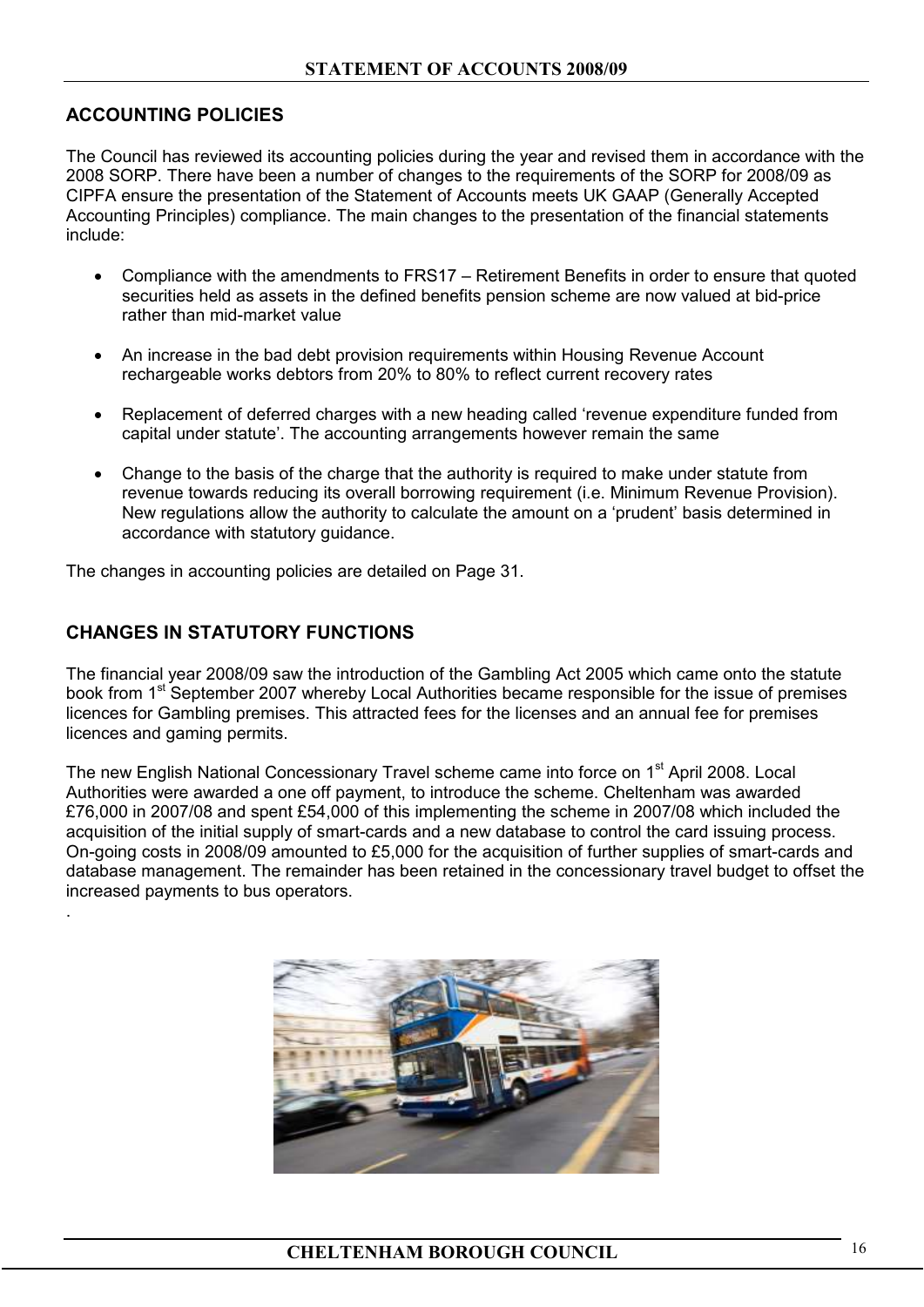## **CAPITAL**

In 2008/09 the council spent £10.755m on capital projects and grants, compared with the revised budget of £7.850m.

Included in the expenditure for the year was £4.129m on major repairs and maintenance of council houses, £0.344m on disabled adaptations within the Council housing stock, £0.689m on private sector disabled facility grants and adaptation support grants, £0.471m on other grants mainly for private sector housing improvements, £0.452m on housing enabling through partnership working with Registered Social Landlords (RSL's) and Cheltenham Borough Homes (CBH) which included the St. Paul's redevelopment scheme, £3.540m in respect of reinstating the leisure@ facility which was significantly damaged as a result of the July 2007 floods, and £0.266m on the provision of new fitness equipment and management systems at leisure@.

The major variance between the revised budget and outturn position is in respect of the costs associated with the re-instatement of leisure@. These costs have been capitalised on the basis that they enhance the value of the asset and have been financed form the insurance contribution.

Like most local authorities, the council has been paying for a proportion of its capital expenditure from the proceeds of the sale of its assets. As a result of the downward trend in the economy and housing market specifically, this source of financing has been significantly reduced and only £0.046m of capital receipts were available to finance capital expenditure in 2008/09. The remaining sources of finance were Government Grants £0.777m, developer contributions and partnership funding £4.003m, lottery funding £0.084m, with the balance of £5.845m coming from revenue financing. The council did not take out any new borrowing to finance its capital programme in 2008/09.

During the year the council sold 1 dwelling under the 'right to buy' scheme, acquired 1 new property in St. Paul's as part of the redevelopment project and demolished 26 dwellings.

The Council plans to continue to fund capital from a range of sources including revenue reserves, developer contributions, capital receipts, lottery funding and will continue to consider the option of prudential borrowing on a scheme by scheme basis.

## **FUTURE PLANS**

The Council has a number of ambitious plans for the town including the following:

#### **Civic Pride**

The Council have aspirations to invest in the fabric of the town i.e. its public spaces and infrastructure and has identified 3 major sites which have development potential which include the Municipal Office / Royal Well, Portland Street and North Place car parks and Chelt Walk car park. For a number of years the Council has worked with the South West Regional Development Agency and our key partners Gloucestershire County Council to establish some broad aspirations for these sites and for improving the flow of traffic around the town as a result. The project is long term and complex but aims to ensure that Cheltenham's retail offering and business base is maintained and improved upon into the future in the face of competition from neighbouring towns and cities.

The overall funding of the project has been initially modelled on the basis that it would be funded from the receipts from the sale of some of the development sites and contributions from Gloucestershire County Council and the South West Regional Development Agency. However, it was clear that this would not be sufficient to deliver the overall aspirations for the project including underground car parking and a significant investment in the public realm. As such the Council is in on-going discussions with the coowners of the Regent Arcade about the potential for the Council to withdraw its substantial investment in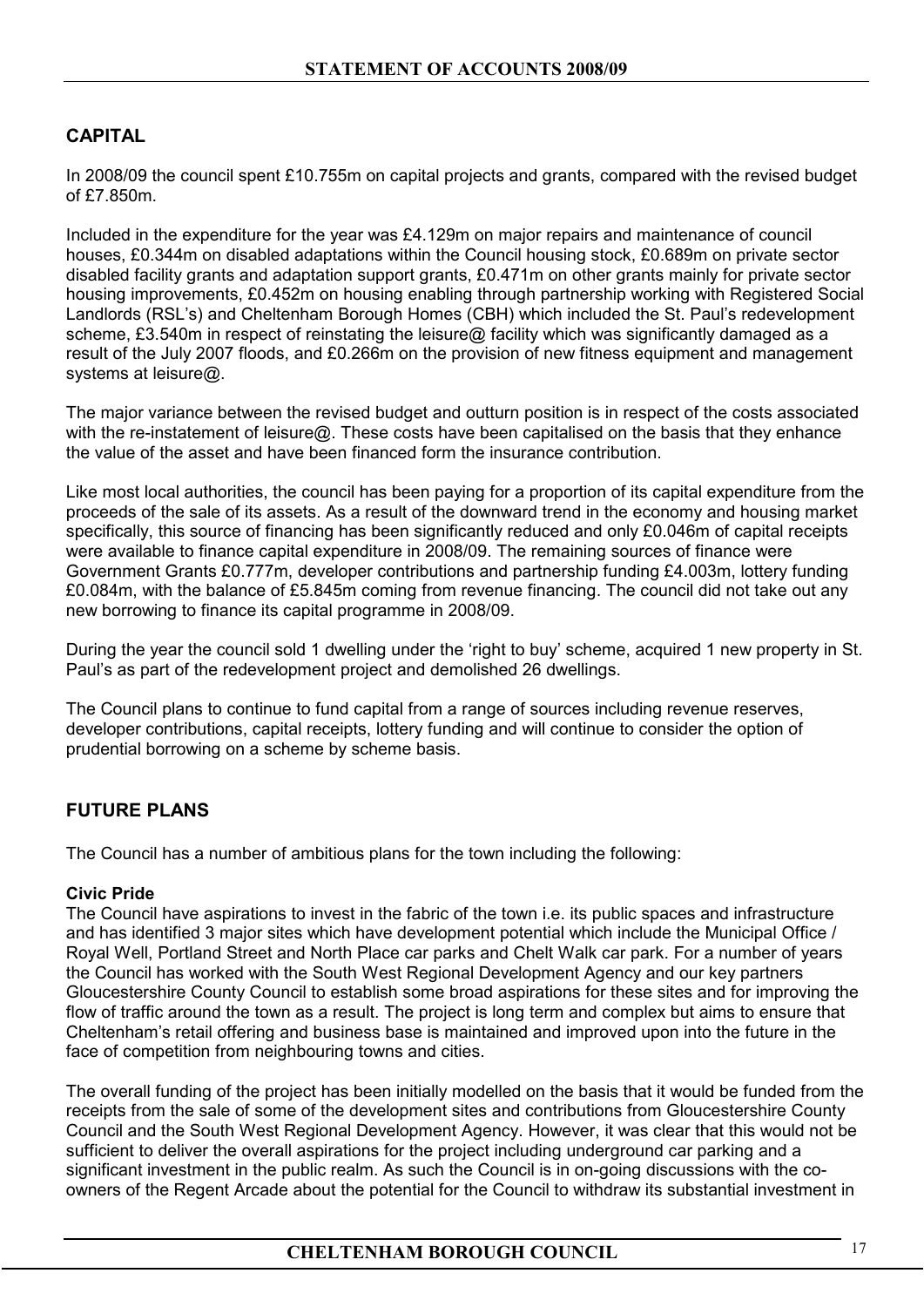the arcade to help pump prime some the of the cost of the overall civic pride proposals. More recently these negotiations have focused on the sale of its interest in the arcade with the council retaining its interest in the car park.

Clearly the economic climate has reduced the overall site values in the short term. This coupled with a potentially reduced level of pump priming from the Regent Arcade means that the Council may have to review its overall aspirations for the project. The Council is keen to progress these significant regeneration proposals despite the current economic climate and it is in the process of setting up a separate 'delivery vehicle' to support the next stages of the project. The Council remains optimistic that most of the aspirations of the original plans will be delivered but within a revised timescale.

At the same time, the Council has been working with the owner of Coronation Square on the potential for a significant redevelopment proposal for the area. This would involve the compete redevelopment of the square aimed at delivering much improved retail offering, better housing and improved public spaces. The Council is currently working on a master planning exercise for the site and has earmarked some funding to support the next stage in the process.

## **Bridging the Gap**

Like most authorities up and down the country, the Council is projecting a long term funding gap i.e. the difference between the income raised through council tax and government support and the costs of providing existing service levels of in excess of £3m over the next 5 years. The Council is therefore looking at ways of reducing the costs of what it does without impacting upon services to the public. The Council has a programme of activity called 'Bridging the Gap' which is investigating ideas for meeting the funding gap.

So far, the 'Bridging the Gap' programme has delivered £1m of savings. The Council is now currently looking at different ways to deliver some of the Council's back-office services, such as Finance, ICT, HR, customer services (including the depot and planning), and revenues and benefits. This programme is called the Sourcing Strategy which aims to deliver four things: cashable savings, customer satisfaction and engagement, effective performance and partnership working. The aim is to reduce red tape, streamline how we do things, and make better use of technology so that these services can cost as little as possible whilst at the same time being as efficient as possible. So far the this work has identified the potential, by investing up front, for the Council to make a net saving of over £4.9m over 10 years without raising council tax or reducing services through reviewing the approach to the provision of its ICT and revenue and benefits service.

The Council has incorporated staff from within Tewkesbury Borough Council's depot within our depot at Swindon Road with a long-term vision for shared services. The Council is also looking at various shared services with other local authorities and is currently considering sharing legal services and building control, with Tewkesbury Borough Council and the management of audit services with Cotswold District Council. In addition, the Council is looking at the possibility of sharing an Enterprise Resource Planning System with the other districts within the county which would provide a single finance, payroll, HR, procurement and cash receipting system. It is anticipated that that this may deliver significant savings, reduce duplication of effort, provide service resilience and lead to the potential for sharing other 'back office' services between the councils.

The current average level of council tax paid by Cheltenham's residents for services provided by the Council (based upon a band D equivalent) is £182.56. It is clear that the public feels that the overall level of council tax paid is too high. Therefore these ideas are driven by the Council's desire to be efficient and to make its contribution to helping to keep increases of its share of the overall level of council tax increases to a minimum.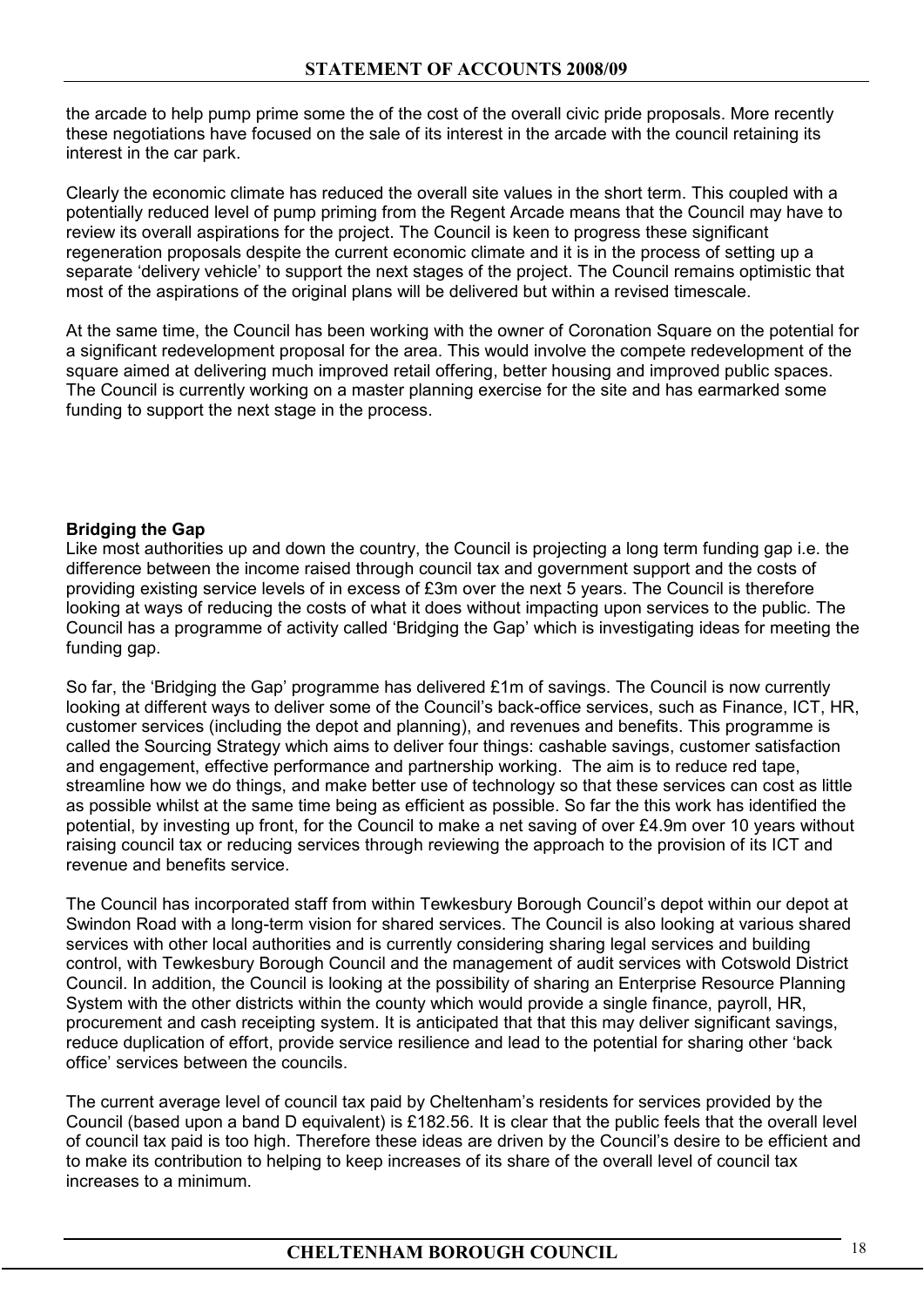## **Art Gallery & Museum redevelopment scheme**

In July 2008 the Council made a commitment to contribute £2 million to the redevelopment of the Art Gallery & Museum (in addition to the £0.5 million earmarked from the sale of the former Axiom building). The new development will transform Cheltenham Art Gallery & Museum by greatly increasing its exhibition and display space and other facilities. Notable features include a large temporary exhibition gallery, additional space for collections, and for the first time, a dedicated space for the Art Gallery & Museum's extensive education, outreach, lifelong learning and arts development work. The design also includes improved and fully-accessible visitor facilities, including lifts, shop and cafe. Work is due to commence in 2010 with a proposed opening in 2012.

## **St. Paul's Regeneration and other social housing schemes**

In April 2009, the Council confirmed Cheltenham Borough Homes (CBH) as its development partner for the construction of new social housing. CBH is recognised as providing excellent services to the Council's housing tenants and has been accredited as an investment partner by the Homes and Communities Agency. This enables CBH to bid for Social Housing Grant to fund new build projects which will include the redevelopment of the St. Paul's Estate and a small number of garage sites together with the replacement of some non-traditional housing.

## **Flood relief work**

The Council considers it important that, even in the current economic downturn, we continue to act on the lessons learned in the great Gloucestershire flood of July 2007. Consequently the Council will use the Flood Alleviation Fund to support a number of initiatives aimed at reducing flooding risk, including building a bund to protect leisure@ and making a contribution of £100,000 towards the much-needed Prestbury Flood Prevention Scheme.

The Council has also set aside £90,000 from the Flood Restoration Grant to spend over three years on maintenance of our watercourses, streams and ditches which are not classified as 'main river' and thus help prevent future flooding.

In addition, the Environment Agency has awarded the Council an additional £260,000 for flood prevention for the period 2009 to 2012 of which £230,000 will be spent on a catchments study and flood relief works in Warden Hill, with the remaining £30,000 being awarded for a Hearne Brook catchments study.

## **EXCEPTIONAL ITEMS**

During 2008/09, the Council incurred expenditure of £66,400 in respect of the implementation of the single status job evaluation review.

Expenditure of £729,200 was incurred during 2008/09 in respect of legal proceedings between the Council and the former Managing Director, Mrs Laird. This includes a provision of £350,000, as detailed in "Post Balance Sheet Events" below.

Early in October 2008, the Icelandic banks Landsbanki Islands Hf, Kaupthing and Glitnir Hf collapsed and the UK subsidiaries of the banks, Heritable and Kaupthing, Singer & Friedlander went into administration. The authority had £11 million deposited across three of these banks with varying maturity dates and interest rates. All amounts invested with these banks are currently subject to the respective administration and receivership processes. The amounts and timing of payments to depositors such as the Council will be determined by the administrators and receivers. Consequently the authority has recognised an impairment charge of £2.9 million in the Income and Expenditure account, as shown on page 33.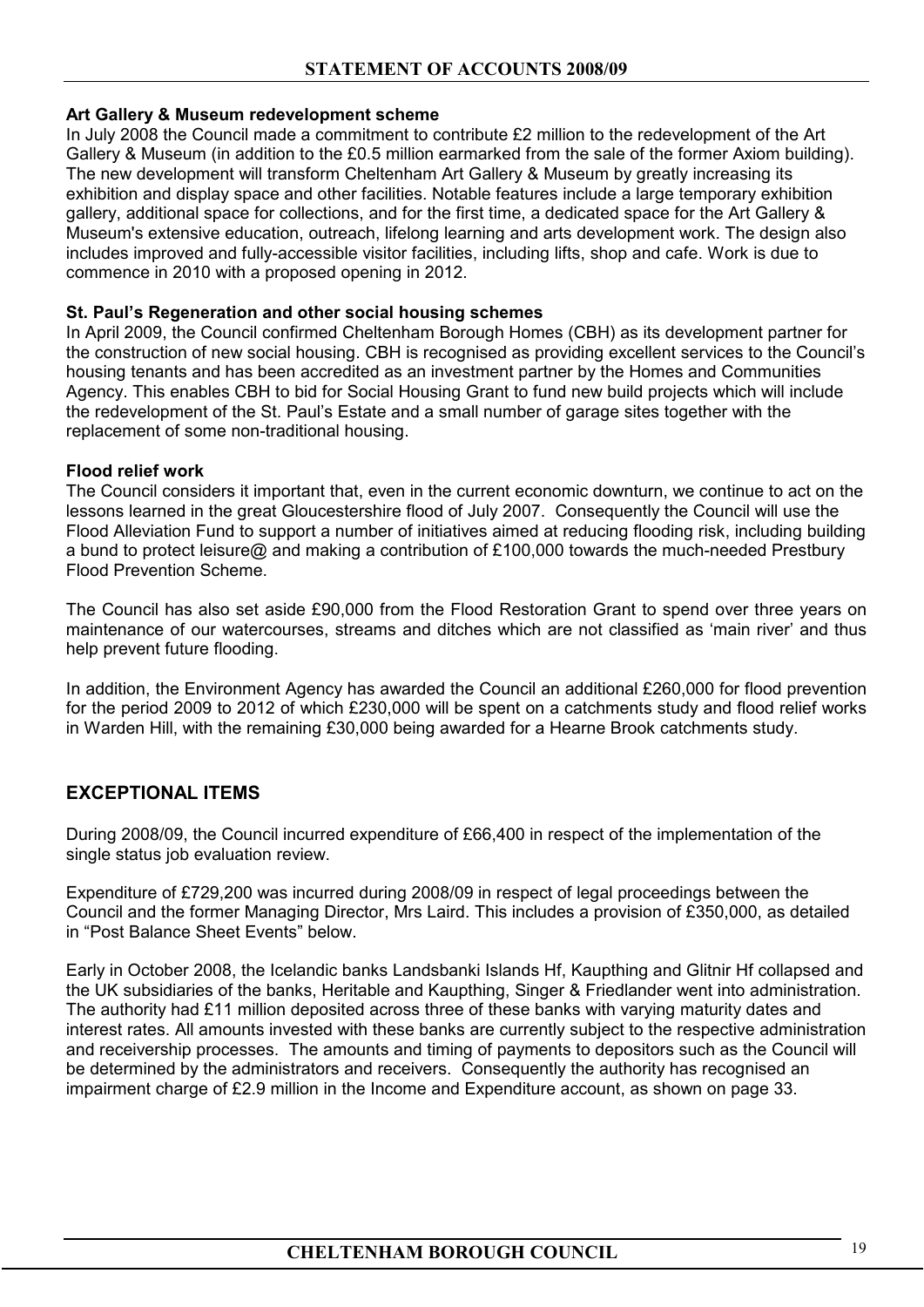The Council is due a refund of VAT and associated interest of £1.166 million (£nil in 2007/08) relating to a claim for overpaid VAT covering the period March 1973 to November 1996. The claim, which was agreed with HM Revenues and Customs in September 2009, follows a House of Lords judgement in January 2008 (known as the 'Fleming' case) and new legislation introduced in the March 2008 budget. The refund relates to overpaid VAT in respect of sports and cultural services, excess parking charges, domestic waste, and cemetery and crematorium supplies. The income has been recognised as an exceptional item in the Income and Expenditure account and as a debtor in the balance sheet.

## **POST BALANCE SHEET EVENTS**

## **Legal proceedings – Council v Former Managing Director, Mrs Laird**:

During January to April 2009 the Council's case against its former Managing Director, Mrs Christine Laird, for damages for negligent and/or fraudulent misrepresentation was heard in the High Court. On 15<sup>th</sup> June 2009 the Court dismissed the Council's claim and also Mrs. Laird's counter-claim for damages and entitlement to benefits received by the Council. The Council has decided not to appeal against this decision. However, the Council is required to pay 65% of Mrs. Laird's costs and, although these need to be finalised, are likely to be between £200,000 and £350,000. Consequently a provision of £350,000 has been set aside in 2008/09 to cover the future payment of these costs. Since the court case Mrs Laird has appealed against the decision regarding her legal costs, requesting that the Council cover her full costs. The Council would be required to pay additional costs should this appeal be successful.

## **Single Status**:

Single status is a national agreement which was entered into in 1997, with the purpose of providing harmonised, non-discriminatory, terms and conditions and grading structures at both national and local level across white collar and manual workers.

As a consequence, the Council undertook a process of proposing new terms and conditions, and job evaluating all the professional, technical, clerical and manual posts in the authority for those grades covered by the national agreement. This has enabled the Council to ensure fair terms and conditions, and that its new pay and grading structure provides for equal pay for work of equal value. This work was carried out by a single status working group comprising representatives from management and unions, over the period 2005/06 to 2008/09 at a total cost of £348,900.

The nationally recognised trade unions were unable to agree the proposed package, therefore the Council decided to put the proposals to employees (on the NJC terms and conditions) via a consultative ballot which was held in April 2009. In addition GMB balloted their membership. The consultative ballot resulted in an acceptance of the proposals. Single status implementation has therefore been reached with any changes to pay, and protection effective from 1<sup>st</sup> September 2008.

Employees have a deadline of  $30<sup>th</sup>$  June 2009 to lodge any appeal over their job evaluation outcome. These appeals will be held during 2009/10 and the outcome included in the 2009/10 accounts.

Letters have been sent to all employees to ask for their signed individual agreement to the contractual variation. The intention is that, subject to individual agreement, the changes will take place effective from 1st September 2009, aiming to pay any retrospective pay due to employees (as from 1<sup>st</sup> September 2008) with the September 2009 pay.

A full equality impact assessment has been made on the single status package, and shared with the Trade Unions. No provision or contingent liability is included in the 2008/09 accounts in respect of back pay that may be awarded as a result of equal pay claims, as no such claims have been lodged and it is not therefore possible at this time to quantify the potential impact should any subsequent claim prove successful.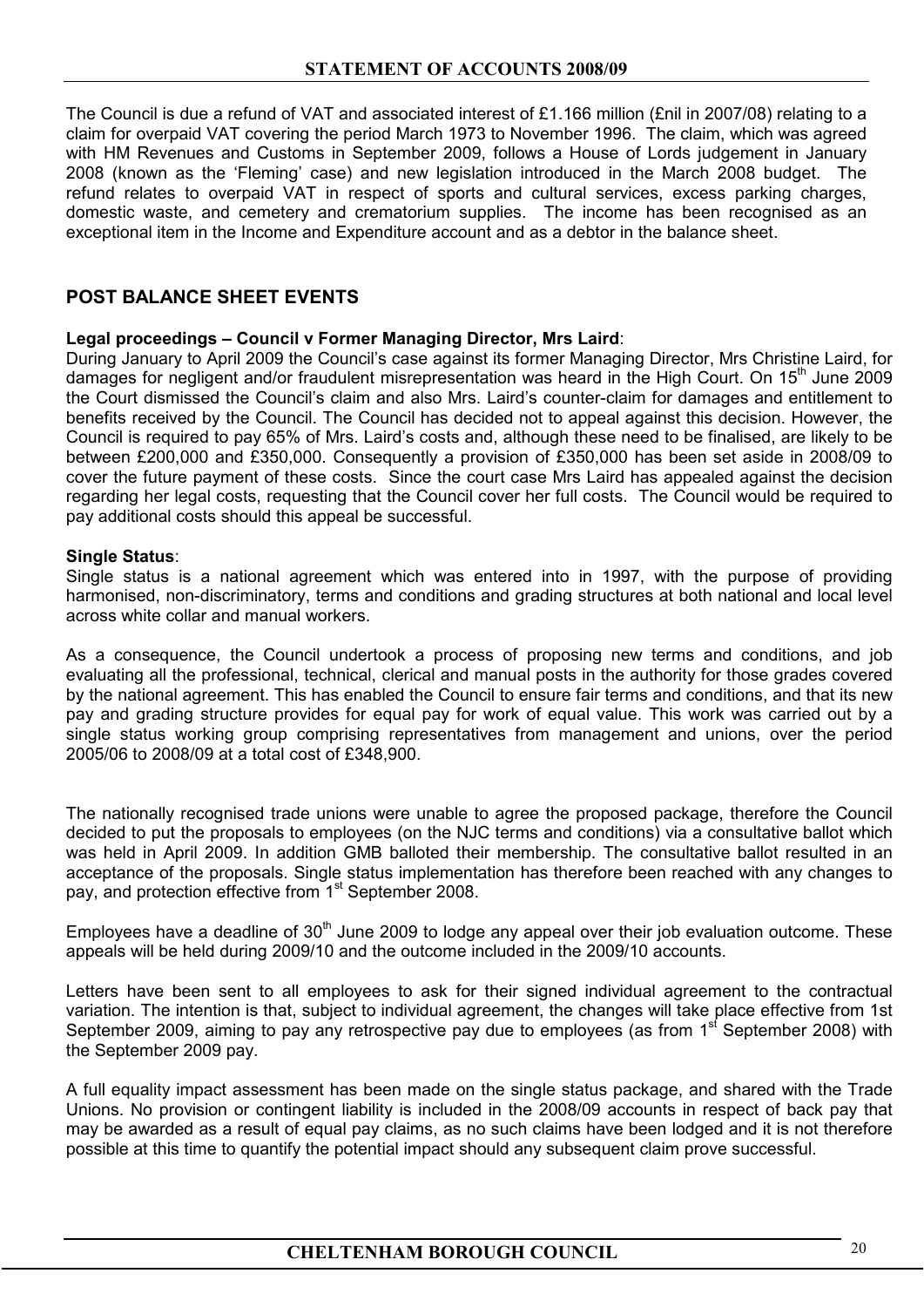## **VAT refund**

In September 2009 HM Revenues and Customs agreed the Council's claim for a refund of overpaid VAT covering the period March 1973 to November 1996. The claim follows a House of Lords judgement in January 2008 (known as the 'Fleming' case) and new legislation introduced in the March 2008 budget. The refund relates to overpaid VAT in respect of sports and cultural services, excess parking charges, domestic waste, and cemetery and crematorium supplies. The income has been recognised as an exceptional item in the Income and Expenditure account and as a debtor in the balance sheet.

## **FURTHER INFORMATION**

Further information about the accounts is available from the Financial Services Division, Cheltenham Borough Council, Municipal Offices, Promenade, Cheltenham. This is part of the council's policy of providing full information about the council's affairs. In addition, interested members of the public have a statutory right to inspect the accounts before the audit is completed. The accounts are available for inspection by appointment between *Monday 6th July and Friday 31st July 2009* at the Municipal Offices and the appointed day whereby local government electors for the area may exercise their rights under Sections 15 and 16 of the Audit Commission Act 1998 to question the auditor about or make objections to the accounts for the year ended  $31<sup>st</sup>$  March 2009 is designated as Tuesday 18<sup>th</sup> August 2009.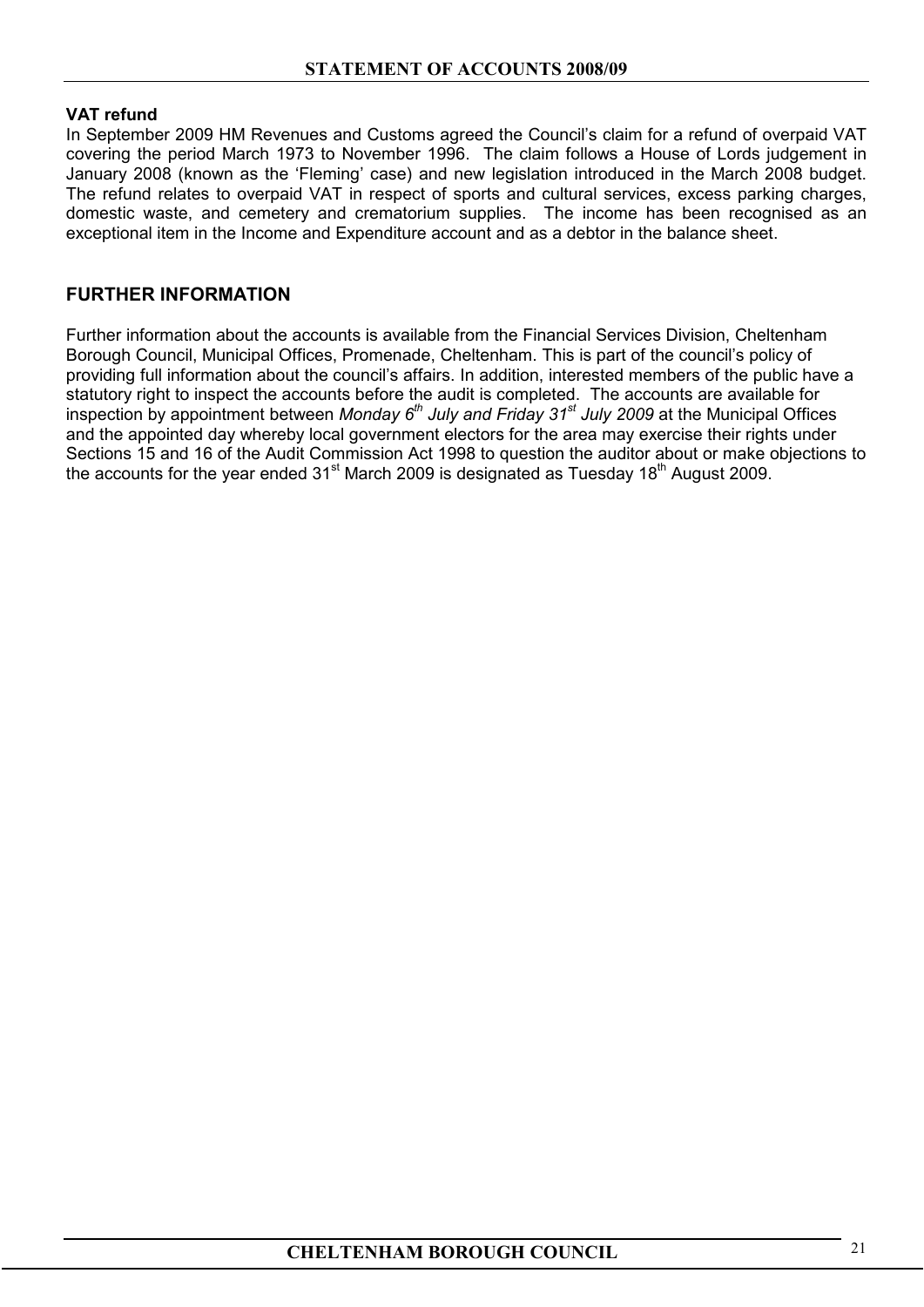## **STATEMENT OF ACCOUNTING POLICIES**

#### **1. GENERAL PRINCIPLES**

 The Statement of Accounts summarises the council's transactions for the 2008/09 financial year and its position at the year-end of  $31<sup>st</sup>$  March 2009. It has been prepared in accordance with the *Code of Practice on Local Authority Accounting in the United Kingdom 2008 – A Statement of Recommended Practice* (the SORP). The accounting convention adopted is historical cost, modified by the revaluation of certain categories of tangible fixed assets.

## **2. ACCOUNTING CONCEPTS**

 The Statement of Accounts provides information about the Council's financial performance and position for the year ended 31<sup>st</sup> March 2009. Except where specified in the Code of Practice, or in specific legislative requirements, it is the authority's responsibility to select and regularly review its accounting policies, as appropriate.

 These accounts are prepared in accordance with a number of fundamental accounting principles, i.e.

- Relevance
- Reliability
- Comparability
- Materiality

 Additionally three further concepts play a pervasive role in the selection and application of accounting policies:

#### **Accruals**

 The financial statements, other than the cash flow statement, are prepared on an accruals basis, i.e. transactions are reflected in the accounts in the year in which they take place, not simply when cash payments are made or received. In particular:

- Fees, charges and rents due from customers are accounted for as income at the date the council provides the relevant goods or services.
- Supplies are recorded as expenditure when they are consumed where there is a gap between the date supplies are received and their consumption, they are carried as stocks on the Balance Sheet.
- Works are charged as expenditure when they are completed, before which they are carried as works in progress on the Balance Sheet.
- Interest payable on borrowings and receivable on investments is accounted for on the basis of the effective interest rate for the relevant financial instrument rather than the cash flows fixed or determined by the contract.
- Where income and expenditure has been recognised but cash has not been received or paid, a debtor or creditor for the relevant amount is recorded in the Balance Sheet. Where it is doubtful that debts will be settled, the balance of debtors is written down and a charge made to revenue for the income that might not be collected.
- Income and expenditure are credited and debited to the relevant service revenue account, unless they properly represent capital receipts or capital expenditure.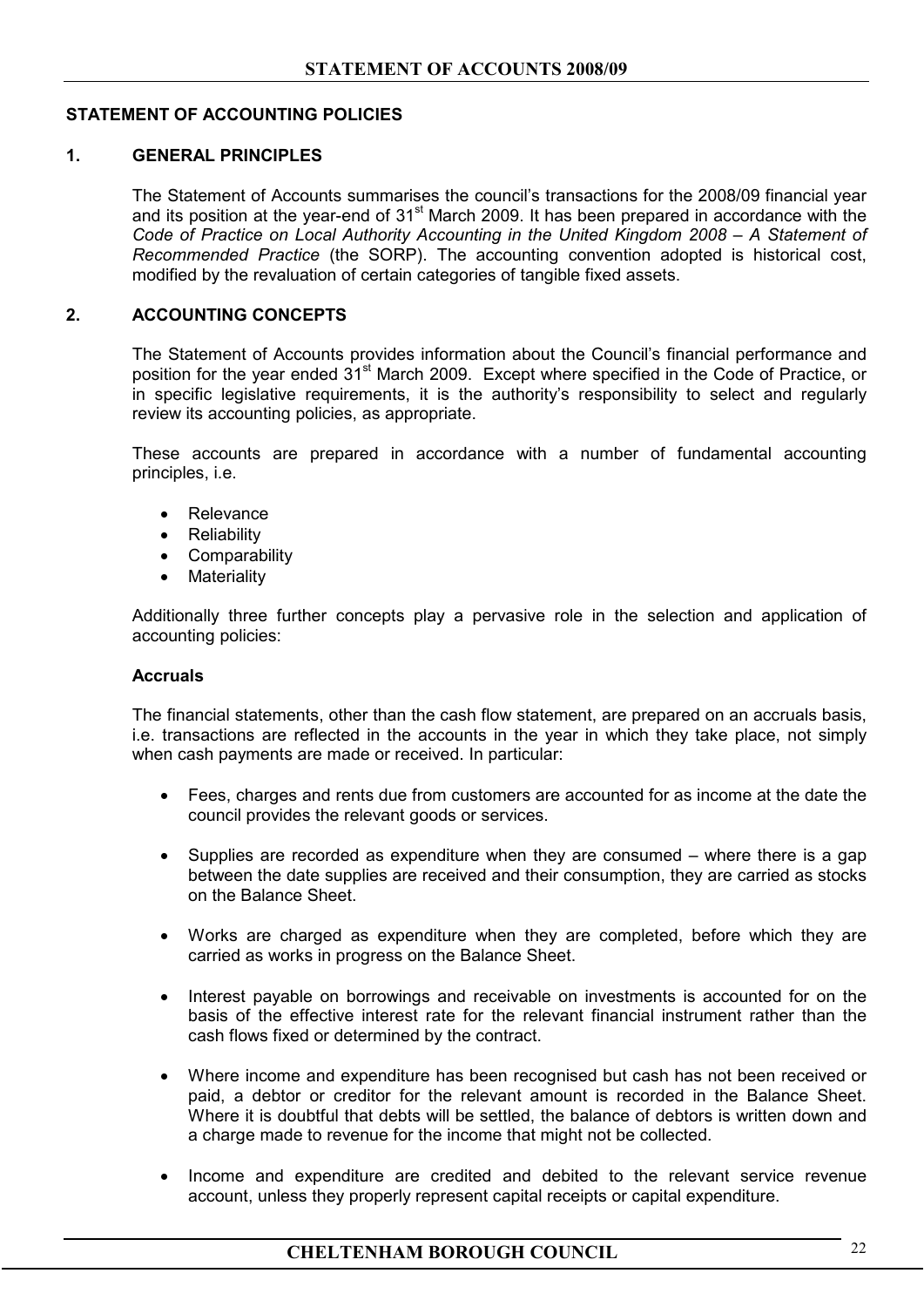## **Going Concern**

 The accounts are prepared on the assumption that the Council will continue its operations for the foreseeable future. This means in particular that the income and expenditure accounts and balance sheet assume no intention to curtail significantly the scale of operation.

## **Primacy of legislative requirements**

 The Council derives its powers from statute and its financial and accounting framework is closely controlled by primary and secondary legislation. Where legislative requirements and accounting principles conflict, legislative requirements take precedence.

## **3. PROVISIONS**

Provisions are made where an event has taken place that gives the council an obligation that probably requires settlement by a transfer of economic benefits, but where the timing of the transfer is uncertain. For instance, the council may be involved in a court case that could eventually result in the making of a settlement or the payment of compensation.

Provisions are charged to the appropriate revenue account when the council becomes aware of the obligation, based on the best estimate of the likely settlement. When payments are eventually made, they are charged to the provision set up in the Balance Sheet. Estimated settlements are reviewed at the end of each financial year. Where it becomes more likely than not that a transfer of economic benefits will not be required (or a lower settlement than anticipated is made), the provision is reversed and credited back to the relevant revenue account.

Where some or all of the payment required to settle a provision is expected to be met by another party (e.g. from an insurance claim), this is only recognised as income in the relevant service revenue account if it is virtually certain that reimbursement will be received if the obligation is settled.

Statutory arrangements allow any settlements for back pay arising from discriminatory payments, incurred before the Council implemented its equal pay strategy, to be financed from the General Fund in the year that payments actually take place. No provision is included in the accounts as the position regarding possible back pay claims is not yet known.

## **4. RESERVES**

 The Council sets aside specific amounts as earmarked reserves for future policy purposes or to cover contingencies. Reserves are created by appropriating amounts in the Statement of Movement on the General Fund Balance. When expenditure to be financed from a reserve is incurred, it is charged to the appropriate service revenue account in that year to score against the Net Cost of Services in the Income and Expenditure Account. The reserve is then appropriated back into the General Fund Balance statement so that there is no net charge against council tax for the expenditure. The purpose of each of these earmarked reserves is explained in Note 33 to the core financial statements on Page 60.

Certain reserves are kept to manage the accounting processes for tangible fixed assets and retirement benefits and they do not represent usable resources for the council – these reserves are explained in the relevant policies below.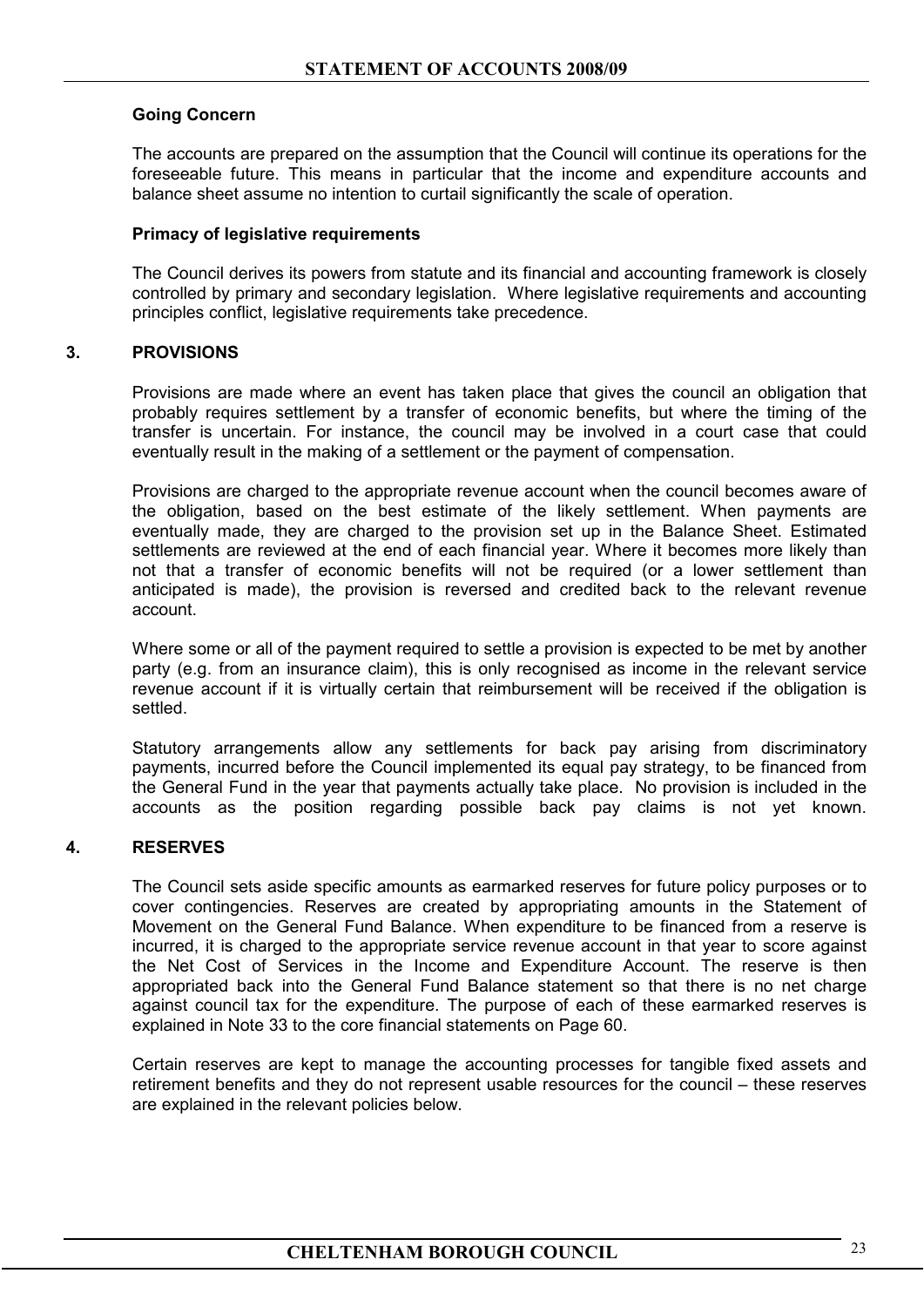## **5. GOVERNMENT GRANTS AND CONTRIBUTIONS (REVENUE)**

Whether paid on account, by instalments or in arrears, government grants and third party contributions and donations are recognised as income at the date the council satisfies the conditions of entitlement to the grant/contribution, there is reasonable assurance that the monies will be received, and the expenditure for which the grant is given has been incurred. Revenue grants are matched in service revenue accounts with the service expenditure to which they relate. Grants to cover general expenditure (e.g. Revenue Support Grant) are credited to the foot of the Income and Expenditure Account after Net Operating Expenditure.

## **6. RETIREMENT BENEFITS**

 Employees of the council are members of the Local Government Pension Scheme, administered by Gloucestershire County Council. The scheme provides defined benefits to members (retirement lump sums and pensions), earned as employees worked for the council and is accounted for as a defined benefits scheme:

- The liabilities of the Gloucestershire pension scheme attributable to the council are included in the Balance Sheet on an actuarial basis using the projected unit method – i.e. an assessment of the future payments that will be made in relation to retirement benefits earned to date by employees, based on assumptions about mortality rates, employee turnover rates, etc, and projections of projected earnings for current employees.
- Liabilities are discounted to their value at current prices, using a discount rate of 6.9% (6.9% in 2007/08), based on the indicative rate of return on the adoption of the AA-rated corporate bond basis.
- The assets of the Gloucestershire pension fund attributable to the council are included in the balance sheet at their fair value:
	- quoted securities current bid value
	- unquoted securities professional estimate of fair value
	- unitised securities average of the bid and offer rates
	- property market value.
- The change in the net pension liability is analysed into seven components:
	- current service cost the increase in liabilities as a result of years of service earned this year – allocated in the Income and Expenditure Account to the revenue accounts of services for which the employees worked
	- past service cost the increase in liabilities arising from current year decisions whose effect relates to years of service earned in earlier years – debited to the Net Cost of Services in the Income and Expenditure Account as part of Non Distributed Costs
	- interest cost the expected increase in the present value of liabilities during the year as they move one year closer to being paid – debited to the Net Operating Expenditure in the Income and Expenditure Account
	- expected return on assets the annual investment return on the fund assets attributable to the council, based on an average of the expected long-term return – credited to Net Operating Expenditure in the Income and Expenditure Account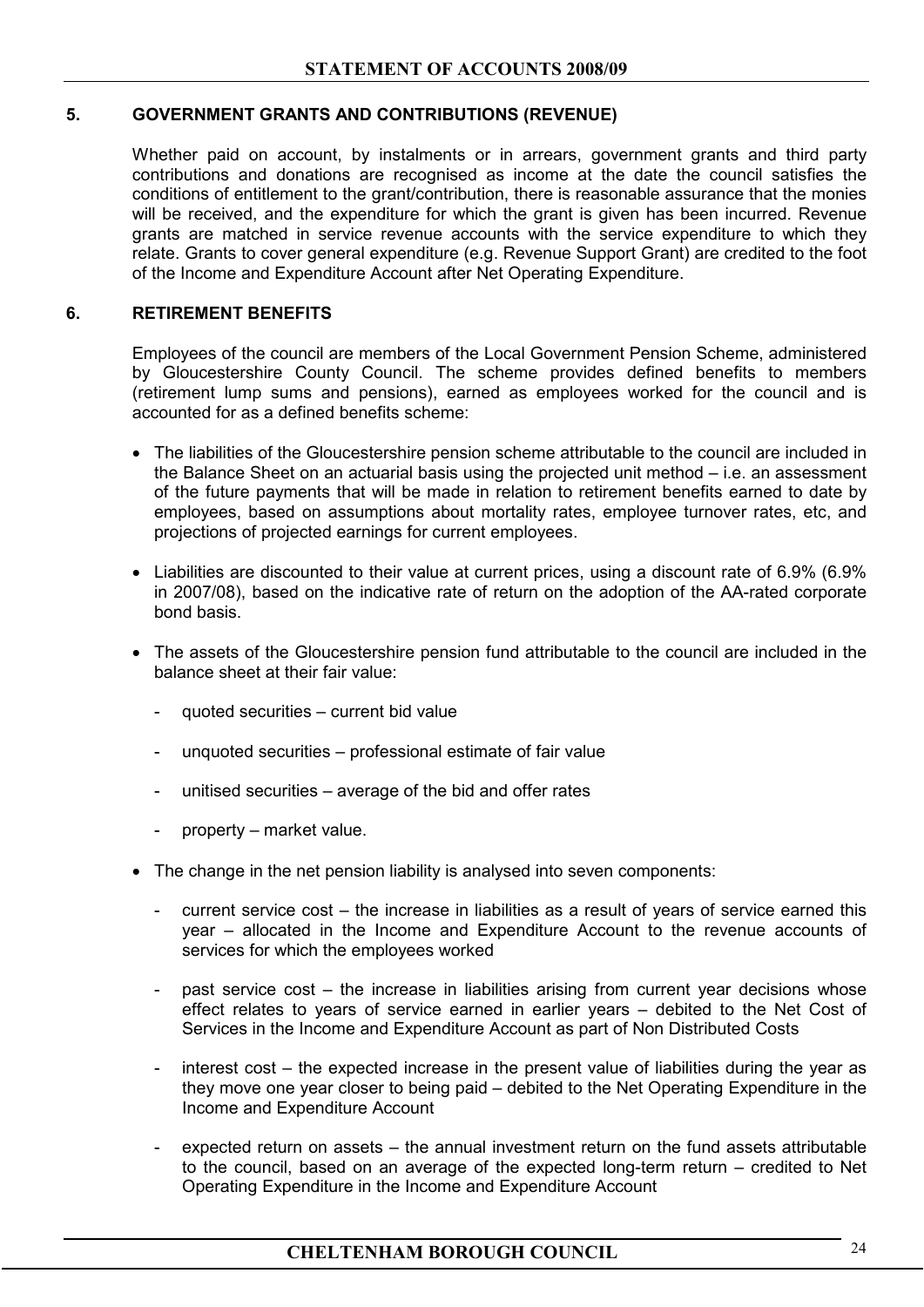- gains/losses on settlements and curtailments the result of actions to relieve the council of liabilities or events that reduce the expected future service or accrual of benefits of employees – debited to the Net Cost of Services in the Income and Expenditure Account as part of Non Distributed Costs
- actuarial gains and losses  $-$  changes in the net pensions liability that arise because events have not coincided with assumptions made at the last actuarial valuation or because the actuaries have updated their assumptions – debited to the Statement of Total Recognised Gains and Losses
- $\text{continuous}$  paid to the Gloucestershire pension fund cash paid as employer's contributions to the pension fund.

 Statutory provisions limit the council to raising council tax to cover the amounts payable by the council to the pension fund in the year. In the Statement of Movement on the General Fund Balance this means that there are appropriations to and from the Pension Reserve to remove the notional debits and credits for retirement benefits and replace them with debits for the cash paid to the pension fund and any amounts payable to the fund but unpaid at the year end.

 The council also has restricted powers to make discretionary awards of retirement benefits in the event of early retirements. Any liabilities estimated to arise as a result of an award to any member of staff are accrued in the year of the decision to make the award and accounted for using the same policies as are applied to the Local Government Pension Scheme.

 Further information on pension costs and the accounting arrangements can be found in Note 39 to the core financial statements on Page 66.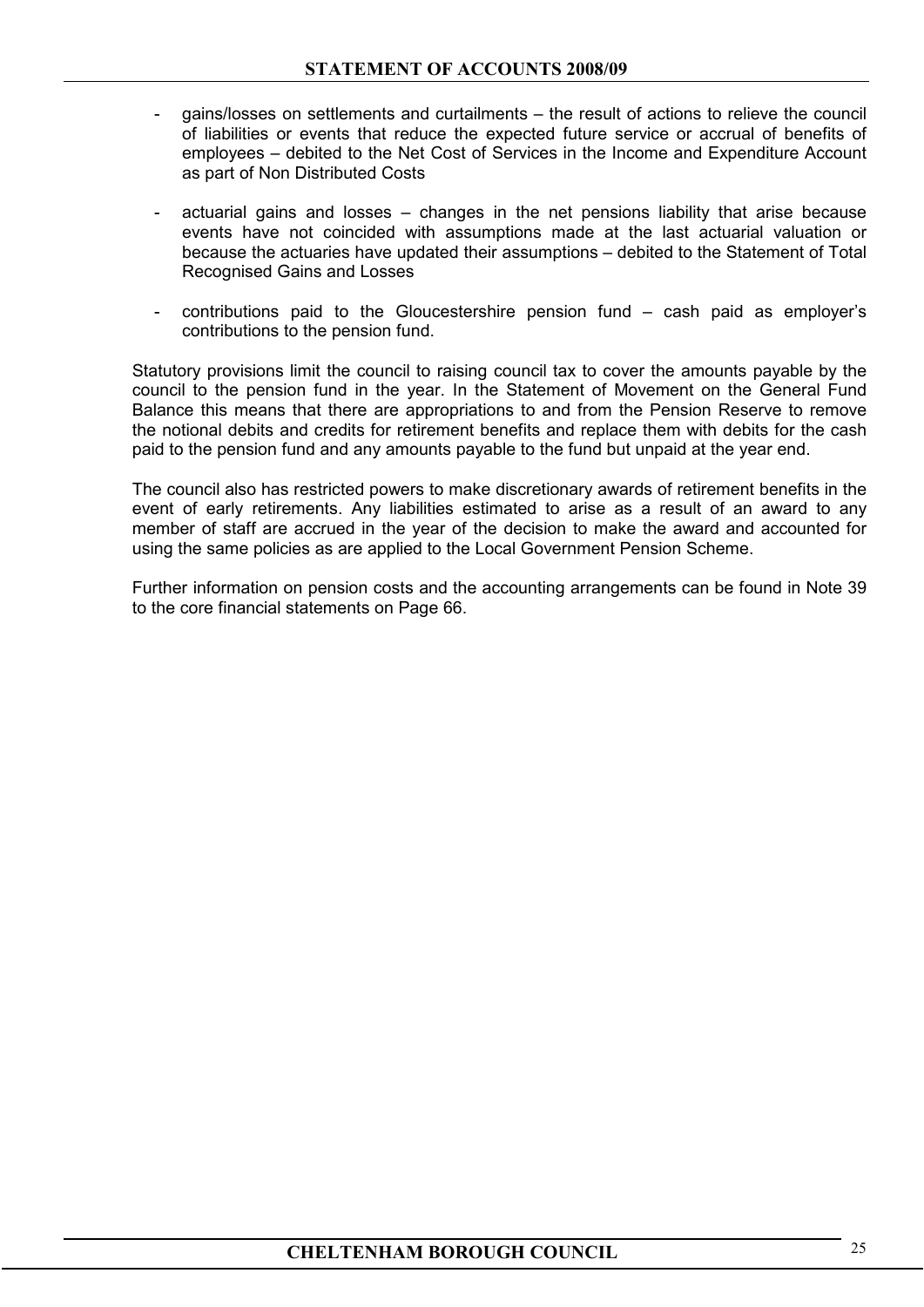## **7. VAT**

 Income and expenditure excludes any amounts related to VAT, as all VAT collected is payable to HM Revenue and Customs and all VAT paid is recoverable from them.

## **8. OVERHEADS AND SUPPORT SERVICES**

 The costs of overheads and support services are charged to those that benefit from the supply or service in accordance with the costing principles of the CIPFA *Best Value Accounting Code of Practice* (BVACOP) *2008*. The total absorption costing principle is used – the full cost of overheads and support services are shared between users in proportion to the benefits received, with the exception of:

- Corporate and Democratic Core costs relating to the Council's status as a multifunctional, democratic organisation
- Non Distributed Costs the cost of discretionary benefits awarded to employees retiring early and any depreciation and impairment losses chargeable on non-operational properties

 These two cost categories are defined in BVACOP and accounted for as separate headings in the Income and Expenditure Account, as part of Net Cost of Service.

 Charges are based on a variety of methods including allocations according to officers' use of time resources, charge per unit of service and administrative building costs according to area occupied.

#### **9. INTANGIBLE FIXED ASSETS**

Expenditure on assets that do not have physical substance but are identifiable and controlled by the council (e.g. software licences) is capitalised when it will bring benefits to the council for more than one financial year. The balance is amortised to the relevant service revenue account over the economic life of the investment to reflect the pattern of consumption of benefits.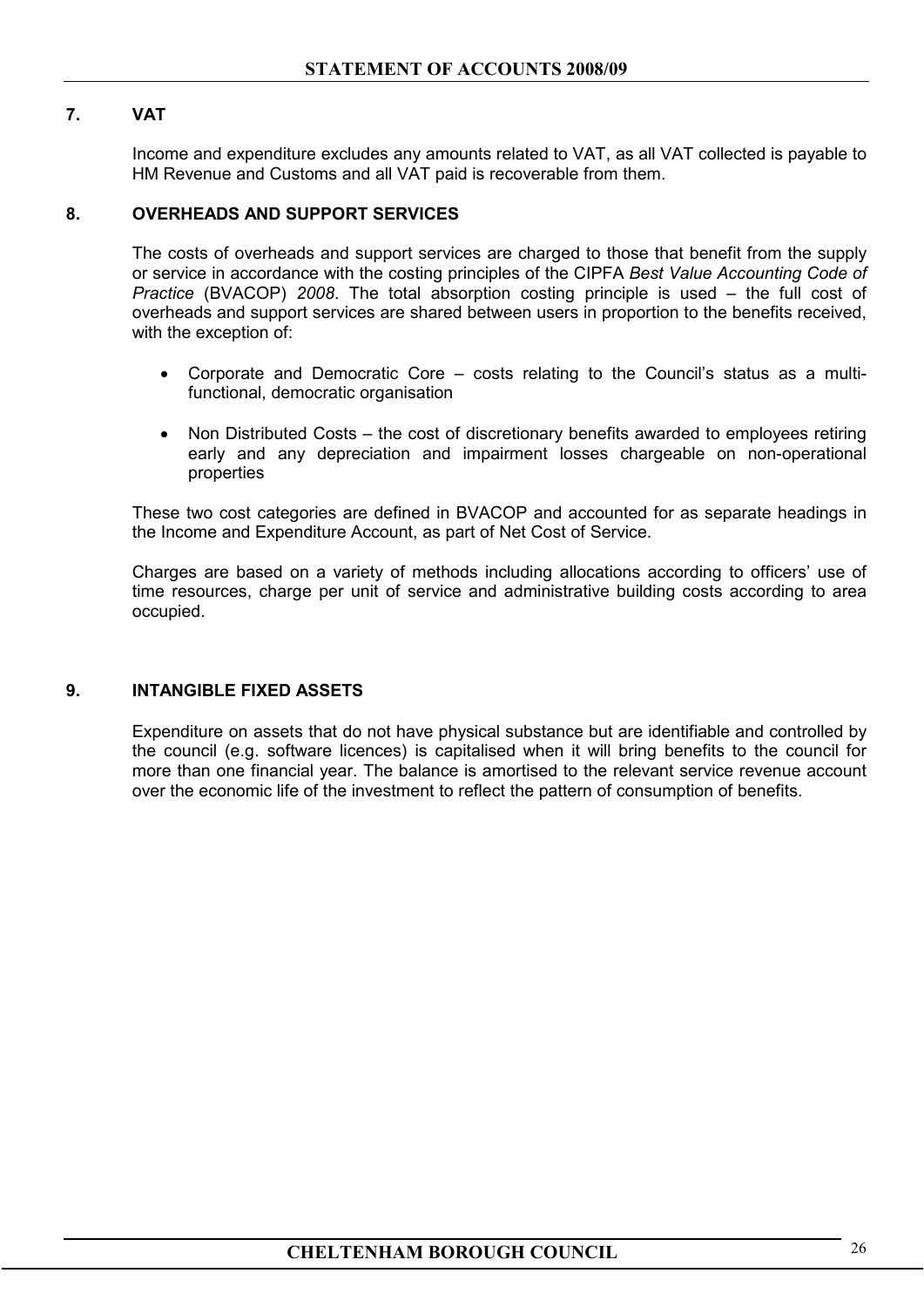## **10. TANGIBLE FIXED ASSETS**

 Tangible fixed assets are assets that have physical substance and are held for use in the provision of services or for administrative purposes on a continuing basis.

**Recognition:** expenditure on the acquisition, creation or enhancement of tangible fixed assets is capitalised on an accruals basis, provided that it yields benefits to the council and the services that it provides for more than one financial year. This excludes expenditure on routine repairs and maintenance of fixed assets which is charged direct to service revenue accounts.

**Measurement:** assets are initially measured at cost, comprising all expenditure that is directly attributable to bringing the asset into working condition for its intended use. Assets are then carried in the Balance Sheet using the following measurement bases:

- dwellings, other land and buildings, vehicles, plant and equipment are included in the Balance Sheet at the lower of net current replacement cost or net realisable value in existing use.
- investment properties and assets that are surplus to requirements are included in the Balance Sheet at the lower of net current replacement cost or net realisable value.
- infrastructure assets and community assets are included in the Balance Sheet at depreciated historical cost.

Net current replacement cost is assessed as:

- non-specialised operational properties existing use value
- specialised operational properties depreciated replacement cost
- investment properties and surplus assets market value.

Assets included in the Balance Sheet at current value are revalued where there have been material changes in the value, but as a minimum every five years, by the Head of Property & Asset Management. Increases in valuations are matched by credits to the Revaluation Reserve to recognise unrealised gains. Exceptionally, gains might be credited to the Income and Expenditure Account where they arise from the reversal of an impairment loss previously charged to a service revenue account.

The Revaluation Reserve contains revaluation gains recognised since 1<sup>st</sup> April 2007 only, the date of its formal implementation. Gains arising before that date have been consolidated into the Capital Adjustment Account.

A revaluation of council dwellings was completed during 2005/06. A formal revaluation of other fixed assets which are included in the balance sheet at current value was carried out effective from 1<sup>st</sup> April 2004.

**Impairment:** the values of each category of assets and of material individual assets that are not being depreciated are reviewed at the end of each financial year for evidence of reductions in value. Where impairment is identified as part of this review, or as a result of a valuation exercise, this is accounted for by:

• where attributable to the clear consumption of economic benefits – the loss is charged to the relevant service revenue account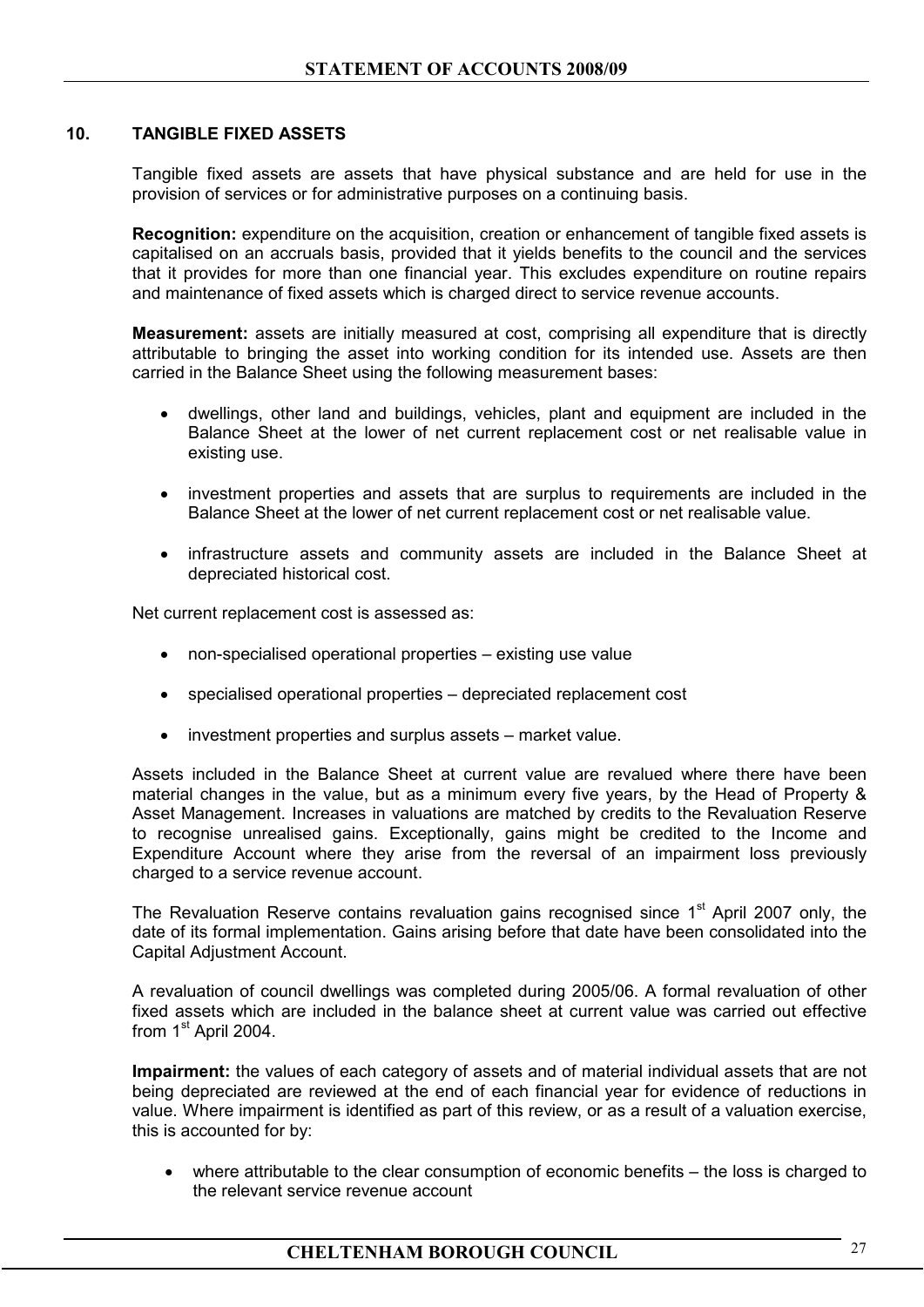• otherwise – written off against any revaluation gains attributable to the relevant asset in the Revaluation Reserve, with any excess charged to the relevant service revenue account.

Where an impairment loss is charged to the Income and Expenditure Account but there were accumulated revaluation gains in the Revaluation Reserve for that asset, an amount up to the value of the loss is transferred from the Revaluation Reserve to the Capital Adjustment Account.

**Disposals:** when an asset is disposed of or decommissioned, the value of the asset in the Balance Sheet is written off to the Income and Expenditure Account as part of the gain or loss on disposal. Receipts from disposals are credited to the Income and Expenditure Account as part of the gain or loss on disposal (i.e. netted off against the carrying value of the asset at the time of disposal). Any revaluation gains in the Revaluation Reserve are transferred to the Capital Adjustment Account.

Amounts in excess of £10,000 are categorised as capital receipts. A proportion of receipts relating to housing disposals (75% for dwellings, 50% for land and other assets, net of statutory deductions and allowances) is payable to the Government. The balance of receipts is required to be credited to the Usable Capital Receipts Reserve, and can then only be used for new capital investment or set aside to reduce the council's underlying need to borrow (the capital financing requirement). Receipts are appropriated to the Reserve from the Statement of Movement on the General Fund Balance.

 The written-off value of disposals is not a charge against council tax, as the cost of fixed assets is fully provided for under separate arrangements for capital financing. Amounts are appropriated to the Capital Adjustment Account from the Statement of Movement on the General Fund Balance.

**Depreciation:** depreciation is provided for on all assets with a determinable finite life (except for investment properties), by allocating the value of the asset in the Balance Sheet over the periods expected to benefit from their use.

Depreciation is calculated on the following bases:

- dwellings and other buildings straight-line allocation over the life of the property as estimated by the valuer
- vehicles, plant and equipment straight-line allocation over 5 years
- infrastructure straight-line allocation over 40 years.

Newly acquired assets are depreciated from the following year to which they were acquired, although assets in the course of construction are not depreciated until they are brought into use.

Where an asset has major components with different estimated useful lives, these are depreciated separately.

Revaluation gains are also depreciated, with an amount equal to the difference between current value depreciation charged on assets with the depreciation that would have been chargeable based on their historical cost being transferred each year from the Revaluation Reserve to the Capital Adjustment Account.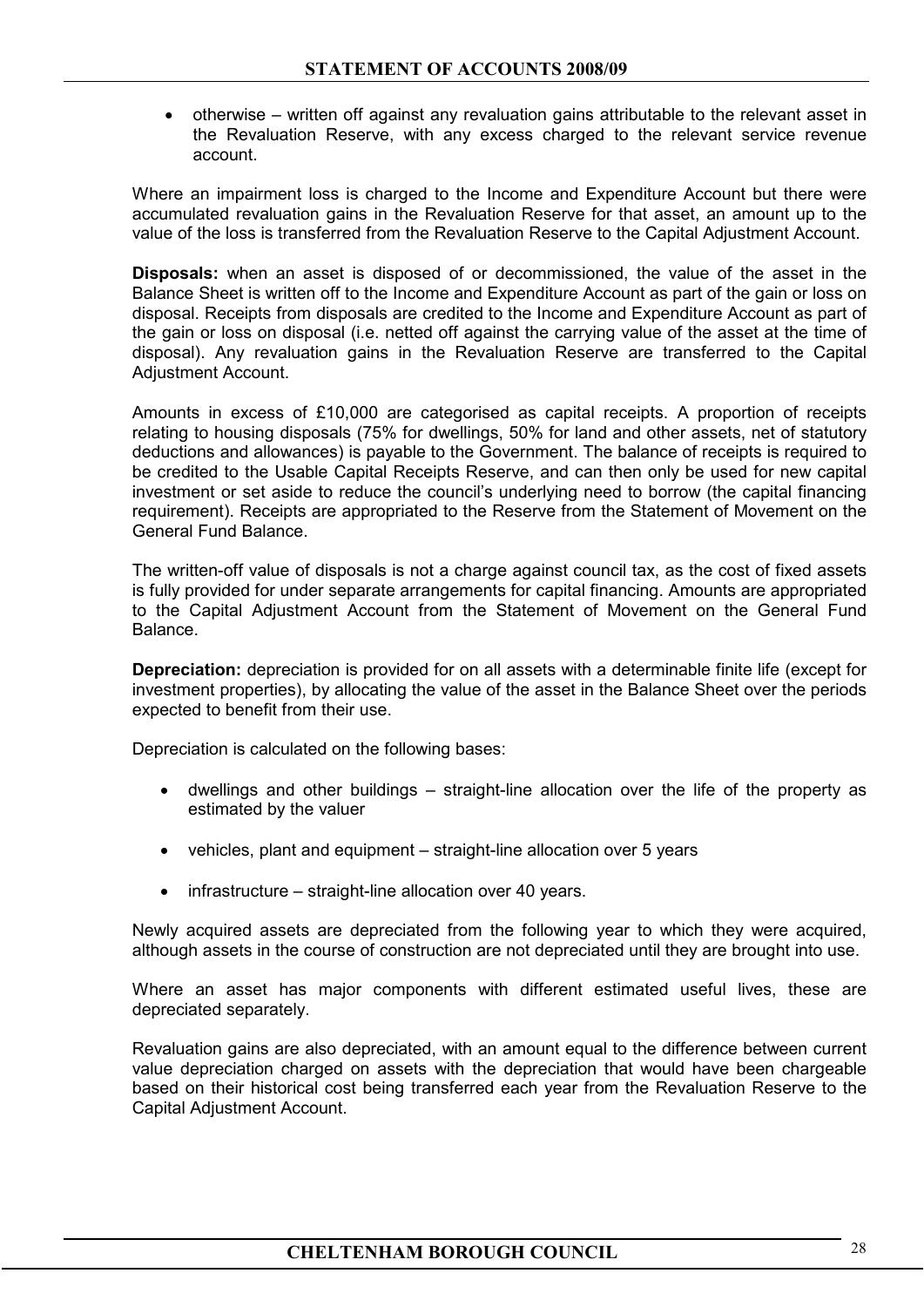**Grants and Contributions:** where grants and contributions (e.g. developer contributions) are received that are identifiable to fixed assets with a finite useful life, the amounts are credited to a Deferred Account. The balance is then written down to revenue to offset depreciation charges made for the related assets in the relevant service revenue account, in line with the depreciation policy applied to them.

## **11. CHARGES TO REVENUE FOR FIXED ASSETS**

 Service revenue accounts, support services and trading accounts are charged with the following amounts to record the real cost of holding assets during the year:

- depreciation attributable to the assets used by the relevant service
- impairment losses attributable to the clear consumption of economic benefits on tangible fixed assets used by the service and other losses where there are no accumulated gains in the Revaluation Reserve against which they can be written off
- amortisation of intangible fixed assets attributable to the service

The Council is not required to raise council tax to cover depreciation, impairment losses or amortisation. However, it is required to make an annual provision from revenue to contribute towards the reduction in its overall borrowing requirement (equal to either an amount calculated on a prudent basis determined by the authority in accordance with statutory guidance, or loans fund principal charges). Depreciation, impairment losses and amortisation are therefore replaced by revenue provision in the Statement of Movement on the General Fund Balance, by way of an adjusting transaction with the Capital Adjustment Account for the difference between the two.

## **12. COMMUTATION ADJUSTMENT**

The commutation adjustment is an annual allowance to offset losses arising from the early repayment (commutation) of improvement grant loan charges subsidy by the Government in 1992/93. These losses are offset against the Minimum Revenue Provision (MRP).

## **13. REVENUE EXPENDITURE FUNDED FROM CAPITAL UNDER STATUTE**

This represents expenditure that may be capitalised under statutory provisions but does not result in the creation of tangible fixed assets for the authority. Such expenditure incurred during the year is charged to the relevant service revenue account in the year. Where the council has determined to meet the cost of this expenditure from existing capital resources or by borrowing, a transfer to the Capital Adjustment Account then reverses out the amounts charged in the Statement of Movement on the General Fund Balance, so there is no impact on the level of council tax.

## **14. LEASES**

 The council has only entered into operating leases. Rentals payable under operating leases are charged to the relevant service revenue account on a straight-line basis over the term of the lease, generally meaning that rentals are charged when they become payable.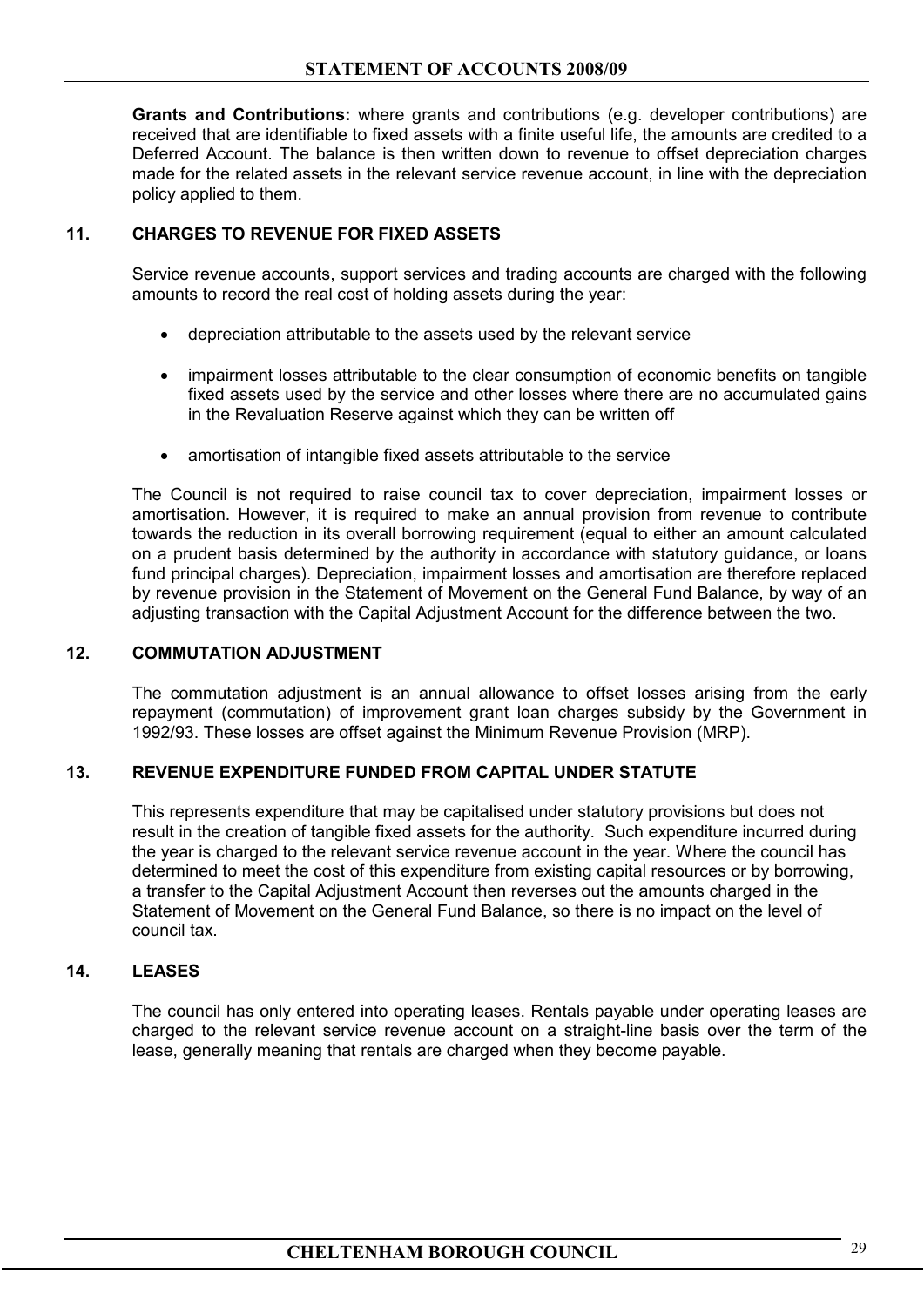### **15. FINANCIAL LIABILITIES**

 Financial liabilities are initially measured at fair value and carried at their amortised cost. Annual charges to the Income and Expenditure Account for interest payable are based on the carrying amount of the liability, multiplied by the effective rate of interest for the instrument. For most of the borrowings that the council has, this means that the amount presented in the Balance Sheet is the outstanding principal repayable plus accrued interest, and interest charged to the Income and Expenditure Account is the amount payable for the year in the loan agreement.

 Gains and losses on the repurchase or early settlement of borrowing are credited and debited to Net Operating Expenditure in the Income and Expenditure Account in the year of repurchase/settlement. However, where repurchase has taken place as part of a restructuring of the loan portfolio that involves the modification or exchange of existing instruments, the premium or discount is respectively deducted from or added to the amortised cost of the new or modified loan and the write-down to the Income and Expenditure Account is spread over the life of the loan by an adjustment to the effective interest rate.

 Where premiums and discounts have been charged to the Income and Expenditure Account, regulations allow the impact on the General Fund Balance to be spread over a number of years. The council has a policy of spreading the gain/loss over the term that was remaining on the loan against which the premium was payable or discount receivable when it was repaid, subject to the maximum or minimum number of years specified in the regulations. The reconciliation of amounts charged to the Income and Expenditure Account to the net charge required against the General Fund Balance is managed by a transfer to or from the Financial Instruments Adjustment Account in the Statement of Movement on the General Fund Balance.

## **16. FINANCIAL ASSETS**

Financial assets are classified into two types:

- loans and receivables assets that have fixed or determinable payments but are not quoted in an active market
- available-for-sale assets assets that have a quoted market price and/or do not have fixed or determinable payments

#### **Loans and Receivables**

Loans and receivables are initially measured at fair value and carried at their amortised cost. Annual credits to the Income and Expenditure Account for interest receivable are based on the carrying amount of the asset multiplied by the effective rate of interest for the instrument. For most of the loans that the council has made, this means that the amount presented in the Balance Sheet is the outstanding principal receivable plus accrued interest and interest credited to the Income and Expenditure Account is the amount receivable for the year in the loan agreement.

 Where assets are identified as impaired because of a likelihood arising from a past event that payments due under the contract will not be made, the asset is written down and a charge made to the Income and Expenditure Account.

 Any gains and losses that arise on the derecognition of the asset are credited/debited to the Income and Expenditure Account.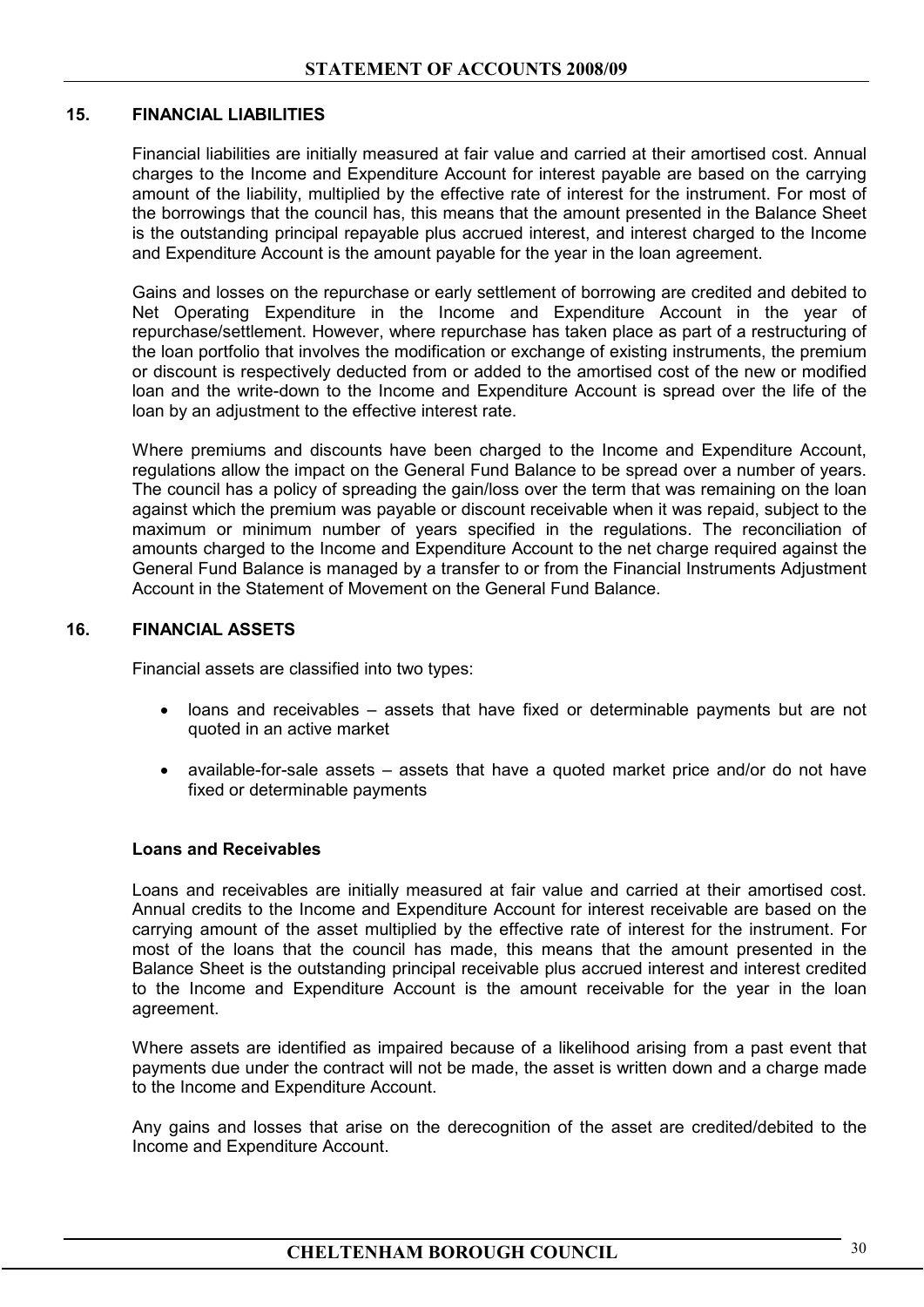#### **Available-for-sale Assets**

Available-for-sale assets are initially measured and carried at fair value. Where the asset has fixed or determinable payments, annual credits to the Income and Expenditure Account for interest receivable are based on the amortised cost of the asset multiplied by the effective rate of interest for the instrument. Where there are no fixed or determinable payments, income (e.g. dividends) is credited to the Income and Expenditure Account when it becomes receivable by the council.

 Assets are maintained in the Balance Sheet at fair value. Values are based on the following principles:

- instruments with quoted market prices the market price
- other instruments with fixed and determinable payments discounted cash flow analysis
- equity shares with no quoted market prices independent appraisal of company valuations

 Changes in fair value are balanced by an entry in the Available-for-sale Reserve and the gain/loss is recognised in the Statement of Total Recognised Gains and Losses (STRGL). The exception is where impairment losses have been incurred – these are debited to the Income and Expenditure Account, along with any net gain/loss for the asset accumulated in the Reserve.

 Where assets are identified as impaired because of a likelihood arising from a past event that payments due under the contract will not be made, the asset is written down and a charge made to the Income and Expenditure Account.

 Any gains and losses that arise on the de-recognition of the asset are credited/debited to the Income and Expenditure Account, along with any accumulated gains/losses previously recognised in the STRGL.

 Where fair value cannot be measured reliably, the instrument is carried at cost (less any impairment losses).

#### **17. STOCKS AND WORK IN PROGRESS**

 Stocks held in stores are valued at the latest price paid, with an allowance made for obsolescent and slow-moving items. This is a departure from the requirements of the SORP, which require stocks to be shown at the lower of cost and net realisable value; the effect of the different treatment is immaterial. All other stocks held have been valued in accordance with SSAP 9. All work in progress is charged to service accounts by the year end and there is a nil value held in the Balance Sheet.

#### **18. ESTIMATION TECHNIQUES**

 Estimation techniques are the methods adopted to assess the values of assets, liabilities, gains and losses and changes in reserves in situations where there is uncertainty as to their precise value. Unless specified in the Code of Practice or in legislative requirements, the method of estimation will generally be the one that most closely reflects the economic reality of the transaction.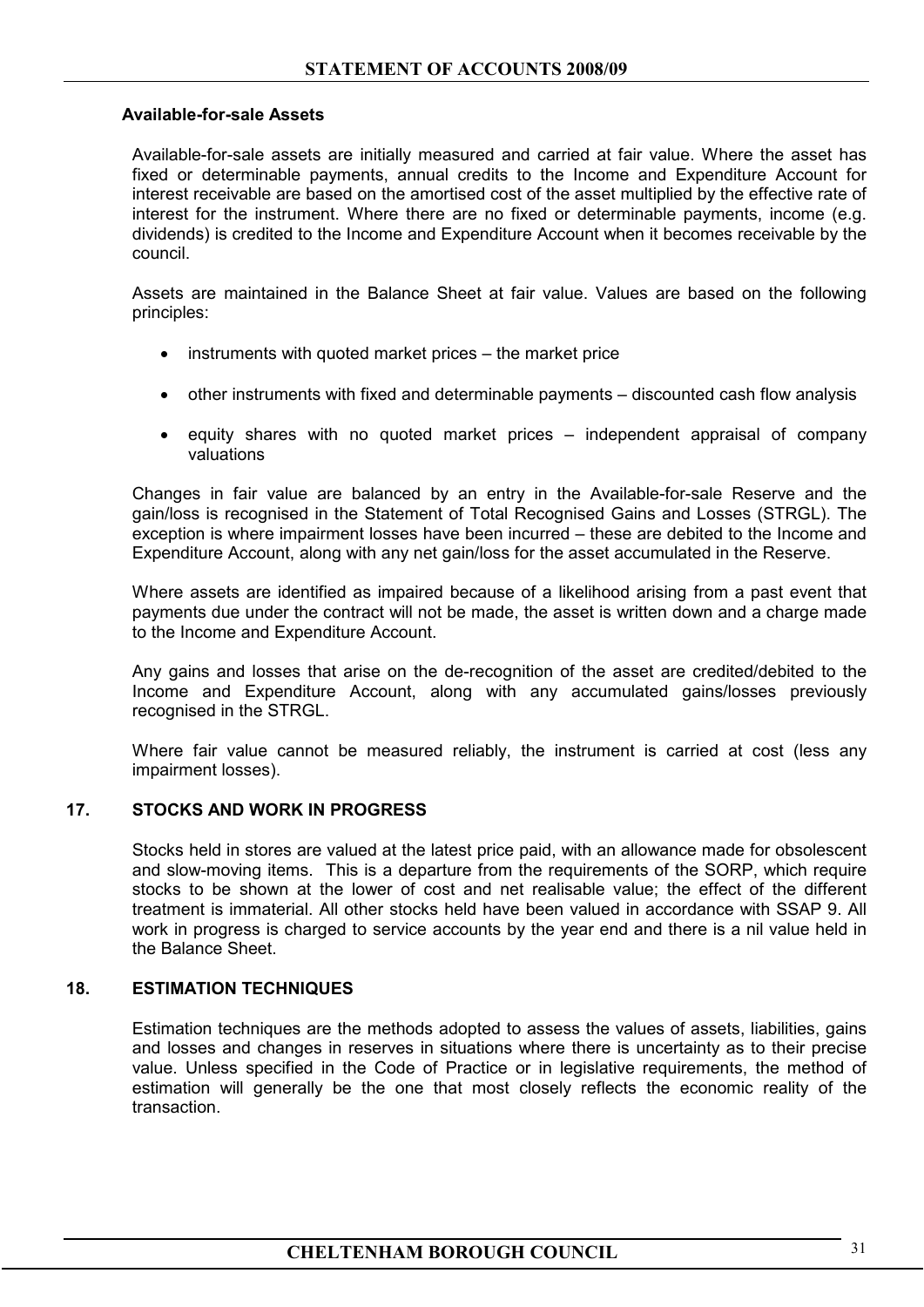#### **19. GROUP ACCOUNTS**

The council has material interests in companies and other entities that have the nature of being subsidiaries and joint ventures and require it to prepare Group Accounts. In the council's own single-entity accounts, the interests in companies and other entities are recorded as investments, i.e. at cost, less any provisions for losses.

#### **Basis of Consolidation**

 The Group Accounts bring together the council's accounts with those of Gloucestershire Airport, in which the council has a 50% shareholding (the remaining 50% of shares are owned by Gloucester City Council). The purpose of the Group Accounts is to reflect the full value of the Council's investment in the financial statements, since the council's shareholding of £435,000 does not fully reflect the value of the airport land. These accounts also bring together the accounts of Cheltenham Borough Homes (CBH), a company limited by guarantee whereby the council is the sole member.

#### **Accounting Policies**

.

The financial statements in the Group Accounts are prepared in accordance with the policies set out in the Statement of Accounting Polices on Pages 20-31, with the following additions and exceptions:

- The financial statements for Cheltenham Borough Homes (CBH) and Gloucestershire Airport have been prepared under the historical cost convention in accordance with the Financial Reporting Standard for Smaller Entities (effective January 2007).
- Tangible fixed assets held by Gloucestershire Airport are valued at historic cost. For the purposes of the Group Accounts they have been revalued at current value in order to bring them in line with the Council's accounting policies. A formal valuation with a valuation date of 1<sup>st</sup> April 2007 was undertaken by an external Valuer in 2007/08.
- Depreciation on assets held by CBH and Gloucestershire Airport have been calculated so as to write off the cost of tangible fixed assets over their expected useful lives using the following rates:

|                                                                  | <b>CBH</b>                   | <b>Airport</b>        |
|------------------------------------------------------------------|------------------------------|-----------------------|
| (a) Freehold Property                                            |                              | 2% per annum of cost  |
| (b) Plant & Machinery                                            | 20% straight line allocation | 10% per annum of cost |
| (c) Office Equipment                                             |                              | 10% per annum of cost |
| (d) Motor Vehicles                                               | 20% straight line allocation | 10% per annum of cost |
| (e) Computer Equipment                                           | 33% straight line allocation | 20% per annum of cost |
| (f) Taxiway / Runway                                             |                              | 4% per annum of cost  |
| (g) Fixtures & Fittings, Tools &<br><b>Operational Equipment</b> | 33% straight line allocation |                       |
| (f) Leasehold Buildings                                          | Over the life of the lease   |                       |

• Leasing – Tangible fixed assets acquired under finance leases or hire purchase contracts by Gloucestershire Airport are capitalised and depreciated in the same manner as other tangible fixed assets.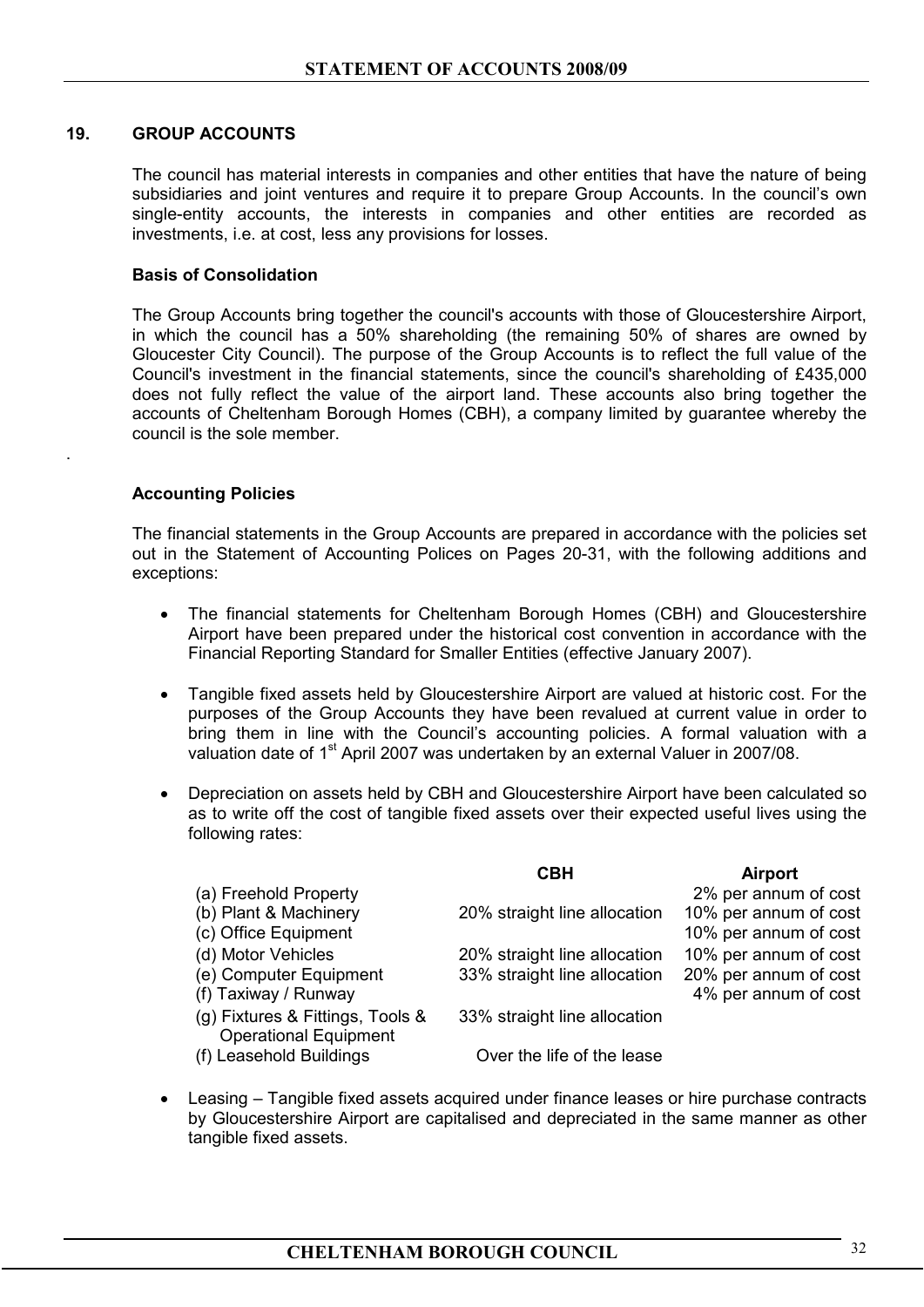• Equity dividends proposed by the Board of Directors of the Airport are not recorded in the financial statements until they are approved by the Shareholders at the annual general meeting. Equity dividends paid are dealt with as a movement on retained profits.

## **20. INTERNAL INTEREST**

 Interest is credited or debited to the General Fund and the Housing Revenue Account based on the level of their Fund Balances. The amounts are calculated using the average rate of interest earned by the council.

## **21. CHANGES IN ACCOUNTING POLICIES**

 The Council has adopted the amendment to FRS17, in accordance with the 2008 Statement of Recommended Practice (SORP). As a result, quoted securities held as assets in the defined benefits pension scheme are now valued at bid-price rather than mid-market value. The effect of this change is that the value of scheme assets at  $31<sup>st</sup>$  March 2008 has been restated from £26,753,000 to £25,036,000, a decrease of £1,717,000, resulting in a decrease in the value of scheme liabilities in the balance sheet at 31<sup>st</sup> March 2008 of £1,717,000, which has been restated from £26,753,000 to £25,036,000. Current and prior year surplus have been unaffected by this change in estimation technique.

Expenditure previously referred to as 'Deferred Charges' has been renamed 'Revenue Expenditure Funded from Capital under Statute'. The accounting arrangements however remain the same.

The basis of the charge that the authority is required to make under statute from revenue towards reducing its overall borrowing requirement has changed. Previously the charge had to be equal to at least 4% of its underlying borrowing (excluding that attributable to the Housing Revenue Account). New regulations allow the authority to calculate the amount on a 'prudent' basis determined in accordance with statutory guidance.

The 2008/09 Statement of Accounts has been prepared in accordance with these new requirements, further details of which are outlined in the relevant policies above.

There were no other changes in accounting policies during 2008/09.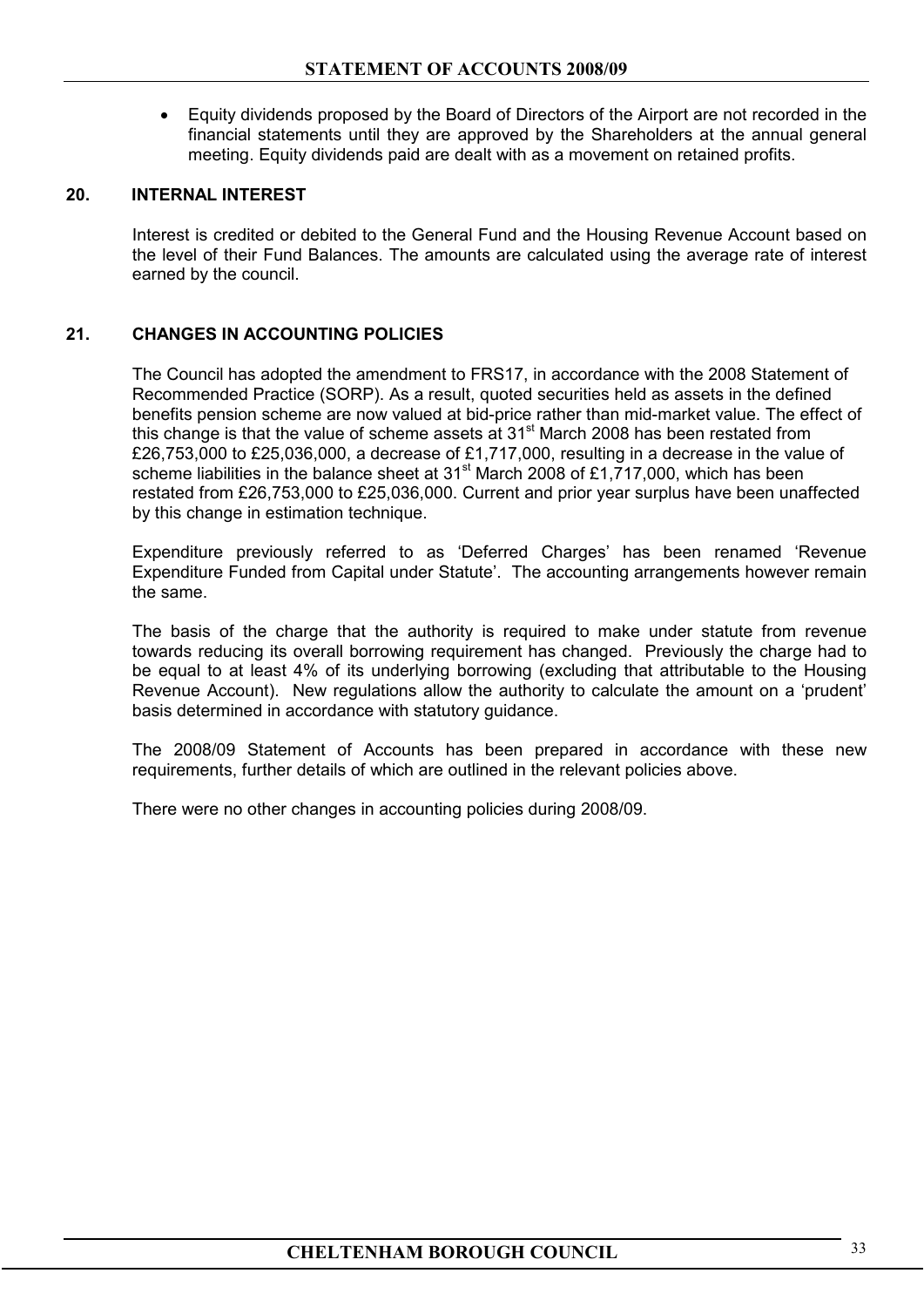### **STATEMENT OF RESPONSIBILITIES FOR THE STATEMENT OF ACCOUNTS**

#### **The Authority's Responsibilities:**

The Authority is required:

- to make arrangements for the proper administration of its financial affairs and to ensure that one of its officers has the responsibility for the administration of those affairs. In this authority, that officer is the Chief Finance Officer.
- to manage its affairs to secure economic, efficient and effective use of resources and safeguard its assets.
- to approve the statement of accounts

#### **Chief Finance Officer (Section 151 Officer):**

The Chief Finance Officer is responsible for the preparation of the authority's Statement of Accounts which, in terms of the CIPFA/LASAAC Code of Practice on Local Authority Accounting in Great Britain ('the Code of Practice'), is required to present fairly the financial position of the authority at the accounting date and its income and expenditure for the year ended 31<sup>st</sup> March, 2009.

In preparing this Statement of Accounts, the Chief Finance Officer has:-

- selected suitable accounting policies and then applied them consistently;
- made judgements and estimates that were reasonable and prudent;
- complied with the Code of Practice.

The Chief Finance Officer has also:-

- kept proper accounting records which were up to date;
- taken reasonable steps for the prevention and detection of fraud and other irregularities.

The statement of accounts for 2008/09 present fairly the financial position of the authority at the accounting date and its income and expenditure for the year ended 31<sup>st</sup> March 2009.

........................................ (Mark Sheldon) Date:..........................

Chief Finance Officer (Section 151 Officer)

........................................ Date:..........................

Chair of Council meeting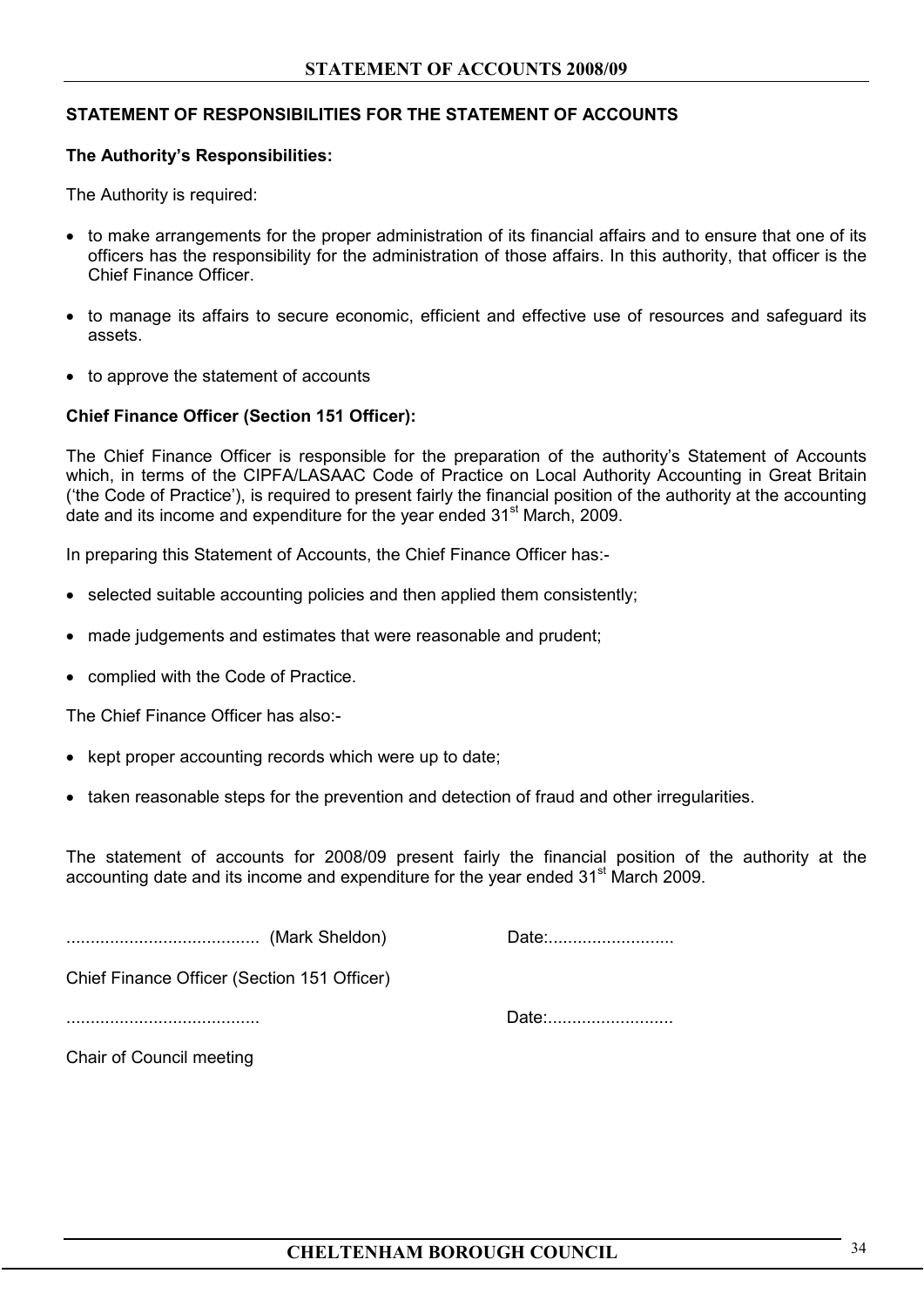## **INCOME AND EXPENDITURE ACCOUNT**

This account summarises the resources that have been generated and consumed in providing services and managing the council during the last year. It includes all day-to-day expenses and related income on an accruals basis, as well as transactions measuring the value of fixed assets actually consumed and the real projected value of retirement benefits earned by employees in the year.

|                                                                                       | 2008/09<br><b>Gross</b><br><b>Expenditure</b><br>£000's | 2008/09<br><b>Gross</b><br><b>Income</b><br>£000's | 2008/09<br><b>Net</b><br><b>Expenditure</b><br>£000's | 2007/08<br><b>Net</b><br><b>Expenditure</b><br>£000's |
|---------------------------------------------------------------------------------------|---------------------------------------------------------|----------------------------------------------------|-------------------------------------------------------|-------------------------------------------------------|
| Central Services to the public                                                        | 8,615                                                   | (9,226)                                            | (611)                                                 | 100                                                   |
| Cultural, environmental, regulatory and<br>planning services                          | 21,638                                                  | (8,862)                                            | 12,776                                                | 13,078                                                |
| Highways and transport services                                                       | 5,974                                                   | (6, 165)                                           | (191)                                                 | (633)                                                 |
| Local authority housing (HRA)                                                         | 19,649                                                  | (16, 463)                                          | 3,186                                                 | 6,407                                                 |
| Other housing services                                                                | 28,817                                                  | (27, 425)                                          | 1,392                                                 | 1,312                                                 |
| Corporate and democratic core                                                         | 2,688                                                   | (240)                                              | 2,448                                                 | 3,076                                                 |
| Non distributed costs                                                                 | 2,420                                                   | (150)                                              | 2,270                                                 | 1,088                                                 |
| <b>Net Cost of Services</b>                                                           | 89,801                                                  | (68, 531)                                          | 21,270                                                | 24,428                                                |
| (Gain) or Loss on the disposal of fixed assets                                        |                                                         |                                                    | (104)                                                 | (102)                                                 |
| Parish council precepts                                                               |                                                         |                                                    | 150                                                   | 146                                                   |
| (Surpluses)/deficits on trading undertakings<br>not included in Net Costs of Services |                                                         |                                                    | (665)                                                 | (758)                                                 |
| Interest payable and similar charges                                                  |                                                         |                                                    | 1,784                                                 | 3,009                                                 |
| Contribution of housing capital receipts to<br><b>Government Pool</b>                 |                                                         |                                                    | 222                                                   | 1,086                                                 |
| Interest and investment income                                                        |                                                         |                                                    | (1, 457)                                              | (1,664)                                               |
| Pensions interest cost and expected return on<br>pensions assets                      |                                                         |                                                    | 1,682                                                 | 858                                                   |
| Exceptional item - Impairment of Icelandic<br>investments                             |                                                         |                                                    | 2,907                                                 |                                                       |
| Exceptional Item - VAT refund                                                         |                                                         |                                                    | (1, 166)                                              |                                                       |
| Exceptional Item - CBC v. Laird case                                                  |                                                         |                                                    | 729                                                   |                                                       |
| <b>Net Operating Expenditure</b>                                                      |                                                         |                                                    | 25,352                                                | 27,003                                                |
| Demand on the Collection Fund                                                         |                                                         |                                                    | (7, 558)                                              | (7, 223)                                              |
| <b>General Government Grants</b>                                                      |                                                         |                                                    | (1, 387)                                              | (2, 126)                                              |
| Non-Domestic Rates Redistribution                                                     |                                                         |                                                    | (7,664)                                               | (7, 351)                                              |
| (Surplus)/Deficit for the Year                                                        |                                                         |                                                    | 8,743                                                 | 10,303                                                |

The service expenditure shown above is under the major service headings as required by the CIPFA *Best Value Accounting Code of Practice*.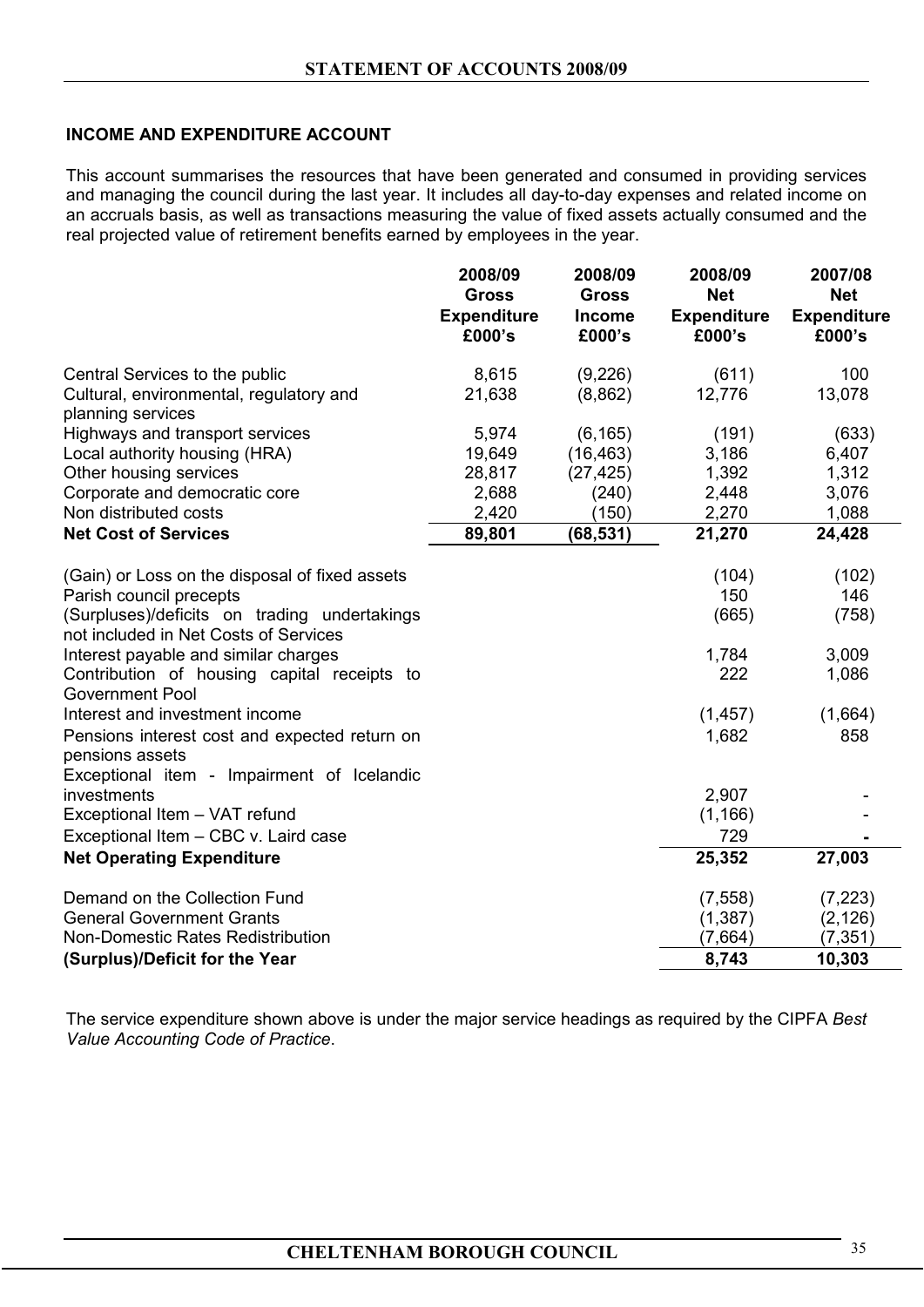## **STATEMENT OF MOVEMENT ON THE GENERAL FUND BALANCE**

The Income and Expenditure Account shows the council's actual financial performance for the year, measured in terms of the resources consumed and generated over the last twelve months. However, the authority is required to raise council tax on a different accounting basis, the main differences being:

- Capital investment is accounted for as it is financed, rather than when the fixed assets are consumed.
- The payment of a share of housing capital receipts to the Government scores as a loss in the Income and Expenditure Account, but is met from the usable capital receipts balance rather than council tax.
- Retirement benefits are charged as amounts become payable to pension funds and pensioners, rather than as future benefits are earned.

The General Fund Balance compares the council's spending against the council tax that it raised for the year, taking into account the use of reserves built up in the past and contributions to reserves earmarked for future expenditure.

This reconciliation statement summarises the difference between the outturn on the Income and Expenditure Account and the General Fund Balance.

| 2007/08<br>£000's |                                                                                                                                                         | 2008/09<br>£000's |
|-------------------|---------------------------------------------------------------------------------------------------------------------------------------------------------|-------------------|
| 10,303            | (Surplus)/Deficit for the year on the Income and Expenditure Account                                                                                    | 8,743             |
| (10,081)          | * Net additional amount required by statute and non-statutory proper<br>practices to be debited or credited to the General Fund Balance for the<br>vear | (10, 231)         |
| 222               | (Increase) / Decrease in General Fund Balance for the Year                                                                                              | (1, 488)          |
| (1,621)           | General Fund Balance brought forward                                                                                                                    | (1, 399)          |
| (1, 399)          | <b>General Fund Balance carried forward</b>                                                                                                             | (2,887)           |

\* The net additional amount required by statute and non-statutory proper practices to be debited or credited to the General Fund Balance for the year is detailed below.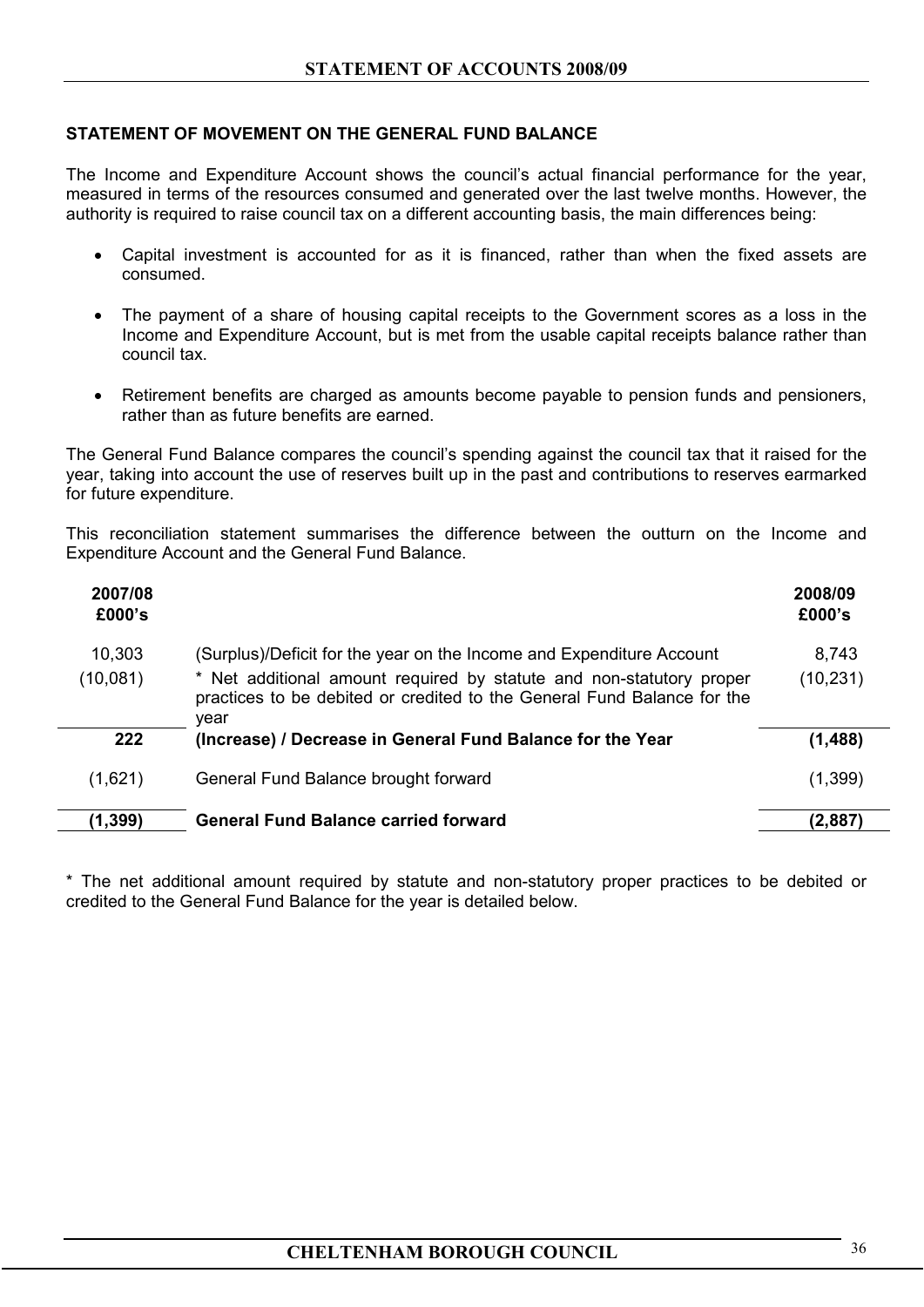# **Note of reconciling items for the Statement of Movement on the General Fund Balance**

| 2007/08<br>£000's |                                                                       | 2008/09<br>£000's |
|-------------------|-----------------------------------------------------------------------|-------------------|
|                   | Amounts included in the Income and Expenditure Account but            |                   |
|                   | required by statute to be excluded when determining the Movement      |                   |
|                   | on the General Fund Balance for the year                              |                   |
| (66)              | Amortisation of intangible fixed assets                               | (66)              |
| (4, 783)          | Depreciation and impairment of fixed assets                           | (1,899)           |
| 1,975             | Capital Grants and Contributions Deferred amortisation                | 481               |
| (526)             | Revenue Expenditure funded from Capital under Statute                 | (459)             |
| 90                | Net gain / (loss) on sale of general fund fixed assets                | 11                |
|                   | Differences between amounts debited/credited to the Income and        |                   |
|                   | Expenditure Account and amounts payable/receivable to be recognised   |                   |
|                   | under statutory provisions relating to soft loans and premiums and    |                   |
| (418)             | discounts on the early repayment of debt                              | 221               |
| (3,075)           | Net charges made for retirement benefits in accordance with FRS 17    | (4, 284)          |
|                   | Offsetting of Icelandic investments impairment                        | (2,907)           |
|                   | Interest not received on Impaired Investments                         | 750               |
| (6, 803)          |                                                                       | (8, 152)          |
|                   | Amounts not included in the Income and Expenditure Account but        |                   |
|                   | required to be included by statute when determining the Movement      |                   |
|                   | on the General Fund Balance for the year                              |                   |
| 70                | Minimum revenue provision for capital financing                       | 320               |
| 1,169             | Capital expenditure charged in-year to the General Fund Balance       | 960               |
|                   | Transfer from Usable Capital Receipts to meet payments to the Housing |                   |
| (1,086)           | <b>Capital Receipts Pool</b>                                          | (222)             |
|                   | Employer's contributions payable to the Gloucestershire Pension Fund  |                   |
| 2,934             | and retirement benefits payable direct to pensioners                  | 3,381             |
| 3,087             |                                                                       | 4,439             |
|                   | Transfers to or from the General Fund Balance that are required to    |                   |
|                   | be taken into account when determining the Movement on the            |                   |
|                   | <b>General Fund Balance for the year</b>                              |                   |
| (7, 159)          | Housing Revenue Account balance                                       | (3,782)           |
|                   | Voluntary revenue provision for capital financing                     |                   |
| 794               | Net transfer to / (from) earmarked reserves                           | (2,736)           |
| (6, 365)          |                                                                       | (6, 518)          |
|                   |                                                                       |                   |
|                   | Net additional amount required to be credited to the General Fund     |                   |
| (10, 081)         | <b>Balance for the year</b>                                           | (10, 231)         |
|                   |                                                                       |                   |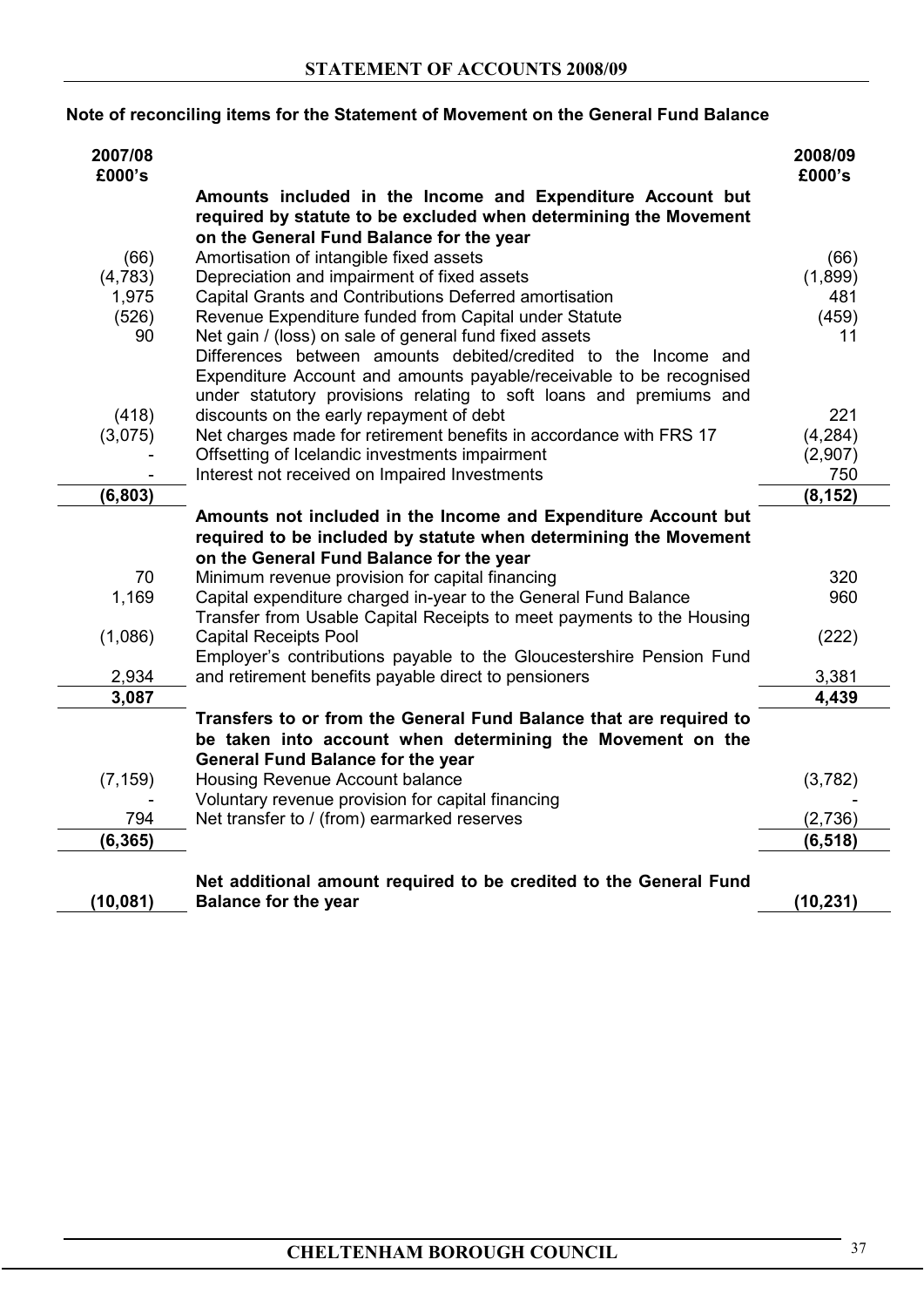# **STATEMENT OF TOTAL RECOGNISED GAINS AND LOSSES**

This statement brings together all the gains and losses of the council for the year and shows the aggregate increase in its net worth. In addition to the surplus/deficit generated on the Income and Expenditure Account, it includes gains and losses relating to the revaluation of fixed assets and remeasurement of the net liability to cover the cost of retirement benefits.

| 2007/08<br>£000's        |                                                                                    | 2008/09<br>£000's |
|--------------------------|------------------------------------------------------------------------------------|-------------------|
| 10,303                   | (Surplus)/Deficit for the year on the Income and Expenditure Account               | 8,743             |
| (28, 822)                | (Surplus)/Deficit arising on revaluation of fixed assets                           | (14, 671)         |
| $\overline{\phantom{a}}$ | (Surplus)/Deficit arising on revaluation of available-for-sale financial<br>assets |                   |
| (7, 971)                 | Actuarial (gains)/losses on pension fund assets and liabilities                    | 11,142            |
| (133)                    | (Surplus)/Deficit for the year on the Collection Fund                              | (43)              |
| (26, 623)                | Total recognised (gains)/losses for the Year                                       | 5,171             |
|                          | <b>Prior Period Adjustments:</b>                                                   |                   |
|                          | Loan premiums and discounts transferred to the Financial Instruments               |                   |
| 3,189                    | Adjustment Account at 1 <sup>st</sup> April 2007                                   |                   |
| -                        | Actuarial (gains) / losses on pension fund assets and liabilities                  | (1,717)           |
| (23,434)                 | Total recognised (gains)/losses since the last annual report                       | 3,454             |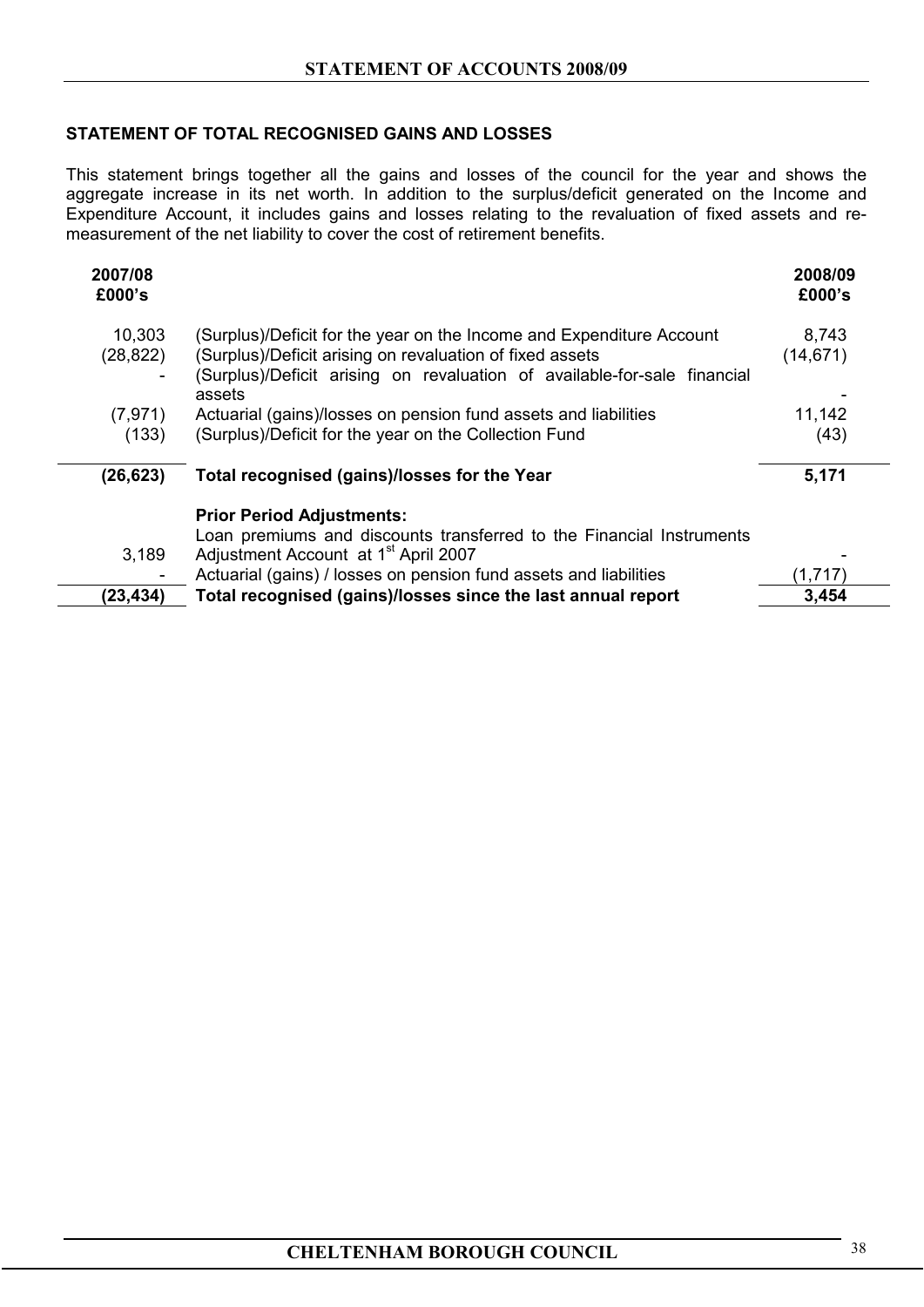# **BALANCE SHEET**

|                                                                            | <b>Notes</b> |           | 31 <sup>st</sup> March 2009 | 31 <sup>st</sup> March 2008<br><b>Restated</b> |
|----------------------------------------------------------------------------|--------------|-----------|-----------------------------|------------------------------------------------|
| <b>Fixed Assets</b>                                                        | 14 - 18      |           | £000's                      | £000's                                         |
| <b>Intangible Fixed Assets</b>                                             | 21           |           | 315                         | 205                                            |
| <b>Tangible Fixed Assets</b>                                               |              |           |                             |                                                |
| <b>Operational assets:</b>                                                 |              |           |                             |                                                |
| Council dwellings                                                          |              |           | 238,845                     | 234,786                                        |
| Other land & buildings                                                     |              |           | 85,586                      | 82,896                                         |
| Vehicles, plant, furniture and equipment                                   |              |           | 2,103                       | 2,121                                          |
| Infrastructure assets                                                      |              |           | 7,815                       | 7,623                                          |
| Community assets                                                           |              |           | 61                          | 61                                             |
| Non-operational assets:                                                    |              |           |                             |                                                |
| Investment properties                                                      |              |           | 25,501                      | 18,584                                         |
| Assets under construction                                                  |              |           | 85                          |                                                |
| Other                                                                      |              |           | 40                          | 95                                             |
| <b>Total Fixed Assets</b>                                                  |              |           | 360,351                     | 346,371                                        |
| Long-term investments                                                      | 24(i)        |           | 11,247                      | 20,598                                         |
| Long-term debtors                                                          |              |           | 232                         | 265                                            |
| <b>Total Long-Term Assets</b>                                              |              |           | 371,830                     | 367,234                                        |
| <b>Current Assets</b>                                                      |              |           |                             |                                                |
| Stocks and work in progress                                                |              | 102       |                             | 99                                             |
| <b>Debtors</b>                                                             | 25           | 8,734     |                             | 6,862                                          |
| Investments                                                                | 24(ii)&(iii) | 11,003    |                             | 9,431                                          |
| Cash and bank                                                              |              | 17        | 19,856                      | 470                                            |
| <b>Total Assets</b>                                                        |              |           | 391,686                     | 384,096                                        |
| <b>Current Liabilities</b>                                                 |              |           |                             |                                                |
| Short-term borrowing                                                       |              | (20, 189) |                             | (10, 753)                                      |
| Creditors                                                                  | 26           | (12, 421) |                             | (8,934)                                        |
| Bank overdraft                                                             |              | (164)     | (32, 774)                   | (1, 327)                                       |
| <b>Total Assets Less Current Liabilities</b>                               |              |           | 358,912                     | 363,082                                        |
| Long-term borrowing                                                        | 27           |           | (27, 158)                   | (42, 159)                                      |
| Provisions                                                                 | 30           |           | (520)                       | (1)                                            |
| Capital Grants and contributions unapplied                                 | 31           |           | (994)                       | (1, 116)                                       |
| Capital Grants and contributions deferred                                  | 32           |           | (8, 724)                    | (5, 164)                                       |
| Liability related to defined benefit pension scheme                        | 39           |           | (37,081)                    | (25,036)                                       |
| <b>Total Assets Less Liabilities</b>                                       |              |           | 284,435                     | 289,606                                        |
|                                                                            |              |           |                             |                                                |
| Financed by:<br><b>Revaluation Reserve</b>                                 | 33           |           | 40,441                      | 25,779                                         |
|                                                                            |              |           |                             |                                                |
| <b>Capital Adjustment Account</b>                                          | 33           |           | 269,739                     | 273,660                                        |
| <b>Financial Instruments Adjustment Account</b><br><b>Pensions Reserve</b> | 33<br>39     |           | (5,841)                     | (3,913)                                        |
|                                                                            |              |           | (37,081)                    | (25,036)                                       |
| <b>Usable Capital Receipts Reserve</b>                                     | 33           |           | 204                         |                                                |
| <b>Deferred Credits</b>                                                    | 34           |           |                             | 226                                            |
| <b>Major Repairs Reserve</b><br><b>Earmarked Reserves</b>                  | 33           |           | 12,961                      |                                                |
| <b>General Fund Balance</b>                                                |              |           |                             | 15,697                                         |
| <b>Collection Fund Balance</b>                                             |              |           | 2,887<br>814                | 1,399<br>771                                   |
| Housing Revenue Account Balance                                            |              |           | 311                         | 1,023                                          |
| <b>Total Net Worth</b>                                                     | 22           |           | 284,435                     | 289,606                                        |
|                                                                            |              |           |                             |                                                |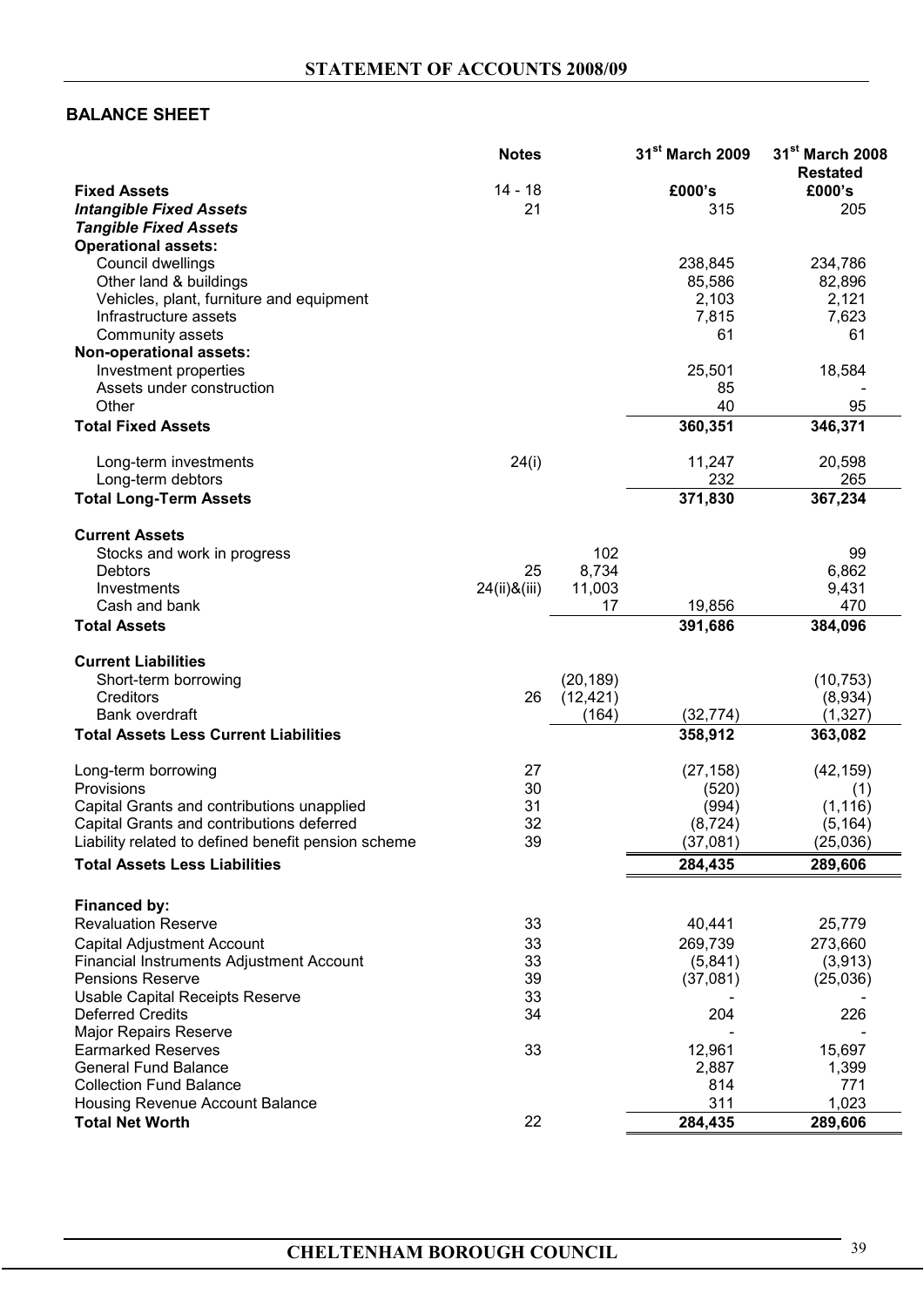# **CASH FLOW STATEMENT**

| 2007/08               | <b>Revenue Activities</b>                                                                 | 2008/09              |           |
|-----------------------|-------------------------------------------------------------------------------------------|----------------------|-----------|
| £000's                | <b>Cash Outflows</b>                                                                      | £000's               | £000's    |
| 16,734                | Cash paid to and on behalf of employees                                                   | 17,424               |           |
| 44,037                | Payments made to NNDR National Pool                                                       | 47,748               |           |
| 48,166                | Precepts and Collection Fund Surplus                                                      | 51,016               |           |
| 1,086                 | Payments to the Capital Receipts Pool                                                     | 222                  |           |
| 35,592                | Other operating costs                                                                     | 46,009               |           |
| 13,629                | Housing Benefits paid out                                                                 | 15,631               | 178,050   |
|                       | <b>Cash Inflows</b>                                                                       |                      |           |
| (16, 833)             | Rents (after rebates)                                                                     | (17, 540)            |           |
| (29, 698)             | DWP Grants for Benefits (see Note 44)                                                     | (31, 372)            |           |
| (3, 194)              | Other Government Grants (see Note 44)                                                     | (1, 445)             |           |
| (7, 351)              | <b>NNDR Redistribution Grant</b>                                                          | (7,664)              |           |
| (1, 234)              | <b>Revenue Support Grant</b><br>Goods, services and other income                          | (1,067)<br>(19, 013) |           |
| (16, 824)<br>(50,091) | <b>Council Taxpayers</b>                                                                  | (52, 553)            |           |
| (44, 295)             | <b>NNDR Receipts</b>                                                                      | (52, 429)            | (183,083) |
|                       |                                                                                           |                      |           |
| (25)                  | Dividends from joint ventures and associates - Airport                                    |                      | (25)      |
|                       |                                                                                           |                      |           |
| (10, 301)             | Net Cash (Inflow) from Revenue Activities (see Note 40)                                   |                      | (5,058)   |
|                       | <b>Returns on investments and Servicing of Finance</b>                                    |                      |           |
|                       | <b>Cash Outflows</b>                                                                      |                      |           |
| 2,439                 | Interest paid                                                                             | 1,820                |           |
|                       | <b>Cash Inflows</b>                                                                       |                      |           |
| (1, 101)              | Interest received                                                                         | (1, 229)             | 591       |
| (8,963)               | <b>Net Cash (Inflow)</b>                                                                  |                      | (4, 467)  |
|                       |                                                                                           |                      |           |
|                       | <b>Capital Activities</b>                                                                 |                      |           |
|                       | <b>Cash Outflows</b>                                                                      |                      |           |
| 13,696                | Purchase of fixed assets & other capital payments                                         | 9,332                |           |
| 3,037                 | Payment of grants & advances                                                              | 1,981                |           |
| (6, 718)              | Purchase of long-term Investments                                                         | (9, 130)             |           |
| 10,015                | <b>Cash Inflows</b>                                                                       |                      | 2,183     |
| (410)                 | Sale of fixed assets                                                                      | (47)                 |           |
| (7)                   | Repayment of advances                                                                     | (11)                 |           |
| (921)                 | Government Grants (See Note 44)                                                           | (735)                |           |
| (867)                 | Other capital income                                                                      | (4,770)              |           |
| (2, 205)              |                                                                                           |                      | (5, 563)  |
| (1, 153)              | Net Cash (Inflow) / Outflow before financing                                              |                      | (7, 847)  |
|                       |                                                                                           |                      |           |
| 3,778                 | <b>Management of liquid resources</b><br>Net increase / (decrease) in short term deposits |                      | 1,572     |
|                       |                                                                                           |                      |           |
|                       | <b>Financing</b>                                                                          |                      |           |
|                       | <b>Cash Outflows</b>                                                                      |                      |           |
| 73,331                | Repayment of amounts borrowed                                                             | 332,174              |           |
|                       | Capital element of finance lease rentals                                                  |                      |           |
| 210                   | Premiums paid on borrowings repaid                                                        |                      |           |
|                       | <b>Cash Inflows</b>                                                                       |                      |           |
|                       | New long term loans raised                                                                |                      |           |
| (77, 174)             | New short term loans                                                                      | (326,610)            |           |
| (3, 633)              | <b>Cash Outflow/(Inflow) from Financing</b>                                               |                      | 5,564     |
| (1,008)               | Net Cash Outflow/(Inflow) from all activities (See Note 41)                               |                      | (711)     |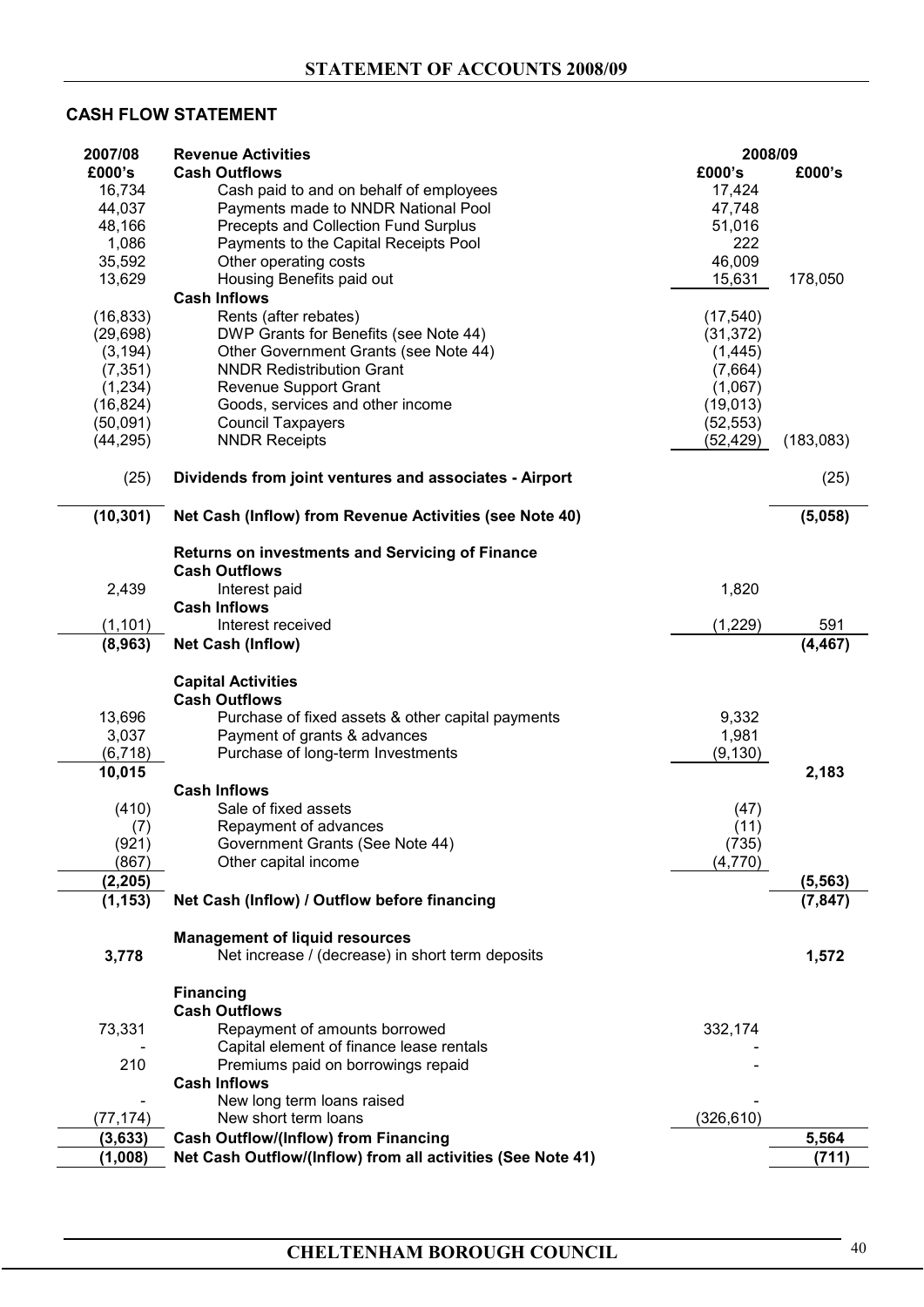# **NOTES TO THE CORE FINANCIAL STATEMENTS**

## **1. Changes in Operations and Discontinued Operations**

The Memorandum of Understanding between the Borough Council and the Environment Agency for the maintenance of main rivers was not renewed on  $1<sup>st</sup>$  April 2008. Such maintenance is now the responsibility of the Environment Agency and their contractors, notwithstanding riparian owner responsibilities of the Council.

## **2. Exceptional Items**

Early in October 2008, the Icelandic banks Landsbanki Islands Hf, Kaupthing and Glitnir Hf collapsed and the UK subsidiaries of the banks, Heritable and Kaupthing, Singer & Friedlander went into administration. The authority had £11 million deposited across three of these banks with varying maturity dates and interest rates. The current situation with regards to the recovery of the sums deposited varies between each bank. Based on the latest information available the authority considers it appropriate to impair the carrying value of the investments on the balance sheet, resulting in an impairment charge to the Income and Expenditure account of £2.907 million (£nil in 2007/08). Under the Local Authorities (Capital Finance and Accounting) (England) (Amendment) Regulations 2009 the Council is able to defer the impact on the General Fund of the impairment, resulting in its reversal in the Statement of Movement on the General Fund Balance. Full details of the impairments are given in Note 24 below.

The refund of VAT and associated interest of £1.166 million (£nil in 2007/08) relates a claim for overpaid VAT covering the period March 1973 to November 1996. The claim, which was agreed with HM Revenues and Customs in September 2009, follows a House of Lords judgement in January 2008 (known as the 'Fleming' case) and new legislation introduced in the March 2008 budget. The refund relates to overpaid VAT in respect of sports and cultural services, excess parking charges, domestic waste, and cemetery and crematorium supplies. The refund due is shown net of professional fees incurred in submitting the claim.

The total net expenditure incurred in relation to the high court legal proceedings against its former Managing Director, Mrs Christine Laird in 2008/09 was £729,200. (£15,700 2007/08). This cost is included in the income and expenditure account as an exceptional item and has been funded in year from the use of general balances.

The total net expenditure incurred in relation to the implementation of the single status job evaluation review during the financial years 2004/05 to 2008/09 is £366,120. The costs relating to 2007/08 (£84,336) and 2008/09 (£66,400) are included in the Income and Expenditure Account, Central Services.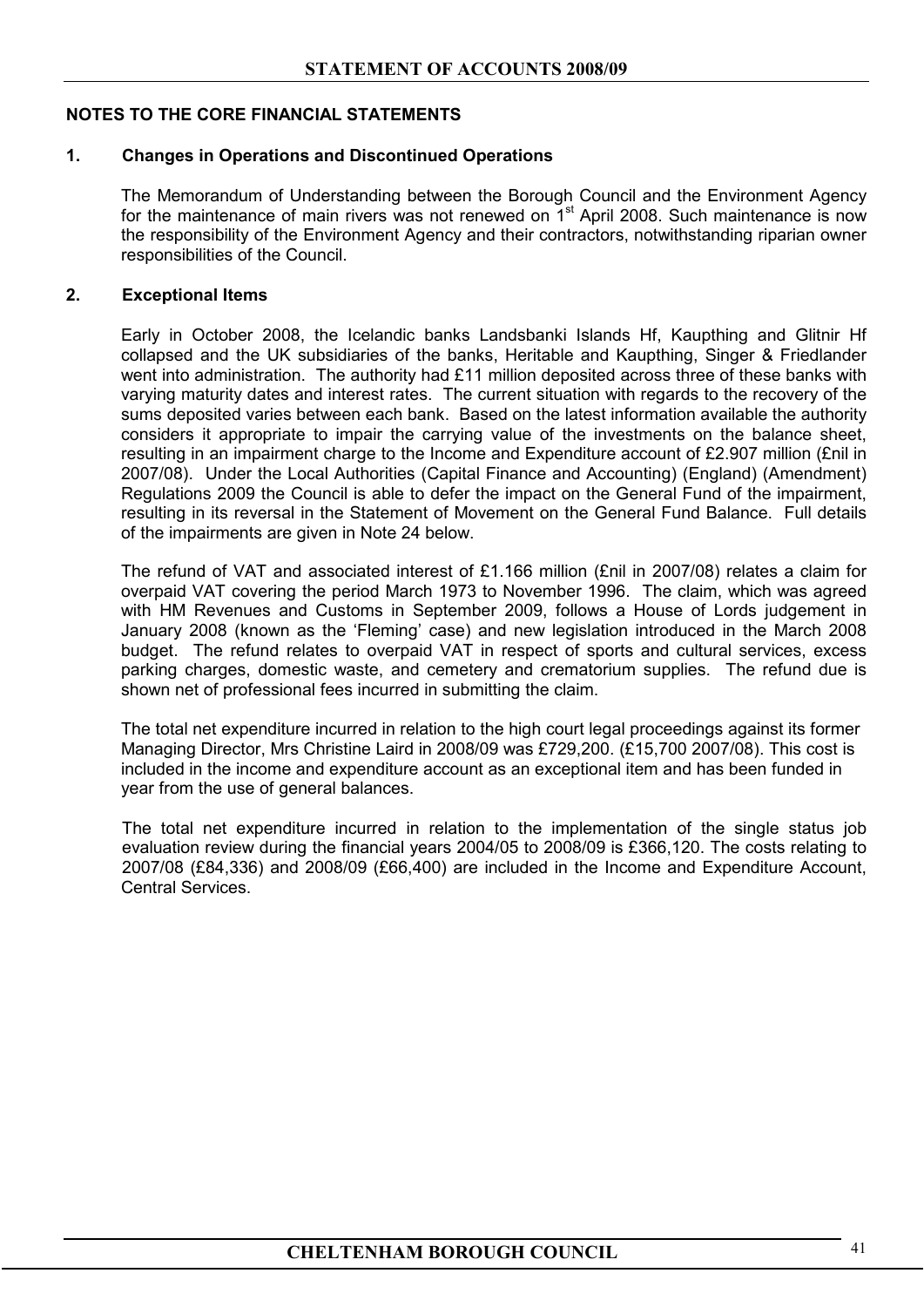# **3. Trading Operations**

The Council is involved in a number of trading activities; the surplus/deficit is included in the Income and Expenditure Account. An analysis of the trading activity is as follows:

|                                          | 2008/09<br><b>Income</b> | 2008/09<br><b>Expend</b> | 2008/09<br><b>Net</b><br><b>Profit</b> | 2008/09<br>Contribt'n<br>to Revenue | 2008/09<br>Surplus /<br>(Deficit) | 2007/08<br>Surplus /<br>(Deficit) |
|------------------------------------------|--------------------------|--------------------------|----------------------------------------|-------------------------------------|-----------------------------------|-----------------------------------|
|                                          | £000's                   | £000's                   | £000's                                 | £000's                              | £000's                            | £000's                            |
| Included within net cost of services     |                          |                          |                                        |                                     |                                   |                                   |
| Town Hall/Pump<br><b>Room Promotions</b> | 1,417                    | (813)                    | 604                                    |                                     | 604                               | 575                               |
| leisure@cheltenham                       | 1,778                    | (2,625)                  | (847)                                  |                                     | (847)                             | (3,672)                           |
| Cemetery &                               | 1,299                    | (806)                    | 493                                    |                                     | 493                               | 305                               |
| Crematorium                              |                          |                          |                                        |                                     |                                   |                                   |
| Car Parks                                | 4,819                    | (2,832)                  | 1,987                                  |                                     | 1,987                             | 2,332                             |
| <b>Total</b>                             | 9,313                    | (7,076)                  | 2,237                                  |                                     | 2,237                             | (460)                             |
| <b>Other Trading Activities</b>          |                          |                          |                                        |                                     |                                   |                                   |
| Corporate properties                     | 1,027                    | (351)                    | 676                                    |                                     | 676                               | 734                               |
| Gloucestershire CC                       | 300                      | (306)                    | (6)                                    |                                     | (6)                               | 18                                |
| (Schools)                                |                          |                          |                                        |                                     |                                   |                                   |
| <b>Building Cleaning</b>                 |                          | (5)                      | (5)                                    |                                     | (5)                               | 6                                 |
| T.I.C Shop & Agency                      | 72                       | (34)                     | 38                                     | (38)                                |                                   |                                   |
| Art Gallery & Museum<br>Shop             | 37                       | (21)                     | 16                                     | (16)                                |                                   |                                   |
| <b>Total</b>                             | 1,436                    | (717)                    | 719                                    | (54)                                | 665                               | 758                               |

The leisure@ recreation centre was partially closed for the period July 2007 to August 2008 following damage from the 2007 Gloucestershire floods. Full trading commenced on 1<sup>st</sup> September 2008, when the centre fully reopened and all facilities were made available to the public.The trading results for the financial years 2007/08 and 2008/09 are therefore not representative of a normal year's trading activity.

#### **4. Discretionary Expenditure**

Section 137 of the Local Government Act 1972, as amended, empowers local authorities, to make contributions to certain charitable funds, not-for-profit bodies providing a public service in the United Kingdom and mayoral appeals. The council's expenditure under this power was £8,000 on property grants to voluntary bodies working in the local area (£7,200 in 2007/08). The Council also lets out the Town Hall and Pump Rooms venues at a reduced rate to local voluntary charities and not-for-profit bodies at a cost of £7,000 (£12,900 in 2007/08).

#### **5. Expenditure on Publicity**

Set out below, under the requirements of section 5(1) of the Local Government Act 1986, is the Council's spending on publicity.

|                                             | 2008/09 | 2007/08 |
|---------------------------------------------|---------|---------|
|                                             | £000's  | £000's  |
| Recruitment advertising                     | 40      | 51      |
| Other advertising                           | 179     | 204     |
| Information relating to regional government |         |         |
| Event promotion                             | 102     | 109     |
| <b>TOTAL</b>                                | 321     | 364     |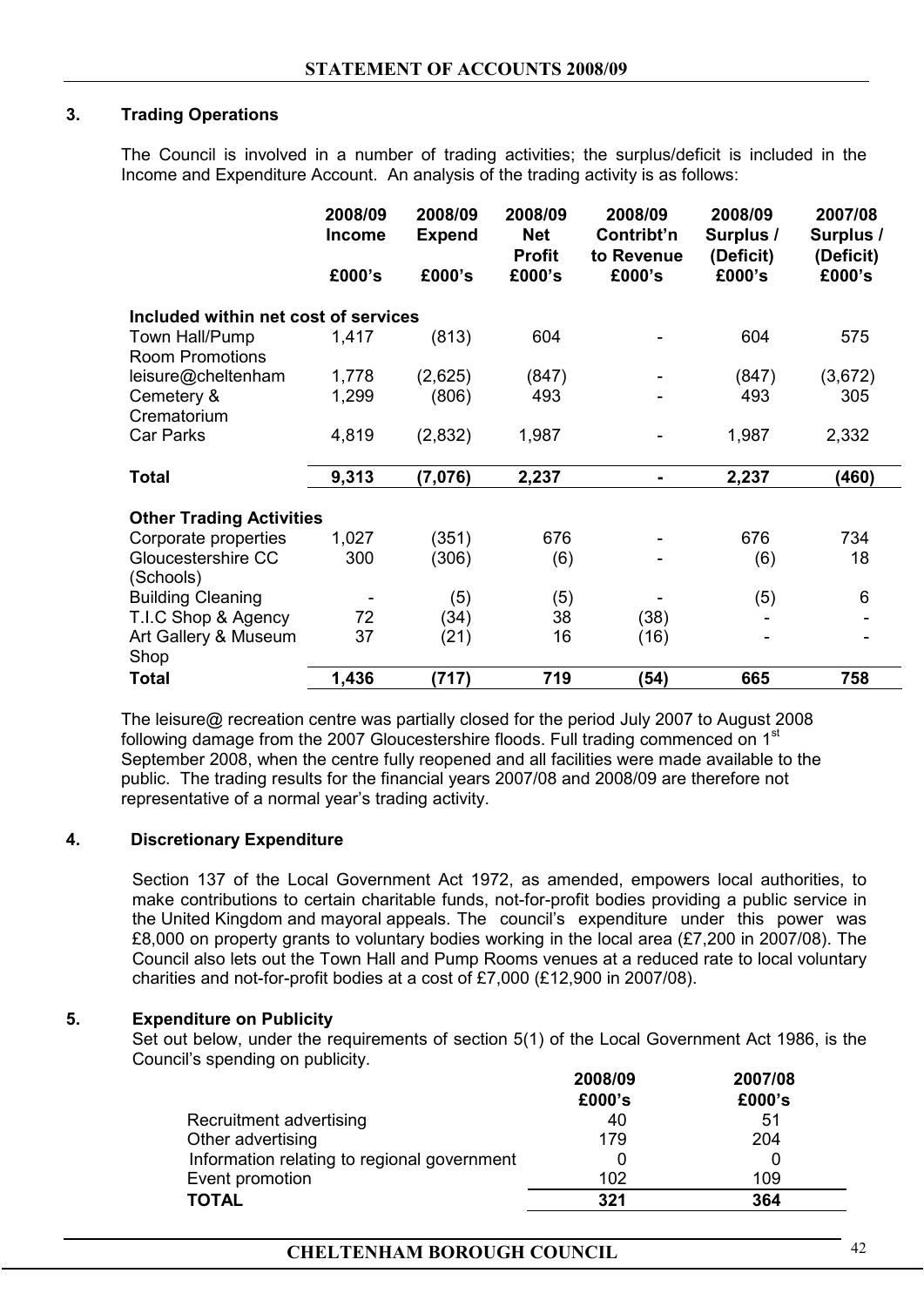# **6. Local Authority (Goods and Services) Act 1970**

The council carried out work for other local authorities, the income from which was £300,082 in 2008/09 (£325,190 in 2007/08) which was won in competition. The related expenditure for this activity was £306,344 (£310,944 in 2007/08). The costs in 2008/09 represent grounds maintenance works for Gloucestershire County Council.

#### **7. Building Control Account**

 The Building (Local Authority Charges) Regulations 1998 require the disclosure of information regarding the setting of charges for the administration of the building control function - 'details of scheme for setting charges'. However, certain activities performed by staff working on building control cannot be charged for, such as providing general advice and liaising with other statutory authorities. There is a statutory requirement to break even over a rolling 3 year period. There is an accumulated surplus for the three years 2006/07 to 2008/09, but the level of surplus has decreased as a result of reduced 2008/09 activity. Based on current income levels, this rolling surplus is expected to be eliminated in 2009/10 and a break even position achieved.

The statement below shows the total cost of operating the building control service divided between the chargeable and non-chargeable activities.

| <b>Building Regulations Charging Account</b> | Chargeable<br>2008/09<br>£000's | <b>Non Chargeable</b><br>2008/09<br>£000's | <b>Total</b><br>2008/09<br>£000's |
|----------------------------------------------|---------------------------------|--------------------------------------------|-----------------------------------|
| <b>Expenditure</b>                           |                                 |                                            |                                   |
| Employee expenses                            | 227                             | 99                                         | 326                               |
| <b>Premises</b>                              | 20                              | 9                                          | 29                                |
| Transport                                    | 6                               | 3                                          | 9                                 |
| Supplies and services                        | 29                              | 13                                         | 42                                |
| Central and support service charges          | 42                              | 18                                         | 60                                |
| <b>Total Expenditure</b>                     | 324                             | 142                                        | 466                               |
| Fee Income                                   | (295)                           |                                            | (295)                             |
| (Surplus)/Deficit for the Year               | 29                              | 142                                        | 171                               |
| <b>Comparatives for 2007/08</b>              |                                 |                                            |                                   |
| Expenditure                                  | 364                             | 104                                        | 468                               |
| Income                                       | (404)                           |                                            | (404)                             |
| (Surplus)/Deficit for the Year               | (40)                            | 104                                        | 64                                |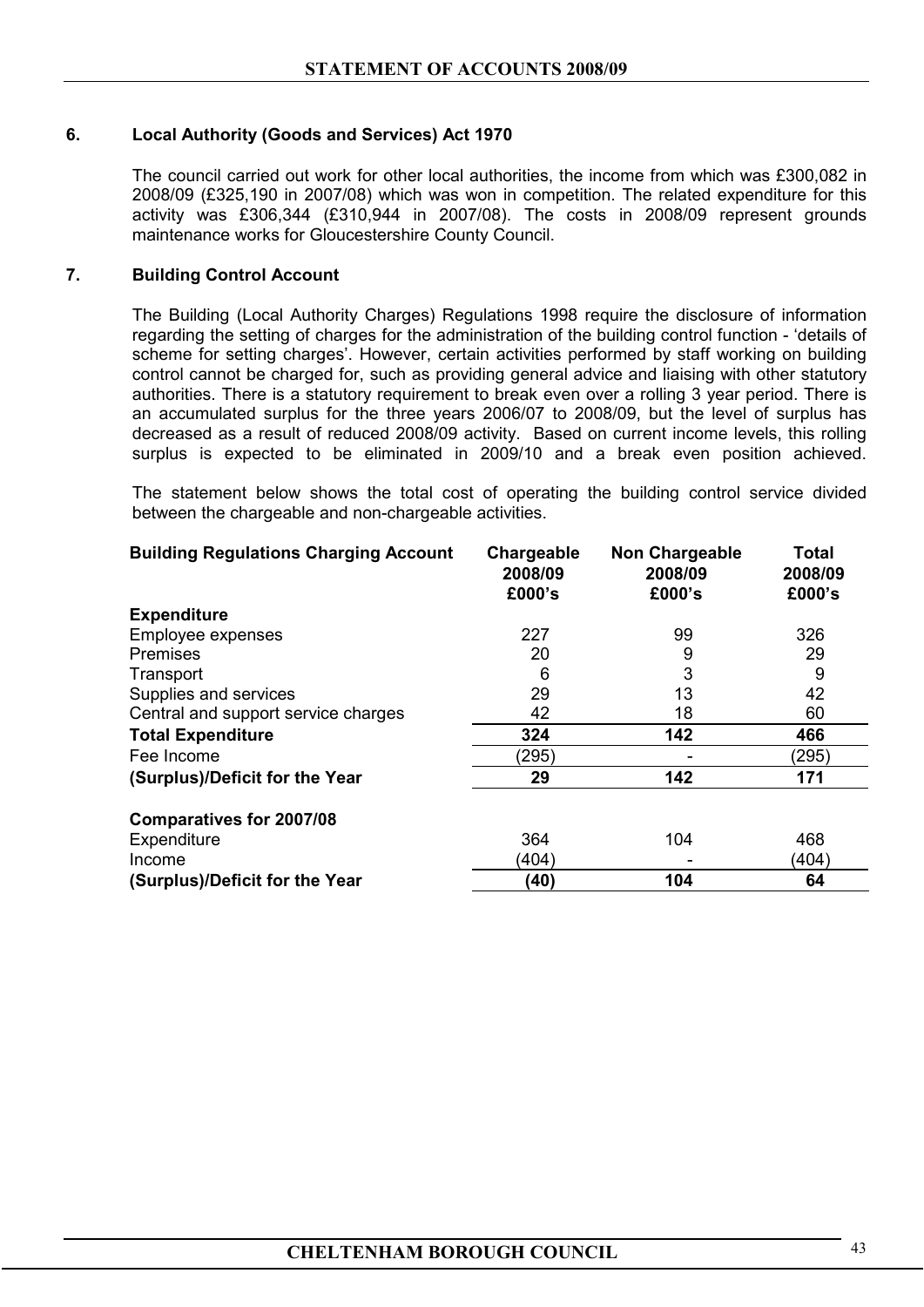# **8. Agency Income and Expenditure**

The council has agency agreements with Gloucestershire County Council whereby the Council is responsible for maintaining highway verges within the borough and enforcing On-street parking regulations on behalf of the County Council under the provisions of the Civil Parking Enforcement Regulations. These Agents reimburse the council for the works, including a contribution towards administrative costs.

A summary of expenditure incurred in respect of these activities, which is included in the Income and Expenditure Account, is as follows:-

|                            | <b>Expenditure</b><br>2008/09<br>£000's | <b>Income</b><br>2008/09<br>£000's | <b>Net Costs</b><br>2008/09<br>£000's | <b>Net Costs</b><br>2007/08<br>£000's |
|----------------------------|-----------------------------------------|------------------------------------|---------------------------------------|---------------------------------------|
| <b>Routine Maintenance</b> |                                         | (2)                                | 5                                     |                                       |
| Verges & highway trees     | 313                                     | (166)                              | 147                                   | 120                                   |
| Car Parking (on-street)    | 949                                     | (949)                              |                                       |                                       |
| <b>Enmainment works</b>    |                                         |                                    |                                       | (31)                                  |
| Administrative costs       | 489                                     | (440)                              | 49                                    | 43                                    |
|                            | 1,758                                   | (1, 557)                           | 201                                   | 132                                   |

# **9. General Government Grants**

The council has received general government grants totalling £1,387,000 for 2008/09 (£2,126,000 for 2007/08). These are included in the income and expenditure account and are not attributable to specific services.

| <b>Government Grant</b>         | 2008/09<br>£000 | 2007/08<br>£000 |
|---------------------------------|-----------------|-----------------|
| Revenue Support Grant           | 1,067           | 1,233           |
| Area Based Grant                | 23              | 829             |
| <b>Local Authority Business</b> |                 |                 |
| Growth Incentive (LABGI)        | 297             | 64              |
| <b>Total</b>                    | 1,387           | 2,126           |

# **10. Members' Allowances**

 In 2008/09 the Council paid £319,615 (2007/08 £310,632) in allowances to its 40 members. The expenditure reflects members' allowances approved by Council for 2008/09. Full details of the Members Allowances scheme for 2008/09 can be found on the Council's website.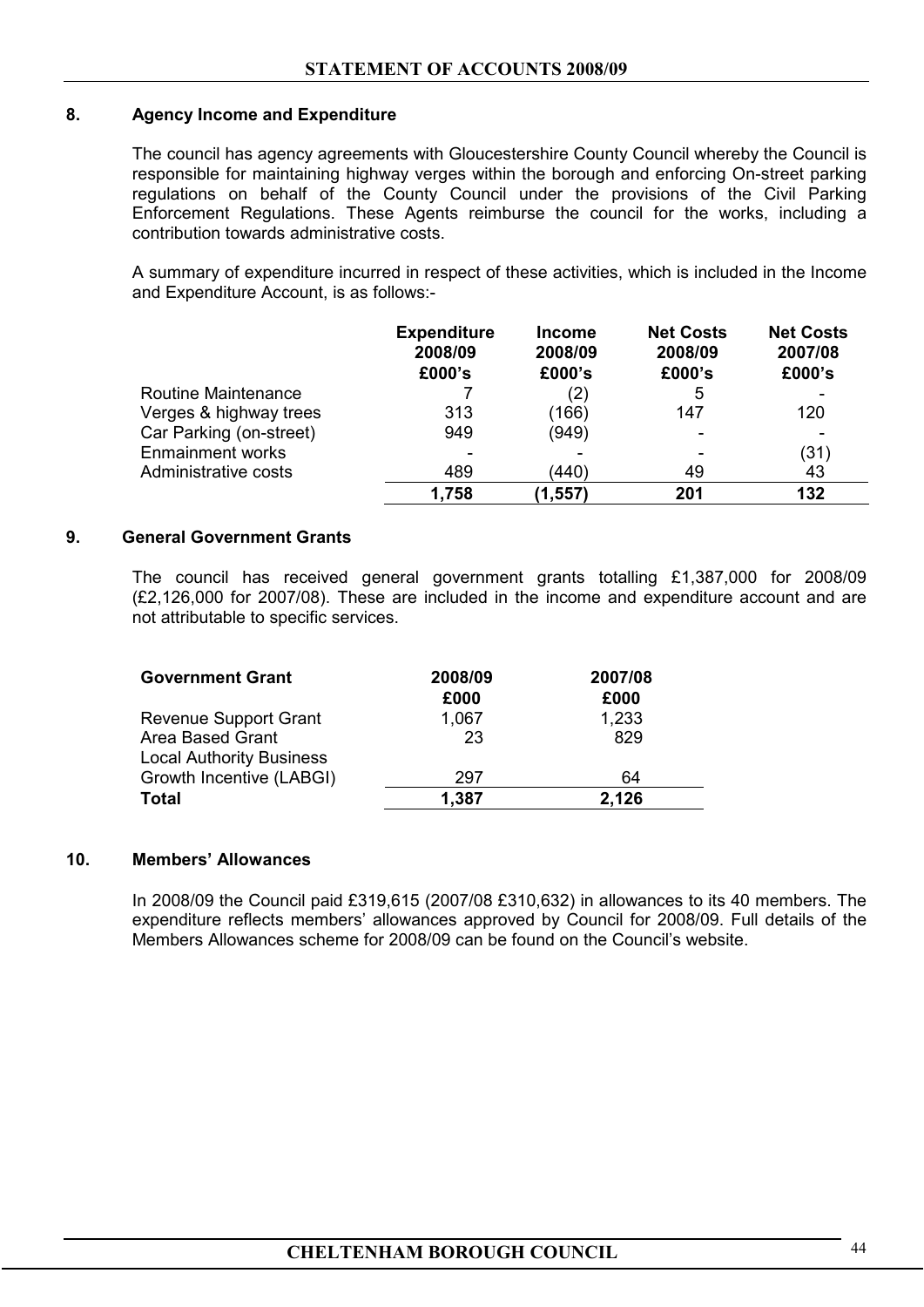# **11. Officers' Emoluments**

The number of employees whose remuneration, excluding employer's pension contributions, was £50,000 or more in bands of £10,000 was:

| <b>Remuneration Band</b> | <b>No of Employees</b><br>2008/09 | No of Employees<br>2007/08 |
|--------------------------|-----------------------------------|----------------------------|
| £50,000 - £59,999        |                                   |                            |
| £60,000 - £69,999        |                                   |                            |
| £70,000 - £79,999        |                                   |                            |
| £80,000 - £89,999        |                                   |                            |
| £90,000 - £99,999        |                                   |                            |
| £110,000 - £119,999      |                                   |                            |
| <b>Total</b>             | 14                                | 13                         |

One employee, previously falling within the £70,000 - £79,999 band left in 2007/08 and two employees have entered the pay band £50,000 - £59,999 for the first time in 2008/09, resulting in a net increase in numbers of employees falling within these remuneration bands of 1.

# **12. Related Party Transactions**

The council is required to disclose material transactions with related parties, bodies or individuals that have the potential to control or influence the council or to be controlled or influenced by the council. Disclosure of these transactions allows readers to assess the extent to which the council might have been constrained in its ability to operate independently or might have secured the ability to limit another party's ability to bargain freely with the council. All third party declaration forms issued to relevant members and officers were completed and returned and disclosures incorporated into this note. (100% return rate in 2007/08).

Central Government has effective control over the general operations of the council - it is responsible for providing the statutory framework within which the council operates, provides the majority of its funding in the form of grants and prescribes the terms of many of the transactions that the council has with other parties (e.g. housing benefits). Details of transactions with government departments are set out in Note 44 to the Cash Flow Statement on Page 72.

Members of the council have direct control over the council's financial and operating policies. No member or officer has declared an interest with any outside commercial organisation. Several Members serve officially on bodies that receive major grants from the council and these are listed below.

Assisted organisations - The council provide financial assistance to 33 (38 in 2007/08) local bodies and voluntary organisations totalling £1,554,792 (£1,569,028 in 2007/08). It is the council's best value policy to have a Service Level Agreement in place for all grants exceeding £10,000, referred to as Conditional Offers of Grants.

Council employees are eligible to be members of the Local Government Pension Scheme, administered by Gloucestershire County Council. The total employer's contributions into the superannuation fund by the Council is £3,381,000 in 2008/09 (£2,934,000 in 2007/08). See Note 39 to the Notes to the Core Financial Statements on Page 66.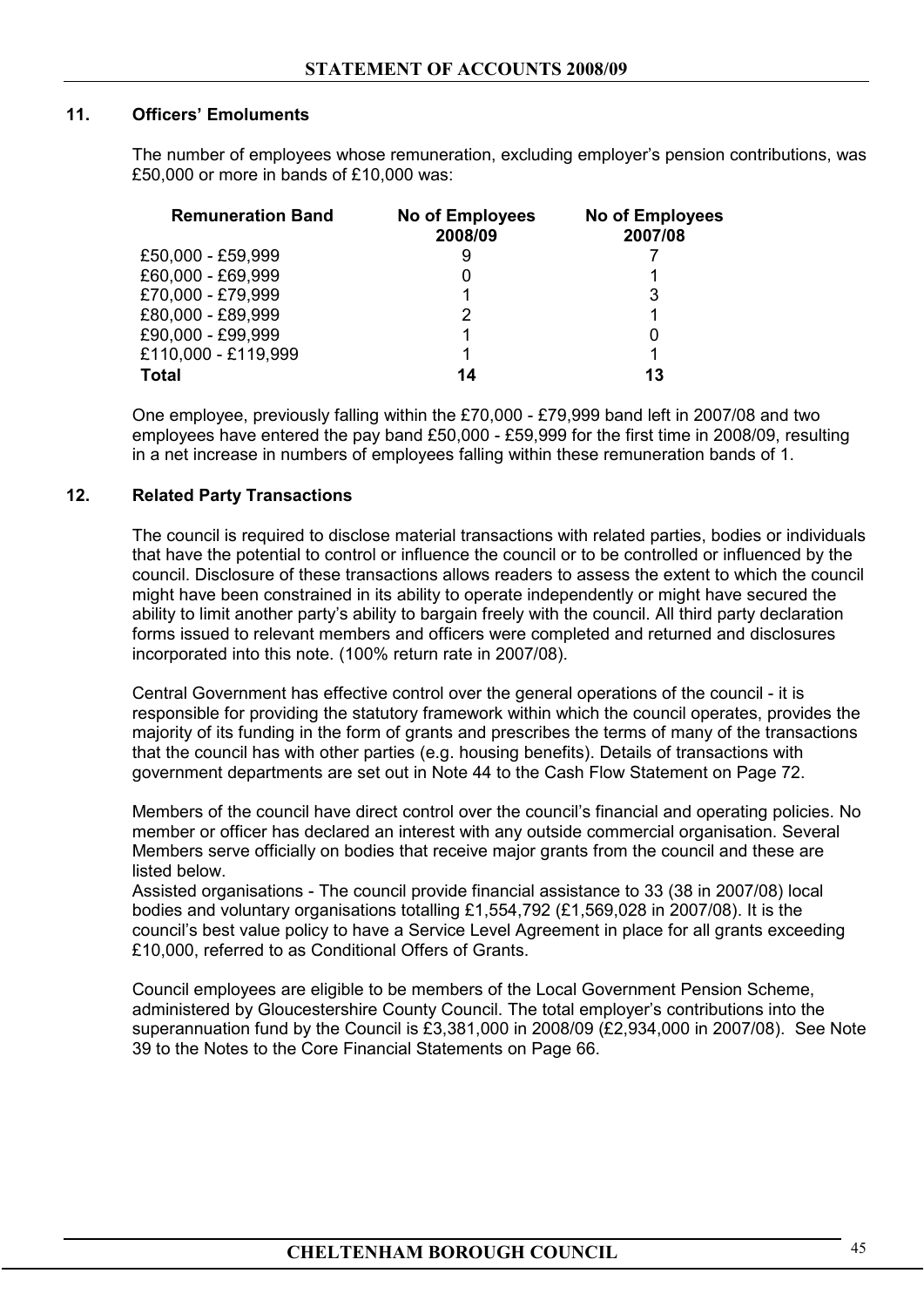The grants over £35,000 paid out during 2008/09 are as follows, together with the number of members who are officially appointed to serve on those organisations:-

|                                                         | Cash<br><b>Grant</b><br>£ | <b>Support</b><br><b>Costs</b><br>£ | <b>Total</b><br>Grant<br>£ | No's of<br><b>Members</b> |
|---------------------------------------------------------|---------------------------|-------------------------------------|----------------------------|---------------------------|
| <b>Cheltenham Festivals Ltd</b>                         | 259,200                   | 96,412                              | 355,612                    | 2                         |
| <b>Playhouse Theatre</b>                                | 215,700                   | 3,994                               | 219,694                    |                           |
| <b>Everyman Theatre</b>                                 | 148,800                   | 15,638                              | 164,438                    |                           |
| <b>Citizens Advice Bureau</b>                           | 154,931                   | 8,400                               | 163,331                    | 0                         |
| <b>Community Development</b>                            | 11,701                    | 75,400                              | 87,101                     | 0                         |
| <b>Cheltenham Arts Council</b>                          | 10,000                    | 49,041                              | 59,041                     | 0                         |
| <b>Business &amp; Economic Development Grants</b>       | 56,097                    | 0                                   | 56,097                     | 0                         |
| Whaddon Lynworth & Priors Neighbourhood                 | 42,200                    | 13,600                              | 55,800                     | 0                         |
| Hester's Way Neighbourhood Project                      | 42,200                    | 9,900                               | 52,100                     | 0                         |
| GCVS (Cheltenham Community & Voluntary<br>Action Group) | 34,000                    | 7,900                               | 41,900                     | 0                         |
| <b>Racial Equality</b>                                  | 38,504                    | (2, 141)                            | 36,363                     | 0                         |
|                                                         | 1,013,333                 | 278,144                             | 1,291,477                  |                           |

Companies and joint ventures - the council has a 50% share in the Gloucestershire Airport. The accounts have been consolidated into the Group Accounts, which are shown on Pages 82-89. One member serves on the Airport's Board of Directors, over which the council has no material influence.

Gloucestershire Airport purchased goods and services from the council totalling £20,032 during 2008/09 (£19,914 2007/08), £10,398 of which is included in the council's Balance Sheet.

The council has an Arms Length Management Organisation (Cheltenham Borough Homes). The accounts for this company have been consolidated into the Group Accounts, which are shown on Pages 82-89. Five councillors serve on the company's Board of Directors.

The council procured supplies and services totalling £8,181,300 from Cheltenham Borough Homes during 2008/09 (£9.286m 2007/08), £801,900 of which is included in the council's Balance Sheet and excluded from the Group Balance Sheet (£1.135m 2007/08) (see Note 26 on Page 55 and Note 4 to the Group Accounts on Page 88).

Cheltenham Borough Homes procured supplies and services from Cheltenham Borough Council of £712,175 during 2008/09 (£1.088m 2007/08), £66,000 of which is included in the council's Balance Sheet and adjusted for within the Group Balance Sheet (see Note 25 on Page 55 and Note 4 to the Group Accounts on Page 88).

The council has 6 councillors who are members of the following parish councils:

| Leckhampton with Warden Hill |  |
|------------------------------|--|
| Up Hatherley                 |  |
| Prestbury                    |  |
| <b>Charlton Kings</b>        |  |
| Swindon Village              |  |

**13.**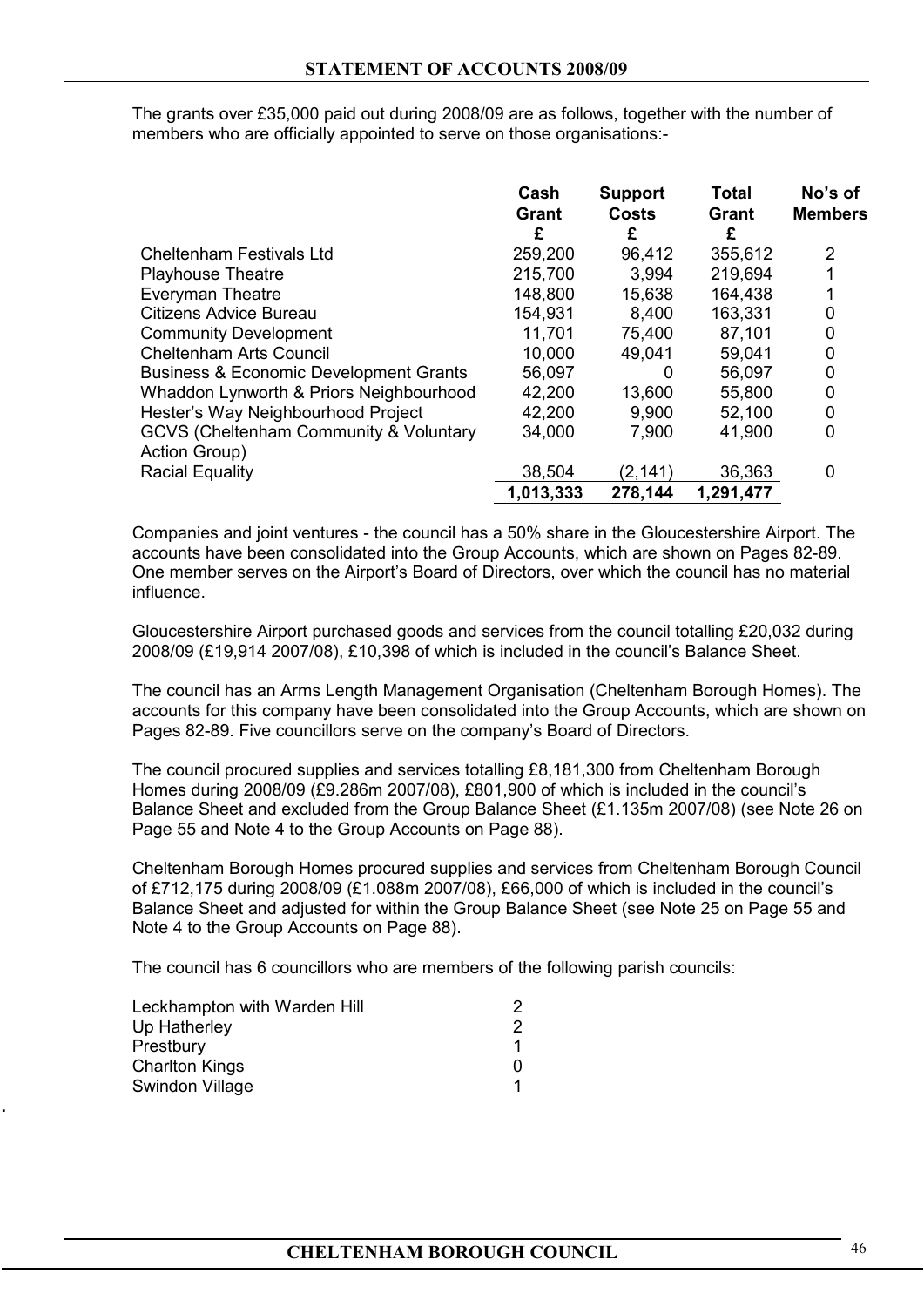# **13. Audit Costs**

The total audit fees payable to the Council's external auditor and the Audit Commission in 2008/09 was £155,305 (£129,729 in 2007/08), made up as follows:

|                                               | 2008/09 | 2007/08 |
|-----------------------------------------------|---------|---------|
|                                               | £       | £       |
| Certification of grant claims and returns     | 28,201  | 15,786  |
| <b>Statutory inspection</b>                   | 5,252   | 20,050  |
| Audit of accounts                             | 65,439  | 67,140  |
| (including whole of government accounts)      |         |         |
| Other work provided by the appointed auditor: |         |         |
| Use of resources / value for money work       | 36,547  | 18,803  |
| Consideration of public questions             | 17,066  | 7,325   |
| <b>National Fraud Initiative</b>              | 2,800   | 625     |
| <b>Total</b>                                  | 155,305 | 129,729 |

# **14. Summary of Capital Expenditure and Fixed Asset Disposals**

| <b>Operational Assets</b>                    | Council<br>dwellings | Other land &<br>buildings | Vehicles,<br>plant &<br>equipment | Infra-<br><b>structure</b> | Community<br>assets | Total     |
|----------------------------------------------|----------------------|---------------------------|-----------------------------------|----------------------------|---------------------|-----------|
|                                              | £000's               | £000's                    | £000's                            | £000's                     | £000's              | £000's    |
| Cost or valuation                            |                      |                           |                                   |                            |                     |           |
| At 1 April 2008                              | 246,453              | 84,136                    | 2,634                             | 7,813                      | 61                  | 341,097   |
| Additions                                    | 4,476                | 3,676                     | 588                               | 423                        |                     | 9,163     |
| <b>Disposals</b>                             | (142)                |                           |                                   |                            |                     | (142)     |
| Reclassifications                            | 120                  | (4,226)                   | 39                                |                            |                     | (4,067)   |
| <b>Revaluations</b>                          | 4,600                | 4,065                     |                                   |                            |                     | 8,665     |
| At 31 March 2009                             | 255,507              | 87,651                    | 3,261                             | 8,236                      | 61                  | 354,716   |
| <b>Depreciation and Impairments</b>          |                      |                           |                                   |                            |                     |           |
| At 1 April 2008                              | (11,667)             | (1,240)                   | (513)                             | (190)                      |                     | (13,610)  |
| Charge for 2008/09                           | (7,980)              | (1,035)                   | (645)                             | (231)                      |                     | (9,891)   |
| <b>Disposals</b>                             |                      |                           |                                   |                            |                     |           |
| Reclassifications                            |                      |                           |                                   |                            |                     |           |
| <b>Revaluations</b>                          | 2,985                | 210                       |                                   |                            |                     | 3,195     |
| At 31 March 2009                             | (16,662)             | (2,065)                   | (1, 158)                          | (421)                      |                     | (20, 306) |
| <b>Balance Sheet amount at 31 March 2009</b> | 238,845              | 85,586                    | 2,103                             | 7,815                      | 61                  | 334,410   |
| <b>Balance Sheet amount at 1 April 2008</b>  | 234,786              | 82,896                    | 2,121                             | 7,623                      | 61                  | 327,487   |
|                                              |                      |                           |                                   |                            |                     |           |

|                                              | <b>Investment</b>           | Assets under           | <b>Other</b> | <b>Total</b> |
|----------------------------------------------|-----------------------------|------------------------|--------------|--------------|
| <b>Non-Operational Assets</b>                | <b>Properties</b><br>£000's | construction<br>£000's | £000's       | £000's       |
| <b>Cost or valuation</b>                     |                             |                        |              |              |
| At 1 April 2008                              | 18,584                      |                        | 417          | 19,001       |
| Additions                                    |                             | 85                     | 28           | 113          |
| <b>Disposals</b>                             |                             |                        |              |              |
| Reclassifications                            | 4,106                       |                        | (39)         | 4,067        |
| <b>Revaluations</b>                          | 2,811                       |                        |              | 2,811        |
| <b>At 31 March 2009</b>                      | 25,501                      | 85                     | 406          | 25,992       |
| <b>Depreciation and Impairments</b>          |                             |                        |              |              |
| At 1 April 2008                              |                             |                        | (322)        | (322)        |
| Charge for 2008/09                           |                             |                        | (44)         | (44)         |
| <b>Disposals</b>                             |                             |                        |              |              |
| Reclassifications                            |                             |                        |              |              |
| <b>Revaluations</b>                          |                             |                        |              |              |
| At 31 March 2009                             | ۰                           | -                      | (366)        | (366)        |
| <b>Balance Sheet amount at 31 March 2009</b> | 25,501                      | 85                     | 40           | 25,626       |
| <b>Balance Sheet amount at 1 April 2008</b>  | 18,584                      | -                      | 95           | 18,679       |

All assets are owned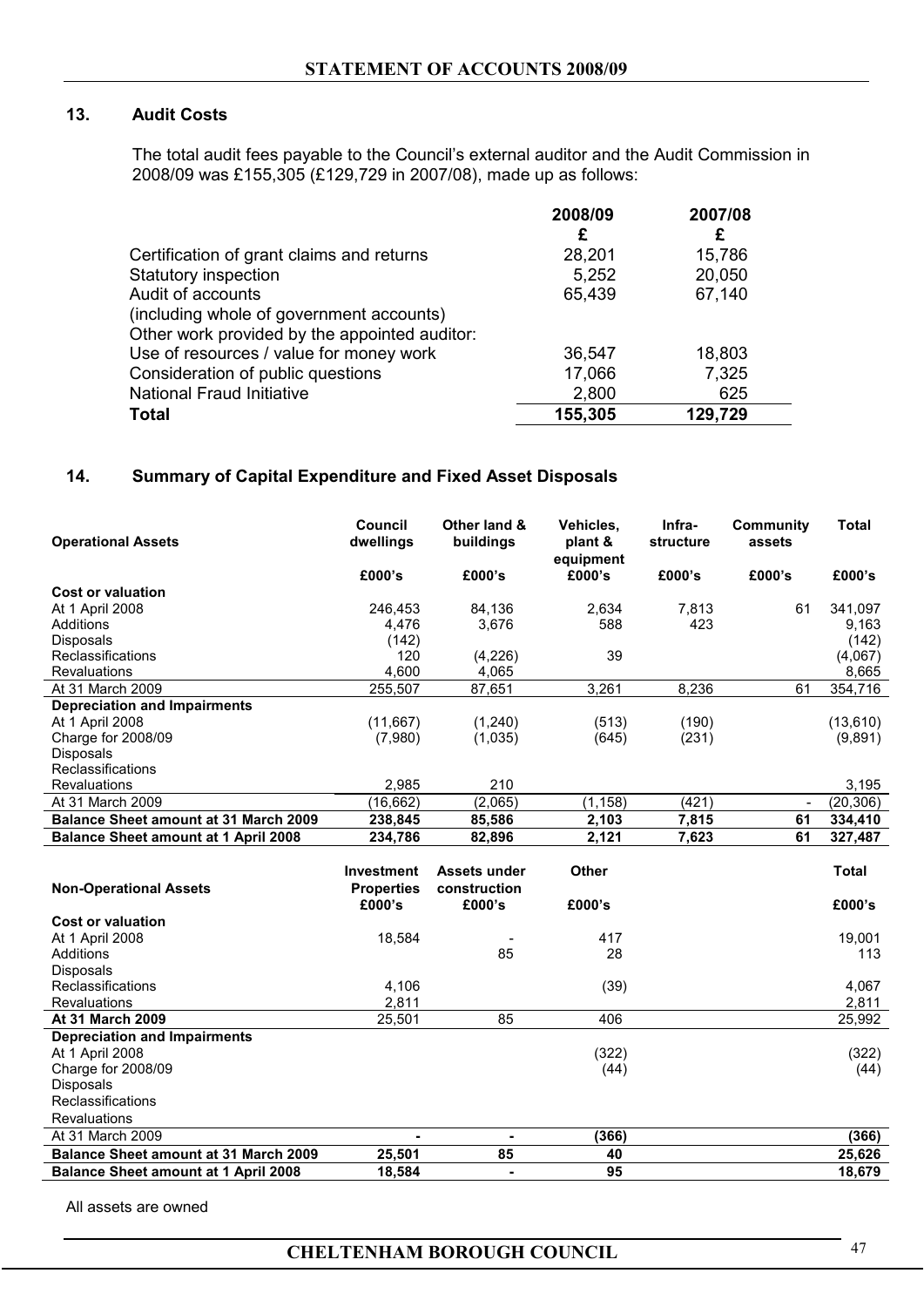# **15. Capital expenditure and financing**

|                                                       | 2008/09<br>£000's | 2007/08<br>£000's |
|-------------------------------------------------------|-------------------|-------------------|
| <b>Opening Capital Financing Requirement</b>          | 41,768            | 41,838            |
| Capital Investment:                                   |                   |                   |
| Intangible Assets                                     | 176               |                   |
| <b>Operational Assets</b>                             | 9,163             | 12,035            |
| <b>Non-Operational Assets</b>                         | 113               | 71                |
| Revenue Expenditure Funded from Capital under Statute | 1,302             | 2,197             |
| <b>Capitalisation of Revenue Directive</b>            |                   |                   |
| Sources of Finance:                                   |                   |                   |
| <b>Capital Receipts</b>                               | (46)              | (1,279)           |
| <b>Government Grants</b>                              | (776)             | (972)             |
| S106 Capital Contributions and Partnership Funding    | (4,003)           | (1,201)           |
| Lottery Funding                                       | (84)              | (667)             |
| Revenue Financing (includes MRP):                     |                   |                   |
| Minimum Revenue Provision (MRP)                       | (320)             | (70)              |
| <b>HRA RCCO</b>                                       | (1,984)           | (5,270)           |
| <b>Major Repairs Reserve</b>                          | (2,900)           | (3,744)           |
| <b>Revenue Reserves</b>                               | (961)             | (1, 170)          |
| <b>Closing Capital Financing Requirement</b>          | 41,448            | 41,768            |
| Explanation of movement in year                       |                   |                   |
| Increase in underlying need to borrowing              |                   |                   |
| (supported by Government financial assistance)        |                   |                   |
| Increase in underlying need to borrowing              |                   |                   |
| (unsupported by Government financial assistance)      |                   |                   |
| <b>MRP</b>                                            | (448)             | (451)             |
| <b>Commutation Adjustment to MRP</b>                  | 128               | 381               |
|                                                       | (320)             | (70)              |

# **16. Revenue Expenditure funded by Capital Under Statute**

This comprises revenue expenditure (for example grants awarded to householders for improving their properties) which, under statutory provisions, can be financed from capital resources. The expenditure, together with any relevant grant received, is written out to revenue as it is incurred. Because the net cost is financed from capital resources, it is then reversed out in the statement of movement in the general fund balance to the Capital Adjustment Account.

# **17. Commitments under capital contracts**

At 31<sup>st</sup> March, 2009 the council was committed to completing all schemes within its capital programme. This included contractual commitments at 31<sup>st</sup> March 2009 of £536,000 for works on properties, £177,000 for works on cycle paths and other infrastructure, £15,000 for insulation works, £11,000 for CCTV in car parks and £222,000 for digital TV connection upgrades in council houses, a total of £961,000. Most of this is anticipated to be incurred by 31 March 2010.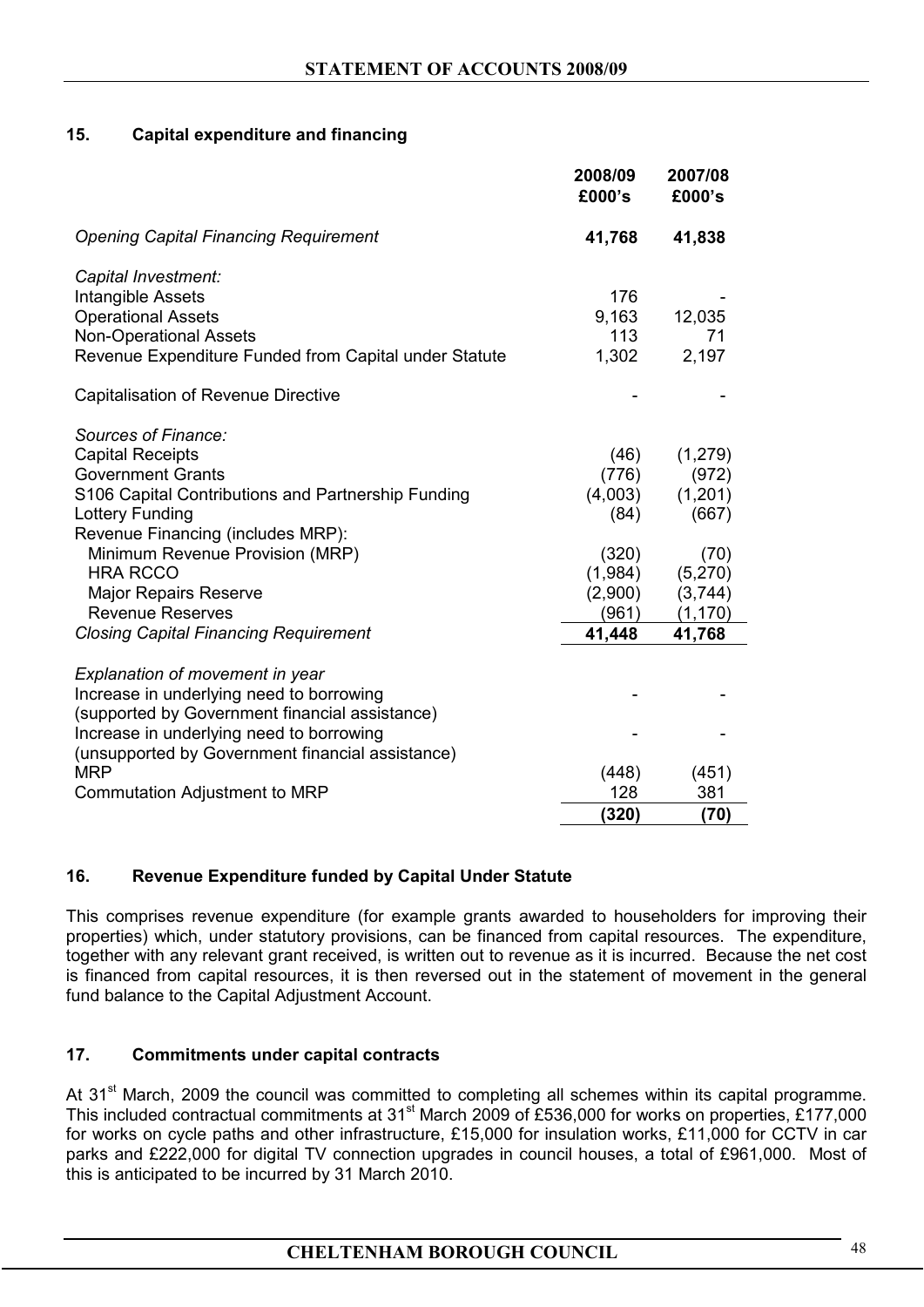# **18. Information on assets held**

Operational Assets are fixed assets held and occupied, used or consumed by the Council in the direct delivery of those services for which it has either a statutory or discretionary responsibility.

Council dwellings relate to housing units and sheltered housing units only.

Other Land and Buildings includes all land and buildings accounted for other than non-operational assets, including residential units, garages and fixed plant furniture and equipment.

Vehicles, Plant, and Equipment includes all such items that are not a fixture or fitting to a building.

Infrastructure includes facilities required to enable other developments to take place (e.g. roads, street lighting) and similar structural works. Housing Revenue Account works are included within this head.

Community Assets are assets that the council intends to hold in perpetuity, that have no determinable useful life, and that may have restrictions on their disposal e.g. land used for cemeteries.

Non Operational Assets are fixed assets held by the authority but are not directly occupied, used or consumed in the delivery of services. Examples are investment properties that are surplus to requirements, pending sale or redevelopment.

The number of houses and bungalows at 1<sup>st</sup> April 2008 shows an additional 33 units to the figure detailed in the 2007/08 statement of accounts. These properties had been approved for demolition before 31<sup>st</sup> March 2008 and deducted from stock numbers but had not been physically demolished at that date. The housing properties were situated in a regeneration area and have been demolished in two phases, 22 were demolished in 2008/09 and the remainder in 2009/10. It is anticipated that the construction of replacement housing will commence in 2010/11 subject to planning permission.

#### **Fixed Assets owned by the Council include the following:**

|                                    | 31 <sup>st</sup> March 2009 | 31 <sup>st</sup> March 2008 |
|------------------------------------|-----------------------------|-----------------------------|
|                                    | (No.'s)                     | (No.'s)                     |
| <b>Council Dwellings</b>           | 4,640                       | 4,666                       |
| <b>Town Hall</b>                   |                             |                             |
| Offices                            |                             |                             |
| Depots and Workshops               |                             |                             |
| <b>Off-Street Car Parks</b>        | 21                          | 21                          |
| Leisure Centres and Pools          |                             |                             |
| Pittville Pump Room                |                             |                             |
| <b>Museums and Galleries</b>       |                             |                             |
| <b>Nursery</b>                     |                             |                             |
| Parks and Recreation Grounds       | 397 hectares                | 397 hectares                |
| <b>Theatres</b>                    |                             |                             |
| Cemeteries                         |                             |                             |
| Crematorium                        |                             |                             |
| <b>Shopping Centre</b>             |                             |                             |
| Commercial Property Rented Out,    |                             |                             |
| including Shops on Housing Estates | 73                          | 73                          |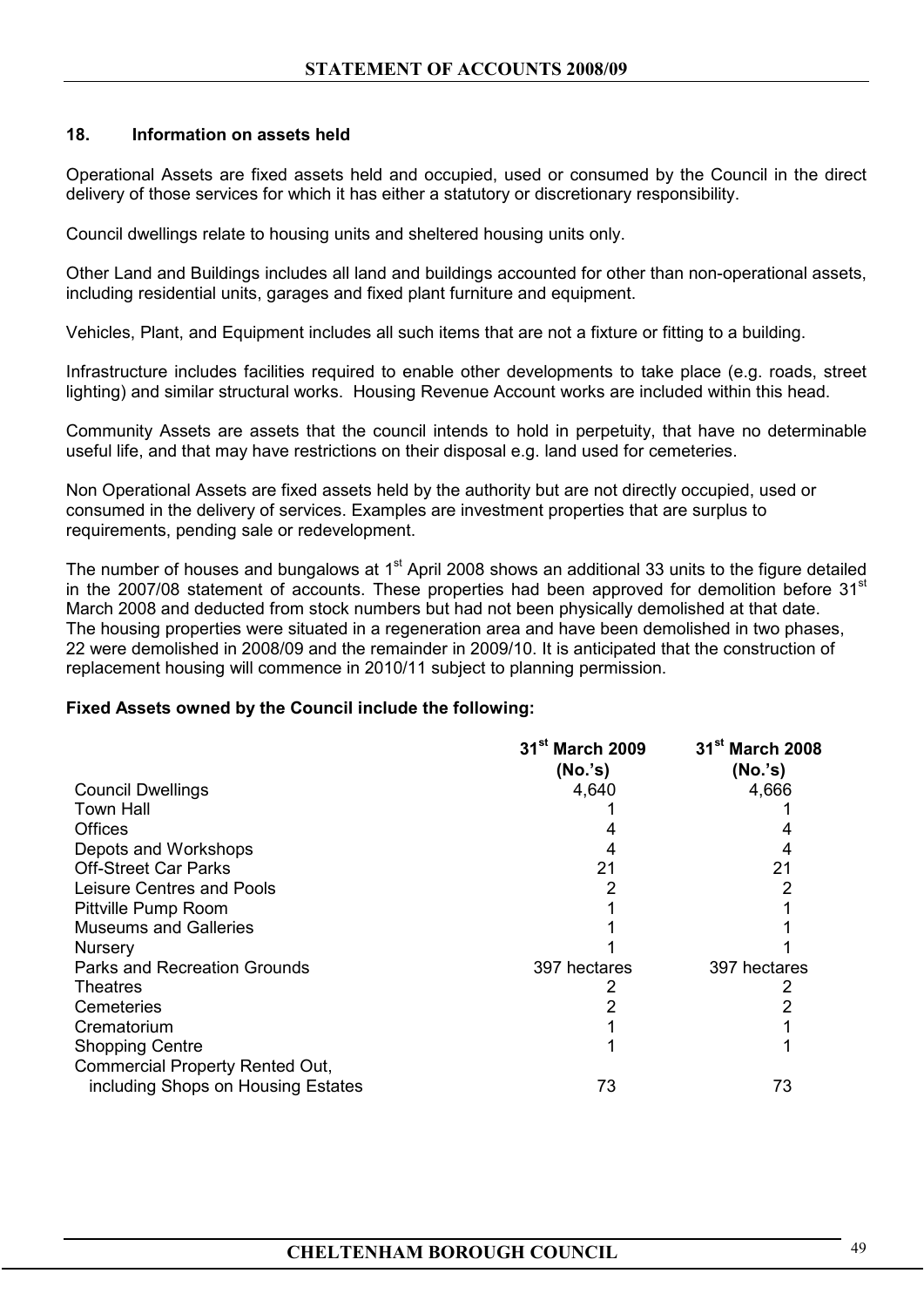#### **19. Assets held under leases**

 The Council's policy is generally to acquire vehicles, plant and equipment through leasing arrangements. These fall into one of two categories:

#### **(i) Finance Leases**

No new arrangements and no leasing payments were made in 2008/09 or 2007/08.

#### **(ii) Operating Leases**

Leasing payments, which all relate to vehicles, plant and equipment, made in 2008/09 amounted to £664,805 (£779,612 in 2007/08). Outstanding obligations as at  $31<sup>st</sup>$  March 2009 amounted to £1,321,349 (£1,607,565 as at 31<sup>st</sup> March, 2008); further details are shown below.

|              | £000's                                                                                       |
|--------------|----------------------------------------------------------------------------------------------|
| 2009/10      | 461                                                                                          |
| 2010/11      | 368                                                                                          |
| 2011/12      | 241                                                                                          |
| 2012/13      | 158                                                                                          |
| 2013/14      | 63                                                                                           |
| 2014/15      | 30                                                                                           |
| <b>Total</b> | 1,321                                                                                        |
|              | Operating lease payments (including Buyouts)<br>committed as at 31 <sup>st</sup> March, 2009 |

#### **20. Assets held for leases**

 The council seeks to obtain income from property it owns but does not need for its own occupation, either by selling the freeholds or granting leases. Where the Council grants leases it does so at best consideration unless it wishes to support the tenant financially (e.g. tenants who provide a service to the community).

 Where the council wishes to support the tenant financially it needs to be satisfied that the use of the property supports the Corporate Plan objectives and is not commercially viable. Historically, the support has been by way of a reduced rent. The council has started to introduce a system where the tenant pays a rent equivalent to best consideration and enters into a service agreement linked to the lease which includes a grant in lieu of some or all of the rent depending on the service provided from the property.

The council received £1,462,669 in rental income in 2008/09 on its granted leases from commercial and Housing Revenue Account land and buildings (£1,436,747 in 2007/08).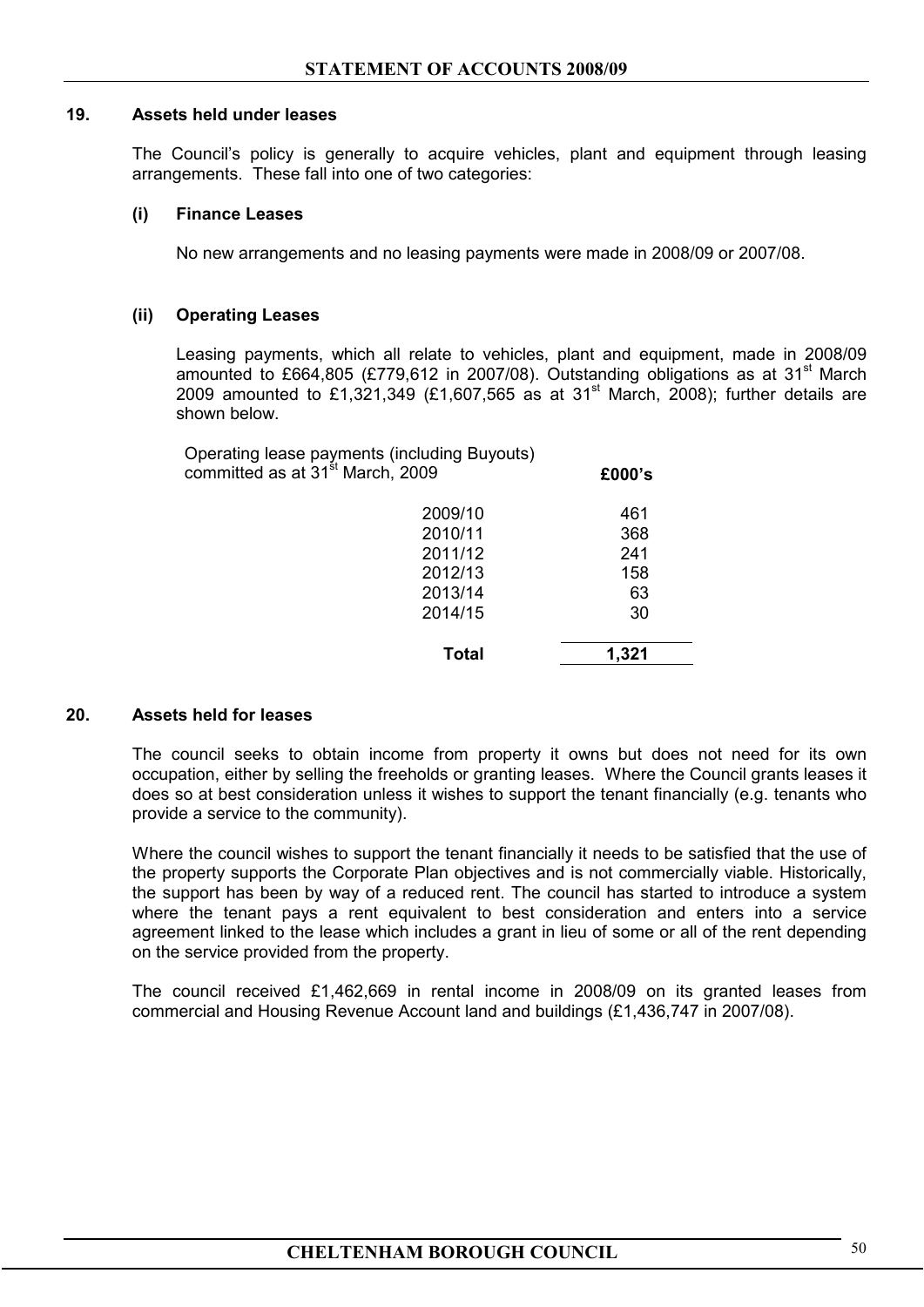#### **21. Intangible Assets**

|                                        | <b>Purchased</b><br>software<br>licenses | <b>Licenses</b><br>and<br>trademarks | <b>Patents</b> | Total<br>2008/09 |
|----------------------------------------|------------------------------------------|--------------------------------------|----------------|------------------|
|                                        | £000's                                   | £000's                               | £000's         | £000's           |
| Balance at 1 <sup>st</sup> April 2008  | 205                                      |                                      |                | 205              |
| Expenditure in Year                    | 176                                      |                                      |                | 176              |
| Written off to Revenue in Year         | (66)                                     |                                      |                | (66)             |
| Balance at 31 <sup>st</sup> March 2009 | 315                                      |                                      |                | 315              |

Intangible Fixed Assets are defined in FRS 10 as 'non-financial fixed assets that do not have physical substance but are identifiable and are controlled by the entity through custody or legal rights'.

 Software licenses are held for a number of the Council's main software packages e.g. Financial Management System. The balance is amortised to the relevant revenue account over the economic life of the investment, to reflect the pattern of consumption of benefits (generally five years). Newly acquired assets are amortised from the year following that in which they were acquired.

#### **22. Net Assets Employed**

|                     | 2008/09 | 2007/08 | <b>Net</b> |
|---------------------|---------|---------|------------|
|                     |         |         | Increase / |
|                     |         |         | (Decrease) |
|                     | £000's  | £000's  | £000's     |
| <b>HRA</b>          | 234,504 | 230,923 | 3,581      |
| <b>General Fund</b> | 49,931  | 58,683  | (8, 752)   |
| <b>Total</b>        | 284,435 | 289,606 | (5, 171)   |

 The net movement in Net Assets Employed is equal to the total recognised gain or loss for the year which is detailed on Page 36 within the Statement of Total Recognised Gains and Losses.

#### **23. Interests in Companies**

#### **a. Cheltenham Borough Homes Limited**

Cheltenham Borough Homes is a company limited by guarantee and is governed by its memorandum and articles of association. The liability in respect of the guarantee is set out in the memorandum of association and is limited to £1 per member of the company, the sole member being Cheltenham Borough Council. The company has a seven year contract with Cheltenham Borough Council, which commenced on  $1<sup>st</sup>$  April 2003, to manage and maintain the council's social housing stock.

The registered name of the company is Cheltenham Borough Homes Limited (Registration No. 04587658). The audited accounts for the company show net liabilities at  $31<sup>st</sup>$  March 2009 of £901,422 (£978,902 net assets at 31<sup>st</sup> March 2008) and a trading loss of £62,323 in the year to 31<sup>st</sup> March 2009 (profit of £140,950 to 31<sup>st</sup> March 2008). The accounts have received an unqualified audit opinion.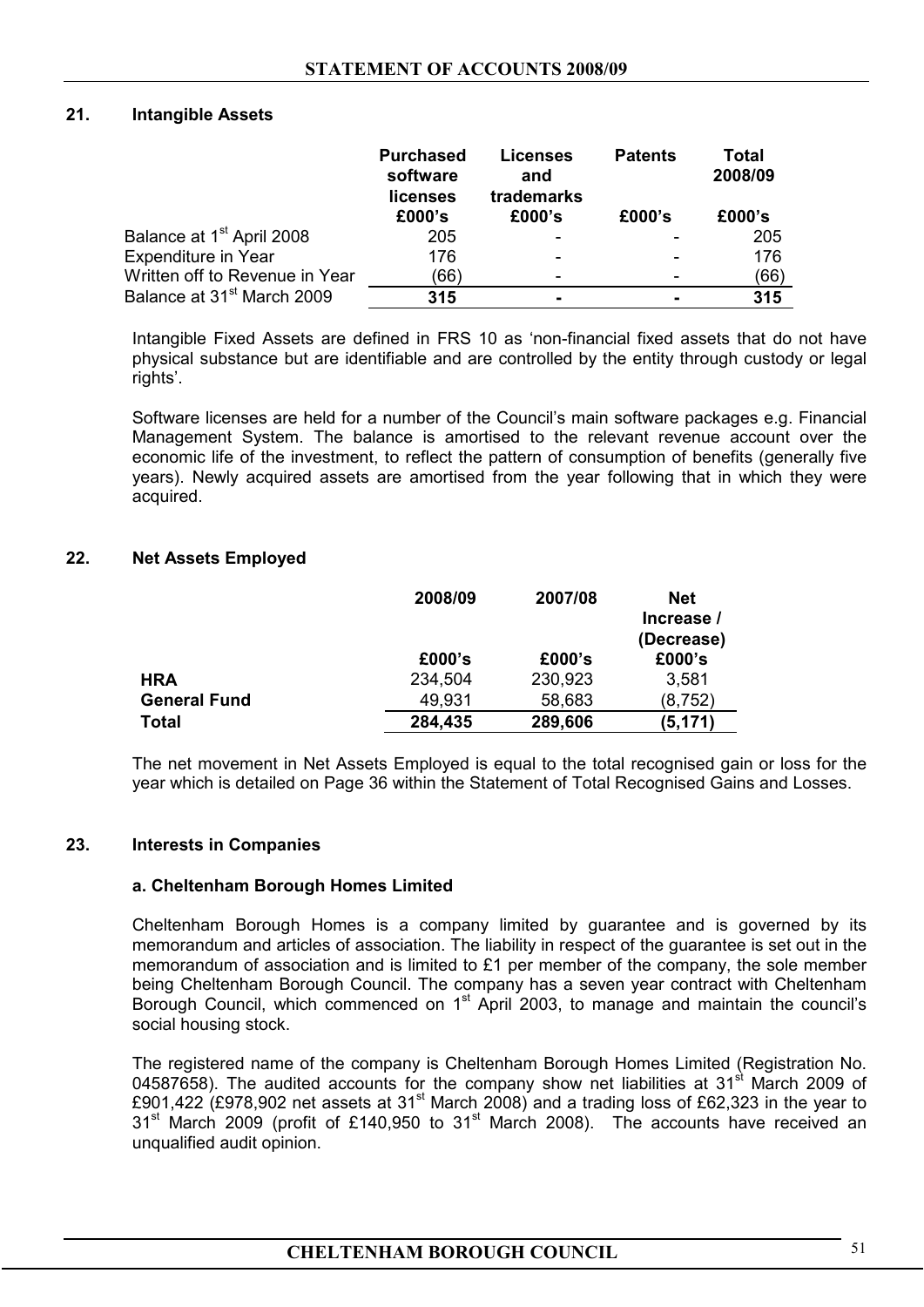The net assets of Cheltenham Borough Homes are valued at cost (in accordance with company accounting rules) and may not therefore reflect their market value. The directors consider it appropriate to prepare the accounts on a going concern basis which assumes the company will be able to meet its liabilities as they fall due. The net pension surplus of £500,000 as at  $31<sup>st</sup>$ March 2008 has turned into a pension deficit of £1,398,000 as at 31 $^{\rm st}$  March 2009.

The accounts of Cheltenham Borough Homes Limited for the year ending 31<sup>st</sup> March 2009 can be obtained from the Company Secretary at the company's registered office – Cheltenham House, Clarence Street, Cheltenham, Gloucestershire, GL50 3RD.

Cheltenham Borough Homes accounts have been consolidated into the accounts of Cheltenham Borough Council by way of the Group Accounts, shown on Pages 82-89. Cheltenham Borough Homes has been treated as a subsidiary of Cheltenham Borough Council and has been consolidated in accordance with FRS 2.

#### **b. Gloucestershire Airport Limited**

Gloucestershire Airport Limited is a wholly owned airport company which was voluntarily established during 1992/93 by Cheltenham Borough Council together with Gloucester City Council, using powers available to them under the Airports Act (1986). This replaced the previous joint committee arrangements for the airport. The shares allocated were divided equally between the two councils. The market value of the shares is unknown as they are not quoted shares. They are classified within the Council's individual accounts as Available-for-Sale financial assets – unquoted equity investments.

The registered name of the airport company is Gloucestershire Airport Ltd (Registration No. 2774189). The audited accounts of the company showed net assets at  $31<sup>st</sup>$  March 2009 (including the pension liability) of £1,143,355 (£1,704,709 at 31<sup>st</sup> March 2008) and an after tax profit of £62,646 in the year to 31<sup>st</sup> March 2009 (£66,719 to 31<sup>st</sup> March 2008). The accounts have received an unqualified audit opinion.

The following table discloses the Council's share of the Airport as follows:

|                                               | <b>Gloucestershire</b><br><b>Airport Limited</b><br>£ | <b>CBC's share of the</b><br><b>Airport</b> |
|-----------------------------------------------|-------------------------------------------------------|---------------------------------------------|
|                                               | 2008/09                                               | 2008/09                                     |
| Turnover                                      | 4,016,131                                             | 2,008,065                                   |
| Profit on ordinary activities before taxation | 86,179                                                | 43,089                                      |
| Taxation on profit on ordinary activities     | 23,533                                                | 11,766                                      |
| Profit for the financial year after taxation  | 62,646                                                | 31,323                                      |
|                                               | <b>31st March 2009</b>                                | <b>31st March 2009</b>                      |
| <b>Fixed Assets</b>                           | 1,692,348                                             | 846,174                                     |
| <b>Current Assets</b>                         | 1,509,462                                             | 754,731                                     |
| Liabilities due within one year               | 634,473                                               | 317,236                                     |
| Liabilities due after one year                |                                                       |                                             |

The net assets of the Airport Company are valued at cost (in accordance with company accounting rules) and may not therefore reflect their market value. The value of the Airport company could, therefore, be significantly different to that suggested by the stated net assets of the company or the share capital issued.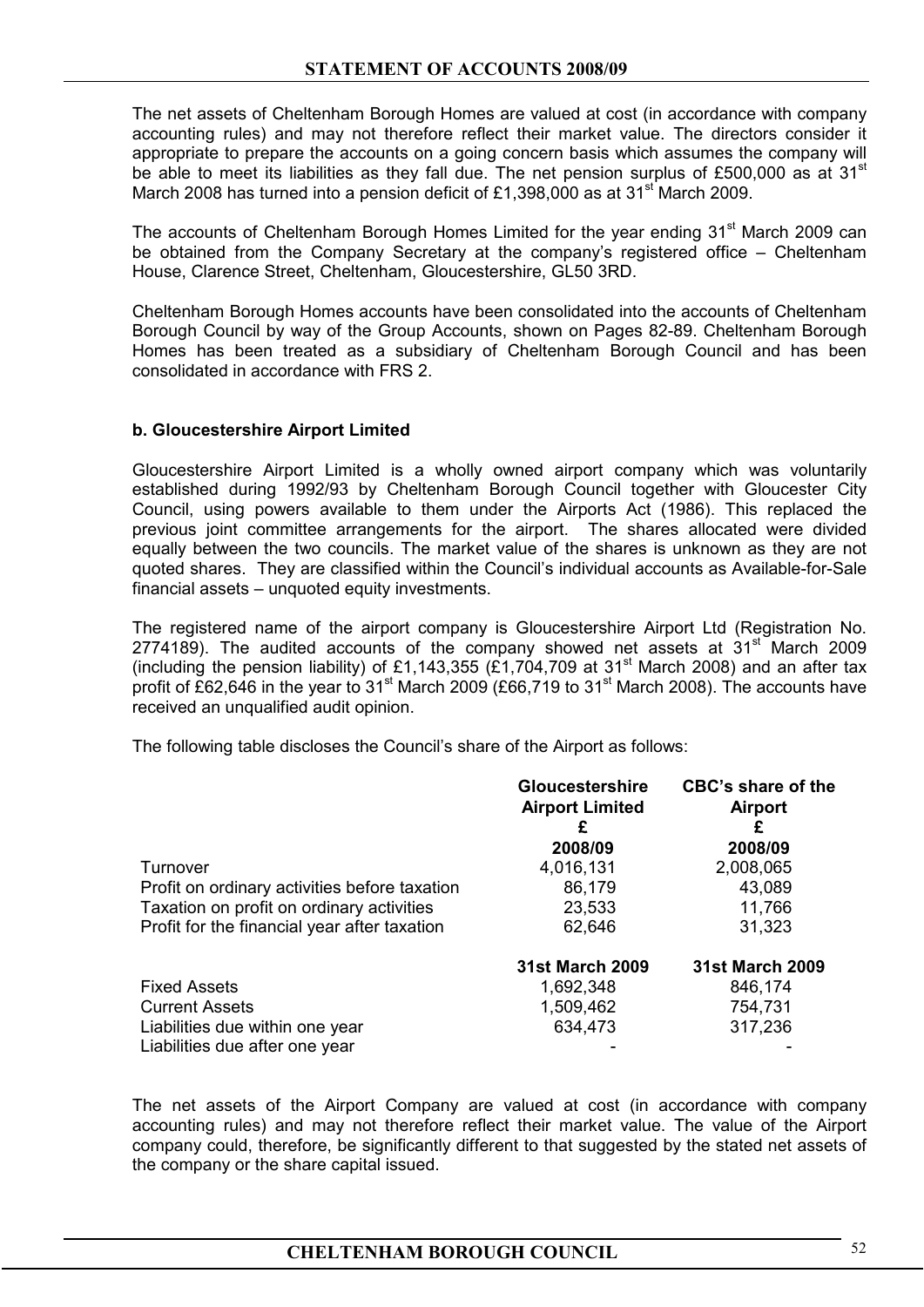The council's commitment to meet losses is limited to the shares that it holds. Gloucestershire Airport Ltd paid dividends of £50,000 for the year to 31<sup>st</sup> March 2008, of which the council received £25,000. No dividend is currently proposed for the year ending  $31<sup>st</sup>$  March 2009.

The accounts of Gloucestershire Airport Ltd for the year ending  $31<sup>st</sup>$  March 2009 can be obtained from the Airport Chief Executive at the company's registered office - The Tower Building, Staverton, Nr Cheltenham, Gloucestershire, GL51 6SR.

The Gloucestershire Airport accounts have been consolidated into the accounts of Cheltenham Borough Council by way of the Group Accounts, shown on Pages 82-89. Gloucestershire Airport has been treated as a joint venture of Cheltenham Borough Council and has been consolidated in accordance with FRS 9.

#### **24. Investments**

|                                                                                                                                                          |                   | <b>Amortised cost</b>        |
|----------------------------------------------------------------------------------------------------------------------------------------------------------|-------------------|------------------------------|
| according to<br>Categorised<br>the<br>period<br>remaining to maturity or until payment is<br>received                                                    | 2008/09<br>£000's | 2007/08<br>£000's            |
| i) Long Term (over 1 year)<br><b>Banks</b><br><b>Building Societies</b><br>Business / Company<br><b>Government Stock</b><br><b>Local Authority Stock</b> | 10,811<br>435     | 17,988<br>2,074<br>435<br>50 |
| Debenture - Association of District Councils                                                                                                             | 11,247            | 50<br>20,598                 |
| ii) Short Term (over 3 months)<br><b>Building Societies</b><br><b>Fund Managers</b>                                                                      | 2,073             | 4,147                        |
| <b>Banks</b>                                                                                                                                             | 8,930<br>11,003   | 4,233<br>8,380               |
| iii) Short Term(less than 3 months)<br><b>Other Local Authorities</b><br><b>Building Societies</b><br><b>Banks</b>                                       |                   | 1,051                        |
|                                                                                                                                                          |                   | 1,051                        |

The fair value of all loans held equate to the carrying value at the balance sheet date. The unquoted equity investments of £435,222 (shown at cost) consists of shares held in Gloucestershire Airport (see Note 23b), for which a fair value cannot be measured reliably. This is because the range of reasonable fair value estimates could be significant due to the proposed runway development project and the uncertainty over the approval of this project by Gloucester City Council and the granting of planning permission by Tewkesbury Borough Council. There are no current plans to dispose of these shares.

 The amortised cost of the short and long term investments in banks represent the cost of the investments less impairment charges for amounts invested in Icelandic-owned institutions.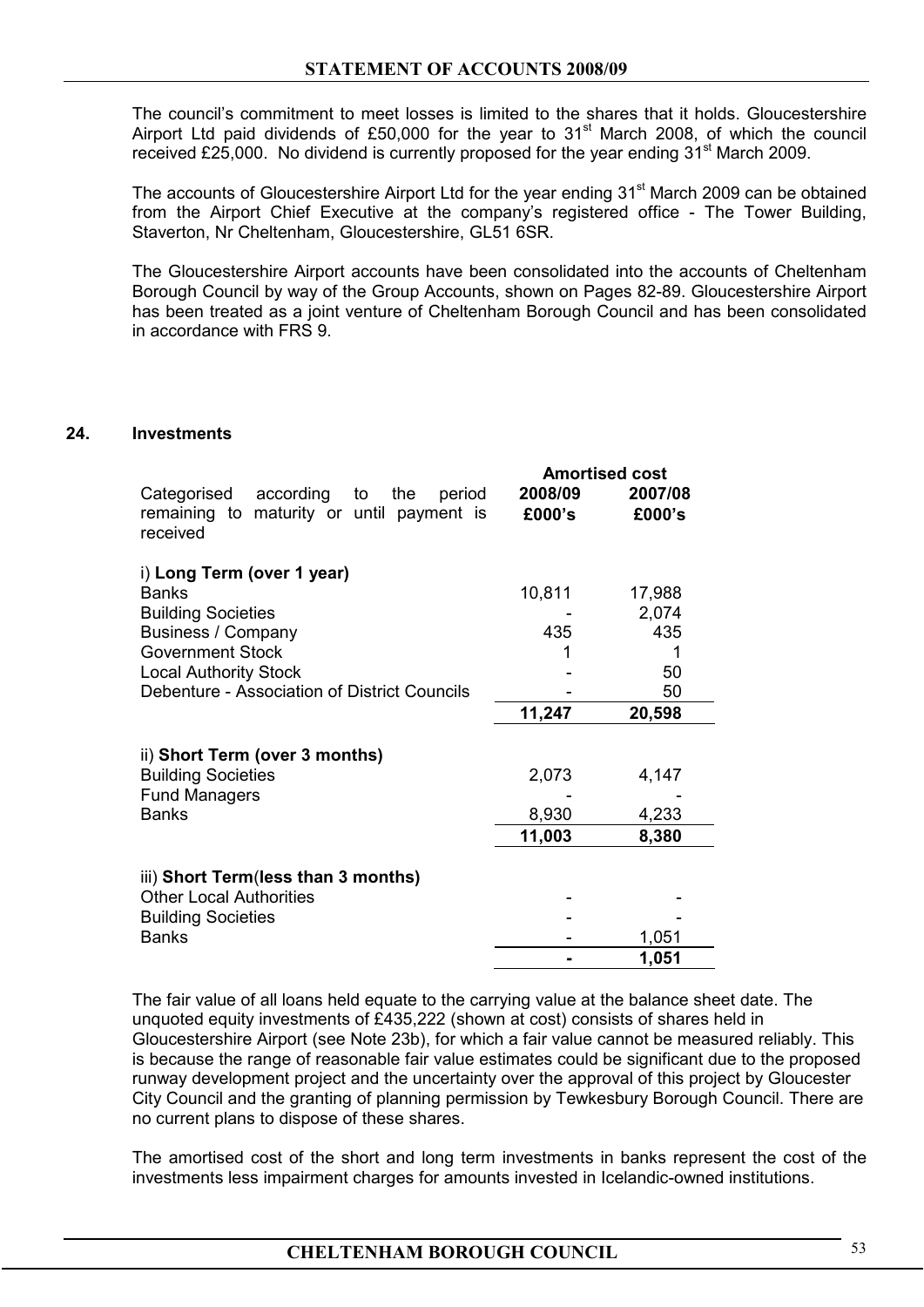## **Impairment of Investments - Icelandic Banks**

Early in October 2008, the Icelandic banks Landsbanki Islands Hf, Kaupthing and Glitnir Hf collapsed and the UK subsidiaries of the banks, Heritable and Kaupthing, Singer & Friedlander went into administration. The authority had £11 million deposited across three of these banks with varying maturity dates and interest rates as follows:

| <b>Bank</b>                     | Date invested | <b>Maturity date</b> | <b>Amount invested</b><br>£'000 | <b>Interest</b> |
|---------------------------------|---------------|----------------------|---------------------------------|-----------------|
|                                 |               |                      |                                 | rate $(\%)$     |
| Kaupthing, Singer & Friedlander | 18/07/06      | 20/07/09             | 2,000                           | 5.30            |
| Kaupthing, Singer & Friedlander | 14/12/07      | 15/12/08             | 1,000                           | 5.86            |
| Landsbanki Islands Hf           | 19/07/06      | 19/07/10             | 2,000                           | 5.29            |
| Landsbanki Islands Hf           | 19/07/06      | 19/07/11             | 2,000                           | 5.31            |
| Landsbanki Islands Hf           | 14/12/06      | 14/12/09             | 1,000                           | 5.40            |
| Glitnir Bank Hf                 | 14/12/06      | 15/12/08             | 3,000                           | 5.56            |

 All amounts invested with these banks are currently subject to the respective administration and receivership processes. The amounts and timing of payments to depositors such as the Council will be determined by the administrators and receivers.

 The current situation with regards to the recovery of the sums deposited varies between each bank. Based on the latest information available the authority considers it appropriate to make impairment adjustments for the deposits, as detailed for each institution below. As the available information is not definitive as to the amounts and timings of payments to be made by the administrators and receivers, it is likely that further adjustments will be made to the accounts in future years.

## *Kaupthing, Singer and Freidlander Ltd (KS&F)*

Kaupthing, Singer & Friedlander is a UK registered bank, in administration under English Law. The company was placed in administration on 8 October 2008 and the administrators are partners of Ernst & Young LLP.

The creditor progress report issued by the administrators, dated 17 April 2009, stated that the return to creditors was projected to be a minimum of 50p in the  $\hat{\epsilon}$ , but no timescale was indicated. The administrator indicated that the estimate could be lower or higher if significant issues arose; therefore it represents the best estimate within a range of possible amounts. Claims are based on the principal and interest accrued up to 7 October 2008. The first payment of 10p in the £ minimum is due in the summer of 2009.

The authority has decided to recognise impairments based on it recovering 50p in the  $\epsilon$  up to October 2012 (the date up to when the High Court has permitted the administration to be extended). In calculating the impairments the authority has made the assumption that the remaining 40% recovery will be divided equally between December 2009, December 2010, December 2011 and October 2012.

The administrators' statements and further information can be found at www.kaupthingsingers.co.uk

#### *Landsbanki Islands Hf*

This bank is an Icelandic institution. Following steps taken by the Icelandic government in early October 2008, its domestic assets and liabilities were transferred to a new bank (Landsbanki), with the management of the affairs of the previous bank being placed in the hands of a resolution committee under Icelandic law. The latest public presentation of its affairs (made to creditors on 20 February 2009) and other relevant information indicates that recovery of between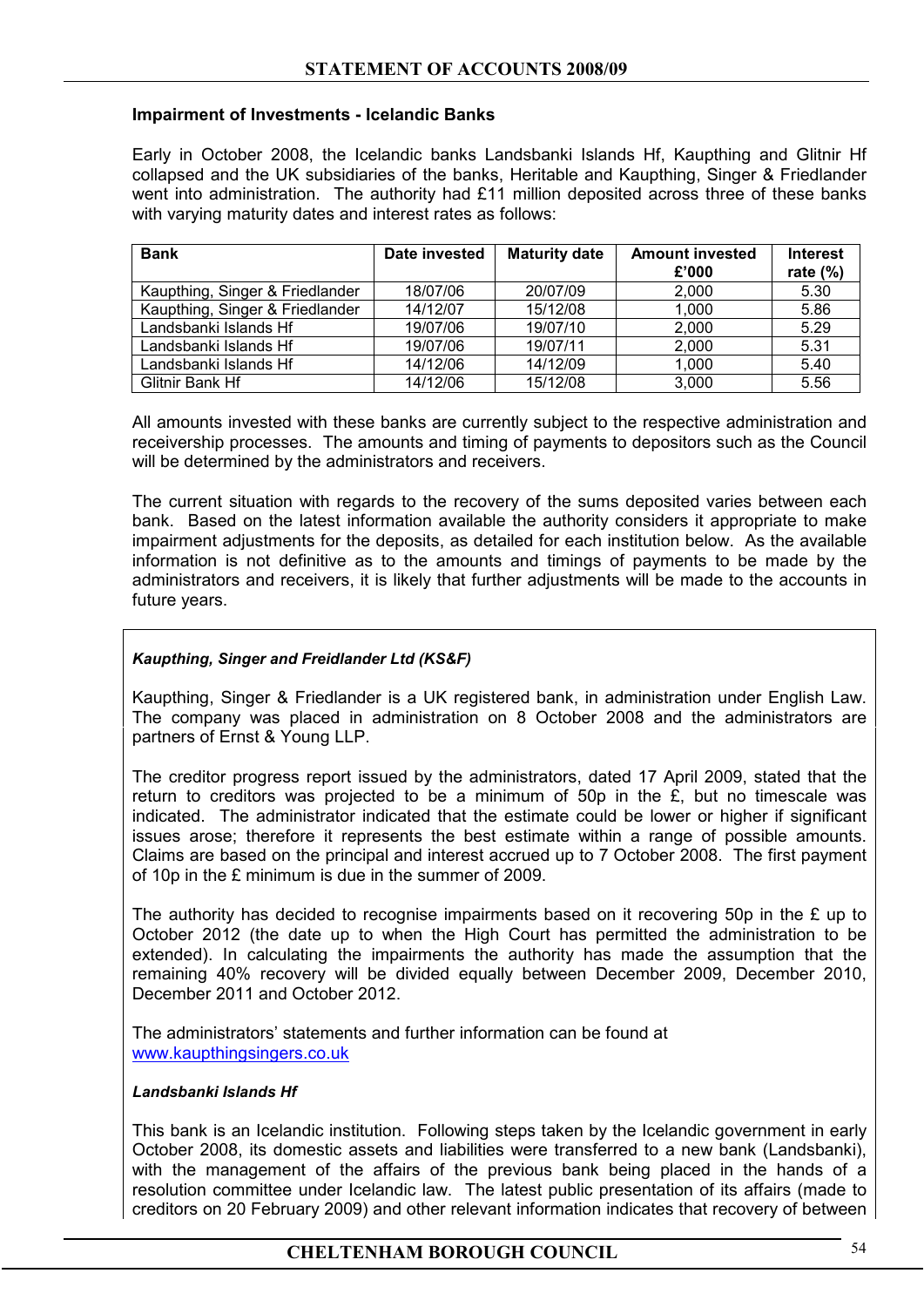90-100% could be achieved, therefore the authority has assumed recovery at the mid-point of 95% by 2012, recognising an impairment based on it recovering 95p in the £. Claims are expected to be based on principal and interest accrued up to 14 November 2008.

However recovery is subject to the following uncertainties and risks:

 \*Confirmation that deposits (including those made by local authorities) have preferential creditor status, which is likely to have to be tested through the Icelandic courts.

 \*The impact of exchange rate fluctuations on the value of assets recovered and on the settlement of the authority's claim, which may be denominated in currencies other than sterling

 \*Settlement of the terms of a 'bond' allowing creditors of the previous bank to enjoy rights in the new bank

 \*The impact (if any) of the freezing order made by the UK government over the bank's London branch assets.

Failure to secure preferential creditor status would have a significant impact upon the amount of the deposit that is recoverable. The total assets of the bank only equate to one third of its liabilities, assuming that the bond remains at its current value. Therefore if preferential creditor status is not achieved the recoverable amount may only be 33p in the £ and the impairment charged to the Income and Expenditure account would be significantly greater.

No information has been provided about the timing of any payments to depositors. Because it is anticipated that all the assets of the bank will need to be realised to repay priority creditors, settlement in a single sum is unlikely. Therefore, in calculating the impairment, the authority has used the estimated repayment timetables for K&SF as a basis for its assumption about timing of recoveries. It has been assumed therefore that repayment will be divided roughly equally between March 2010, December 2010, December 2011 and December 2012. The impairment therefore reflects the loss of interest from 15 November 2008 until the funds are repaid.

The resolution committee's presentations and further information can be found at www.lbi.is

#### **Glitnir Bank Hf**

Glitnir Bank Hf is also an Icelandic entity. Following steps taken by the Icelandic government in early October 2008, its domestic assets and liabilities were transferred to a new bank (Glitnir), with the management of the affairs of the previous bank being placed in the hands of a resolution committee under Icelandic law. The latest public presentation of its affairs (made to creditors on 6 February 2009) indicates that full recovery of the principal and interest due up to 14 November 2008 is likely to be achieved.

However, as with Landsbanki Islands HF, recovery is also subject to the following uncertainties and risks:

\*Confirmation that deposits (including those made by local authorities) have preferential creditor status, which is likely to have to be tested through the Icelandic courts

 \*The impact of exchange rate fluctuations on the value of assets recovered and on the settlement of the authority's claim, which may be denominated in currencies other than sterling

 \*Settlement of the terms of a 'bond' allowing creditors of the previous bank to enjoy rights in the new bank

 \*The impact (if any) of the freezing order made by the UK government over the bank's London branch assets.

The authority has therefore decided to recognise an impairment based on it recovering the full amount of principal and interest up to 14 November 2008. Interest accruing after this date will rank as an unsecured claim and is unlikely to be recoverable. The impairment therefore reflects the loss of interest to the authority from 15 November 2008 until the funds are repaid.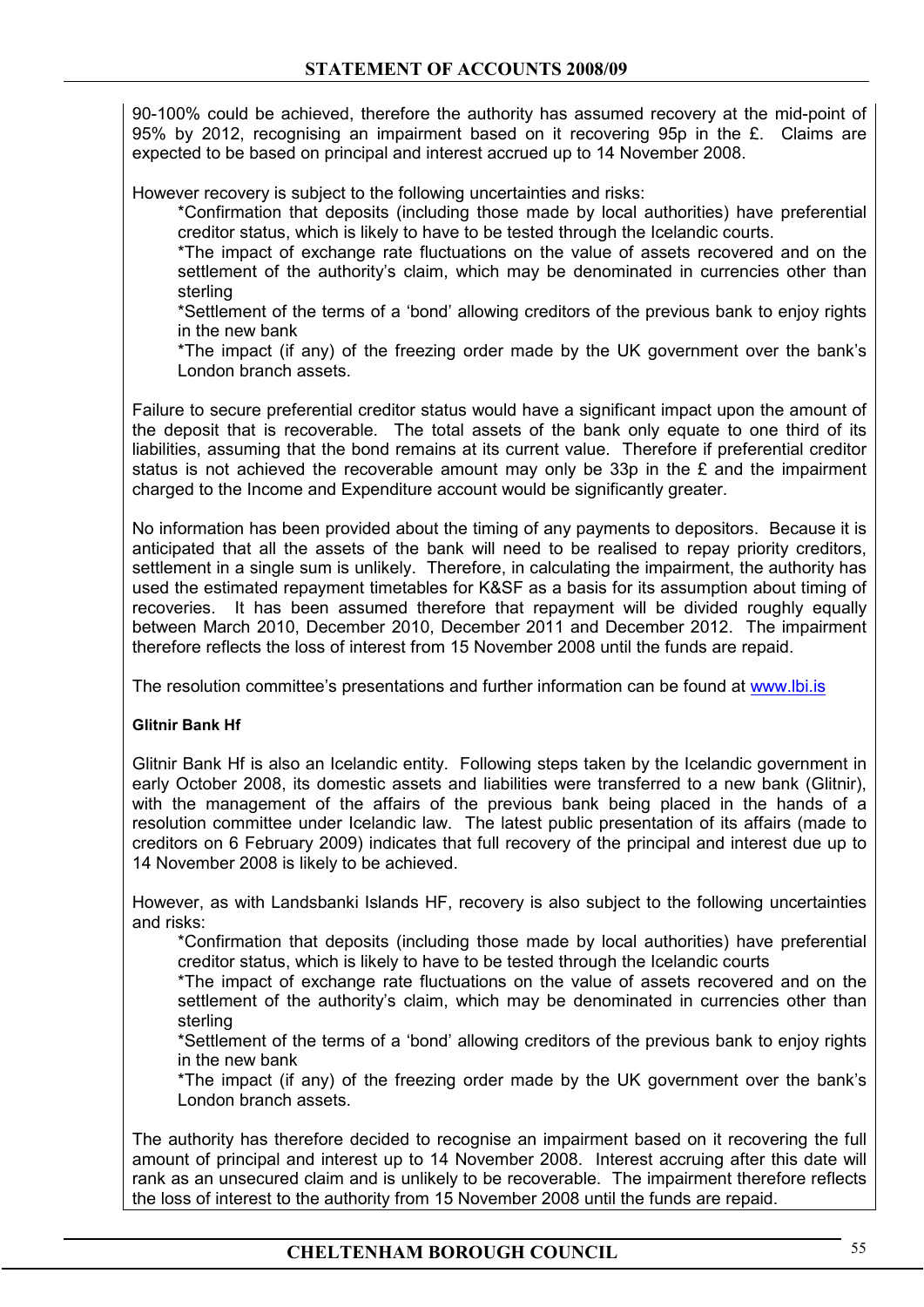As with Landsbanki Islands HF, failure to secure preferential creditor status would have a significant impact upon the amount of the deposit that is recoverable. The total assets of the bank equate to only 40% of its liabilities, assuming that the bond remains at its current value. Therefore, if preferential creditor status is not achieved the recoverable amount may only be 40p in the £ and the impairment charged to the Income and Expenditure account would be significantly greater.

No information has been provided about the timing of any payments to depositors. Since the value of deposits is small compared to the total assets of the bank, in calculating the impairment the authority has made the assumption that repayment of priority deposits will be made by 31 March 2010.

The resolution committee's presentations and further information can be found at www.Glitnir.co.uk

The accounting entries made in respect of the banks are therefore as follows. All impairments have been recognised as at the balance sheet date of 31 March 2009.

| <b>Bank</b>                     | Interest<br>rate | Amount invested | Impairment | Carrying amount<br>at 31 March 2009 |
|---------------------------------|------------------|-----------------|------------|-------------------------------------|
|                                 |                  | £'000           | £'000      | £'000                               |
|                                 | %                |                 |            |                                     |
| Kaupthing, Singer & Friedlander | 5.30             | 2,000           | 1,154      | 920                                 |
| Kaupthing, Singer & Friedlander | 5.86             | 1,000           | 604        | 472                                 |
| Landsbanki Islands Hf           | 5.29             | 2,000           | 360        | 1,714                               |
| Landsbanki Islands Hf           | 5.31             | 2,000           | 360        | 1,713                               |
| Landsbanki Islands Hf           | 5.40             | 1,000           | 187        | 882                                 |
| Glitnir Bank Hf                 | 5.56             | 3,000           | 242        | 3,142                               |
| <b>Total</b>                    |                  | 11,000          | 2.907      | 8,843                               |

The carrying amounts have been classified as short or long term according to the profile of expected repayments. Those amounts expected to be repaid within twelve months have been classified as short term.

The impairment losses recognised in the Income and Expenditure account have been calculated by discounting the estimated repayments at the effective interest rate of the original deposits, in order to recognise the anticipated loss of interest to the authority until the funds are recovered. The carrying amounts therefore represent the present value of the amount likely to be recovered.

Interest credited to the Income and Expenditure Account in respect of the investments but not received is as follows:

| <b>Bank</b>                     | Amount   | Interest | Interest    | Interest    | Total interest  |
|---------------------------------|----------|----------|-------------|-------------|-----------------|
|                                 | invested | rate     | credited in | credited in | but<br>credited |
|                                 |          |          | 2007/08     | 2008/09     | not received    |
|                                 | £'000    | %        | £'000       | £'000       | £'000           |
| Kaupthing, Singer & Friedlander | 2,000    | 5.30     |             | 75          | 75              |
| Kaupthing, Singer & Friedlander | 1,000    | 5.86     | 17          | 59          | 76              |
| Landsbanki Islands Hf           | 2,000    | 5.29     |             | 73          | 73              |
| Landsbanki Islands Hf           | 2,000    | 5.31     |             | 74          | 74              |
| Landsbanki Islands Hf           | 1,000    | 5.40     | 16          | 54          | 70              |
| Glitnir Bank Hf                 | 3,000    | 5.56     | 216         | 166         | 382             |
| <b>Total</b>                    | 11,000   |          | 249         | 501         | 750             |

The authority has taken advantage of The Local Authorities (Capital Finance and Accounting) (England) (Amendment) Regulations 2009 to defer the impact of the impairments on the General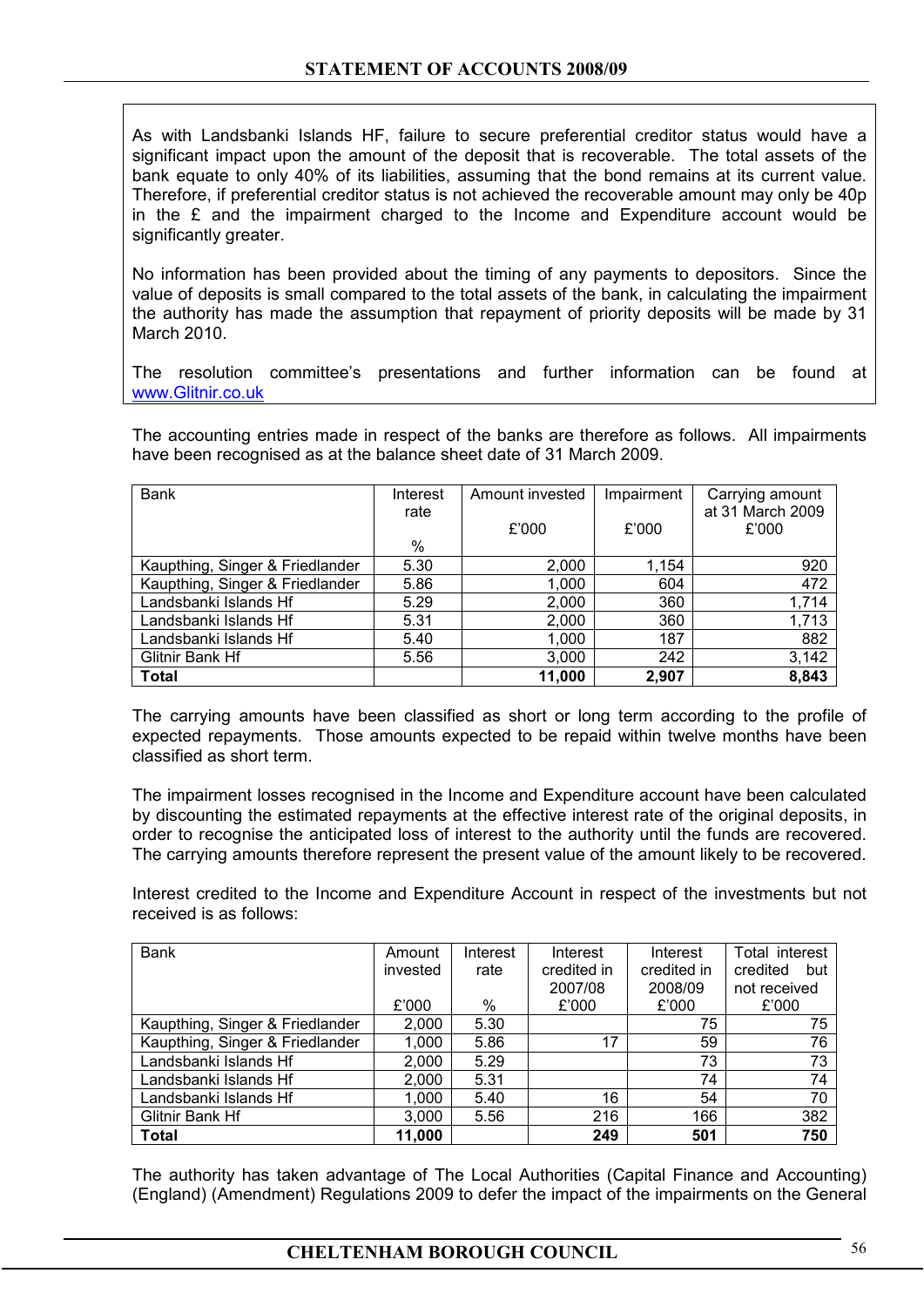Fund, and the impairment of £2,907,473 charged to the Income & Expenditure account has been reversed out to the Financial Instruments Adjustment account, via the Statement of Movement in the General Fund Balance. Under the regulations the authority must transfer the loss back to the Income & Expenditure account no later than 31 March 2011.

The regulations do not however allow interest credited to the Income & Expenditure Account but not received to be deferred, and accordingly a charge for this, totalling £0.750 million, has been borne in full by the General Fund balance via a transfer from the Financial Instruments Adjustment Account. This charge will however reduce the impairment loss transferred back to the Income and Expenditure account by 31 March 2011.

Discussions are ongoing with the government to amend regulations to allow the authority to charge the relevant proportion of the impairment loss, including lost interest, to the Housing Revenue Account (HRA). In the meantime an amount of £77,600 has been debited to the HRA but reversed out to the General Fund via the Statement of Movement in the HRA Balance.

# **25. Debtors**

|                                 | 31 <sup>st</sup> March 2009<br>£000's | 31 <sup>st</sup> March 2008<br>£000's |
|---------------------------------|---------------------------------------|---------------------------------------|
| Amounts falling due in one year |                                       |                                       |
| <b>Government Departments</b>   | 3,030                                 | 1,730                                 |
| Non-Domestic Ratepayers         | 831                                   | 430                                   |
| <b>Council Taxpayers</b>        | 1,584                                 | 1,486                                 |
| <b>Other Local Authorities</b>  | 478                                   | 717                                   |
| Cheltenham Borough Homes        | 66                                    | 136                                   |
| <b>Housing Rents</b>            | 630                                   | 669                                   |
| <b>Sundry Debtors</b>           | 3,611                                 | 2,906                                 |
| Payments in Advance             | 140                                   | 232                                   |
|                                 | 10,370                                | 8,306                                 |
| Provision for doubtful debts    | (1,636)                               | (1,444)                               |
|                                 | 8,734                                 | 6,862                                 |

Previously, the Council has created a bad debt provision for 20% of its Housing Revenue Account rechargeable works debtors outstanding at the year end, forming part of the balance sheet. A change of policy in 2008/09 has resulted in 80% of these debts at  $31^{st}$  March 2009 to be included in the Housing Revenue Account bad debt provision. This reflects current recovery rates. The change in policy has resulted in an additional charge of £100,400 to the income and expenditure account in 2008/09. The Government departments debtor includes a refund of VAT and associated interest of £1.166 million.

#### **26. Creditors**

|                                | 31 <sup>st</sup> March 2009<br>£000's | 31 <sup>st</sup> March 2008<br>£000's |
|--------------------------------|---------------------------------------|---------------------------------------|
| <b>Government Departments</b>  | 1,138                                 | 328                                   |
| Non-Domestic Ratepayers        | 4,897                                 | 434                                   |
| <b>Council Taxpayers</b>       | 550                                   | 548                                   |
| Cheltenham Borough Homes       | 802                                   | 1,135                                 |
| <b>Housing Rents</b>           | 98                                    | 102                                   |
| <b>Other Local Authorities</b> | 1,140                                 | 954                                   |
| <b>Sundry Creditors</b>        | 2,787                                 | 3,770                                 |
| Receipts in Advance            | 1,009                                 | 1,663                                 |
|                                | 12,421                                | 8,934                                 |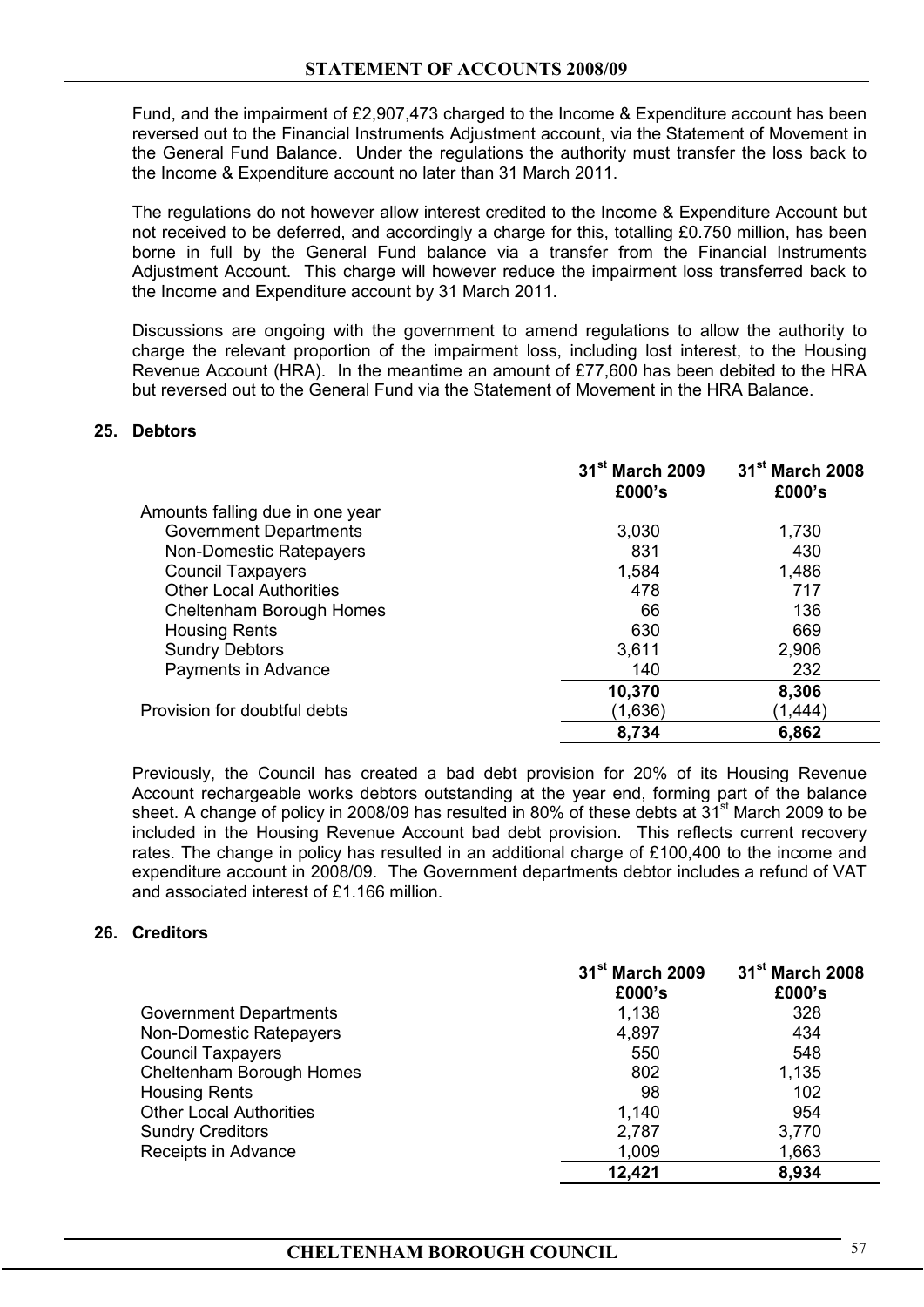# **27. Long Term Borrowing**

|                                                      |                                   | <b>Total Outstanding</b>                                |        |
|------------------------------------------------------|-----------------------------------|---------------------------------------------------------|--------|
|                                                      | Range of<br><b>Interest Rates</b> | 31 <sup>st</sup> March 2009 31 <sup>st</sup> March 2008 |        |
|                                                      | Payable %                         | £000's                                                  | £000's |
| Public Works Loan Board (PWLB)                       | 4.35% - 4.875%                    | 11,011                                                  | 26,011 |
| Money Market                                         | 3.82% to 4.95%                    | 16,147                                                  | 16,148 |
|                                                      |                                   | 27,158                                                  | 42,159 |
| An analysis of PWLB by maturity is:                  |                                   |                                                         |        |
| Maturing in 3-5 years                                |                                   | 2,011                                                   | 2,011  |
| Maturing in more than 10 years                       |                                   | 9,000                                                   | 24,000 |
|                                                      |                                   | 11,011                                                  | 26,011 |
|                                                      |                                   |                                                         |        |
| An analysis of Money Market Ioans<br>by maturity is: |                                   |                                                         |        |
| Maturing in 3-5 years                                |                                   |                                                         |        |
| Maturing in 6-10 years                               |                                   |                                                         |        |
| Maturing in more than 10 years                       |                                   | 16,147                                                  | 16,148 |
|                                                      |                                   | 16,147                                                  | 16,148 |

# **28. Fair Value of assets and liabilities carried at amortised cost**

Financial assets and financial liabilities represented by loans and receivables are carried in the Balance Sheet at amortised cost. Their fair value can be assessed by calculating the present value of the cash flows that will take place over the remaining term of the instruments, using the following assumptions:

- no early repayment or impairment is recognised
- where an instrument will mature in the next 12 months, the carrying amount is assumed to approximate to fair value
- the fair value of trade and other receivables is taken to be the invoiced or billed amount.

The fair value of PWLB loans held at 31<sup>st</sup> March 2009 is £12,409,741 (£27,283,290 at 31<sup>st</sup> March 2008) compared to the carrying value of £11,010,964 at  $31^{st}$  March 2009 (£26,011,203 at  $31^{st}$ March 2008). The fair value is higher than the carrying amount because the authority's portfolio includes fixed rate loans where the interest rate payable is higher than the rates available for similar loans at the Balance Sheet date. The commitment to pay interest above current market rates increases the amount that the authority would have to pay if it requested early repayment of the loans.

For all other long term borrowing fair value equates to carrying value at the Balance Sheet date**.** 

#### **29. Nature and extent of risks arising from financial instruments**

The Council has adopted CIPFA's *Treasury Management in the Public Services: Code of* *Practice* and has set treasury management prudential indicators to control key financial instrument risks in accordance with CIPFA's prudential code.

The Council's activities expose it to a variety of financial risks: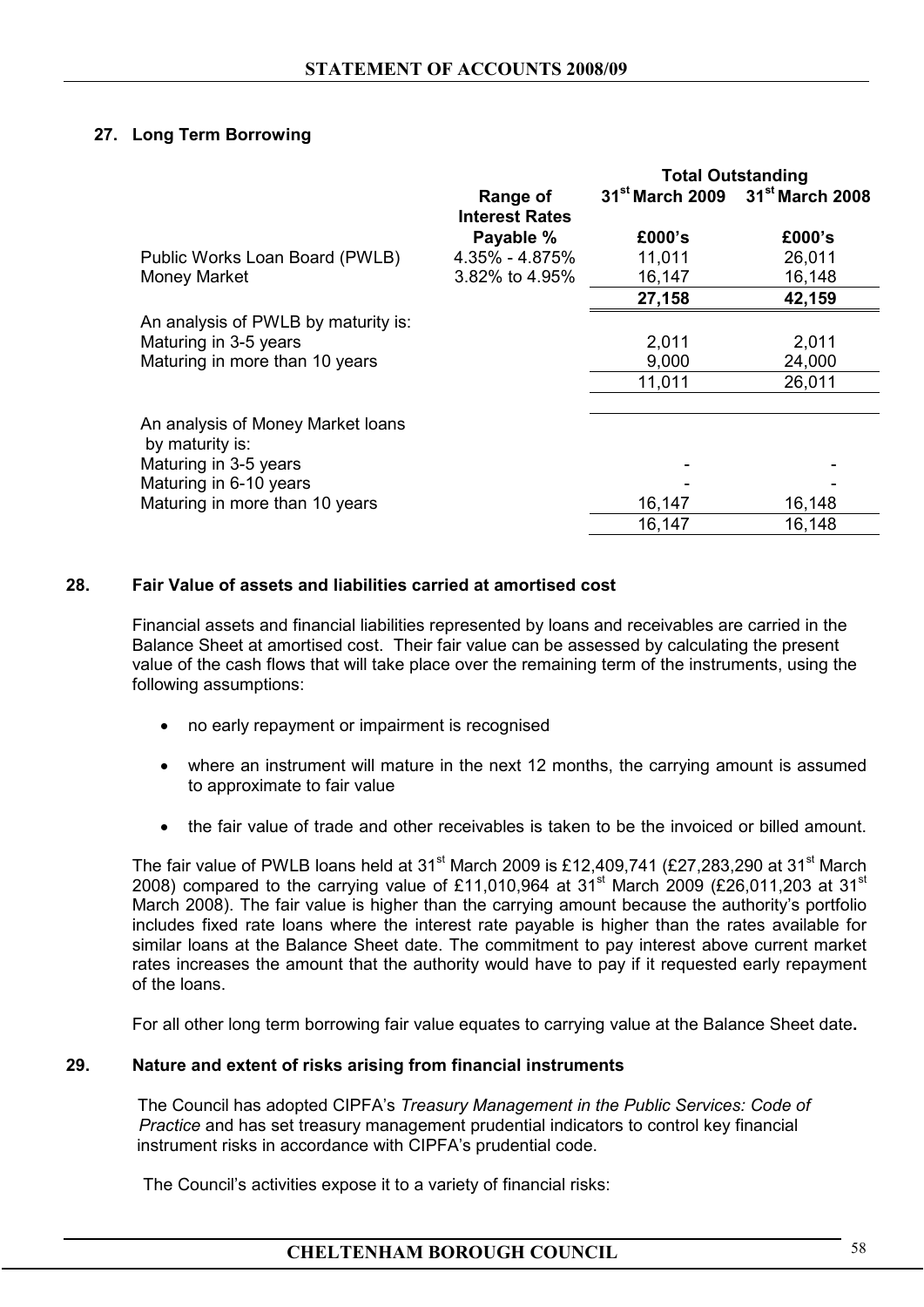- credit risk the risk that other parties might fail to pay amounts due to the authority
- liquidity risk the possibility that the council might not have funds available to meet its commitment to make payments
- market risk the possibility that financial loss might arise for the authority as a result of changes in such measures as interest rates

The authority's overall risk management is carried out by the central treasury team under policies approved by the Council in the treasury management strategy approved in February 2008. The Council provides written policies for overall risk management, as well as written policies covering specific areas such as interest rate risk, credit risk and the investment of surplus cash.

# **a. Credit Risk**

Credit risk arises from deposits with banks and financial institutions, as well as credit exposure to the authority's customers. Deposits during the first half of 2008/09 were made with financial institutions that were rated independently with a Fitch credit rating of a minimum of AA credit rating and met the Council's lending criteria as approved in its Investment Policy 2008/09. When the banking and financial markets were in turmoil towards the end of 2008, a decision was made not to place deposits with any banks or building societies, but to only place the Council's investments with the Government's Debt Management Office and other Local Authorities, thus minimising risk.

The policy dictates the maximum amount of lending that can be held with any one institution, set in accordance with the institutions credit rating and the guidance of the Council's treasury advisors, Arlingclose. The maximum amount of surplus balance that can be lent to an approved counterparty was £5m in 2008/09, and has since been increased to £7m as indicated in the Investment Policy 2009/10, which was approved at Council in February 2009. No credit limits were exceeded during the year.

#### **b. Liquidity risk**

As the authority has ready access to borrowings from the Public Works Loans Board, there is no significant risk that it will be unable to raise finance to meet its commitments under financial instruments. Instead, the risk is that the authority will be bound to replenish a significant portion of its borrowings at a time of unfavourable interest rates. This risk is reduced by working towards a rolling programme to ensure the maturity of loans is spread over a period of time.

#### **c. Market risk**

The authority is exposed to risk in terms of its exposure to interest rate movements on its borrowings and investments. A rise in interest rates would have the following effects:

- borrowings at variable rates the interest expense charged to the income and expenditure account will rise
- borrowings at fixed rates the fair value of the liabilities borrowing will fall
- investments at variable rates the interest income credited to the income and expenditure account will rise
- investments at fixed rates the fair value of the assets will fall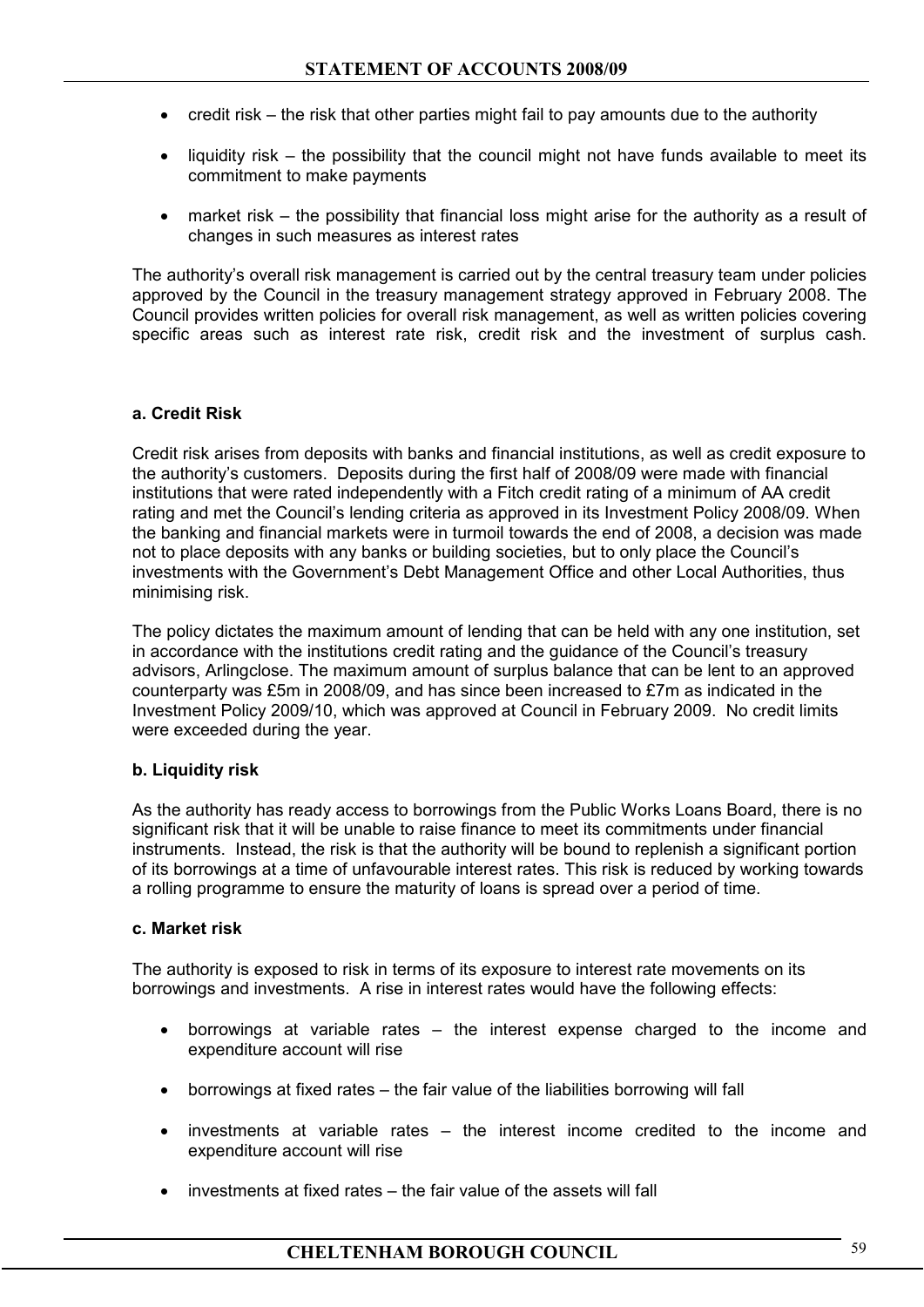Borrowings are not carried at fair value, so nominal gains and losses on fixed rate borrowings would not impact on the Income and Expenditure account or the Statement of Recognised Gains and Losses (STRGL). However, changes in interest payable and receivable on variable rate borrowings and investments will be posted to the income and expenditure account and will affect the general balance. Movements in the fair value of fixed rate investments will be reflected in the **STRGL** 

 The authority has a number of strategies for managing interest risk. Policy is to aim to keep a maximum of 50% of its borrowings in variable rate loans. During periods of falling interest rates, and where economic circumstances make it favourable, fixed rate loans will be repaid early to limit exposure to losses.

#### **d. Foreign exchange risk**

The authority has no financial assets or liabilities denominated in foreign currencies and thus has no exposure to loss arising from movements in exchange rates.

# **30. Provisions**

|                               | <b>Balance at</b><br>1 <sup>st</sup> April 2008 | Charged<br>in Year | Payments/<br><b>Transfers</b><br>in Year | <b>Balance at</b><br>31 <sup>st</sup> March<br>2009 |
|-------------------------------|-------------------------------------------------|--------------------|------------------------------------------|-----------------------------------------------------|
|                               | £000's                                          | £000's             | £000's                                   | £000's                                              |
| <b>General Fund Insurance</b> |                                                 | 169                | $\overline{\phantom{a}}$                 | 170                                                 |
| Legal claims                  | $\qquad \qquad \blacksquare$                    | 350                | $\overline{\phantom{0}}$                 | 350                                                 |
|                               |                                                 | 519                |                                          | 520                                                 |

 A number of Insurance Provisions were established in 1992/93 to fund the cost of claims from third party claims against the Council under insurance policy excesses. The Insurance Provision represents the value of an assessment of the Council's liability in respect of the current insurance claims outstanding with the Council's insurers. Transfers between the Insurance Provision and the Insurance Reserve are made in order to provide adequate funding for the outstanding claims liability notified by the insurance company. The insurance reserve is used to fund areas where the council does not carry insurance cover, fluctuations in insurance premiums and corporate risk management strategy implementation.

 The Legal Claims provision has been set up to cover additional court costs and legal fees arising from the judgement made by the High Court against the Council in the Cheltenham Borough Council v. Christine Laird case (see the post-balance sheet events Note 37).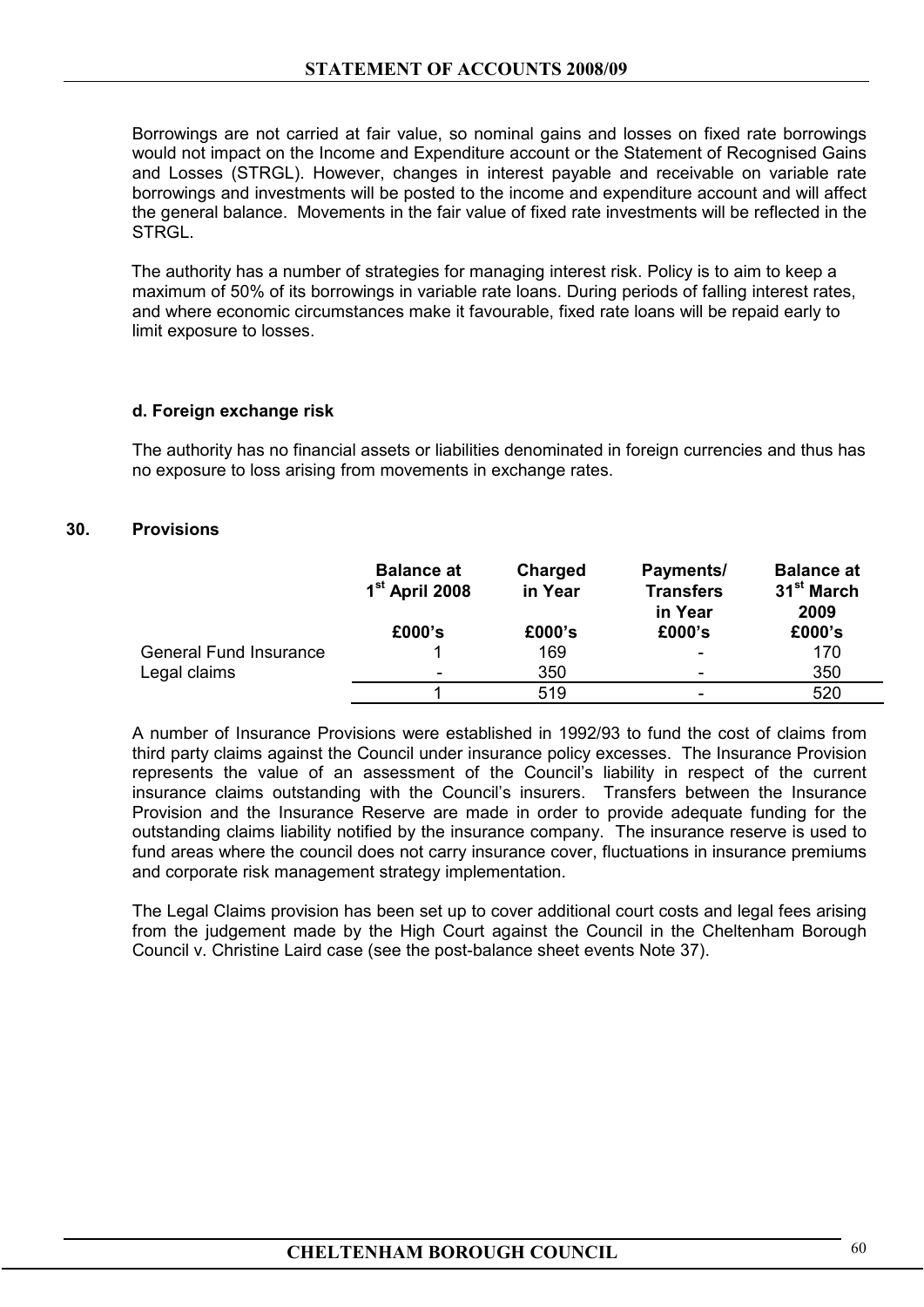| 31. |  | <b>Capital Grants and Contributions Unapplied</b> |  |
|-----|--|---------------------------------------------------|--|
|     |  |                                                   |  |

|                   | <b>Balance</b><br>at 1 <sup>st</sup><br><b>April 2008</b> | <b>Receipts /</b><br><b>Refunds</b><br>in year | <b>Amounts</b><br>used to fund<br>revenue<br>expenditure<br>charged to<br>capital under<br>statute | Amounts<br>used to<br>fund fixed<br>assets | <b>Other</b><br>amounts<br>transferred<br>to Revenue | <b>Balance</b><br>at 31 <sup>st</sup><br>March<br>2009 |
|-------------------|-----------------------------------------------------------|------------------------------------------------|----------------------------------------------------------------------------------------------------|--------------------------------------------|------------------------------------------------------|--------------------------------------------------------|
|                   | £000's                                                    | £000's                                         | £000's                                                                                             | £000's                                     | £000's                                               | £000's                                                 |
| <b>Developers</b> |                                                           |                                                |                                                                                                    |                                            |                                                      |                                                        |
| Contributions     | 885                                                       | 4                                              | (74)                                                                                               | (68)                                       | (115)                                                | 632                                                    |
| Partnership       |                                                           |                                                |                                                                                                    |                                            |                                                      |                                                        |
| Funding           | 9                                                         | 4,066                                          | (14)                                                                                               | (3, 847)                                   | (11)                                                 | 203                                                    |
| Lottery           |                                                           |                                                |                                                                                                    |                                            |                                                      |                                                        |
| Grants            |                                                           | 97                                             |                                                                                                    | (84)                                       | (13)                                                 |                                                        |
| Government        |                                                           |                                                |                                                                                                    |                                            |                                                      |                                                        |
| Grants            | 222                                                       | 724                                            | (734)                                                                                              | (42)                                       | (11)                                                 | 159                                                    |
|                   | 1,116                                                     | 4,891                                          | (822)                                                                                              | (4, 041)                                   | (150)                                                | 994                                                    |

Where government grants or contributions are used to fund revenue expenditure charged to capital under statute, they are written off fully in the year to the Income and Expenditure account. When a sum has been used to fund expenditure on fixed assets, a balance is established on the Capital Government Grants and Capital Contributions Deferred Account. The balance is then written off to the Income and Expenditure account to offset depreciation charges made for the related assets in the relevant service revenue account, in line with the depreciation policy applied to them (see Note 32). Consequently, £994,286 is available at 31 $^{\rm st}$  March 2009 to meet new expenditure.

The receipts from Partnership funding includes £3.54 million received from the Council's insurers for reinstatement of the Cheltenham Recreation Centre, which was applied during the year to fund the cost of the rebuilding works, following damage by flooding in 2007. The Centre was reopened in September 2008.

#### **32. Government Grants and Capital Contributions Deferred**

|                          | <b>Balance at</b><br>1 <sup>st</sup> April<br>2008<br>£000's | <b>Amounts</b><br>applied to<br>finance fixed<br>assets in year<br>£000's | <b>Amounts</b><br>transferred out<br>to Service<br><b>Revenue</b><br><b>Accounts</b><br>£000's | <b>Balance at</b><br>31 <sup>st</sup> March<br>2009<br>£000's |
|--------------------------|--------------------------------------------------------------|---------------------------------------------------------------------------|------------------------------------------------------------------------------------------------|---------------------------------------------------------------|
| Developer/Other          |                                                              |                                                                           |                                                                                                |                                                               |
| Contributions            | 1,322                                                        | 3,915                                                                     | (312)                                                                                          | 4,925                                                         |
| <b>Lottery Grants</b>    | 3,238                                                        | 84                                                                        | (148)                                                                                          | 3,174                                                         |
| <b>Government Grants</b> | 604                                                          | 42                                                                        | (21)                                                                                           | 625                                                           |
|                          | 5,164                                                        | 4,041                                                                     | (481)                                                                                          | 8,724                                                         |

At 31st March 2009 £8,723,960 is available to be released, by instalments in subsequent years, to meet the depreciation charge on the fixed assets financed between 2001/02 and 2008/09.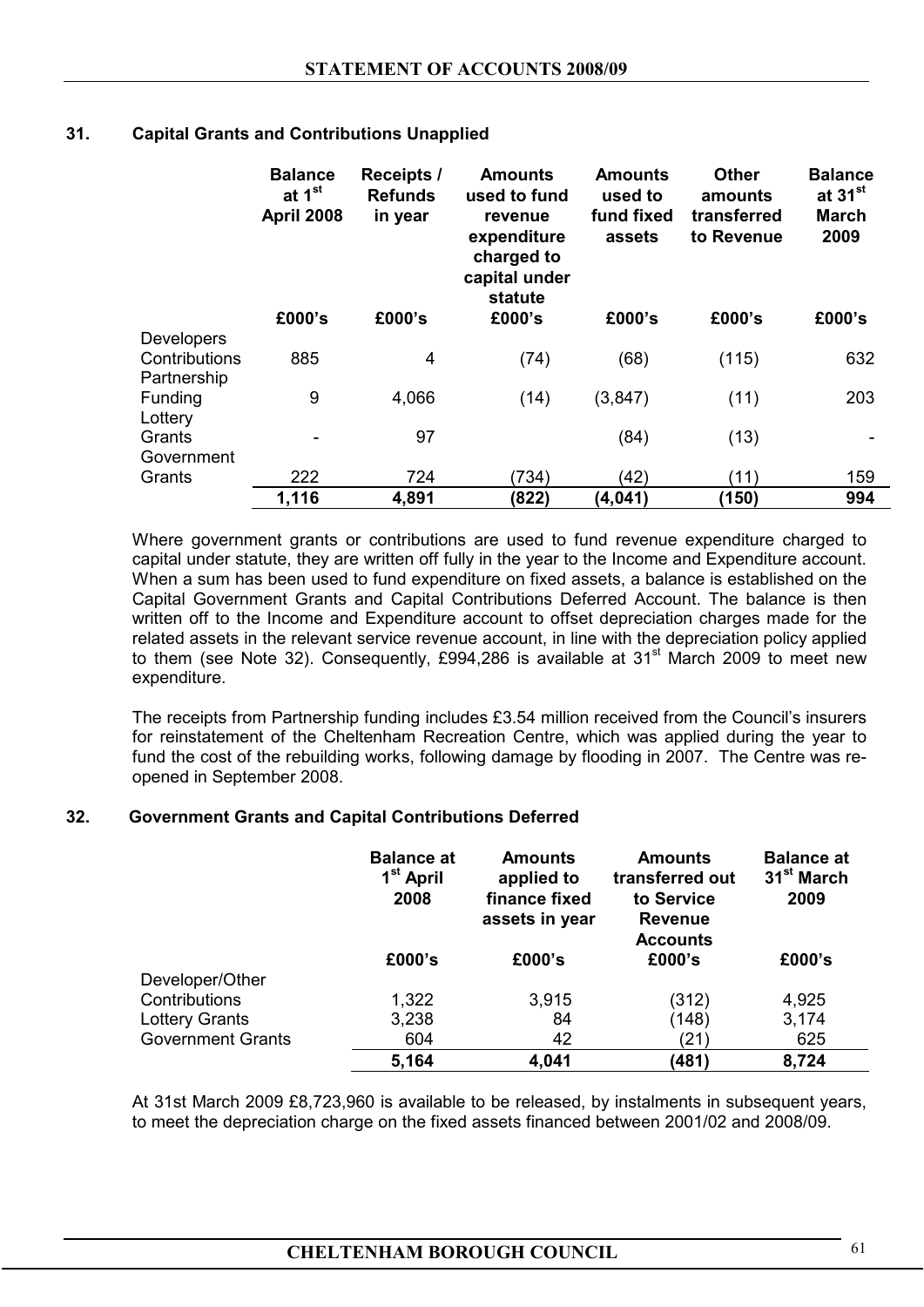# **33. Reserves**

The council keeps a number of reserves in the Balance Sheet. Some are required to be held for statutory reasons, some are needed to comply with proper accounting practice, and others have been set up voluntarily to earmark resources for future spending plans.

|                                                                                            | balance<br>1 <sup>st</sup> April<br>2008 | <b>Movement</b><br>in Year | 31 <sup>st</sup> March<br>2009 | <b>Purpose of Reserve</b>                                                                                                                       |
|--------------------------------------------------------------------------------------------|------------------------------------------|----------------------------|--------------------------------|-------------------------------------------------------------------------------------------------------------------------------------------------|
|                                                                                            | £000's                                   | £000's                     | £000's                         |                                                                                                                                                 |
| a. Revaluation Reserve                                                                     | 25,779                                   | 14,662                     | 40,441                         | Store of gains on revaluation<br>of fixed assets not yet realised<br>through sales                                                              |
| b. Capital Adjustment Account                                                              | 273,660                                  | (3,921)                    | 269,739                        | Store of capital resources set<br>aside to meet past expenditure                                                                                |
| c. Financial Instruments<br><b>Adjustment Account</b>                                      | (3,913)                                  | (1,928)                    | (5,841)                        | Balancing account to allow for<br>differences in statutory<br>requirements and proper<br>accounting practices for<br>borrowings and investments |
| d. Usable Capital Receipts                                                                 |                                          |                            |                                | Proceeds of fixed asset sales<br>available to meet future capital<br>investment                                                                 |
| e. Pensions Reserve (2007/08)<br>£26,753k less prior year adj.<br>of £1,717k (see Note 39) | (25,036)                                 | (12,045)                   | (37,081)                       | Balancing account to allow<br>inclusion of Pension Liability in<br>the Balance Sheet                                                            |
| f. Housing Revenue Account                                                                 | 1,023                                    | (712)                      | 311                            | Resources available to meet<br>future running costs for council<br>houses                                                                       |
| g. Major Repairs Reserve                                                                   |                                          |                            |                                | Resources available to meet<br>capital investment in council<br>housing                                                                         |
| h. General Fund                                                                            | 1,399                                    | 1,488                      | 2,887                          | Resources available to meet<br>future running costs for non-<br>housing services                                                                |
| i. Earmarked Reserves:<br><b>Capital Reserve</b>                                           | 4,379                                    | (1, 324)                   | 3,055                          | Resources available to finance<br>the General Fund Capital<br>Programme and new initiatives                                                     |
| <b>Equalisation Reserves</b>                                                               | 1,500                                    | (572)                      | 928                            | Resources available to smooth<br>out fluctuations in expenditure<br>or income from year to year                                                 |
| Repairs & Renewals Reserve                                                                 | 2,595                                    | (694)                      | 1,901                          | Resources available to meet<br>the future costs of building<br>repairs/infrastructure                                                           |
| <b>Reserves for Commitments</b>                                                            | 1,761                                    | (552)                      | 1,209                          | Resources available to carry<br>forward budget commitments<br>where spending did not take<br>place in the year approved                         |
| <b>Other Reserves</b>                                                                      | 5,462                                    | 406                        | 5,868                          | Include sums built up to cover<br>the future costs of planned<br>expenditure                                                                    |
| <b>Total</b>                                                                               | 288,609                                  | (5, 192)                   | 283,417                        |                                                                                                                                                 |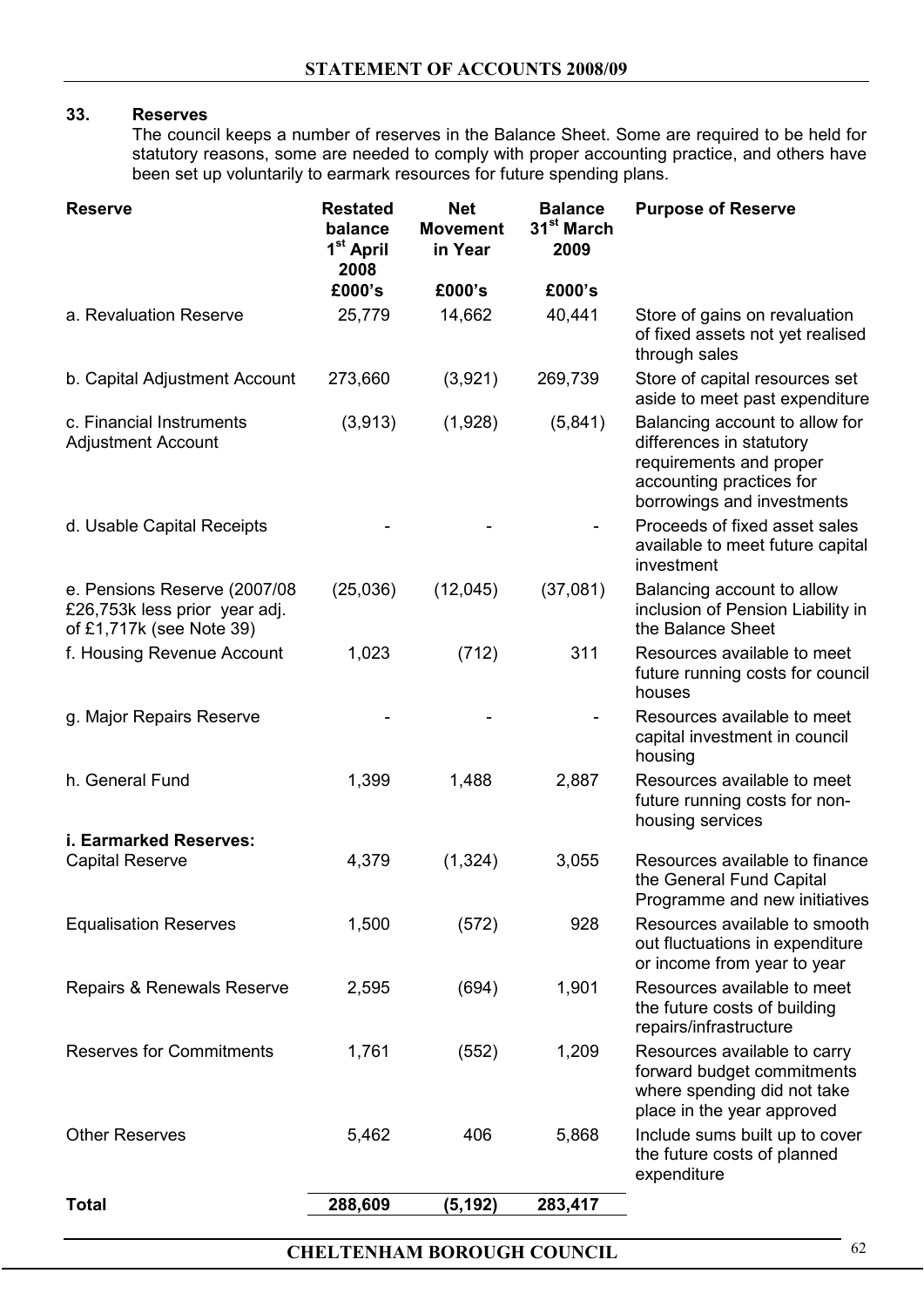#### **STATEMENT OF ACCOUNTS 2008/09**

| a. Revaluation Reserve                          | 2008/09<br>£000's | 2007/08<br>£000's |
|-------------------------------------------------|-------------------|-------------------|
| <b>Tangible Fixed Assets</b>                    |                   |                   |
| Balance at 1 <sup>st</sup> April                | 25,779            |                   |
| Revaluation gains on Fixed Assets               | 14,671            | 28,822            |
| Write down of accumulated revaluation gains     |                   | (3,043)           |
| Write down in respect of the difference between |                   |                   |
| current value and historic cost depreciation    | (9)               |                   |
| Balance at 31 <sup>st</sup> March               | 40,441            | 25,779            |

The Revaluation Reserve formally came into existence at midnight on 1<sup>st</sup> April 2007 with a zero balance. The balance on the reserve represents the amount by which the current value of fixed assets carried in the Balance Sheet is greater because they are carried at revalued amounts rather than depreciated historical cost.

| b. Capital Adjustment Account                   | 2008/09<br>£000's | 2007/08<br>£000's |
|-------------------------------------------------|-------------------|-------------------|
| Balance at 1 <sup>st</sup> April                | 273,660           | 275,761           |
| Capital Financing:                              |                   |                   |
| <b>Capital Receipts</b>                         | 46                | 1,280             |
| Government Grants/Capital Contributions Applied | 569               | 2,522             |
| Revenue                                         | 2,945             | 6,439             |
| <b>Major Repairs Reserve</b>                    | 2,900             | 3,744             |
| <b>Government Grants</b>                        | 734               | 920               |
| Minimum Revenue Provision (MRP)                 | 320               | 70                |
| Less:                                           |                   |                   |
| Write Down of Revenue Expenditure charged to    |                   |                   |
| Capital under statute                           | (1,302)           | (2, 197)          |
| Depreciation in year                            | (4, 811)          | (4,757)           |
| Write down in respect of the difference between |                   |                   |
| current value and historic cost depreciation    | 9                 |                   |
| Amortisation in year                            | (66)              | (66)              |
| <b>Impairment Losses</b>                        | (5, 123)          | (11, 774)         |
| Write down of accumulated revaluation gains     |                   | 3,043             |
| <b>Disposals</b>                                | (142)             | (1, 325)          |
| Balance at 31 <sup>st</sup> March               | 269,739           | 273,660           |

The Capital Adjustment Account accumulates (on the debit side) the write-down of the historical cost of fixed assets as they are consumed by depreciation and impairments or written off on disposal. It accumulates (on the credit side) the resources that have been set aside to finance capital expenditure. The balance on the Account thus represents timing differences between the amount of the historical cost of fixed assets that have been consumed and the amount that have been financed in accordance with statutory requirements.

#### **c. Financial Instruments Adjustment Account**

|                                           | 2008/09<br>£000's | 2007/08<br>£000's |
|-------------------------------------------|-------------------|-------------------|
| Balance at 1 <sup>st</sup> April          | (3,913)           |                   |
| Net impact on transition to the SORP 2007 |                   | (3,393)           |
| (Premiums)/discounts received in year     |                   | (653)             |
| Amortisation of past premiums/discounts   | 229               | 133               |
| Impairment of Icelandic banks             | (2,907)           |                   |
| Interest re Icelandic banks               | 750               |                   |
| Balance at 31 <sup>st</sup> March         | (5, 841)          | (3,913)           |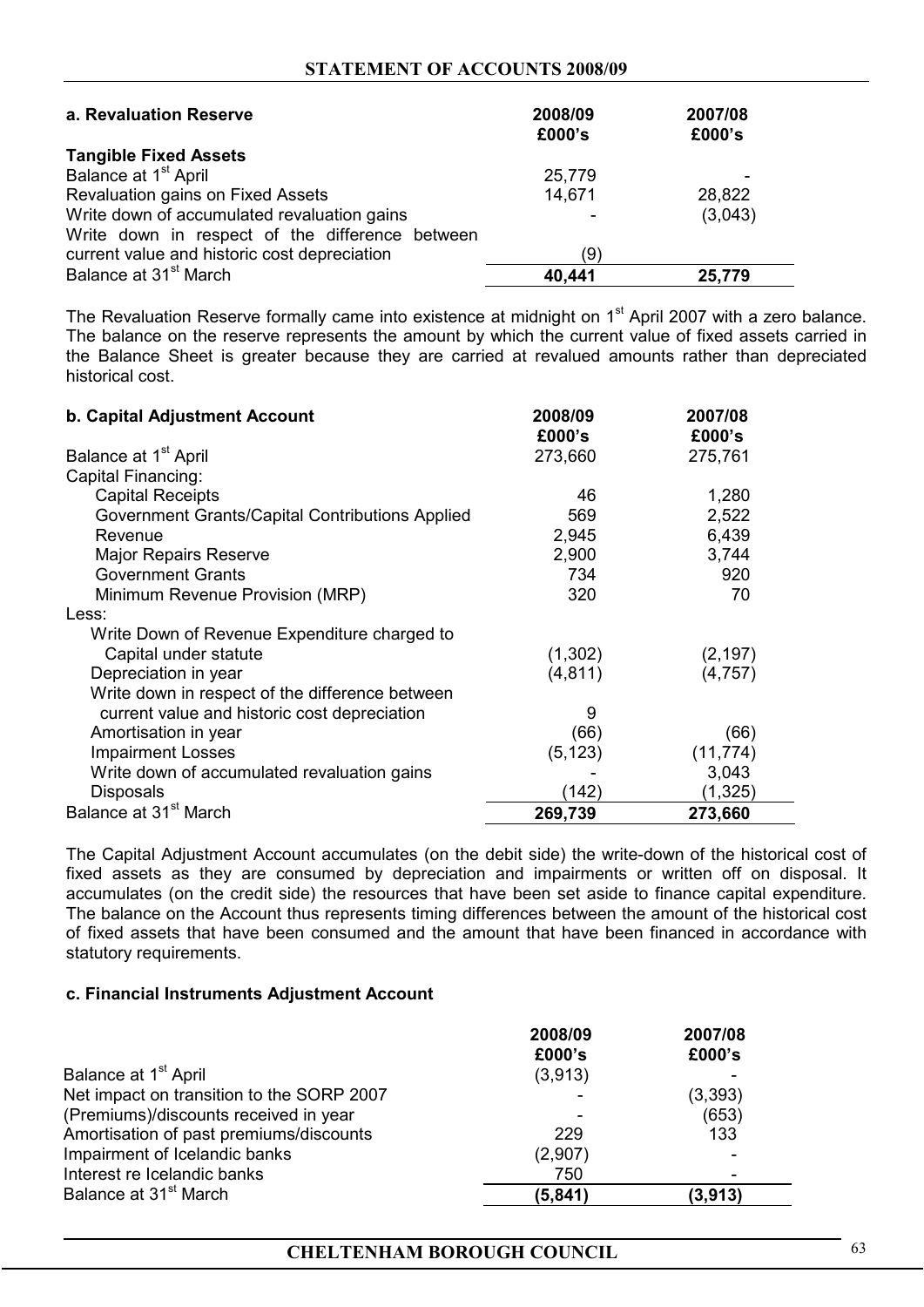Where premiums and discounts on the early repayment of loans have been charged to the Income and Expenditure Account, regulations allow the impact on the General Fund Balance to be spread over future years. The Council has a policy of spreading the gain/loss over the term that was remaining on the loan against which the premium was payable or discount receivable when it was repaid. The reconciliation of amounts charged to the Income and Expenditure Account to the net charge required against the General Fund Balance is managed by a transfer to or from the Financial Instruments Adjustment Account in the Statement of Movement on the General Fund Balance.

The Local Authorities (Capital Finance and Accounting) (England) (Amendment) Regulations 2009 allows authorities to defer the impact on the General Fund of the impairment of investments in Icelandic banks (see paragraph 24), which the authority has decided to take advantage of in full. The regulations also require, however, that where an investment is impaired, any related interest credited to the Income and Expenditure Account but not received must be reversed out in determining the movement on the general fund balance for the year. These adjustments are managed by transfers to or from the Financial Instruments Adjustment Account in the Statement of Movement in the General Fund Balance.

#### **d. Usable Capital Receipts**

|                                              | 2008/09 | 2007/08  |
|----------------------------------------------|---------|----------|
|                                              | £000's  | £000's   |
| Balance at 1 <sup>st</sup> April             |         | 869      |
| Capital receipts in year from sale of assets | 269     | 1,496    |
| Pooling of Housing Capital receipts          | (222)   | (1,086)  |
| Receipts set aside to repay debt             |         |          |
| Capital receipts applied during the year     | (47)    | (1, 279) |
| Balance at 31 <sup>st</sup> March            |         |          |

**e. Pensions Reserve** – further detail of movements is shown within Note 39 to the Core Financial Statements on Pages 66-70.

**f. Housing Revenue Account (HRA)** – further detail of movements is shown within the HRA Statements on Pages 73-78

**g Major Repairs Reserve (MRR)** – further detail of movements is shown within the HRA Statements on Pages 73-78.

**h. General Fund** – further detail of movements is shown within the Statement of Movement on the General Fund Balance on Pages 34-35.

#### **i. Earmarked Reserves**

|                                 | <b>Balance at</b><br>1 <sup>st</sup> April<br>2008<br>£000's | <b>Transfers</b><br>to<br>in Year | <b>Transfers</b><br>from<br>in Year | <b>Balance at</b><br>31 <sup>st</sup> March<br>2009<br>£000's |
|---------------------------------|--------------------------------------------------------------|-----------------------------------|-------------------------------------|---------------------------------------------------------------|
|                                 |                                                              | £000's                            | £000's                              |                                                               |
| <b>Capital Reserve</b>          | 4,379                                                        | 671                               | (1,995)                             | 3,055                                                         |
| <b>Equalisation Reserves</b>    | 1,500                                                        | 156                               | (728)                               | 928                                                           |
| <b>Repairs &amp; Renewals</b>   | 2,595                                                        | 1,282                             | (1,976)                             | 1,901                                                         |
| <b>Reserves for Commitments</b> | 1,761                                                        | 1,004                             | (1, 556)                            | 1,209                                                         |
| <b>Other Reserves</b>           | 5,462                                                        | 3,173                             | (2,767)                             | 5,868                                                         |
|                                 | 15,697                                                       | 6,286                             | (9,022)                             | 12,961                                                        |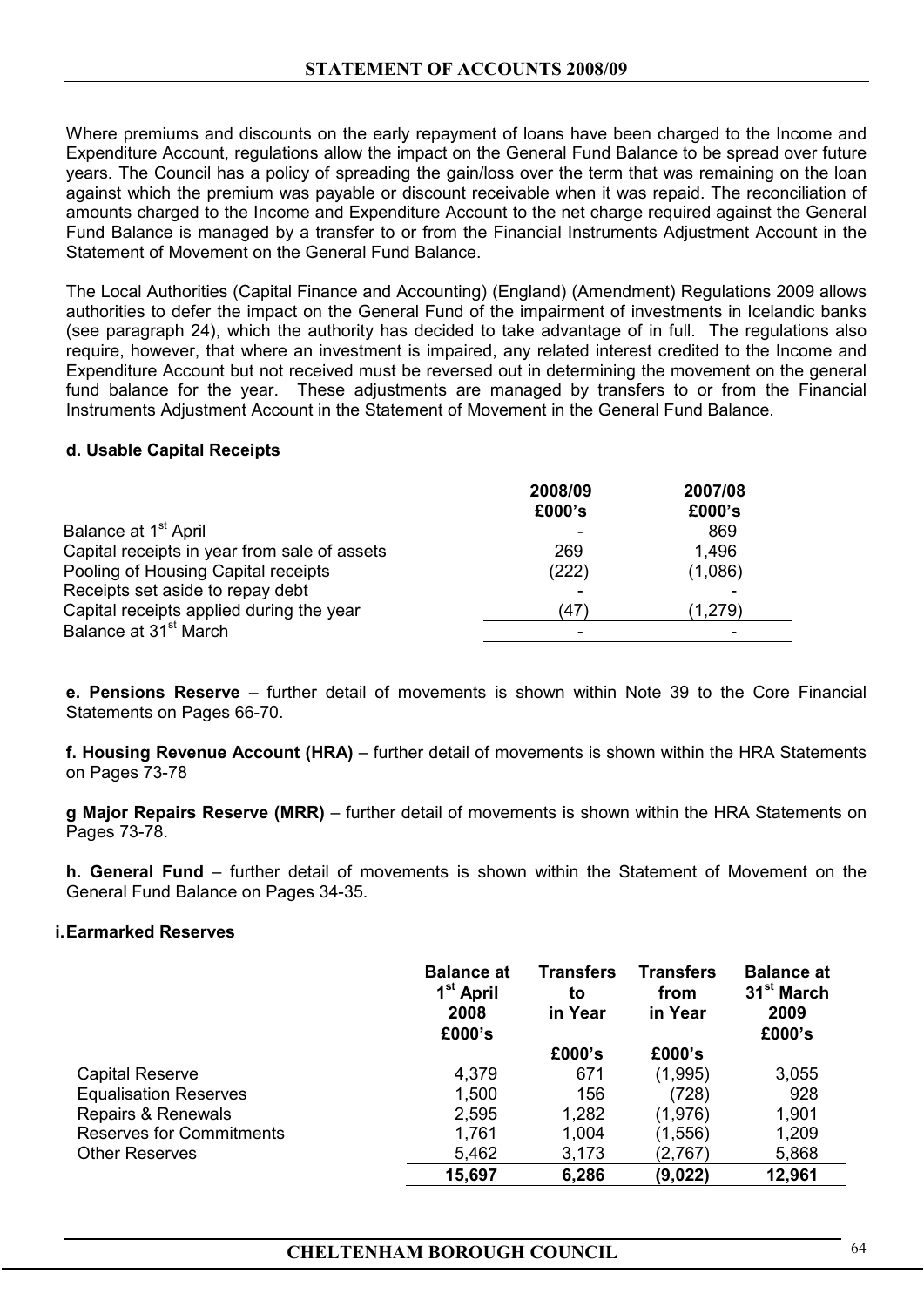#### **34. Deferred Credits**

 These are amounts derived from sales of assets which will be received in instalments over agreed periods of time. They arise principally from mortgages on sales of Council houses.

#### **35. Contingent Liabilities**

 The Council has a potential liability in respect of the run off of Municipal Mutual Insurance to the value of £474,019. This will only materialise if the assets of the company do not cover the insurance claims yet to be settled, the likelihood and timing of which is unknown at this stage.

The Council has impaired its investments with Glitnir Bank hf and Landsbanki Islands hf to reflect the likely amounts to be recovered. However it has been assumed that local authority deposits have preferential creditor status under Icelandic law, which is likely to have to be tested through the courts. Failure to secure preferential creditor status would have a significant impact upon the amount of the deposit that is recoverable and the impairment charge to the Income and Expenditure account for future years may as a result be significantly greater than that made in 2008/09.

The Council may have a further potential liability for legal costs in relation to the CBC v. Laird court case – see Note 37 (post balance events) for more details.

#### **36. Authorisation of Accounts for issue**

 FRS 21 *Events after the Balance Sheet Date* requires the establishment of a date after which events will not have been recognised in the Statement of Accounts. For the audited accounts this is the date the accounts are signed by the Chief Finance Officer. On this basis, the date beyond which there can be no reasonable expectation that events could have been taken into account by the authority is  $30<sup>th</sup>$  September 2009. This is the date after which any events are not recognised in the accounts for the year 2008/09.

#### **37. Post Balance Sheet Events**

#### **Legal proceedings – Council v Former Managing Director, Mrs Laird**:

During January to April 2009 the Council's case against its former Managing Director, Mrs Christine Laird, for damages for negligent and/or fraudulent misrepresentation was heard in the High Court. On 15 June 2009 the Court dismissed the Council's claim and also Mrs. Laird's counter-claim for damages and entitlement to benefits received by the Council. The Council has decided not to appeal against this decision.

The Court also ruled, however, that the Council must cover its own legal costs and part of Mrs Laird's legal costs. Mrs Laird has since appealed against this decision, requesting that the Council cover her full legal costs. Although the costs payable to Mrs Laird under the court's decision need to be finalised, the Council has estimated they are likely to be between £200,000 and £350,000. Consequently a provision of £350,000 has been set aside in 2008/09 to cover the future payment of these costs. Potentially the Council is liable for additional costs, depending on the outcome of Mrs Laird's appeal, which cannot be quantified at this stage.

#### **Single Status**:

Single status is a national agreement which was entered into in 1997, with the purpose of providing harmonised, non-discriminatory, terms and conditions and grading structures at both national and local level across white collar and manual workers.

As a consequence, the Council undertook a process of proposing new terms and conditions, and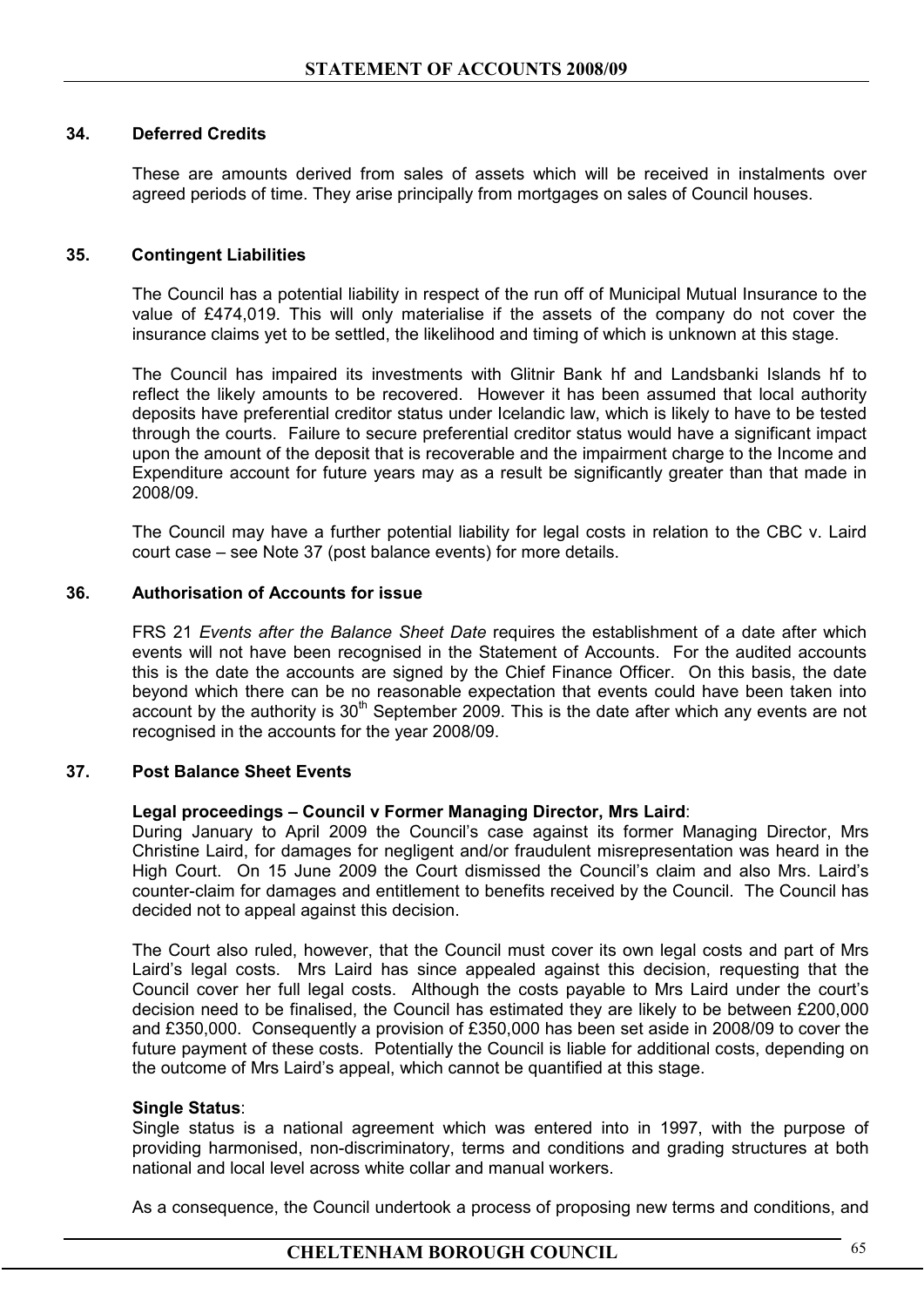job evaluating all the professional, technical, clerical and manual posts in the authority for those grades covered by the national agreement. This has enabled the Council to ensure fair terms and conditions, and that its new pay and grading structure provides for equal pay for work of equal value. This work was carried out by a single status working group comprising representatives from management and unions, over the period 2005/06 to 2008/09 at a total cost of £348,900.

The nationally recognised trade unions were unable to agree the proposed package, therefore the Council decided to put the proposals to employees (on the NJC terms and conditions) via a consultative ballot which was held in April 2009. In addition GMB balloted their membership. The consultative ballot resulted in an acceptance of the proposals. Single status implementation has therefore been reached with any changes to pay, and protection effective from 1st September 2008.

Employees have a deadline of 30th June 2009 to lodge any appeal over their job evaluation outcome. These appeals will be held during 2009/10 and the outcome included in the 2009/10 accounts.

Letters have been sent to all employees to ask for their signed individual agreement to the contractual variation. The intention is that, subject to individual agreement, the changes will take place effective from 1st September 2009, aiming to pay any retrospective pay due to employees (as from 1st September 2008) with the September 2009 pay.

A full equality impact assessment has been made on the single status package, and shared with the Trade Unions. No provision or contingent liability is included in the 2008/09 accounts in respect of back pay that may be awarded as a result of equal pay claims, as no such claims have been lodged and it is not therefore possible at this time to quantify the potential impact should any subsequent claim prove successful.

# **VAT refund**

In September 2009 HM Revenues and Customs agreed the Council's claim for a refund of VAT covering the period March 1973 to November 1996. The claim follows a House of Lords judgement in January 2008 (known as the 'Fleming' case) and new legislation introduced in the March 2008 budget. The refund relates to overpaid VAT in respect of sports and cultural services, excess parking charges, domestic waste, and cemetery and crematorium supplies. The refund due is shown in the Income and Expenditure account as an exceptional item and included as a debtor at the year end.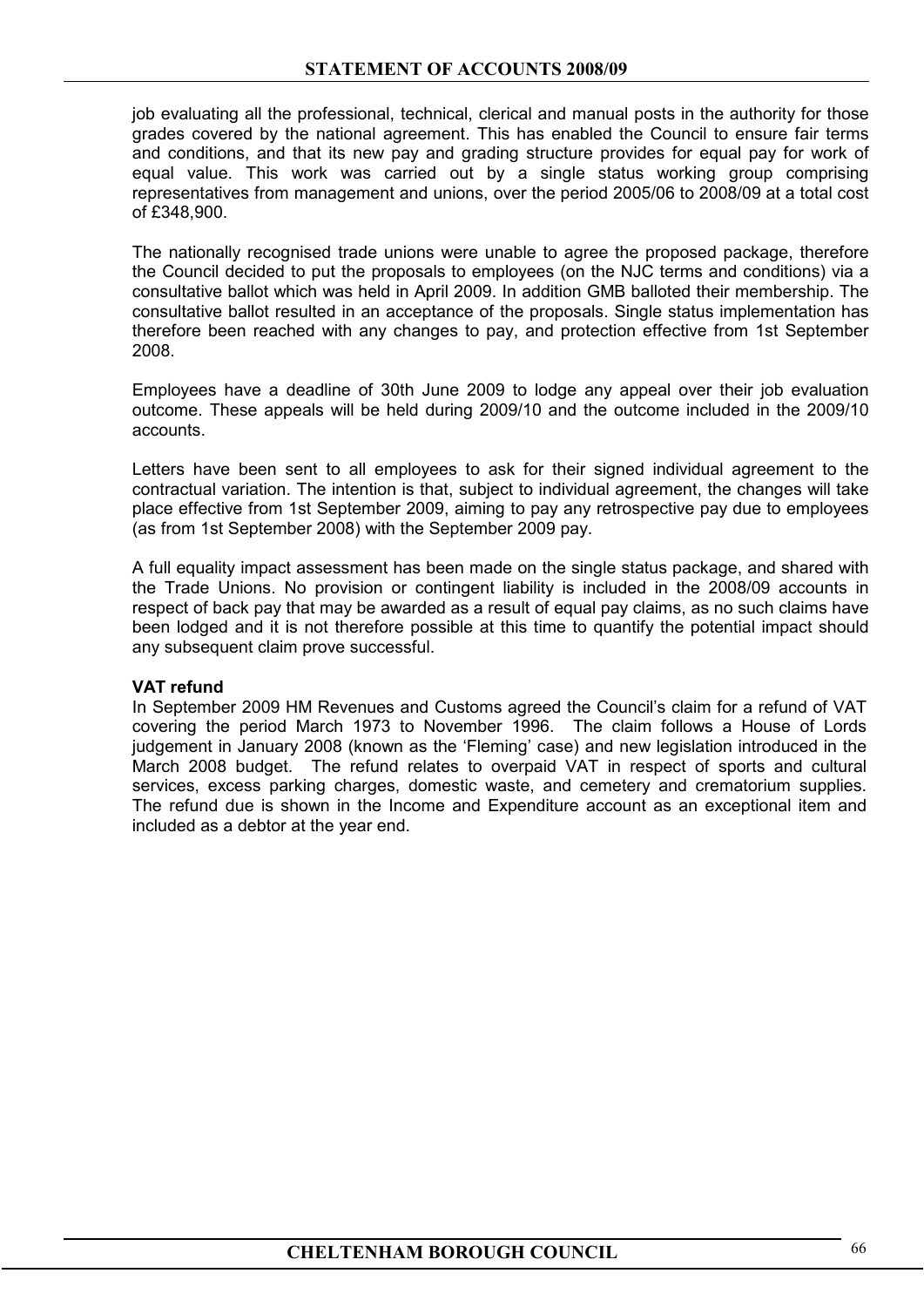# **38. Trust Funds**

The council acts as trustee for legacies left by inhabitants of the Borough.

|                       | <b>Balance at</b><br>1 <sup>st</sup> April 2008 | <b>Receipts</b><br>in Year | <b>Payments</b><br>in Year | <b>Balance at</b><br>31 <sup>st</sup> March 2009 |
|-----------------------|-------------------------------------------------|----------------------------|----------------------------|--------------------------------------------------|
|                       | £                                               | £                          | £                          |                                                  |
| Captain Wild          | 64,238                                          | 1,401                      | 0                          | 65,639                                           |
| Major Mason           | 430                                             |                            | 0                          | 437                                              |
| <b>Miss Privett</b>   | 15,512                                          | 338                        | (1020)                     | 14,830                                           |
| Phyllis Kay           | 1,822                                           | 40                         |                            | 1862                                             |
| Leslie Young          | 1,394                                           | 30                         |                            | 1,424                                            |
| Garden of Remembrance | 26,966                                          | 2,168                      | (6,564)                    | 22,570                                           |
|                       | 110,362                                         | 3,984                      | (7, 584)                   | 106,762                                          |

The purpose of each of the funds is as follows:

- Captain Wild To fund the acquisition of objects for the Art Gallery and Museum and books to facilitate the study of the contents of the Art Gallery and Museum
- Major Mason To fund the maintenance of parks in Charlton Kings.
- Miss Privett To fund the maintenance and upkeep of Charlton Kings cemetery.
- Phyllis Kay To fund the acquisition of paintings created in the last 100 years for the Art Gallery and Museum, but not abstract works of art.
- Leslie Young To fund the acquisition of objects for the Art Gallery and Museum.
- Garden of Remembrance Donations from the public to fund the enhancement of the garden of remembrance at the cemetery.

 In addition to the above, seven other trust funds are maintained outside of the Council's accounts, the financial activity for which is summarised below:

|                            | <b>Balance at</b><br>1 <sup>st</sup> April<br>2008 | <b>Receipts</b><br>in Year | <b>Payments</b><br>in Year | <b>Balance at</b><br>31 <sup>st</sup> March<br>2009 | <b>Capital</b><br>Value of fund at<br>31 <sup>st</sup> March 2009 |
|----------------------------|----------------------------------------------------|----------------------------|----------------------------|-----------------------------------------------------|-------------------------------------------------------------------|
|                            | £                                                  | £                          | £                          | £                                                   | £                                                                 |
| Stansby                    | 1,087                                              | 84                         | 0                          | 1,171                                               | 2,827                                                             |
| Ald W A Baker              | 1,204                                              | 0                          | 0                          | 1,204                                               | 1,204                                                             |
| Septimus Redhead           | 15,610                                             | 1,414                      | 0                          | 17,024                                              | 48,299                                                            |
| <b>Turner Long</b>         | 10,721                                             | 2,782                      | (2,400)                    | 11,103                                              | 55,769                                                            |
| <b>Caroline Strickland</b> | 5,500                                              | 9,081                      | (8, 324)                   | 6,257                                               | 39,266                                                            |
| Hay Trust                  | 19,579                                             | 28,909                     | (21,667)                   | 26,821                                              | 102,966                                                           |
| <b>Walker Memorial</b>     | 2,962                                              | 765                        | (1,000)                    | 2,727                                               | 17,299                                                            |
|                            | 56,663                                             | 43,035                     | (33, 391)                  | 66,307                                              | 267,630                                                           |

The capital value of the Trust funds is based on the share values at  $31<sup>st</sup>$  March 2009. The purpose of each of the funds is as follows:

- Stansby To fund apprenticeships for under 21 years of age entering a trade occupation
- Ald W A Baker To offer relief to the widows and children of ex Council employees
- Septimus Redhead Grants to the hospital and RSPCA
- Turner Long Annuities to indigent women over 50 years of age
- Caroline Strickland Support to Almshouses Hales Road
- Hay Trust Support to Almshouses Naunton Park
- Walker Memorial Annuities to indigent women over 50 years of age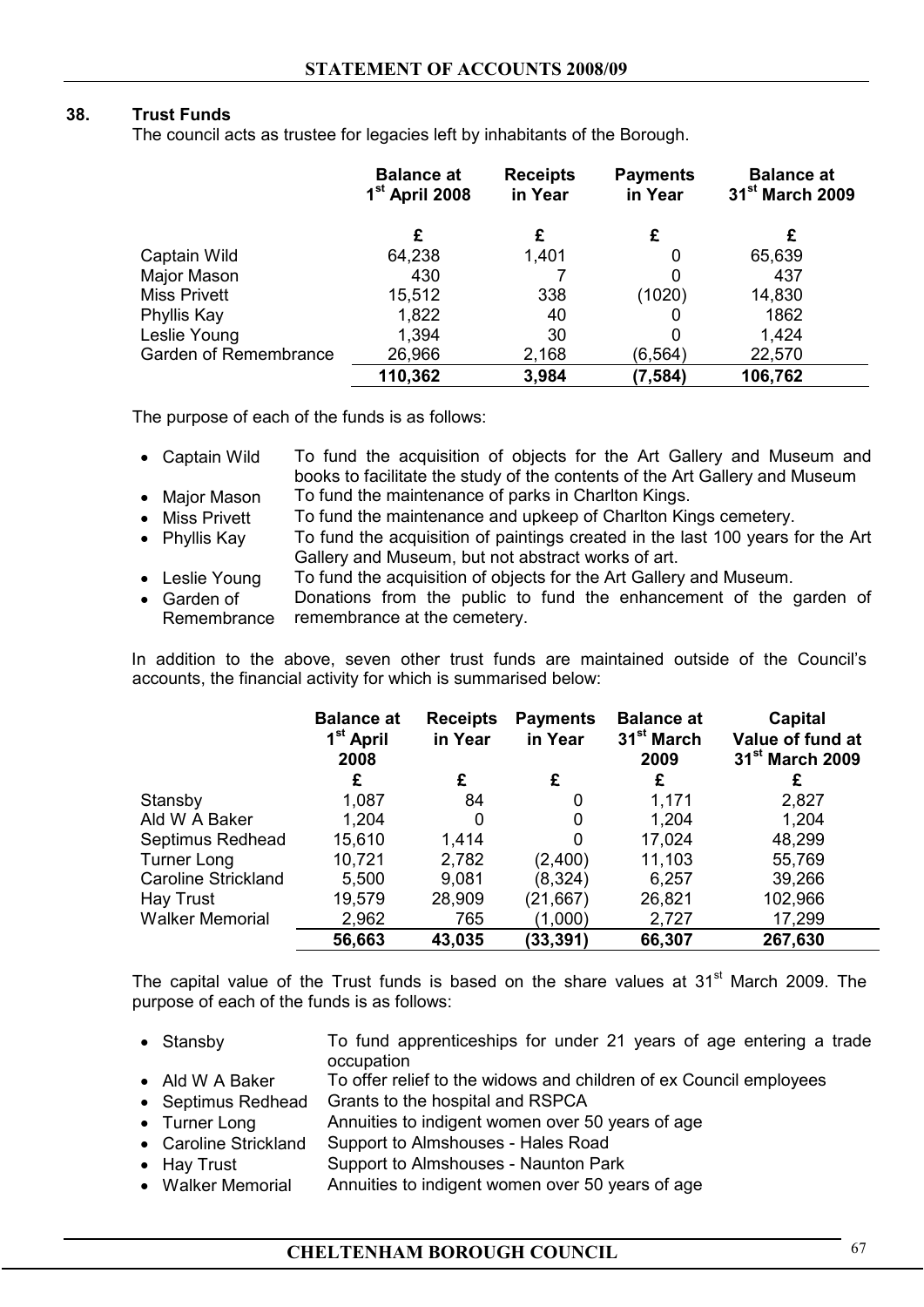# **39. Retirement Benefits**

#### **Participation in the Pensions Scheme**

 As part of the terms and conditions of employment of its officers and other employees, the Council offers retirement benefits. Although these benefits will not actually be payable until employees retire, the Council has a commitment to make payments that need to be disclosed at the time that employees earn their future entitlement.

 The Authority participates in the Local Government Pension Scheme (LGPS), which is categorised as a defined benefit scheme and administered by Gloucestershire County Council, who are required to act in the best interest of the fund's beneficiaries. It is a funded scheme, meaning that the Council and employees pay contributions into a fund, calculated at a level intended to balance the pensions liability with investment assets. The retirement benefits are determined independently of the investors of the scheme and the Council has an obligation to make extra contributions where assets are insufficient to meet employee benefits.

# **Transactions Relating to Retirement Benefits**

In accordance with the requirements of *Financial Reporting Standard No 17 – Retirement Benefits* (FRS 17), the operating costs of providing retirement benefits to employees are included in the Income and Expenditure Account. The costs of retirement benefits are recognised in the Net Cost of Services when they are earned by employees, rather than when the benefits are eventually paid as pensions. However, the charge we are required to make against council tax is based on the cash payable in the year, so the real cost of retirement benefits is reversed out in the Statement of Movement in the General Fund Balance.

The employers' contributions to the pension fund of £3,381,000 (£2,934,000 in 2007/08) have been replaced by the current service (pensions) costs, being the increase in the present value of the defined benefit scheme's liabilities expected to arise from employee service in the current period. These are included in the net cost of services and total £1,474,000 for 2008/09 (£2,202,000 in 2007/08).

Past service costs represent discretionary benefits awarded on early retirement, to include added years and unreduced pension benefits awarded under the rule of 85. Current liabilities of the scheme include an allowance in respect of retrospective changes to members benefits that came into effect on 1<sup>st</sup> April 2008, that have been reflected in the 2008-09 accounts as past service costs. These are £531,000 in respect of the extension of the death grant upon death after retirement and £178,000 in respect of the eligibility criteria for dependant's pensions upon death. The total past service costs are £733,000 for 2008/09 and are included in the net cost of services as non-distributed costs (£13,000 in 2007/08).

Curtailments show the cost of the early payment of pensions benefits of employees made redundant in the previous financial year. These are included in the net cost of services as nondistributed costs and total £395,000 for 2008/09 (£2,000 in 2007/08).

The expected return on employer assets is based on the long-term future expected investment return on assets as at 31<sup>st</sup> March 2009. This is £4,560,000 for 2008/09, representing 39.7% of pensionable pay (£4,747,000 in 2007/08, being 40.5%) and is included in the net operating expenditure within the Income and Expenditure Account.

The interest charged on pension scheme liabilities reflects the expected increase during the period in the present value of the scheme liabilities because the benefits are one year closer to settlement. This is £6,242,000 for 2008/09, representing 54.4% of pensionable pay (£5,605,000 charge for 2007/08, being 47.9%) and is included in the net operating expenditure within the Income and Expenditure Account.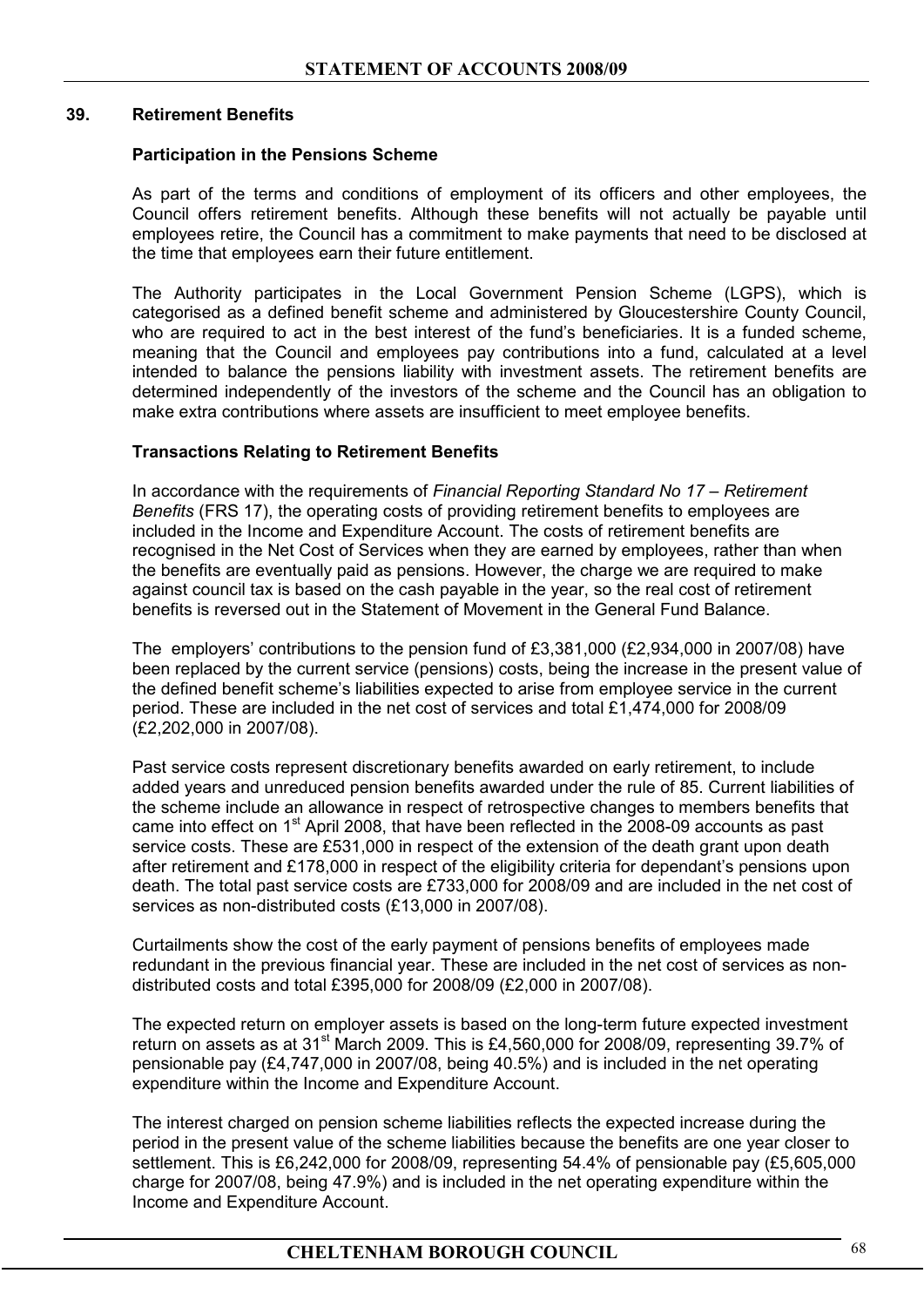The overall effect on the Income and Expenditure Account and Statement of Movement in the General Fund Balance during the year is summarised in the following table:-

| <b>Income and Expenditure Account</b>                        | 2008/09  | 2007/08<br><b>Restated</b> |
|--------------------------------------------------------------|----------|----------------------------|
|                                                              | £000's   | £000's                     |
| <b>Net Cost of Services:</b>                                 |          |                            |
| current service cost                                         | (1, 474) | (2,202)                    |
| past service costs                                           | (733)    | (13)                       |
| curtailments                                                 | (395)    | (2)                        |
| <b>Net Operating Expenditure:</b>                            |          |                            |
| expected return on employer assets                           | 4,560    | 4,747                      |
| interest on pension scheme liabilities                       | (6,242)  | (5,605)                    |
| <b>Net Charge to the Income and</b>                          |          |                            |
| <b>Expenditure Account</b>                                   | (4, 284) | (3,075)                    |
|                                                              |          |                            |
| Statement of Movement in the General<br><b>Fund Balance:</b> |          |                            |
| reversal of net charges made for retirement                  | 4,284    | 3,075                      |
| benefits in accordance with FRS 17                           |          |                            |
| Actual amount charged against the General                    |          |                            |
| Fund Balance for pensions in the year:                       |          |                            |
| employer contributions                                       | (3,381)  | (2,934)                    |
|                                                              |          |                            |
| <b>Net effect on the General Fund Balance</b>                | 903      | 141                        |

 In addition to the recognised gains and losses included in the Income and Expenditure account, actuarial losses of £11,142,000 (£9,944,000 gain 2007/08 as restated) are included in the Statement of Total Recognised Gains and Losses. The cumulative amount of actuarial losses recognised in the Statement of Total Recognised Gains and Losses is £11,309,000.

#### **Assets and Liabilities in relation to Retirement Benefits**

In accordance with FRS 17, the Council has to disclose its share of assets and liabilities related to pension schemes for its employees. The underlying assets and liabilities for retirement benefits attributable to the authority at  $31<sup>st</sup>$  March are as follows:

|                                       | 31 <sup>st</sup> March 2009 | 31 <sup>st</sup> March 2008<br><b>Restated</b> | <b>Net Increase</b><br>/(Decrease) |  |
|---------------------------------------|-----------------------------|------------------------------------------------|------------------------------------|--|
|                                       | £000's                      | £000's                                         | £000's                             |  |
| Fair value of scheme Assets (A)       | 51,561                      | 65,549                                         | (13,988)                           |  |
| Present value of Scheme Liabilities   | (87, 206)                   | (89, 144)                                      | 1,938                              |  |
| Present value of Unfunded Liabilities | (1,436)                     | (1,441)                                        | 5                                  |  |
| Total value of Liabilities (B)        | (88,642)                    | (90, 585)                                      | 1,943                              |  |
| Net Pension Asset/(Liability) (A-B)   | (37,081)                    | (25,036)                                       | (12,045)                           |  |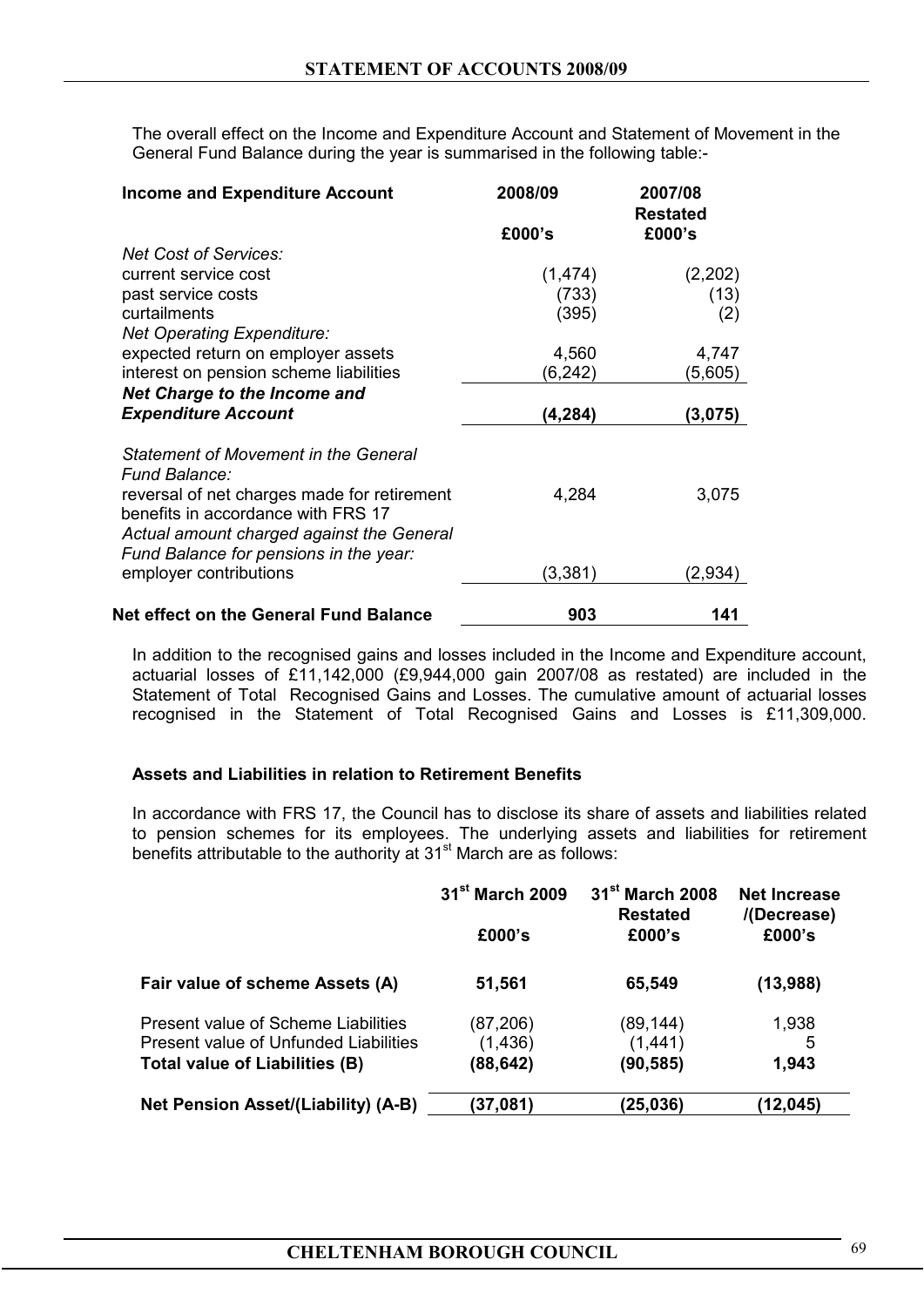| (A) Fair value of scheme Assets                                                                                                                                            | $31st$ March 2009<br>£000's                                     | 31 <sup>st</sup> March 2008<br><b>Restated</b><br>£000's       | <b>Net Increase</b><br>/(Decrease)<br>£000's             |
|----------------------------------------------------------------------------------------------------------------------------------------------------------------------------|-----------------------------------------------------------------|----------------------------------------------------------------|----------------------------------------------------------|
| 1 April<br>Expected return on assets<br>Contributions by members<br>Contributions by the employer<br>Actuarial gains / (losses)<br>Unfunded benefits paid<br>Benefits paid | 65,549<br>4,560<br>779<br>3,381<br>(19,093)<br>(90)<br>(3, 525) | 69,438<br>4,747<br>734<br>2,934<br>(8, 540)<br>(86)<br>(3,678) | (3,889)<br>(187)<br>45<br>447<br>(10, 553)<br>(4)<br>153 |
| <b>Closing fair value of assets</b>                                                                                                                                        | 51,561                                                          | 65,549                                                         | (13,988)                                                 |
|                                                                                                                                                                            |                                                                 |                                                                |                                                          |
| (B) Present value of Liabilities                                                                                                                                           | $31st$ March 2009<br>£000's                                     | 31 <sup>st</sup> March 2008<br><b>Restated</b><br>£000's       | <b>Net Increase</b><br>/(Decrease)<br>£000's             |
| 1 April<br>Current service cost                                                                                                                                            | 90,585<br>1,474                                                 | 104,277<br>2,202                                               | (13, 692)<br>(728)                                       |

**Closing value of liabilities 88,642 90,585 (1,943)** 

The liabilities show the underlying commitments that the Council has in the long-term to pay retirement benefits. The net liability of £37.081m has a substantial impact on the net worth of the Council as recorded in the Balance Sheet, although the overall balance remains positive at £283.269m. Statutory arrangements for funding the pension deficit mean that the financial position of the Authority remains healthy.

 The deficit on the LGPS will be made good by increased contributions over the remaining working life of the employees, as assessed by the scheme's actuary.

#### **Restatement of 2007/08 Pensions reserve and Pensions**

As a result of the amendment to FRS17, adopted in accordance with the 2008 Statement of Recommended Practice (SORP), the value of scheme assets in the balance sheet at  $31<sup>st</sup>$  March 2008 has been restated from £26,753,000 to £25,036,000, a decrease of £1,717,000. This results in a decrease in the value of scheme liabilities in the balance sheet at 31<sup>st</sup> March 2008 of £1,717,000, which has been restated from £26,753,000 to £25,036,000. Current and prior year surplus have been unaffected by this change in estimation technique.

#### **Basis for estimating Assets and Liabilities**

 Liabilities have been assessed on an actuarial basis using the projected unit method, an estimate of the pensions that will be payable in future years dependent on assumptions about mortality rates, salary levels, etc. The liabilities have been assessed by Hymans Robertson, an independent firm of actuaries.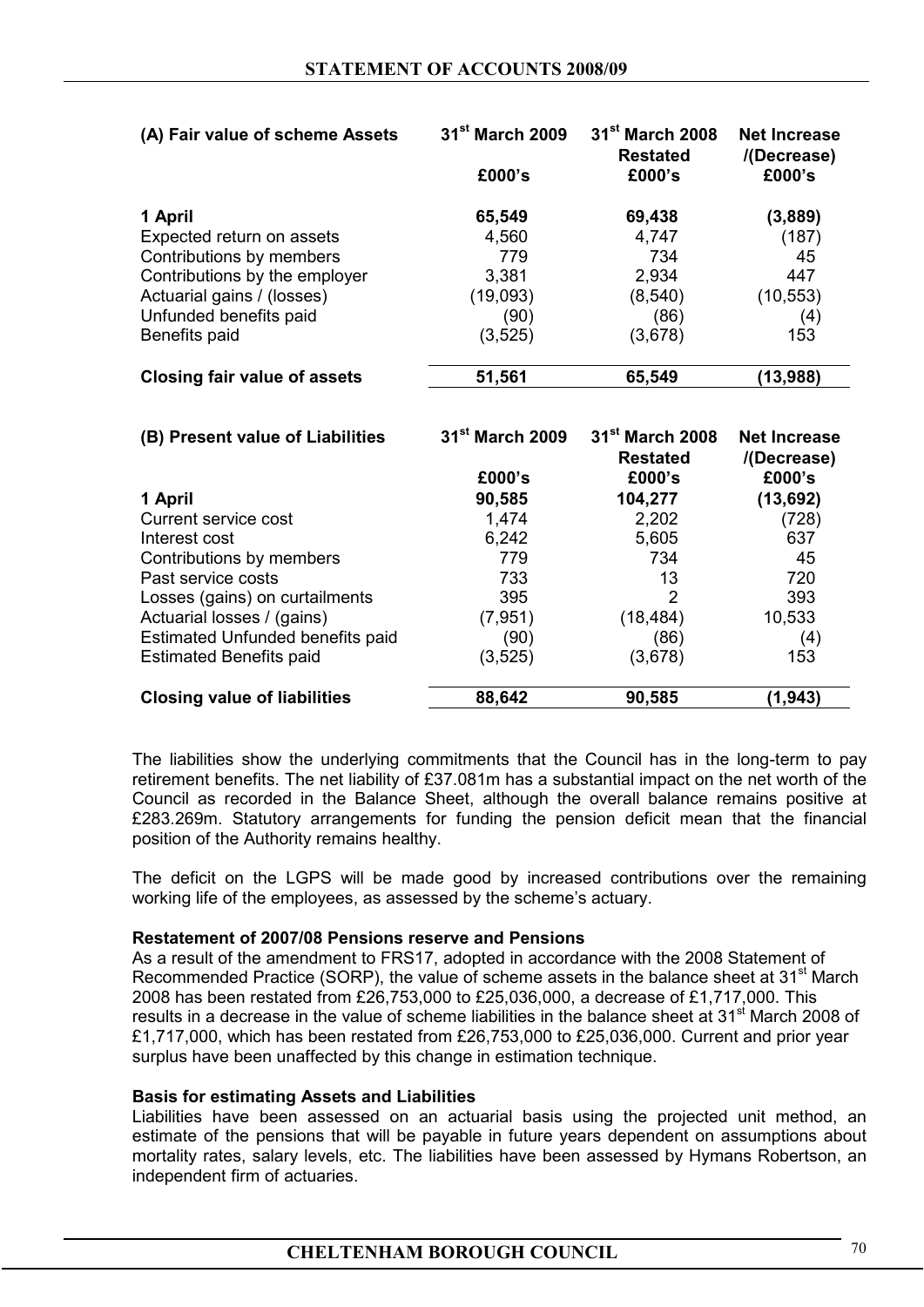The main assumptions used in their calculations, agreed with the council, are shown in the table below:

|                                                                      | 2009     | 31 <sup>st</sup> March 31 <sup>st</sup> March<br>2008 |
|----------------------------------------------------------------------|----------|-------------------------------------------------------|
| <b>Mortality Assumptions:</b>                                        |          |                                                       |
| Longevity at 65 for current pensioners - men                         | 20.4 yrs |                                                       |
| Longevity at 65 for current pensioners - women                       | 23.4 yrs |                                                       |
| Longevity at 65 for future pensioners - men                          | 22.6 yrs |                                                       |
| Longevity at 65 for future pensioners - women                        | 25.5 yrs |                                                       |
| Rate of inflation                                                    | 3.1%     | $3.6\%$                                               |
| Pension increase rate                                                | 3.1%     | 3.6%                                                  |
| Rate of increase in salaries                                         | 4.6%     | 5.1%                                                  |
| Rate of discounting scheme liabilities                               | 6.9%     | 6.9%                                                  |
| Expected return on assets                                            | 5.9%     | $6.9\%$                                               |
| Take-up of option to convert annual pension into retirement<br>grant | 50.0%    | 50.0%                                                 |

Cheltenham Borough Council's share of assets in the LGPS, valued at fair value, principally at market value for investments, consists of the following categories, by proportion of the total assets held by the fund:

| Assets at 31 <sup>st</sup> March 2009 |        |                                        | <b>Restated Assets at 31st March</b><br>2008 |              |        |                                        |
|---------------------------------------|--------|----------------------------------------|----------------------------------------------|--------------|--------|----------------------------------------|
| <b>Value</b>                          |        | <b>Expected</b><br>long term<br>return |                                              | <b>Value</b> |        | <b>Expected</b><br>long term<br>return |
| £000's                                | %      | %                                      |                                              | £000's       | %      | %                                      |
| 25,781                                | 50.00  | 7.00                                   | <b>Equities</b>                              | 41,009       | 63.00  | 7.70                                   |
| 12,890                                | 25.00  | 5.40                                   | <b>Bonds</b>                                 | 17,363       | 26.00  | 5.70                                   |
| 4,125                                 | 8.00   | 4.90                                   | Property                                     | 6,030        | 9.00   | 5.70                                   |
| 8,765                                 | 17.00  | 4.00                                   | Cash                                         | 1,147        | 2.00   | 4.80                                   |
| 51,561                                | 100.00 | 6.90                                   | Total                                        | 65,549       | 100.00 | 6.90                                   |

It must be recognised that pension fund investments are made for the long term, and that market values and net fund liabilities at a given point in time, are only indicative of the position of the fund at that date.

 The LGPS funding level is determined by actuarial valuation every three years. At the last valuation, 31<sup>st</sup> March 2007, the overall fund was 75% funded. Employers' contribution rates are calculated at each triennial valuation to achieve full funding of each employer's part of the scheme over the average future working life of that employer's active members. The minimum employers contribution rates agreed at the last triennial valuation were:

| 1 April 2008 to 31 March 2009 | 24.9% of pensionable pay |
|-------------------------------|--------------------------|
| 1 April 2009 to 31 March 2010 | 24.9% of pensionable pay |
| 1 April 2010 to 31 March 2011 | 24.9% of pensionable pay |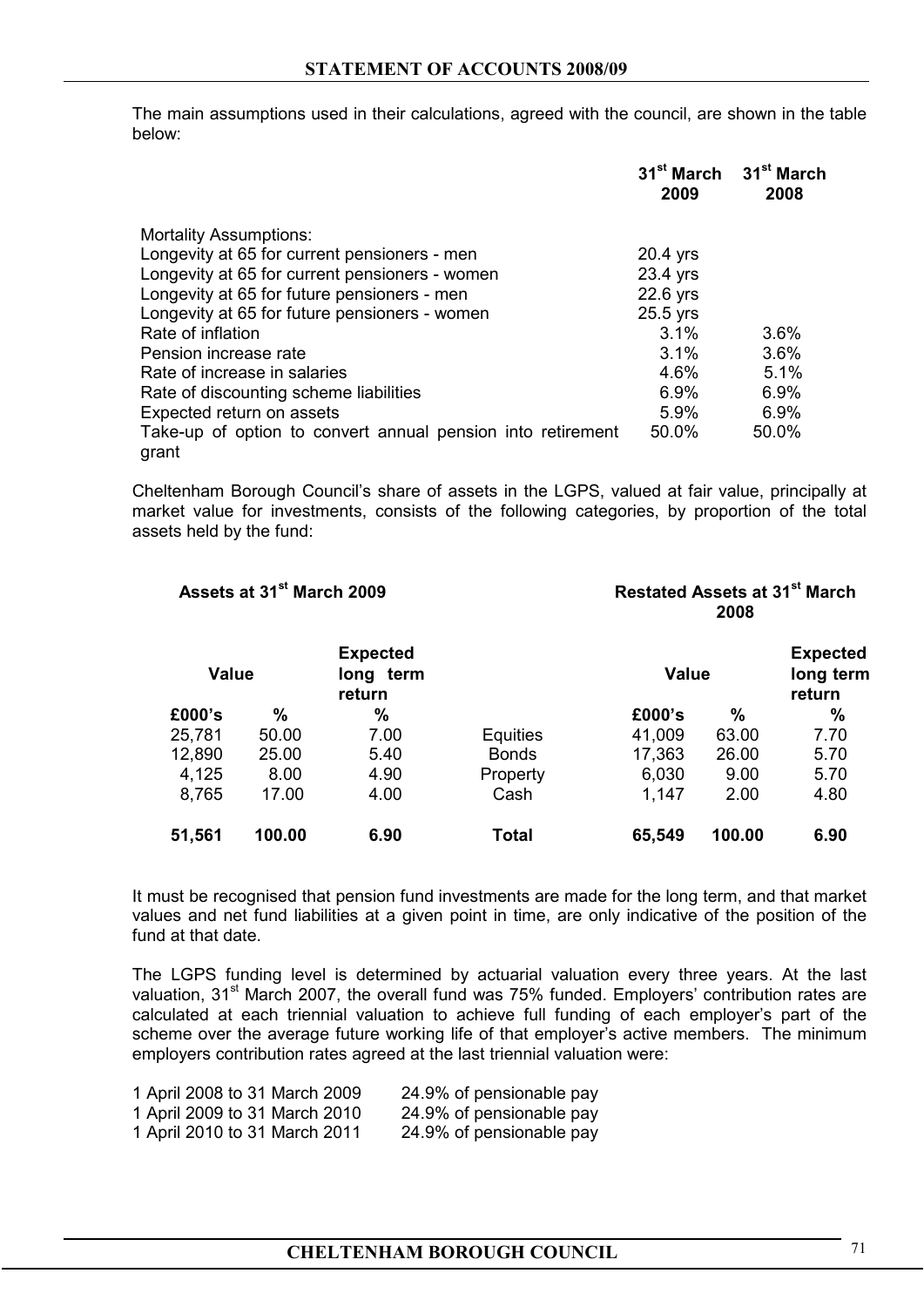The council has agreed the objective to return the ongoing funding level of its portion of the scheme to 100% of the projected past service liabilities within a period of 20 years measured in accordance with the assumptions adopted as at the valuation date.

#### **Actuarial Gains and Losses**

The actuarial gains identified as movements on the pension reserve can be analysed into the following categories, measured as absolute amounts and as a percentage of assets or liabilities at 31<sup>st</sup> March 2009.

| <b>Restated amounts</b><br>for current and<br>previous<br>accounting     | <b>Year to</b><br>31 <sup>st</sup> March<br>2009<br>£000's | <b>Year to</b><br>31 <sup>st</sup> March<br>2008<br>£000's | <b>Year to</b><br>31 <sup>st</sup> March<br>2007<br>£000's | <b>Year to</b><br>31 <sup>st</sup> March<br>2006<br>£000's | <b>Year to</b><br>31 <sup>st</sup> March<br>2005<br>£000's |
|--------------------------------------------------------------------------|------------------------------------------------------------|------------------------------------------------------------|------------------------------------------------------------|------------------------------------------------------------|------------------------------------------------------------|
| periods<br>Fair value of                                                 |                                                            |                                                            |                                                            |                                                            |                                                            |
| employers assets<br>Present value of<br>liabilities                      | 51,561<br>(88, 642)                                        | 65,549<br>(90, 585)                                        | 69,438<br>(104, 277)                                       | 64,453<br>(104, 671)                                       | 51,338<br>(88, 291)                                        |
| Surplus / (Deficit)                                                      | (37,081)                                                   | (25, 036)                                                  | (34, 839)                                                  | (40, 218)                                                  | (36, 953)                                                  |
| Experience gains /<br>(losses) on Assets                                 | (19,093)                                                   | (8, 540)                                                   | (80)                                                       | 8,666                                                      | 1,204                                                      |
| Percentage of<br><b>Assets</b>                                           | $(37.0\%)$                                                 | $(13.0\%)$                                                 | $(0.1\%)$                                                  | 13.4%                                                      | 2.3%                                                       |
| Experience<br>Gains/(Losses) on<br>Liabilities                           | (55)                                                       | 1,657                                                      | (1)                                                        | (30)                                                       | (1,027)                                                    |
| Percentage of the<br><b>Total Present</b><br><b>Value of Liabilities</b> | $(0.1\%)$                                                  | 1.8%                                                       | $(0.0\%)$                                                  | $(0.0\%)$                                                  | $(1.1\%)$                                                  |
| Actuarial<br>Gains/(Losses)<br>Recognised in<br><b>STRGL</b>             | (11, 142)                                                  | 9,944                                                      | 5,973                                                      | (2,982)                                                    | (13, 102)                                                  |
| <b>Percentage of the</b>                                                 |                                                            |                                                            |                                                            |                                                            |                                                            |
| <b>Total Present</b>                                                     | (12.6%)                                                    | 11%                                                        | 5.7%                                                       | (2.8%)                                                     | $(14.8\%)$                                                 |
| <b>Value of Liabilities</b><br>Cumulative<br>Actuarial<br>Gains/(Losses) | (11, 309)                                                  | (167)                                                      | (10, 111)                                                  | (16,084)                                                   | (13, 102)                                                  |
| Percentage of the<br><b>Total Present</b><br><b>Value of Liabilities</b> | (12.7%)                                                    | (0.2%                                                      | (9.7%)                                                     | $(15.4\%)$                                                 | $(14.8\%)$                                                 |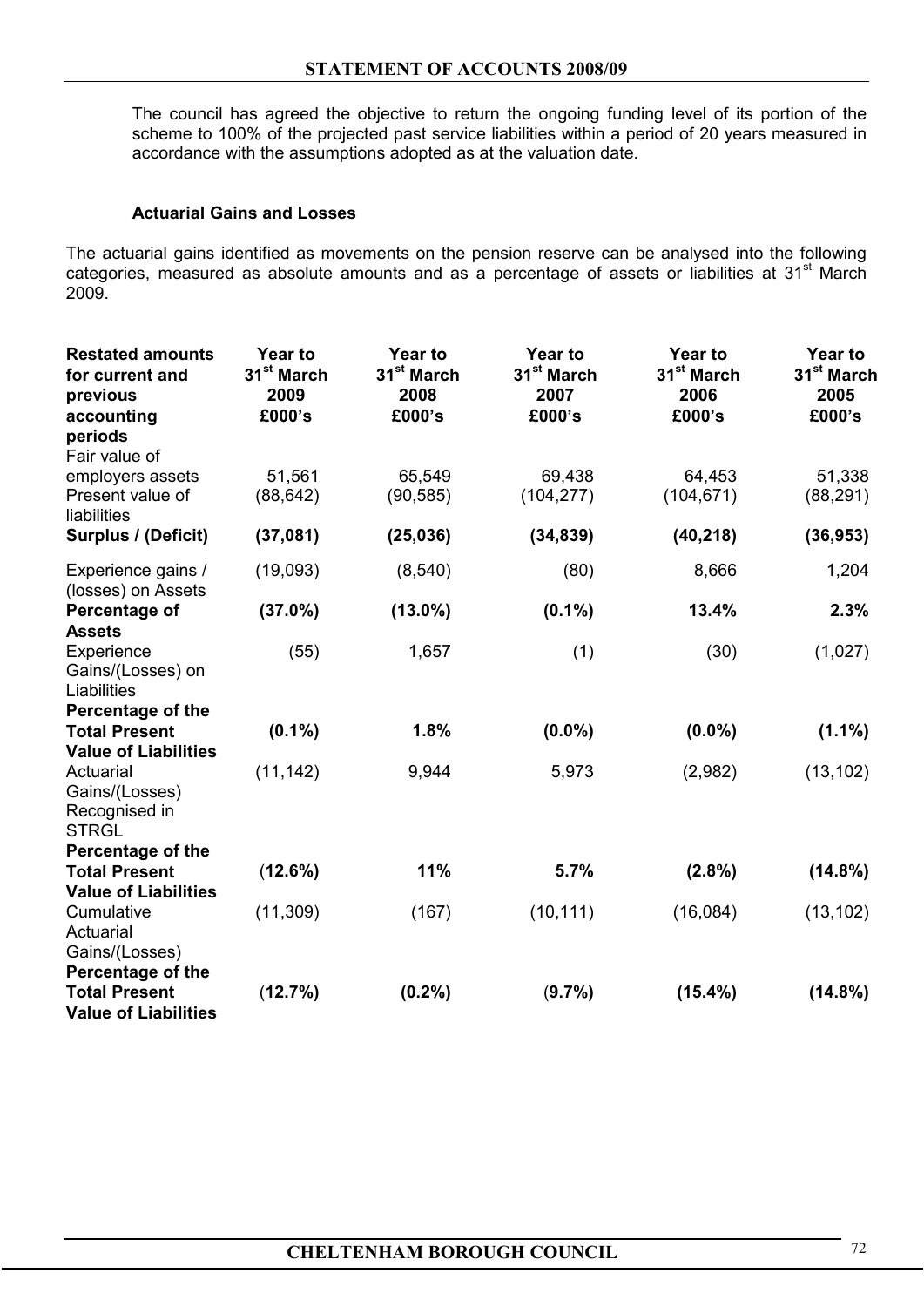# **Notes relating to the Cash Flow Statement**

**40. A reconciliation of net surplus/deficit on the Income and Expenditure Account to the revenue activities net cash flow in the Cash Flow Statement**

| 2007/08<br>£000's |                                                             | 2008/09<br>£000's |
|-------------------|-------------------------------------------------------------|-------------------|
| 222               | <b>General Fund</b>                                         | (1,488)           |
| 3,372             | <b>Housing Revenue Account</b>                              | 712               |
| 3,594             | Net (Surplus) / Deficit                                     | (776)             |
| (1, 338)          | <b>Extract Financing shown elsewhere</b>                    | (591)             |
| 2,256             |                                                             | (1, 367)          |
| (6, 440)          | Adjust for: - Capital financed from Revenue Sources         | (2, 945)          |
| (3,744)           | - Capital financed from Capital Reserve                     | (2,900)           |
| 81                | - Revenue financed from Capital Sources                     | 56                |
|                   | - Reserves used for Non Revenue purposes                    |                   |
|                   | Adjust for : - (Increase) / Reduction in General Provisions | (519)             |
| (794)             | - (Increase) in Reserves                                    | 2,736             |
| (2,469)           | - (Increase) / Reduction in Revenue Creditors               | (3, 487)          |
| 826               | - Increase / (Reduction) in Revenue Debtors                 | 3,365             |
| (17)              | - Increase / (Reduction) in Stocks & Work in Progress       | 3                 |
| (10,301)          | <b>Net Cash (Inflow) from Revenue Activities</b>            | (5,058)           |

| 2007/08<br>£000's |                                                                 | 2008/09<br>£000's |
|-------------------|-----------------------------------------------------------------|-------------------|
|                   | <b>Net Debt</b>                                                 |                   |
| 3,778             | Net increase / (decrease) in short-term investment              | 1,572             |
| (320)             | Net movement in long-term borrowings                            | 15,001            |
| (3,523)           | Net (increase) / decrease in temporary borrowing                | (9, 437)          |
| 210               | Premium paid on rescheduled debt                                |                   |
| 145               | Net Outflow / (Inflow) of cash (See Note 42)                    | 7,136             |
|                   | <b>Other Activities</b>                                         |                   |
| (10, 301)         | Cash outflow / (inflow) on revenue activities (See Note 40)     | (5,058)           |
| 1,338             | Cash (inflow) / outflow on investments and servicing of finance | 591               |
| 7,810             | Cash outflow on capital activities                              | (3,380)           |
| (1, 153)          | Net Outflow / (Inflow) of cash                                  | (7,847)           |
| (1,008)           | Net Outflow / (Inflow) of cash from all activities              | (711)             |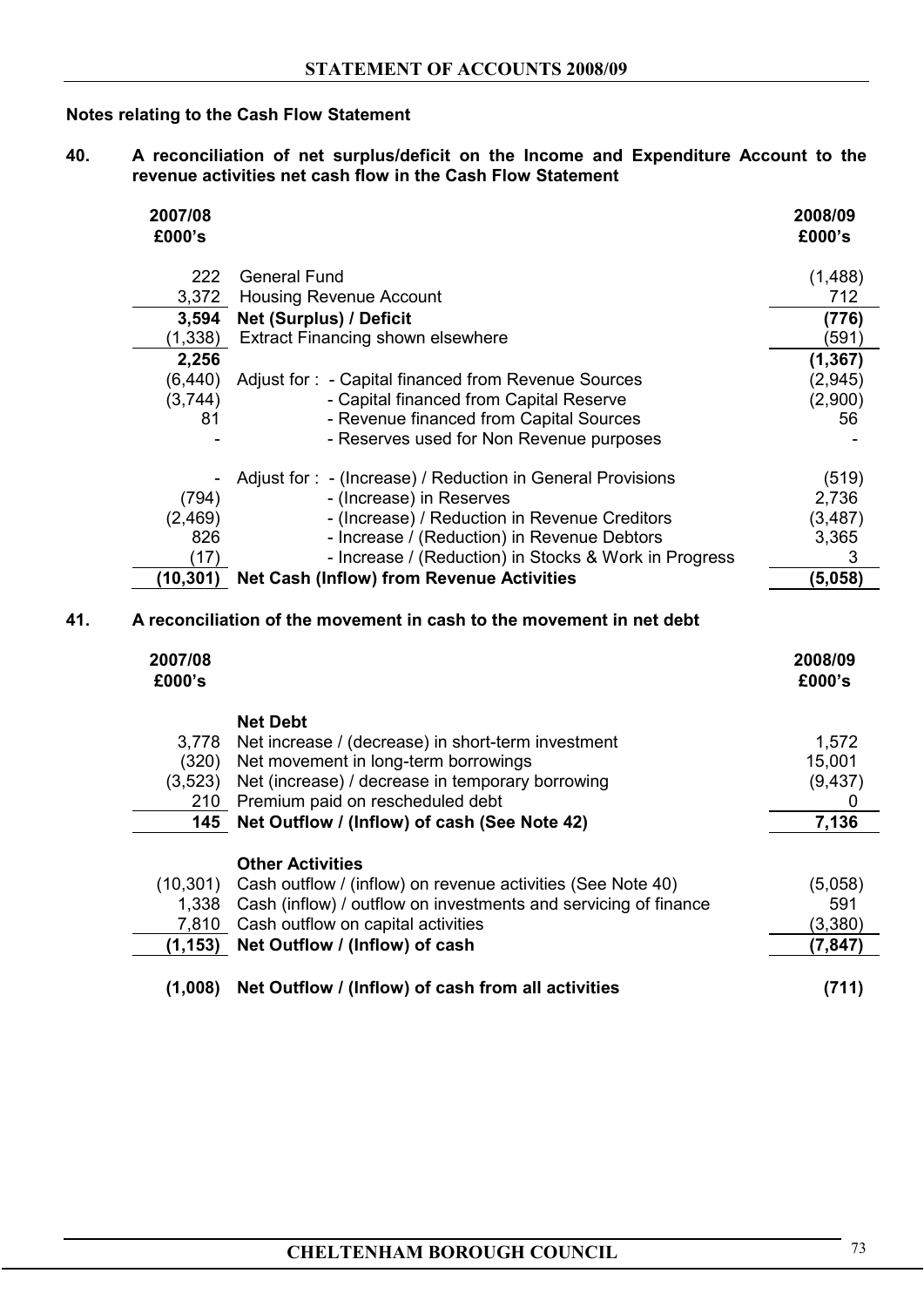**42. A reconciliation of the items shown within the financing and management of liquid resources sections of the Cash Flow Statement to the opening and closing Balance Sheets** 

| 2007/08   |          |                                                                                                                             | 2008/09   |           |
|-----------|----------|-----------------------------------------------------------------------------------------------------------------------------|-----------|-----------|
| £000's    | £000's   |                                                                                                                             | £000's    | £000's    |
|           |          | <b>Management of Liquid Resources</b>                                                                                       |           |           |
| 5,652     |          | Short term investments at the beginning of the year                                                                         | 9,431     |           |
| 9,430     |          | Short term investments at the end of the year                                                                               | 11,003    |           |
|           | 3,778    | <b>Cash (Inflow)/Outflow</b>                                                                                                |           | 1,572     |
|           |          | <b>Financing Transactions</b>                                                                                               |           |           |
| (7, 230)  |          | Short Term borrowings at beginning of year                                                                                  | (10,753)  |           |
| (41, 839) | (49,069) | Long Term borrowings at beginning of year                                                                                   | (42,159)  | (52, 912) |
| (10, 753) |          | Short Term borrowings at end of year                                                                                        | (20, 190) |           |
| (42, 159) | (52,912) | Long Term borrowings at end of year                                                                                         | (27, 158) | (47, 348) |
|           | (3, 843) | <b>Cash (Inflow)/Outflow</b>                                                                                                |           | 5,564     |
|           | 210      | Premium paid on rescheduled debt                                                                                            |           |           |
|           | 145      | Net (Inflow)/Outflow of Cash arising from the<br><b>Management of Liquid Resources and</b><br><b>Financing Transactions</b> |           | 7,136     |
|           |          |                                                                                                                             |           |           |

#### **43. Liquid Resources**

The liquid resources shown in this statement are current asset investments that are held without disrupting the authority's activities and are readily convertible into known amounts of cash.

#### **44. Analysis of DWP and Other Government Grants**

| 2007/08<br>£000's |                                          | 2008/09<br>£000's |
|-------------------|------------------------------------------|-------------------|
|                   | <b>Revenue (DWP)</b>                     |                   |
| 1,005             | Housing Benefits Administration          | 831               |
| 9,333             | <b>Rent Rebates</b>                      | 9,854             |
| 13,653            | <b>Rent Allowances</b>                   | 14,506            |
| 5,707             | Council Tax Benefit                      | 6,181             |
| 29,698            |                                          | 31,372            |
|                   | <b>Revenue (Other Government Grants)</b> |                   |
| 183               | <b>Tax Collection Costs</b>              | 186               |
| (1,076)           | <b>HRA Subsidy</b>                       | (1,737)           |
| 2,515             | HRA Subsidy (ALMO allowance)             | 2,515             |
| 1,572             | <b>Other Grants</b>                      | 481               |
| 3,194             |                                          | 1,445             |
|                   | Capital                                  |                   |
| 256               | <b>Specified Capital Grant</b>           | 274               |
| 665               | <b>Private Sector Decent Homes</b>       | 461               |
|                   | Other                                    |                   |
| 921               |                                          | 735               |
|                   |                                          |                   |

#### **45. Additional Information**

The Cash Flow Statement follows the current Accounting Code of Practice which uses a more simple definition of cash rather than of cash equivalents as was the case previously.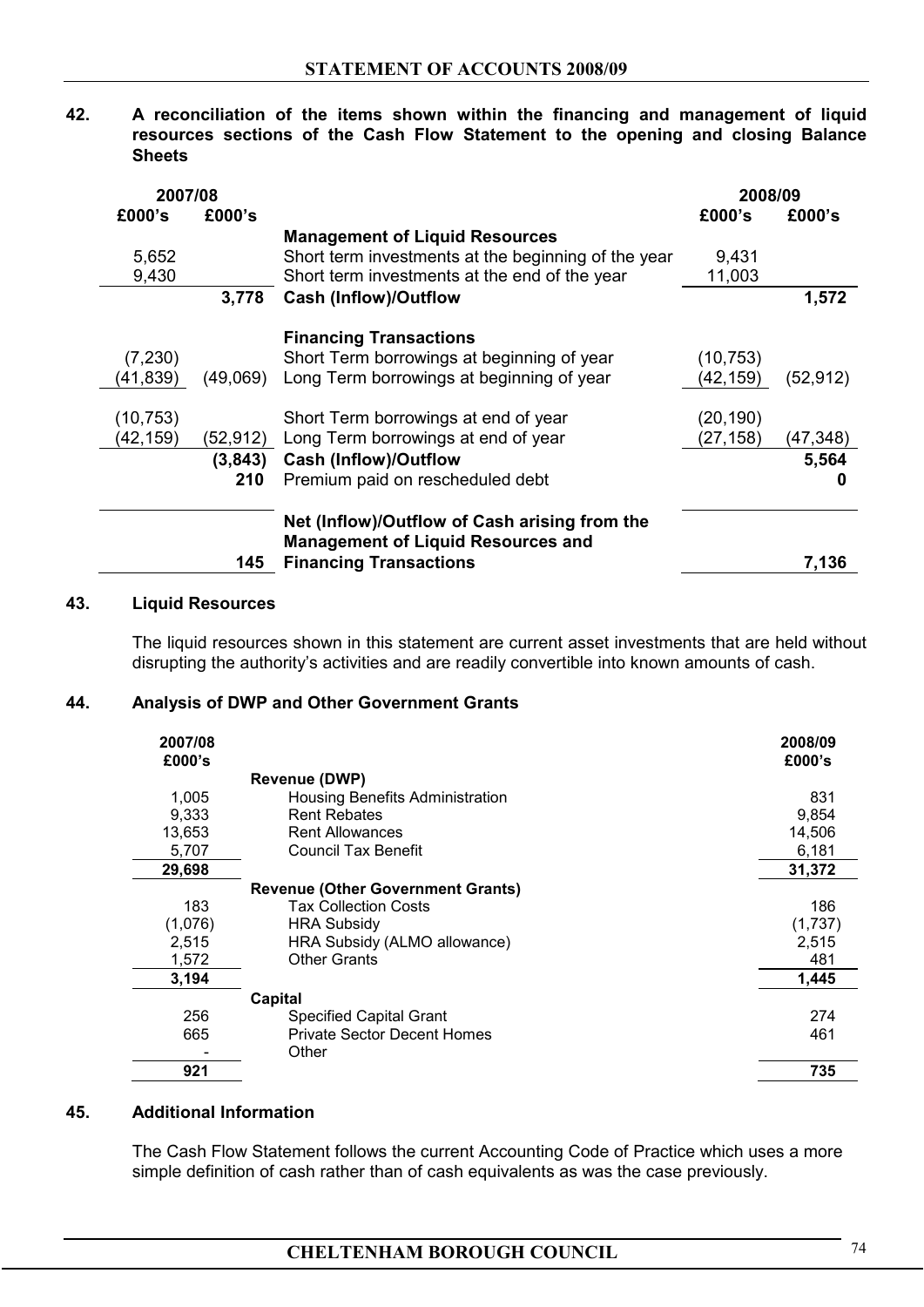# **HOUSING REVENUE ACCOUNT (HRA) INCOME AND EXPENDITURE ACCOUNT**

 The Housing Revenue Account (HRA) deals with the provision and maintenance of Council houses and flats. There is a statutory requirement to keep this account separate from those for other housing activities.

|                                                                          | 2008/09<br>£000's | 2007/08<br>£000's |
|--------------------------------------------------------------------------|-------------------|-------------------|
|                                                                          |                   |                   |
| <b>Income</b>                                                            | (15, 379)         |                   |
| Dwelling rents                                                           |                   | (15, 338)         |
| Non-dwelling rents                                                       | (361)             | (362)             |
| Charges for services and facilities                                      | (579)             | (389)             |
| Contributions towards expenditure                                        |                   | (19)              |
| Supporting people grant                                                  | (144)             | (147)             |
| <b>Total Income</b>                                                      | (16, 463)         | (16, 255)         |
| <b>Expenditure</b>                                                       |                   |                   |
| Repairs and maintenance                                                  | 3,623             | 3,671             |
| Supervision and management                                               | 5,571             | 5,286             |
| Rents, rates, taxes and other charges                                    | 66                | 95                |
| Housing Revenue Account subsidy payable                                  | 1,722             | 1,080             |
| Depreciation and impairment of fixed assets                              | 8,036             | 11,748            |
| <b>Deferred Charges</b>                                                  | 20                | 223               |
| <b>Debt Management Costs</b>                                             | 40                | 37                |
| Increase in bad debt provision                                           | 252               | 98                |
| <b>Rent Rebates Subsidy Limitation</b>                                   | 197               | 309               |
| <b>Total Expenditure</b>                                                 | 19,527            | 22,547            |
|                                                                          |                   |                   |
| Net Cost of HRA Services per Authority Income<br>and Expenditure Account | 3,064             | 6,292             |
| HRA services share of Corporate and Democratic<br>Core                   | 122               | 115               |
| <b>Net Cost of HRA Services</b>                                          | 3,186             | 6,407             |
|                                                                          |                   |                   |
| Gain on sale of HRA fixed assets                                         | (93)              | (12)              |
| Interest payable and similar charges                                     | 818               | 856               |
| Interest and investment income *                                         | (51)              | (187)             |
| Deficit for the year on HRA Services                                     | 3,860             | 7,064             |

 \* Interest and investment income made up of £13,000 mortgage interest and £38,000 on notional cash balances (£19,000 and £168,000 respectively in 2007/08).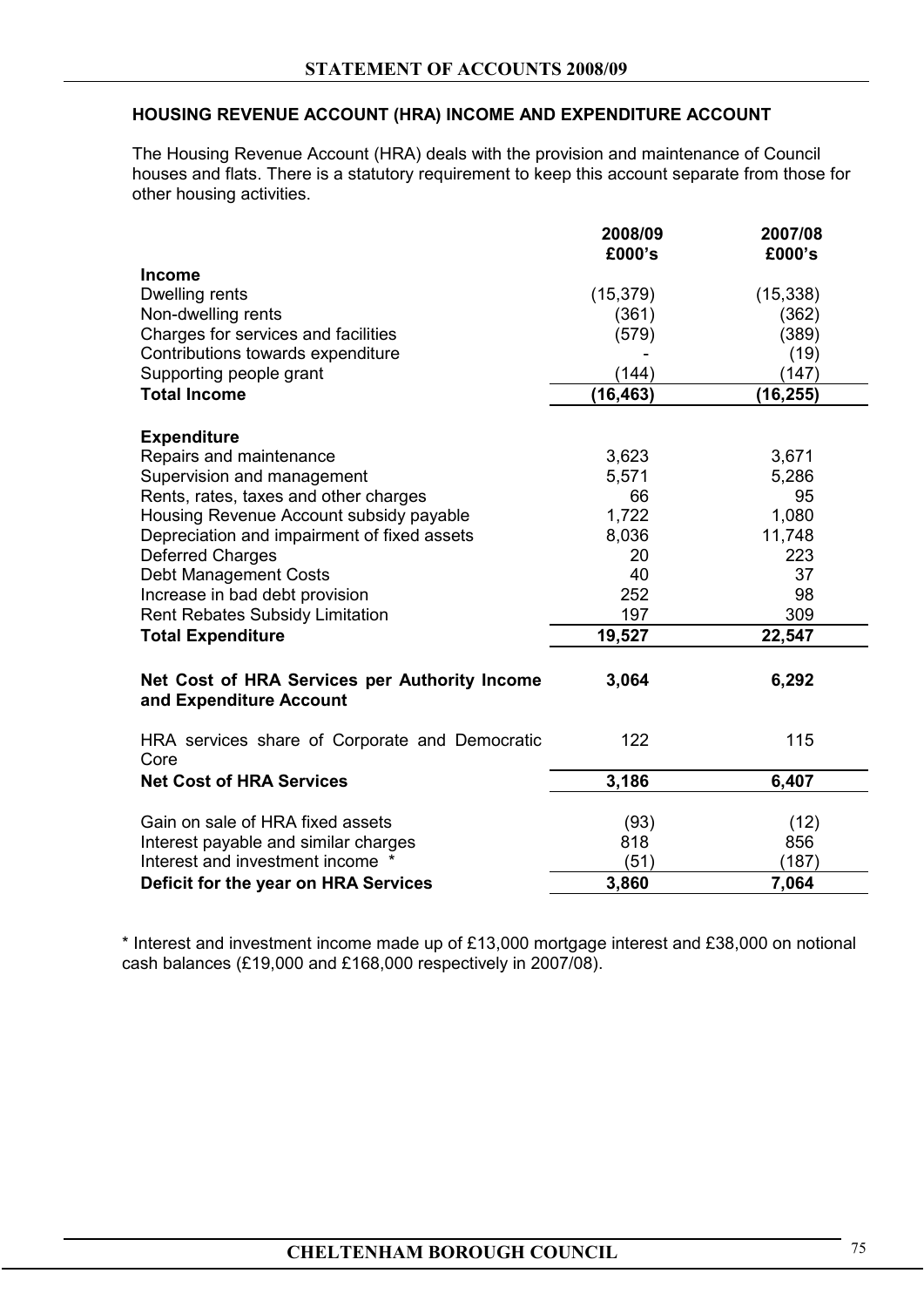# **STATEMENT OF MOVEMENT ON THE HRA BALANCE**

The reconciliation Statement takes the outturn on the HRA Income and Expenditure Account and reconciles it to the surplus or deficit for the year on the HRA Balance, calculated in accordance with the requirements of the Local Government and Housing Act 1989:

| 2007/08<br>£000's<br>7,064 | (Surplus)/Deficit for the year on the HRA Income and Expenditure<br>Account                            | 2008/09<br>£000's<br>3,860 |
|----------------------------|--------------------------------------------------------------------------------------------------------|----------------------------|
| (3,692)                    | Net additional amount required by statute to be debited or credited to the<br>HRA Balance for the year | (3, 148)                   |
| 3,372                      | (Increase) / Decrease in the HRA Balance for the Year                                                  | 712                        |
| (4,395)                    | HRA Balance brought forward                                                                            | (1,023)                    |
| (1, 023)                   | <b>HRA Balance carried forward</b>                                                                     | (311)                      |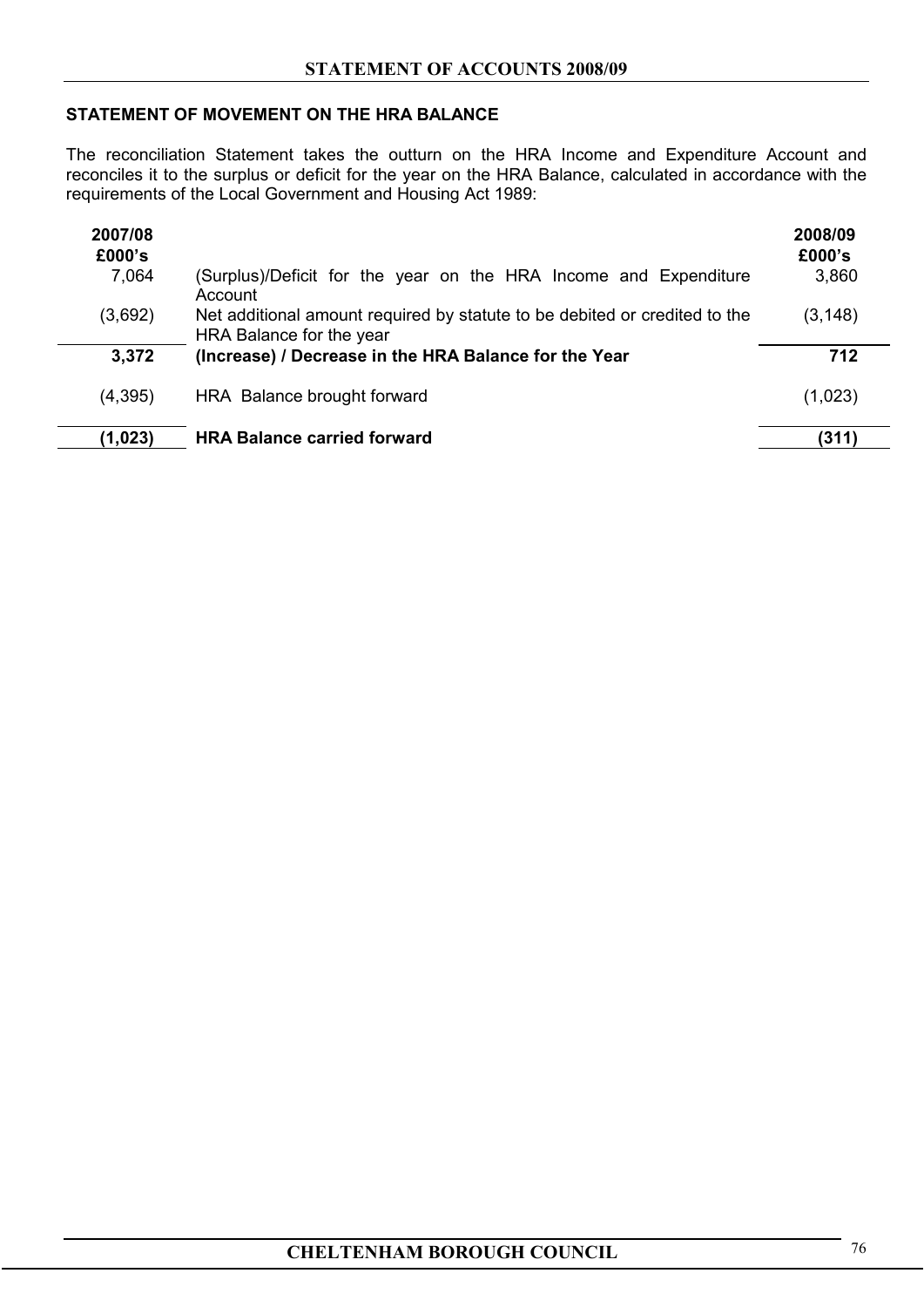# **NOTES TO THE HOUSING REVENUE ACCOUNT (HRA)**

# **1. Note of reconciling items for the Statement of Movement on the HRA Balance**

| 2007/08<br>£000's |                                                                                                                                                                       | 2008/09<br>£000's |
|-------------------|-----------------------------------------------------------------------------------------------------------------------------------------------------------------------|-------------------|
|                   | Items included in the HRA Income and Expenditure Account but<br>excluded from the Movement on the HRA Balance for the year                                            |                   |
| (7)               | Amortisation of premiums and discounts                                                                                                                                | 9                 |
| (8,886)           | Difference between any other item of income and expenditure<br>determined in accordance with the SORP and determined in accordance<br>with statutory HRA requirements | (5, 177)          |
| 12                | Gain or loss on sale of HRA fixed assets                                                                                                                              | 93                |
| (8,881)           |                                                                                                                                                                       | (5,075)           |
|                   | Items not included in the HRA Income and Expenditure Account but<br>included in the Movement on the HRA Balance for the year                                          |                   |
| (81)              | Transfer to/(from) Major Repairs Reserve                                                                                                                              | (57)              |
| 5,270             | Capital expenditure funded by the HRA                                                                                                                                 | 1,984             |
| 5,189             |                                                                                                                                                                       | 1,927             |
| (3,692)           | Net additional amount required by statute to be debited or credited<br>to the HRA Balance for the year                                                                | (3, 148)          |

# **2. Housing Stock**

An analysis of the number and types of dwellings is detailed below:-

| <b>Type</b>                        |         | 1 <sup>st</sup> April 2008 | <b>Additions</b> | <b>Sales</b> | <b>Demolitions</b> | 31 <sup>st</sup> March<br>2009 |
|------------------------------------|---------|----------------------------|------------------|--------------|--------------------|--------------------------------|
| Houses & Bungalows                 | $\star$ | 2,267                      |                  |              | (26)               | 2,242                          |
| <b>Flats</b>                       |         | 2,380                      |                  | (1)          |                    | 2,379                          |
| <b>Shared Ownership</b><br>(flats) |         | 19                         |                  |              |                    | 19                             |
| <b>Total Stock</b>                 |         | 4,666                      |                  |              | (26)               | 4,640                          |

\* The number of houses and bungalows at 1<sup>st</sup> April 2008 shows an additional 33 units to the figure detailed in the 2007/08 statement of accounts. These properties had been approved for demolition before 31<sup>st</sup> March 2008 and deducted from stock numbers but had not been physically demolished at that date.

The properties were situated in a regeneration area and have been demolished in two phases. 22 were demolished in 2008/09 (part of the 26 shown above) and the remainder in 2009/10. It is anticipated that the construction of replacement housing will commence in 2010/11 subject to planning permission.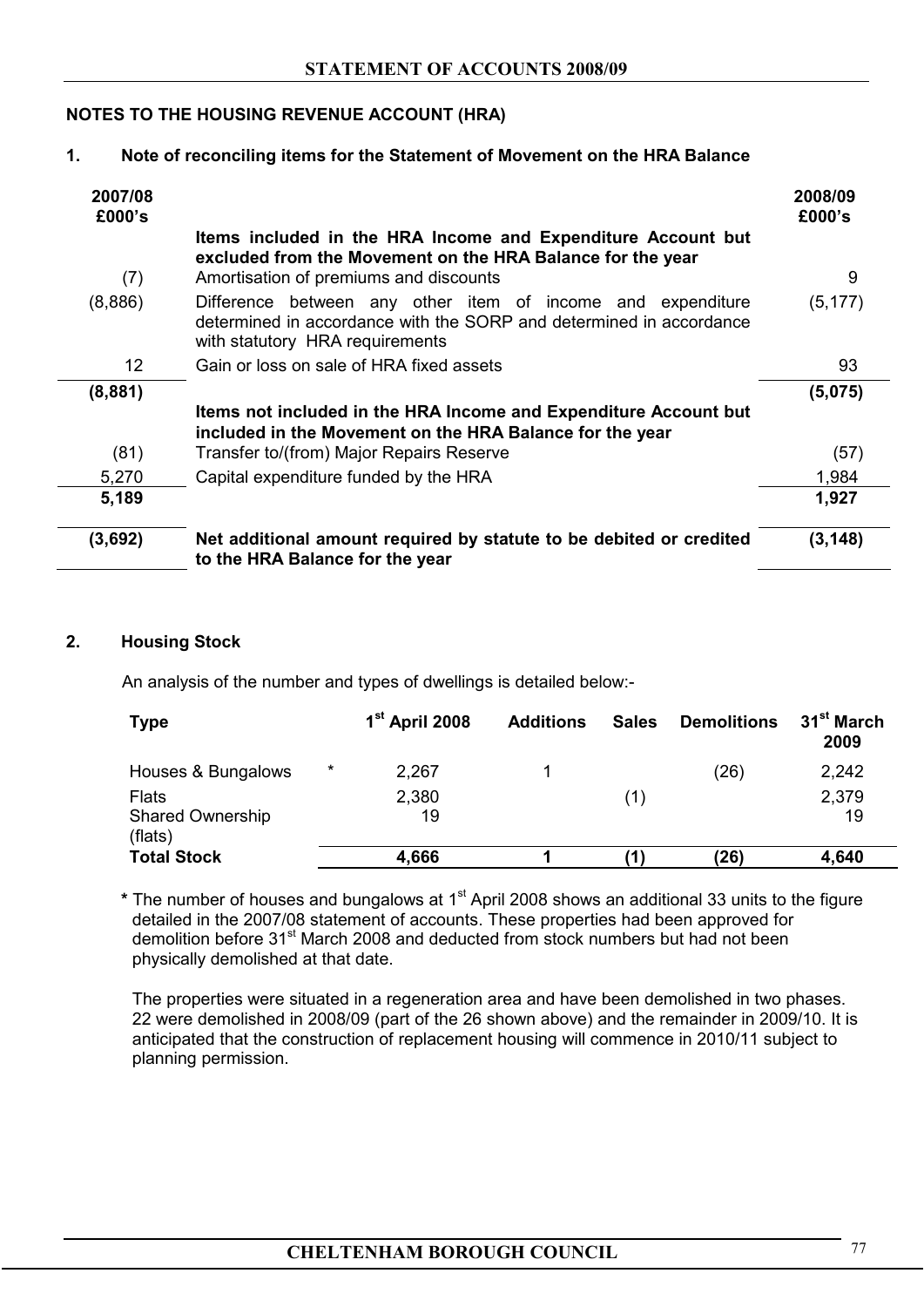# **3. HRA Fixed Assets**

The balance sheet valuation of HRA fixed assets is shown in the following table:-

|                                                        | 1 <sup>st</sup> April<br>2008 | <b>Revaluation</b> | <b>Additions</b> | <b>Impairment</b> | <b>Disposals</b> | <b>Depreciation</b> | 31 <sup>st</sup> March<br>2009 |
|--------------------------------------------------------|-------------------------------|--------------------|------------------|-------------------|------------------|---------------------|--------------------------------|
|                                                        | £000's                        | £000's             | £000's           | £000's            | £000's           | £000's              | £000's                         |
| <b>Operational</b><br><b>Assets</b>                    |                               |                    |                  |                   |                  |                     |                                |
| <b>Dwellings</b><br>Garages                            | 234,786<br>786                | 7,585              | 4,572            | (5,079)           | (118)            | (2,900)<br>(21)     | 238,846<br>765                 |
| Infrastructure<br>Non-<br>operational<br><b>Assets</b> | 1,415                         |                    | 424              |                   |                  | (36)                | 1,803                          |
| Investment<br>Property                                 | 2,997                         |                    |                  |                   | (332)            |                     | 2,665                          |
| <b>Total net</b><br>fixed assets                       | 239,984                       | 7,585              | 4,996            | (5,079)           | (450)            | (2,957)             | 244,079                        |

The charges for impairment relate to capital expenditure in 2008/09 which has not enhanced asset valuation and has been written off to the capital adjustment account.

#### **4. Dwelling Valuation**

The vacant possession value of dwellings within the HRA at 1<sup>st</sup> April 2008 was £551,195,898. This valuation and the lower Balance Sheet valuation show the economic cost to Government of providing council housing at less than open market rents.

#### **5. Major Repairs Reserve**

An analysis of movements on the reserve is shown below:

|                                     | £000's  |
|-------------------------------------|---------|
| Balance 1 <sup>st</sup> April 2008  |         |
| Transfer to reserve                 | 2,956   |
| Transfer from reserve to HRA        | (56)    |
| Finance of HRA capital expenditure  | (2,900) |
| Balance 31 <sup>st</sup> March 2009 |         |
|                                     |         |

#### **6. Housing Repairs Account**

An analysis of movements on the account is shown below:

|                                     | £000's  |
|-------------------------------------|---------|
| Balance 1 <sup>st</sup> April 2008  | 25      |
| <b>Contribution from HRA</b>        | 3.598   |
| Repair & Maintenance expenditure    | (3,623) |
| Balance 31 <sup>st</sup> March 2009 |         |
|                                     |         |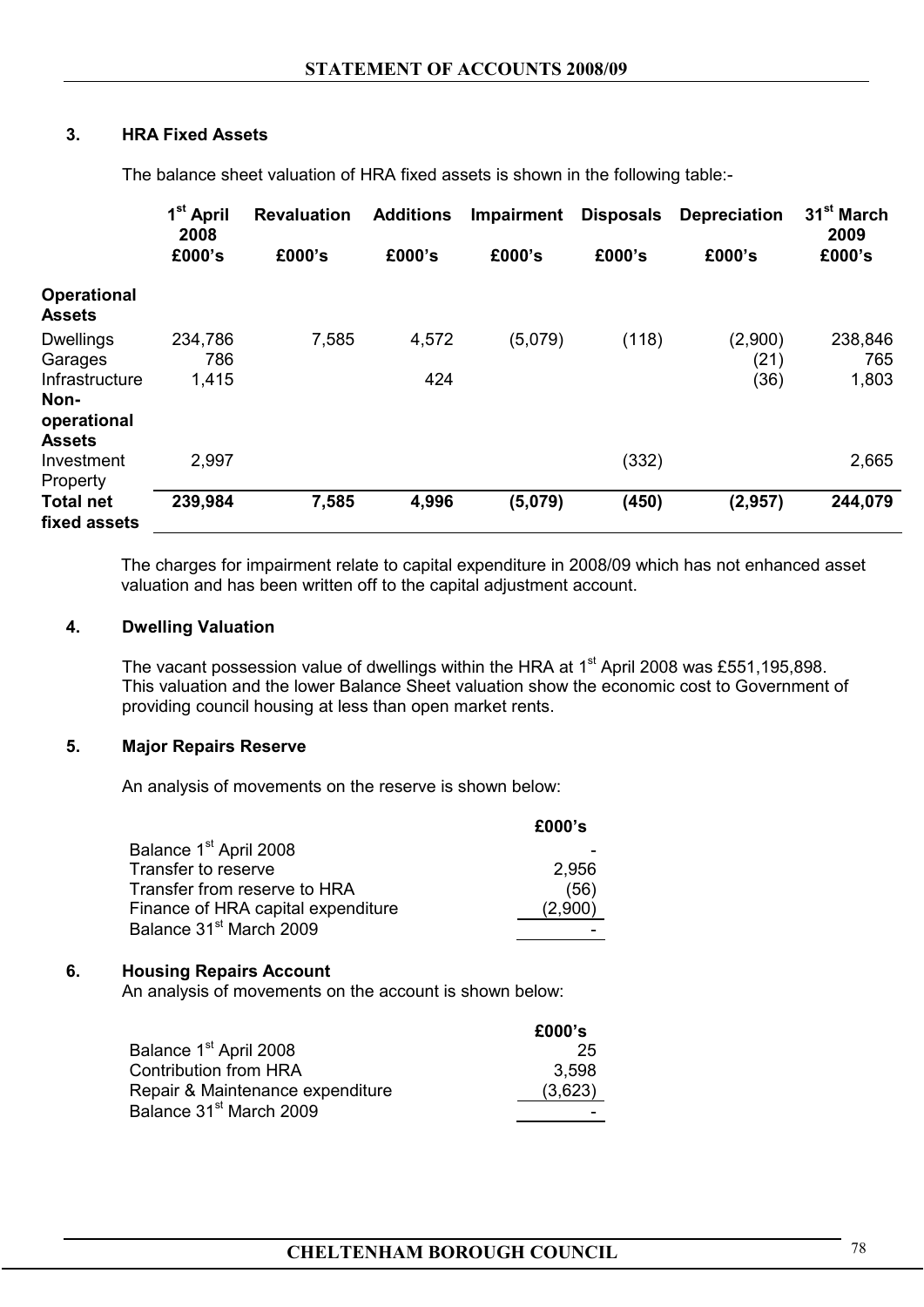# **7. HRA Capital Expenditure**

|                                            |                                       | <b>Sources of Finance</b>                          |                          |                                      |  |
|--------------------------------------------|---------------------------------------|----------------------------------------------------|--------------------------|--------------------------------------|--|
| <b>HRA Capital</b><br><b>Expenditure</b>   | Total<br><b>Expenditure</b><br>£000's | <b>Major Repairs</b><br><b>Allowance</b><br>£000's | <b>Revenue</b><br>£000's | Capital<br><b>Receipts</b><br>£000's |  |
| Major Repairs &<br>Improvements            | 4,288                                 | 2,900                                              | 1,388                    |                                      |  |
| Infrastructure                             | 424                                   |                                                    | 424                      |                                      |  |
| Repurchase of<br>shared<br>ownership flats | 164                                   |                                                    | 153                      | 11                                   |  |
| <b>Asset Disposal</b>                      | 24                                    |                                                    |                          | 24                                   |  |
| Total                                      | 4,900                                 | 2,900                                              | 1,965                    | 35                                   |  |

A summary of capital expenditure and sources of finance is shown in the following table:

#### **8. HRA Capital Receipts**

An analysis of HRA capital receipts realised during the year is shown below:

| £000's |
|--------|
| 55     |
| 22     |
| 29     |
| 141    |
| 11     |
| 258    |
|        |

#### **9. Deferred Charges**

Expenditure on deferred charges amounted to £20,163 in 2008/09 and related to grants to third parties. This has been wholly written off to the HRA within the year.

# **10. HRA Subsidy**

The Council's entitlement to HRA subsidy in 2008/09 is calculated in accordance with the subsidy determination for the year and is analysed into its component elements below:

|                                     | £000's    |
|-------------------------------------|-----------|
| <b>Management Allowance</b>         | 2,642     |
| <b>Maintenance Allowance</b>        | 4,998     |
| <b>Charges for Capital</b>          |           |
| <b>Major Repairs Allowance</b>      | 2,900     |
| <b>ALMO Allowance</b>               | 2,515     |
| <b>Tenant Survey</b>                | 8         |
| <b>Guideline Rent Income</b>        | (14, 413) |
| Interest on Receipts                | (381)     |
| <b>Total Net Subsidy Payable by</b> |           |
| <b>Cheltenham Council</b>           | (1,722)   |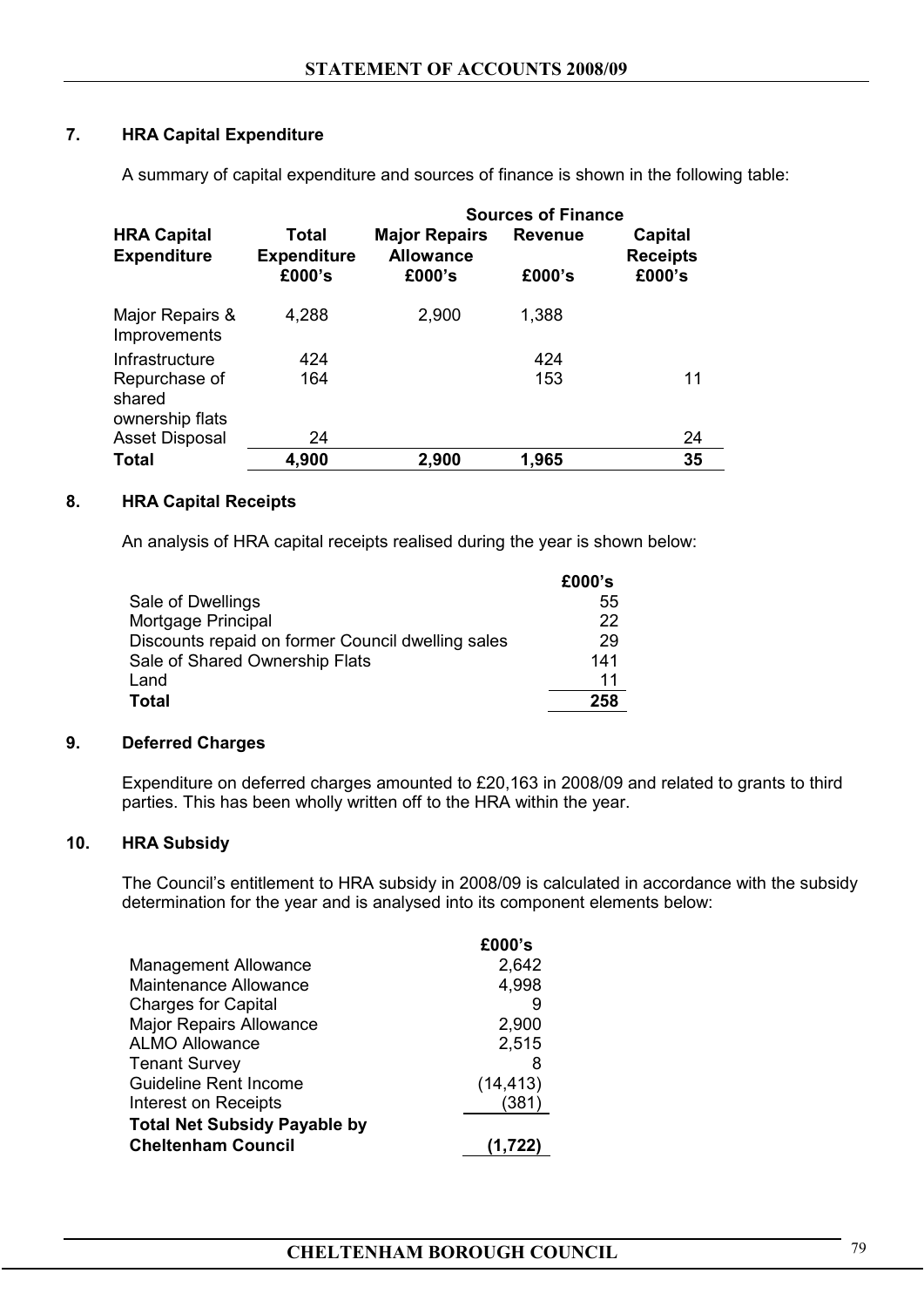#### **11. Rent Arrears**

Rent arrears at the 31<sup>st</sup> March 2009 amounted to £629,788 (£669,277 as at 31<sup>st</sup> March 2008) and the Balance Sheet includes a bad debt provision of £359,000 relating to those arrears (£359,000 as at  $31<sup>st</sup>$  March 2008).

#### **12. Rent Rebates Subsidy Limitation**

The Secretary of State has directed that the additional cost of rent rebates granted to Tenants which arises from Council rents being in excess of the specified limit should be charged to the HRA and credited to the General Fund. In 2008/09 this amounted to £197,147, a figure which will reduce in future years as government policy on rent restructuring is implemented.

#### **13. Dwelling Rents**

From April 2008 charges for cleaning communal areas were separated from the rent charged to tenants. In the 2008/09 income and expenditure account these charges, totalling £176,729, were classified as income from charges for services and facilities. In 2007/08 and previous years this income was included in dwelling rents.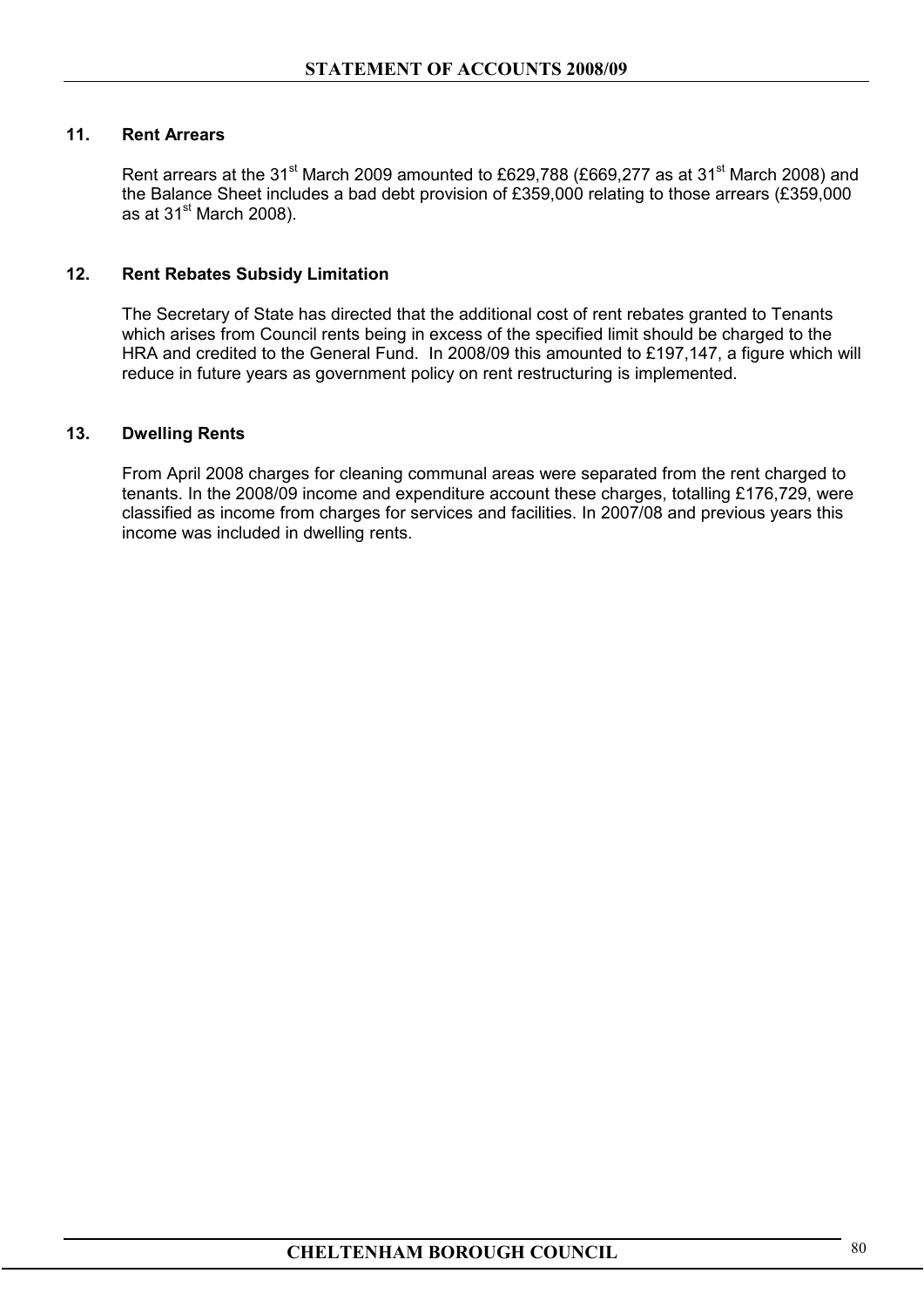# **THE COLLECTION FUND - INCOME AND EXPENDITURE ACCOUNT**

|                                                                         | 2008/09<br>£000's | 2007/08<br>£000's |
|-------------------------------------------------------------------------|-------------------|-------------------|
| <b>INCOME</b>                                                           |                   |                   |
| <b>Council Taxpayers</b>                                                | 52,732            | 49,990            |
| <b>Transfers from General Fund</b>                                      |                   |                   |
| <b>Council Tax Benefits</b>                                             | 6,110             | 5,647             |
| <b>Transitional Relief</b>                                              |                   |                   |
| <b>Income Collectable from Business Ratepayers</b>                      | 48,678            | 44,345            |
| <b>Bad and Doubtful Debts</b>                                           |                   |                   |
| Movement in Provision Increased / (Decreased)                           | (84)              | 5                 |
| <b>Total Income</b>                                                     | 107,436           | 99,987            |
| <b>EXPENDITURE</b>                                                      |                   |                   |
| <b>Precepts and Demands from County and District</b><br><b>Councils</b> | 58,500            | 55,225            |
| <b>Business Rates</b>                                                   |                   |                   |
| Payment to National Pool                                                | 48,073            | 44,107            |
| <b>Costs of Collection</b>                                              | 185               | 183               |
| Interest on Repayments                                                  | 18                | 35                |
| <b>Bad and Doubtful Debts</b>                                           |                   |                   |
| <b>Write Offs</b>                                                       | 377               | 65                |
| <b>Surplus Distribution</b>                                             | 240               | 240               |
| <b>Total Expenditure</b>                                                | 107,393           | 99,855            |
| <b>Surplus/(Deficit) for the Year</b>                                   | 43                | 132               |
| <b>Balance of Fund as at 1st April</b>                                  | 771               | 639               |
| Fund Balance as at 31 <sup>st</sup> March                               | 814               | 771               |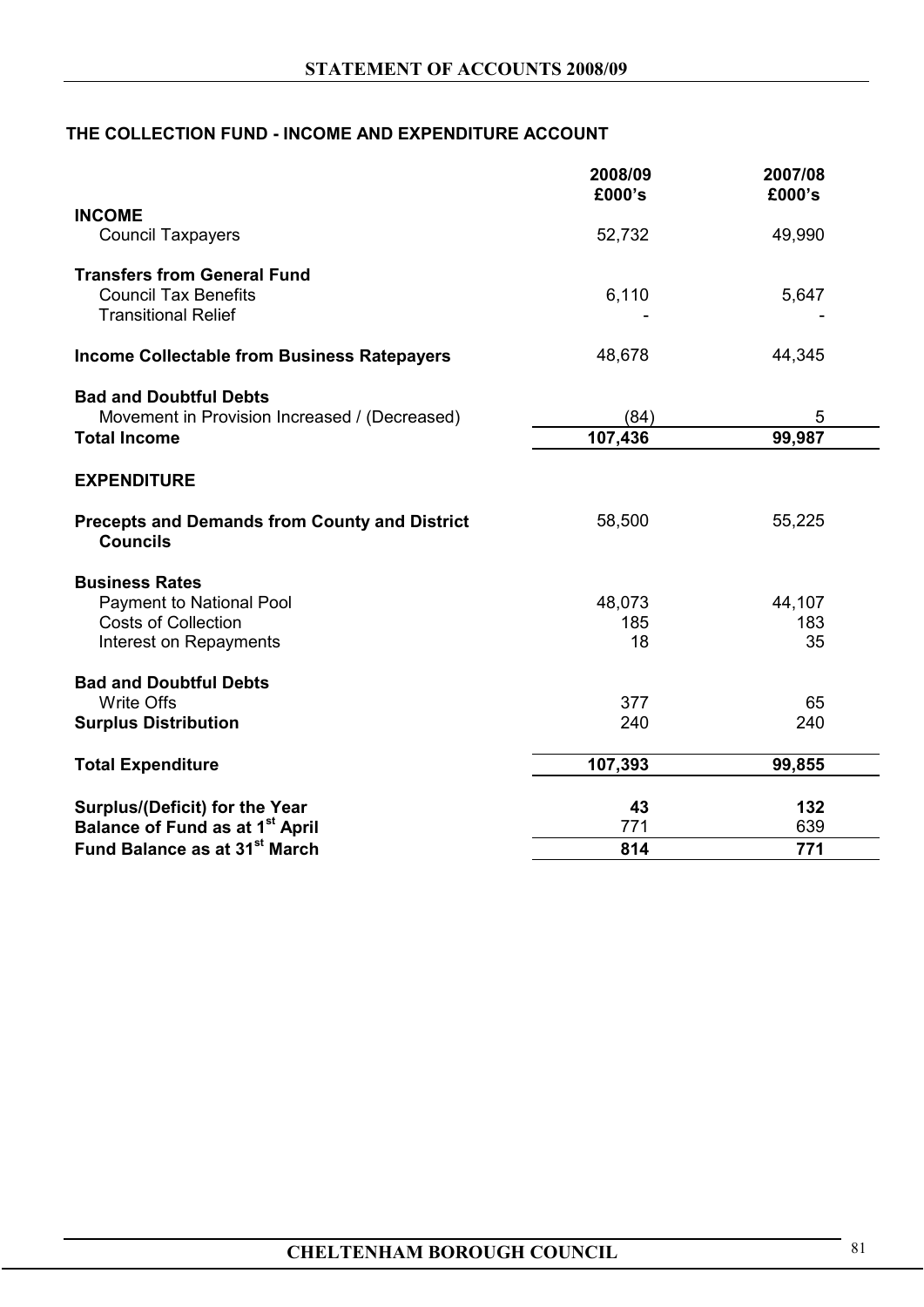# **NOTES TO THE COLLECTION FUND**

#### **1. INCOME FROM BUSINESS RATEPAYERS**

Under the arrangements for uniform business rates, the Council collects Non-Domestic Rates for its area, which is based on local rateable values multiplied by a uniform rate set by the government. Certain reliefs are available and the figure shown is net of these reliefs. The total amount collected , less deductions for the cost of collection and bad and doubtful debts, is paid to a central pool (NNDR pool) managed by central government, which in turn pays back to authorities their share of the pool based on a standard amount per head.

The total non-domestic rateable value at  $31<sup>st</sup>$  March 2009 was £117.430m (£117.432m at  $31<sup>st</sup>$  March 2008) and the national non-domestic multiplier for 2008/09 was 46.2p (44.4p 2007/08) resulting in gross income before cost of collection and provision for bad debts and interest of approximately £49m. The income shown in the Collection Fund of £48.4m is net of these adjustments.

# **2. CALCULATION OF COUNCIL TAX**

1.05% of the tax base).

This account reflects the statutory requirement for billing authorities to maintain a separate Collection Fund Account.

From 1<sup>st</sup> April, 1993, Community Charge was replaced by Council Tax and from the same date these accounts were consolidated with the Council's accounts.

Council Tax is a property based tax with 25% reduction being made for single occupancy and 100% for void.

The District Valuer has valued all domestic property in the area and has placed them into one of eight bands. A factor is then applied to each band so that the tax base can be expressed as a "Band D" equivalent (see below).

| <b>Band</b> | <b>Estimated Number</b><br>of Properties in<br>each Band (adjusted<br>for discounts)                                                                                                                    | Ratio | Band "D"<br><b>Equivalents</b> |
|-------------|---------------------------------------------------------------------------------------------------------------------------------------------------------------------------------------------------------|-------|--------------------------------|
| A           | 6954.00                                                                                                                                                                                                 | 6/9   | 4,636.00                       |
| B           | 10,355.45                                                                                                                                                                                               | 7/9   | 8,054.22                       |
| C           | 11,669.10                                                                                                                                                                                               | 8/9   | 10,372.52                      |
| D           | 7550.35                                                                                                                                                                                                 | 1     | 7,550.35                       |
| E           | 4180.30                                                                                                                                                                                                 | 11/9  | 5,109.26                       |
| F           | 2282.25                                                                                                                                                                                                 | 13/9  | 3,296.58                       |
| G           | 1739.85                                                                                                                                                                                                 | 15/9  | 2,899.75                       |
| H           | 68.30                                                                                                                                                                                                   | 2     | 136.60                         |
|             |                                                                                                                                                                                                         |       | 42,055.28                      |
|             | Less adjustment for collection rates and for<br>anticipated changes during the year for successful<br>appeals against valuation bandings, demolitions,<br>disabled persons' relief and exemptions, plus |       | (437.98)                       |
|             | adjustments for new properties. (This amounts to                                                                                                                                                        |       |                                |

**Council Tax Base for 2008/09 41,617.30**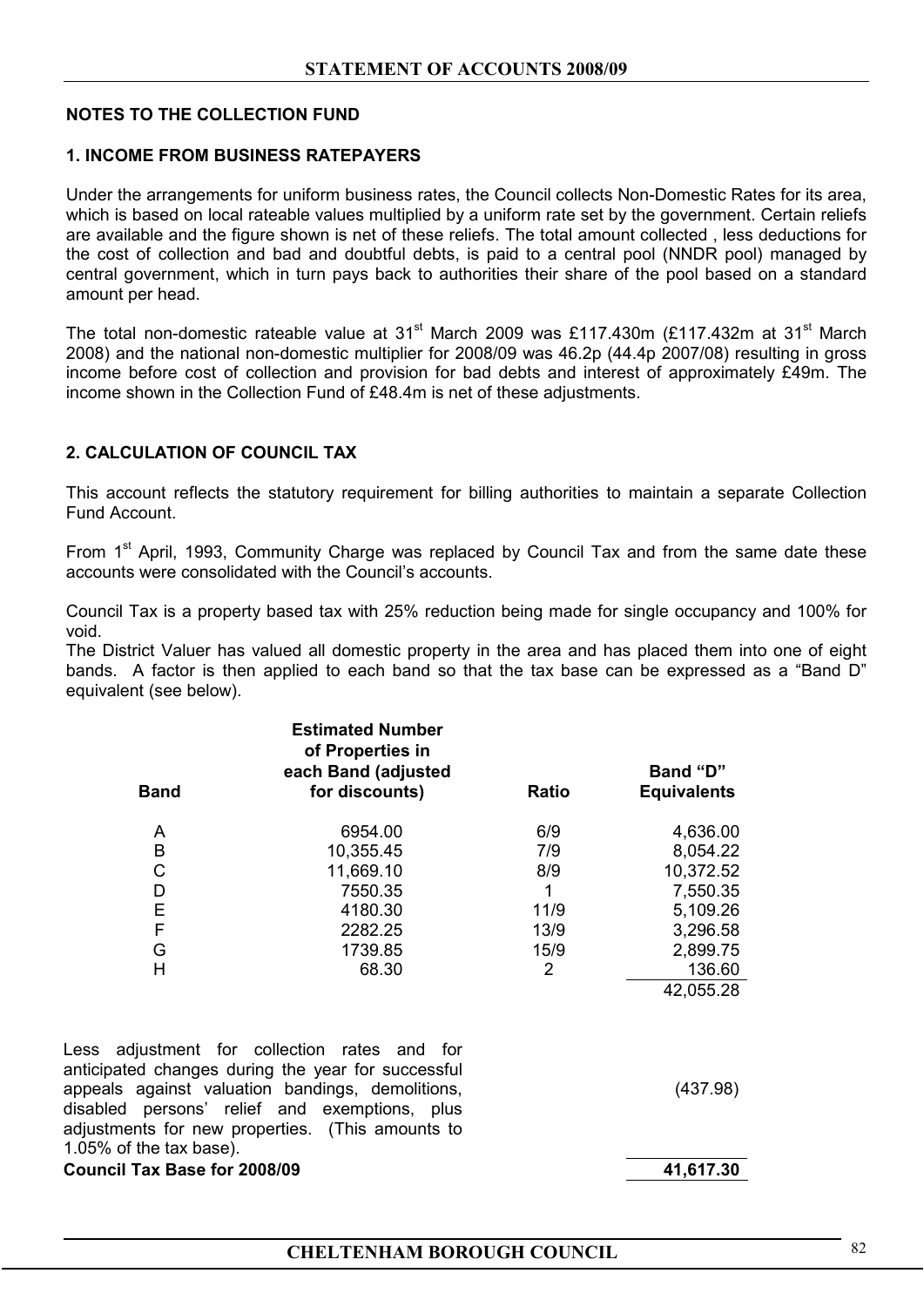# **3. PRECEPTS**

The precepts on the Collection Fund are as follows:-

|                                         | 2008/09 | 2007/08 |
|-----------------------------------------|---------|---------|
|                                         | £000's  | £000's  |
| <b>Gloucestershire County Council</b>   | 43,131  | 40,649  |
| Cheltenham Borough Council              | 7,376   | 7,045   |
| <b>Gloucestershire Police Authority</b> | 7,843   | 7,384   |
| <b>Charlton Kings Parish Council</b>    | 41      | 40      |
| Leckhampton Parish Council              | 24      | 23      |
| <b>Prestbury Parish Council</b>         | 53      | 51      |
| Swindon Village Parish Council          | 9       | 10      |
| Up Hatherley Parish Council             | 23      | 23      |
|                                         | 58,500  | 55,225  |

In practice, Cheltenham Borough Council precepts for its own requirements and for the parishes. The parishes' requirements are in turn paid out of Cheltenham's General Fund.

# **4. FUND BALANCE**

The balance of the Fund is shared between the Council and its major precepting authorities in the following year. Of the balance any amounts arising from Council Tax are shared by the Council and Gloucestershire County Council and Gloucestershire Police Authority. The amounts are transferred to the Council's general fund and the County Council and Police Authority funds.

The respective authority's share of the balances is as follows:

|                                        | <b>CBC</b> share<br>£000's | <b>County share</b><br>£000's | <b>Police share</b><br>£000's | <b>Total</b><br>£000's |
|----------------------------------------|----------------------------|-------------------------------|-------------------------------|------------------------|
| Balance at 1 <sup>st</sup> April 2008  | 98                         | 570                           | 103                           | 771                    |
| Increase in the Year                   | 6                          | 31                            | 6                             | 43                     |
| Balance at 31 <sup>st</sup> March 2009 | 104                        | 601                           | 109                           | 814                    |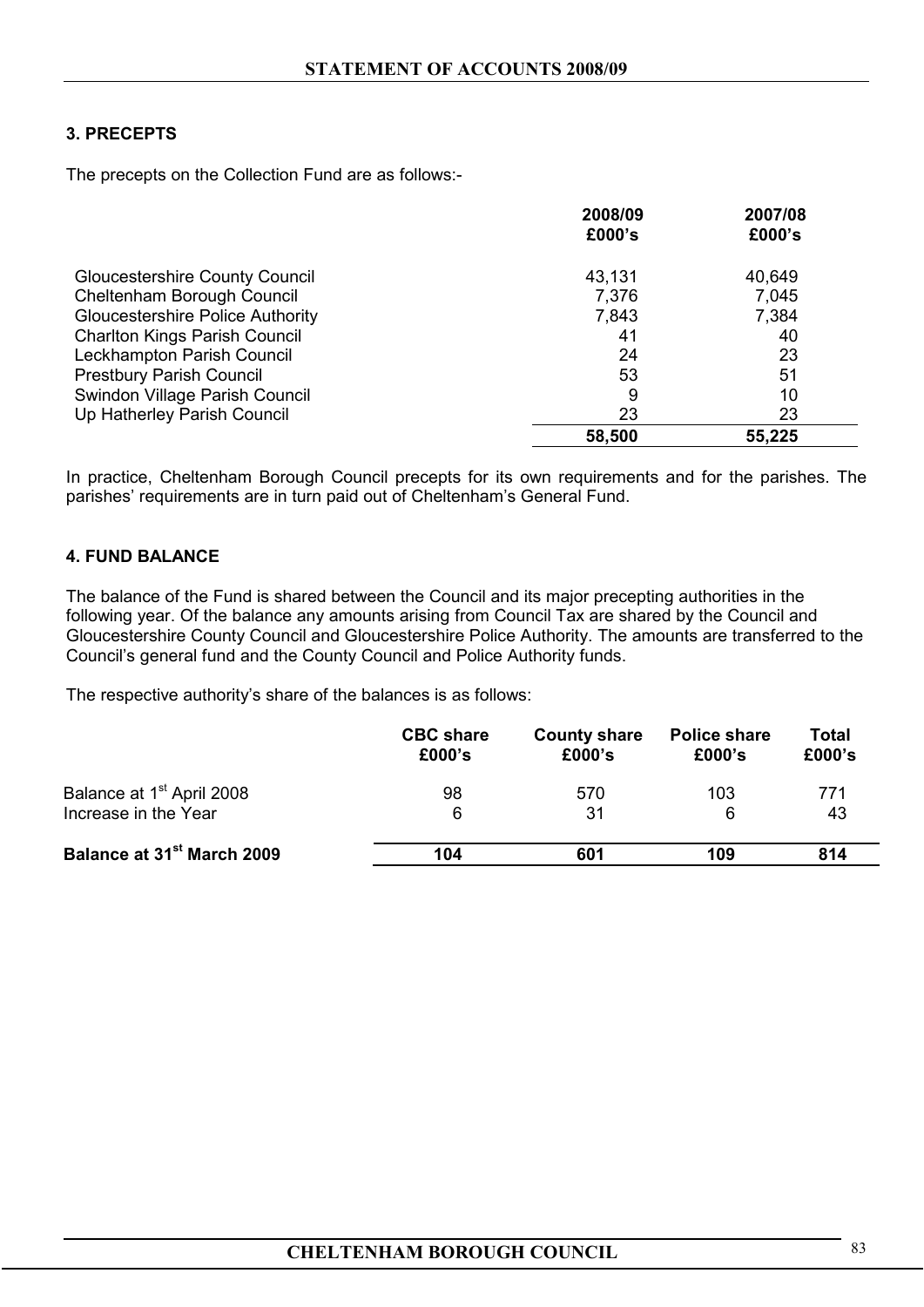# **GROUP ACCOUNTS**

The Group Accounts bring together the council's accounts with those of Gloucestershire Airport Limited, in which the council has a 50% shareholding (the remaining 50% of shares are owned by Gloucester City Council), and Cheltenham Borough Homes (CBH), a company limited by guarantee whereby the council is the sole member.

Further details of these companies are given in Note 23 to the core financial statements on Pages 49 to 51.

The purpose of the Group Accounts is to reflect the full value of the council's investments in companies within the council's financial statements, since the council's shareholdings may not fully reflect its share of the companies' assets and liabilities.

Cheltenham Borough Homes Limited has been categorised as a subsidiary company of Cheltenham Borough Council and its interests have been consolidated in accordance with FRS 2.

FRS 2 requires income and expenditure, assets and liabilities to be consolidated on a line-by-line basis. The operating income and expenditure has been included within the local authority housing (HRA) line before net cost of service. Taxation has been disclosed as a separate line before net operating expenditure, although it should be noted that Cheltenham Borough Homes has been granted exemption from Corporation Tax.

The Group Balance Sheet has been prepared by combining Cheltenham Borough Homes' assets and liabilities with those of the council on a line by line basis, eliminating inter-organisation debtors and creditors.

Gloucestershire Airport Limited has been categorised as a joint venture company as the decisions regarding the operating and financial policies of the company require the consent of all parties. Its assets and liabilities have been consolidated with the Council's in accordance with FRS 9.

FRS 9 requires the Gross Equity Method to be used when consolidating joint ventures. Under this method, the council's share of the operating result of the Airport is reported gross (i.e. gross turnover and expenditure) as a separate line before net cost of service within the Group Income and Expenditure Account. Taxation has been disclosed as a separate line before net operating expenditure.

In the Group Balance Sheet the council's share of the gross assets and liabilities are included as a longterm investment. The council's share of the Airport's reserves are also included.

# **PRIOR YEAR ADJUSTMENTS**

Gloucestershire Airport fully adopted FRS17 (Accounting for Pension costs) during the year and its accounts for the year ended 2007/08 have been restated to reflect this. Consequently the Group accounts for the year ended 31<sup>st</sup> March 2008 have been restated to reflect the changes. As a result of the changes the profit for the year remained unchanged, but net assets at 31st March 2008 reduced by £838,000 (of which Cheltenham's share was £417,000), compared to the published figures, due to the inclusion of the pension liability.

The Group Balance Sheet has also been restated for changes to the pensions liability of Cheltenham Borough Council at 31<sup>st</sup> March 2008 (see Note 39 of the Council's accounts).

# **STATEMENT OF ACCOUNTING POLICIES FOR THE GROUP ACCOUNTS**

These are set out on Pages 20-31. There are a number of exceptions and additions which are identified in Note 19 on Page 30, to ensure compliance with UK generally accepted accounting practice (UK GAAP).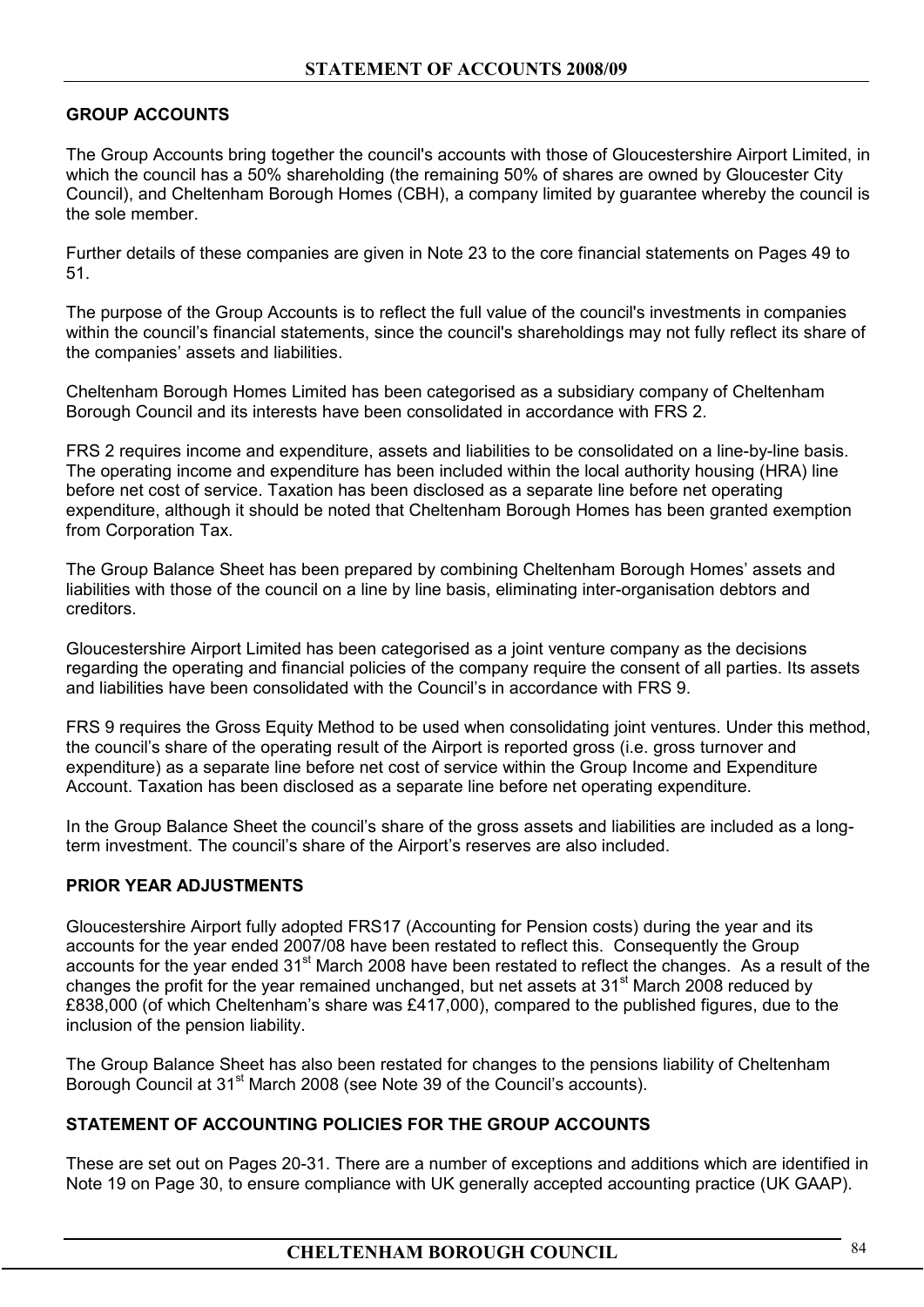# **GROUP INCOME AND EXPENDITURE ACCOUNT**

|                                                                        | <b>Note</b>    | 2008/09<br><b>Gross</b><br><b>Expenditure</b> | 2008/09<br><b>Gross</b><br><b>Income</b> | 2008/09<br><b>Net</b><br><b>Expenditure</b> | 2007/08<br><b>Net</b><br><b>Expenditure</b><br><b>RESTATED</b> |
|------------------------------------------------------------------------|----------------|-----------------------------------------------|------------------------------------------|---------------------------------------------|----------------------------------------------------------------|
|                                                                        |                | £000's                                        | £000's                                   | £000's                                      | £000's                                                         |
| Central Services to the public<br>Cultural, environmental and planning |                | 8,615                                         | (9,226)                                  | (611)                                       | (40)                                                           |
| services                                                               |                | 21,638                                        | (8,837)                                  | 12,801                                      | 13,243                                                         |
| Highways, roads and transport services                                 |                | 5,974                                         | (6, 165)                                 | (191)                                       | (633)                                                          |
| Local authority housing (HRA)                                          | 1              | 19,745                                        | (16, 463)                                | 3,282                                       | 6,266                                                          |
| Other housing services                                                 |                | 28,817                                        | (27, 425)                                | 1,392                                       | 1,312                                                          |
| Corporate and democratic core                                          |                | 2,688                                         | (240)                                    | 2,448                                       | 3,076                                                          |
| Share<br>οf<br>operating<br>οf<br>result                               |                |                                               |                                          |                                             |                                                                |
| <b>Gloucestershire Airport Limited</b>                                 | $\overline{2}$ | 1,940                                         | (2,008)                                  | (68)                                        | (50)                                                           |
| Non distributed costs                                                  |                | 2,420                                         | (150)                                    | 2,270                                       | 1,088                                                          |
| <b>Net Cost of Services</b>                                            |                | 91,837                                        | (70, 514)                                | 21,323                                      | 24,262                                                         |
| (Gain) or Loss on the disposal of fixed                                |                |                                               |                                          |                                             |                                                                |
| assets<br>Contribution of housing capital receipts                     |                |                                               |                                          | (104)                                       | (102)                                                          |
| to Government Pool                                                     |                |                                               |                                          | 222                                         | 1,086                                                          |
| Parish council precepts                                                |                |                                               |                                          | 150                                         | 146                                                            |
| (Surpluses)/deficits<br>trading<br>on                                  |                |                                               |                                          |                                             |                                                                |
| undertakings not included in Net Costs                                 |                |                                               |                                          |                                             |                                                                |
| of Services                                                            |                |                                               |                                          | (665)                                       | (758)                                                          |
| Interest payable and similar charges                                   |                |                                               |                                          | 1,784                                       | 2,799                                                          |
| of<br>interest<br>Share<br>payable<br>οf                               |                |                                               |                                          |                                             |                                                                |
| <b>Gloucestershire Airport Limited</b>                                 |                |                                               |                                          | 30                                          | 15                                                             |
| Gains and losses on the repurchase or                                  |                |                                               |                                          |                                             |                                                                |
| early settlement of borrowing                                          |                |                                               |                                          |                                             | 210                                                            |
| Interest and investment income                                         |                |                                               |                                          | (1,461)                                     | (1,664)                                                        |
| interest and<br>Share<br>of<br>investment                              |                |                                               |                                          |                                             |                                                                |
| of<br>Gloucestershire<br>Airport<br>income                             |                |                                               |                                          |                                             |                                                                |
| Limited                                                                |                |                                               |                                          | (6)                                         | (10)                                                           |
| Pensions interest cost and expected<br>return on pensions assets       |                |                                               |                                          | 1,652                                       | 858                                                            |
| Share of taxation<br>of Cheltenham                                     |                |                                               |                                          |                                             |                                                                |
| <b>Borough Homes</b>                                                   |                |                                               |                                          |                                             |                                                                |
| Share of taxation of Gloucestershire                                   |                |                                               |                                          |                                             |                                                                |
| <b>Airport Limited</b>                                                 |                |                                               |                                          | 12                                          | 12                                                             |
| Exceptional item - Impairment of                                       |                |                                               |                                          |                                             |                                                                |
| Icelandic investments                                                  |                |                                               |                                          | 2,907                                       |                                                                |
| Exceptional item - VAT refund                                          |                |                                               |                                          | (1, 166)                                    |                                                                |
| Exceptional Item - CBC v. Laird case                                   |                |                                               |                                          | 729                                         |                                                                |
| <b>Net Operating Expenditure</b>                                       |                |                                               |                                          | 25,407                                      | 26,854                                                         |
| Demand on the Collection Fund                                          |                |                                               |                                          | (7, 558)                                    | (7, 223)                                                       |
| <b>General Government Grants</b>                                       |                |                                               |                                          | (1,387)                                     | (2, 126)                                                       |
| Non-Domestic Rates Redistribution                                      |                |                                               |                                          | (7,664)                                     | (7, 351)                                                       |
| (Surplus)/Deficit for the Year                                         |                |                                               |                                          | 8,798                                       | 10,154                                                         |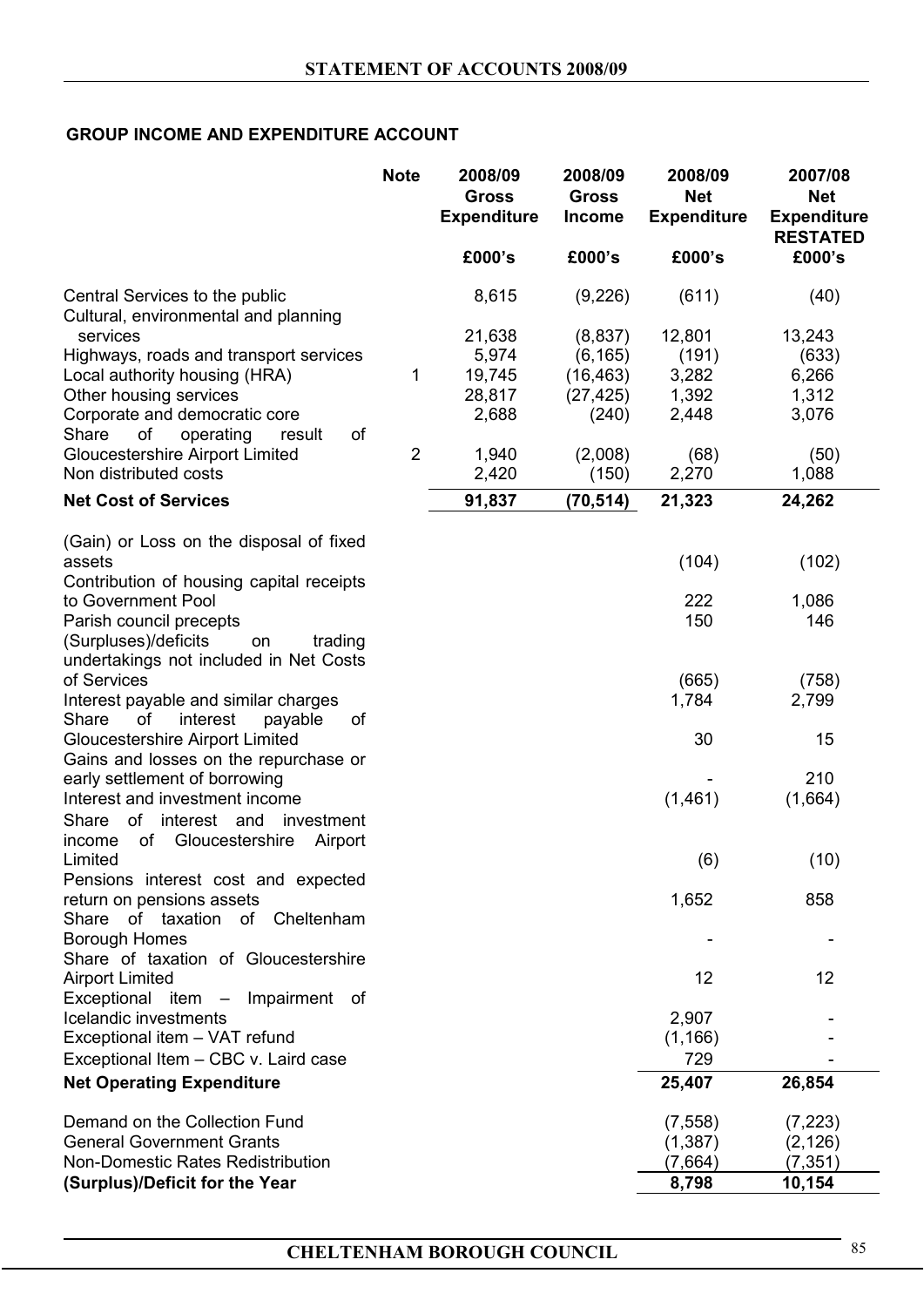# **RECONCILIATION OF THE SINGLE ENTITY SURPLUS OR DEFICIT FOR THE YEAR TO THE GROUP SURPLUS OR DEFICIT**

|                                                                                                                                                                                           | 2008/09 | 2007/08<br><b>RESTATED</b> |
|-------------------------------------------------------------------------------------------------------------------------------------------------------------------------------------------|---------|----------------------------|
|                                                                                                                                                                                           | £000's  | £000's                     |
| (Surplus)/Deficit on the authority's single entity<br>Income<br>and<br>Expenditure Account for the year                                                                                   | 8,743   | 10,303                     |
| Add subsidiary and associate dividend income and any other<br>distributions from group entities included in the single entity surplus or<br>deficit on the Income and Expenditure Account | 25      | 25                         |
| Add: surplus or deficit arising from other entities included in the group<br>accounts analysed into the amounts attributable to:                                                          |         |                            |
| Cheltenham Borough Homes<br><b>Gloucestershire Airport Limited</b>                                                                                                                        | 62      | (141)<br>(33)              |
|                                                                                                                                                                                           | (32)    |                            |
| Group Account (Surplus)/Deficit for the year                                                                                                                                              | 8,798   | 10,154                     |

.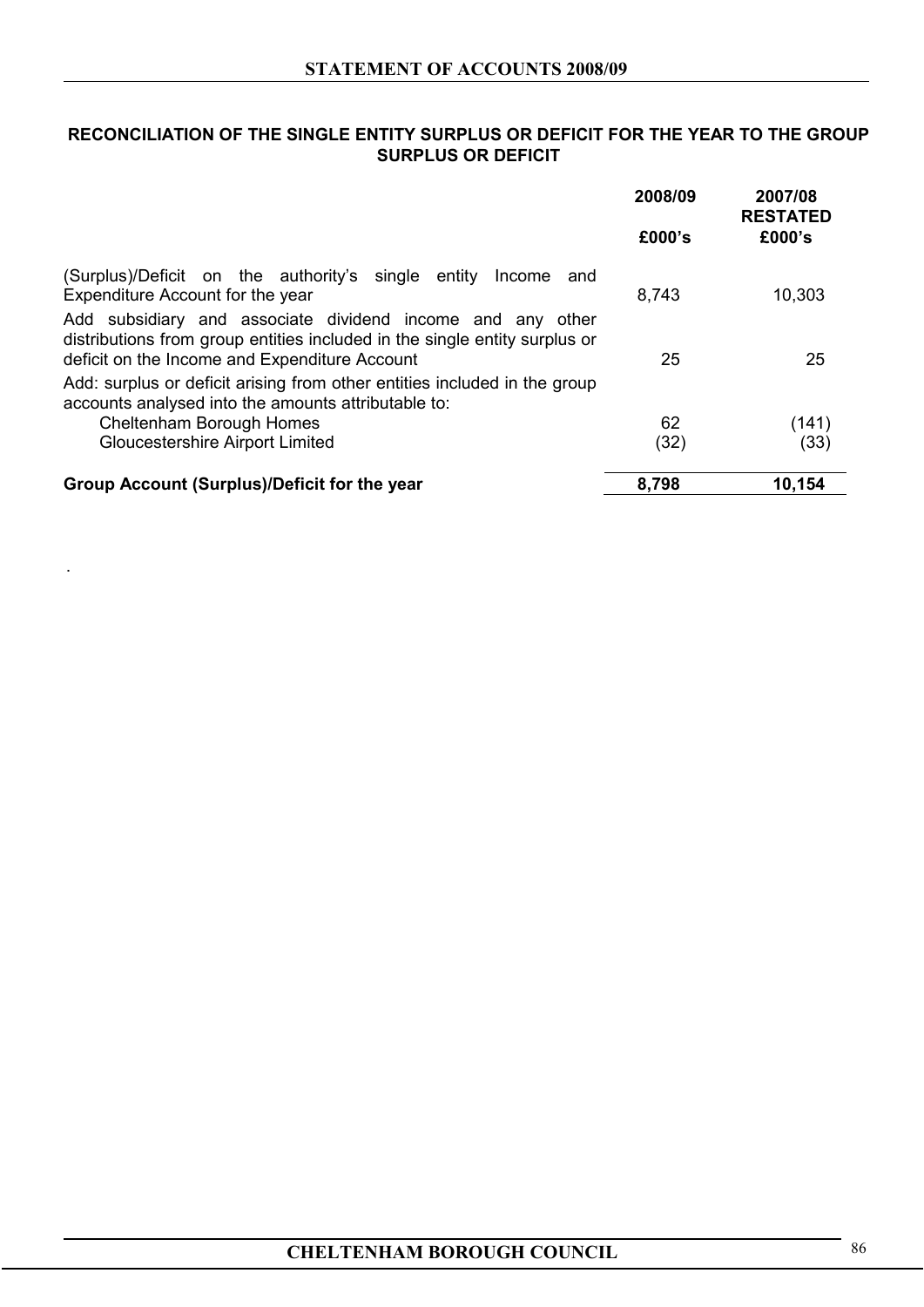# **GROUP BALANCE SHEET**

|                                                         | <b>Notes</b> |                             | <b>RESTATED</b>             |
|---------------------------------------------------------|--------------|-----------------------------|-----------------------------|
|                                                         |              | 31 <sup>st</sup> March 2009 | 31 <sup>st</sup> March 2008 |
|                                                         |              | £000's                      | £000's                      |
| <b>Fixed Assets</b>                                     |              |                             |                             |
| <b>Intangible Fixed Assets</b>                          |              | 315                         | 205                         |
| <b>Tangible Fixed Assets</b>                            |              |                             |                             |
| <b>Operational assets:</b>                              |              |                             |                             |
| Council dwellings                                       |              | 238,845                     | 234,786                     |
| Other land & buildings                                  |              | 85,631                      | 82,955                      |
| Vehicles, plant, furniture and equipment                |              | 2,198                       | 2,167                       |
| Infrastructure assets                                   |              | 7,815                       | 7,623                       |
| Community assets                                        |              | 61                          | 61                          |
| Non-operational assets:                                 |              |                             |                             |
| Investment properties                                   |              | 25,501                      | 18,584                      |
| Assets under construction                               |              |                             |                             |
| Other                                                   |              | 125                         | 95                          |
| <b>Total Fixed Assets</b>                               |              | 360,491                     | 346,476                     |
|                                                         |              |                             |                             |
| Long-term investments                                   |              | 10,812                      | 20,163                      |
| Long-term investment in Gloucestershire Airport Limited | 3            | 22,176                      | 22,439                      |
| Long-term debtors                                       |              | 284                         | 323                         |
| <b>Total Long-Term Assets</b>                           |              | 393,763                     | 389,401                     |
|                                                         |              |                             |                             |
|                                                         |              |                             |                             |
| <b>Current Assets</b>                                   |              |                             |                             |
| Stocks and work in progress                             |              | 102                         | 99                          |
| <b>Debtors</b>                                          | 4            | 8,747                       | 7,057                       |
| Investments                                             |              | 11,003                      | 9,431                       |
| Cash and bank                                           |              | 161                         | 472                         |
| <b>Total Assets</b>                                     |              | 413,776                     | 406,460                     |
|                                                         |              |                             |                             |
| <b>Current Liabilities</b>                              |              |                             |                             |
| Short-term borrowing                                    |              | (20, 189)                   | (10, 753)                   |
| Creditors                                               | 4            | (12, 273)                   | (8,718)                     |
| Bank overdraft                                          |              | (164)                       | (1,424)                     |
| <b>Total Assets Less Current Liabilities</b>            |              | 381,150                     | 385,565                     |
|                                                         |              |                             |                             |
| Long-term borrowing                                     |              | (27, 158)                   | (42, 159)                   |
| Provisions                                              |              | (520)                       | (1)                         |
| Capital Grants and contributions unapplied              |              | (994)                       | (1, 116)                    |
| Capital Grants and contributions deferred               |              | (8, 724)                    | (5, 164)                    |
| Liability related to defined benefit pension scheme     | 6            | (38, 479)                   | (24, 536)                   |
| <b>Total Assets Less Liabilities</b>                    |              | 305,275                     | 312,589                     |
|                                                         |              |                             |                             |
| Financed by:                                            |              |                             |                             |
| <b>Revaluation Reserve</b>                              | 5            | 62,045                      | 47,366                      |
| Capital Adjustment Account                              |              | 269,739                     | 273,660                     |
| Financial Instruments Adjustment Account                |              | (5,841)                     | (3,913)                     |
| Usable Capital Receipts Reserve                         |              |                             |                             |
| <b>Deferred Credits</b>                                 |              | 204                         | 226                         |
| <b>Pensions Reserve</b>                                 | 6            | (37,081)                    | (24, 536)                   |
| <b>Major Repairs Reserve</b>                            |              |                             |                             |
| <b>Earmarked Reserves</b>                               |              | 12,961                      | 15,697                      |
| Cheltenham Borough Homes Profit & Loss Account          |              | (901)                       | 479                         |
| Gloucestershire Airport Limited Profit & Loss Account   |              | 137                         | 417                         |
| <b>General Fund Balance</b>                             |              | 2,887                       | 1,399                       |
| <b>Collection Fund Balance</b>                          |              | 814                         | 771                         |
| Housing Revenue Account Balance                         |              | 311                         | 1,023                       |
| <b>Total Net Worth</b>                                  | 7            | 305,275                     | 312,589                     |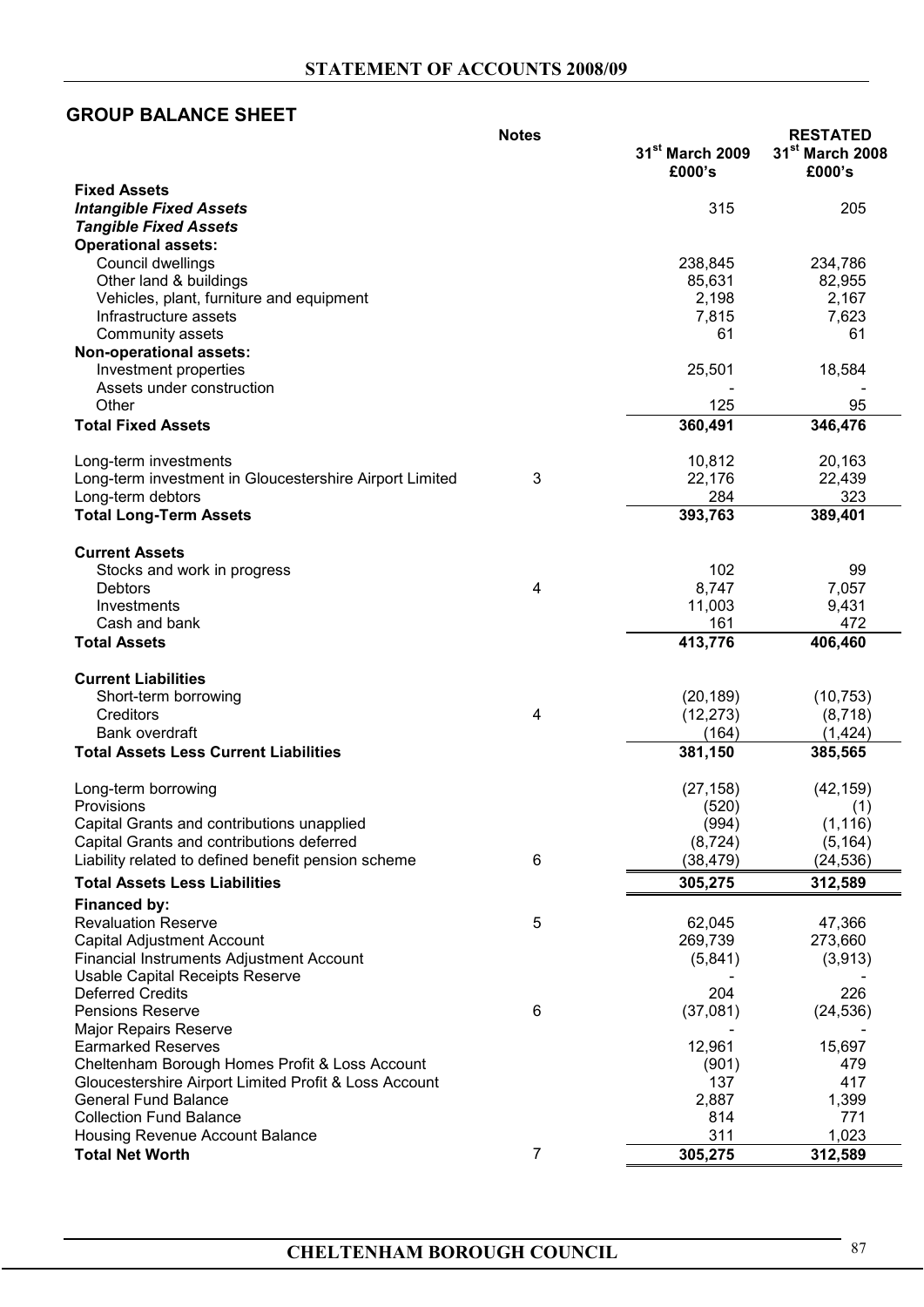# **GROUP STATEMENT OF TOTAL RECOGNISED GAINS AND LOSSES**

This statement brings together all the gains and losses of the Group for the year and shows the aggregate increase in its net worth. In addition to the surplus/deficit generated on the Income and Expenditure Account, it includes gains and losses relating to the revaluation of fixed assets and remeasurement of the net liability to cover the cost of retirement benefits.

|                                                                 | 2008/09<br>£000's | 2007/08<br>£000's |
|-----------------------------------------------------------------|-------------------|-------------------|
| (Surplus)/Deficit for the year on the Income and Expenditure    |                   |                   |
| Account                                                         | 8,798             | 10,154            |
| (Surplus)/Deficit arising on revaluation of fixed assets        | (14,688)          | (41, 148)         |
| Actuarial (gains)/losses on pension fund assets and liabilities | 13,247            | (8,760)           |
| (Surplus)/Deficit for the year on the Collection Fund           | (43)              | (133)             |
| Total recognised (gains)/losses for the Year                    | 7,314             | (39, 887)         |
| <b>Prior Period Adjustments:</b>                                |                   |                   |
| Loan premiums and discounts transferred to the Financial        |                   |                   |
| Instruments Adjustment Account at 1 <sup>st</sup> April 2007    |                   | 3,189             |
| Actuarial losses on pension fund assets and liabilities         | (1,298)           |                   |
| Total recognised (gains)/losses since the last annual report    | 6,016             | (36, 698)         |

`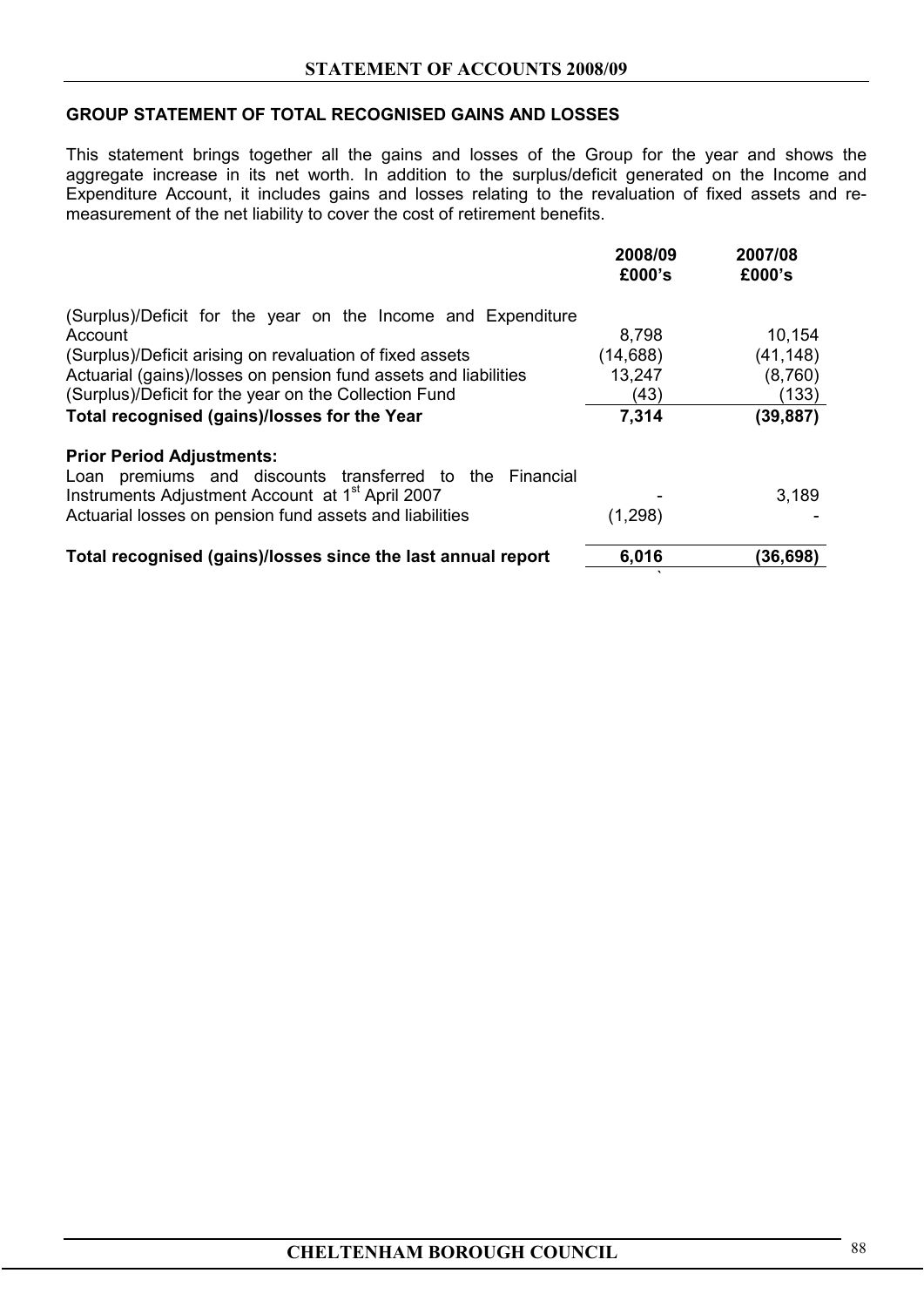# **GROUP CASH FLOW STATEMENT**

| <b>Revenue Activities</b>                              | 2008/09    |            | 2007/08   |
|--------------------------------------------------------|------------|------------|-----------|
| <b>Cash Outflows</b>                                   | £000's     | £000's     | £000's    |
| Cash paid to and on behalf of employees                | 22,095     |            | 21,333    |
| Payments made to NNDR National Pool                    | 47,748     |            | 44,037    |
| Precepts and Collection Fund Surplus                   | 51,016     |            | 48,166    |
| Payments to the Capital Receipts Pool                  | 222        |            | 1,086     |
| Other operating costs                                  | 39,121     |            | 30,093    |
| Housing Benefits paid out                              | 15,631     | 175,833    | 13,629    |
| <b>Cash Inflows</b>                                    |            |            |           |
| Rents (after rebates)                                  | (17, 540)  |            | (16, 833) |
| <b>DWP Grants for Benefits</b>                         | (31, 372)  |            | (29, 698) |
| Government grants                                      | (1, 445)   |            | (4, 428)  |
| <b>NDR Redistribution Grant</b>                        | (7,664)    |            | (7, 351)  |
| <b>Revenue Support Grant</b>                           | (1,067)    |            | (1,234)   |
| Goods, services and other income                       | (17, 171)  |            | (14, 642) |
| <b>Council Taxpayers</b><br><b>NDR Receipts</b>        | (52, 553)  |            | (50,091)  |
|                                                        | (52,429)   | (181, 241) | (44, 295) |
| Net Cash (Inflow) from Revenue Activities              |            | (5,408)    | (10, 228) |
| Dividends from joint ventures and associates - Airport |            | (25)       | (25)      |
| <b>Returns on investments and Servicing of Finance</b> |            |            |           |
| <b>Cash Outflows</b>                                   |            |            |           |
| Interest paid                                          | 1,820      |            | 2,439     |
| <b>Cash Inflows</b>                                    |            |            |           |
| Interest received                                      | (1, 233)   | 587        | (1, 104)  |
| <b>Net Cash (Inflow)</b>                               |            | (4, 846)   | (8,918)   |
| <b>Capital Activities</b>                              |            |            |           |
| <b>Cash Outflows</b>                                   |            |            |           |
| Purchase of fixed assets & other capital payments      | 9,472      |            | 13,745    |
| Payment of grants & advances                           | 1,981      |            | 3,037     |
| Purchase of long-term Investments                      | (9, 130)   |            | (6, 718)  |
| <b>Cash Inflows</b>                                    | 2,323      |            |           |
| Sale of fixed assets                                   | (47)       |            | (410)     |
| Repayment of advances                                  | (11)       |            | (7)       |
| <b>Government Grants</b>                               | (735)      |            | (921)     |
| Other capital income                                   | (4,770)    |            | (867)     |
|                                                        |            | (3,240)    |           |
| Net Cash (Inflow) / Outflow before financing           |            | (8,086)    | (1,059)   |
| <b>Management of liquid resources</b>                  |            |            |           |
| Net increase / (decrease) in short term deposits       |            | 1,572      | 3,778     |
| <b>Financing</b>                                       |            |            |           |
| <b>Cash Outflows</b>                                   |            |            |           |
| Repayment of amounts borrowed                          | 332,174    |            | 73,331    |
| Capital element of finance lease rentals               |            |            |           |
| Premiums paid on borrowings repaid                     |            |            | 210       |
| <b>Cash Inflows</b>                                    |            |            |           |
| New long term loans raised                             |            |            |           |
| New short term loans                                   | (326, 610) |            | (77,174)  |
| <b>Cash Outflow/(Inflow) from Financing</b>            |            | 5,564      | (3, 633)  |
| Net Cash Outflow/(Inflow) from all activities          |            | (950)      | (914)     |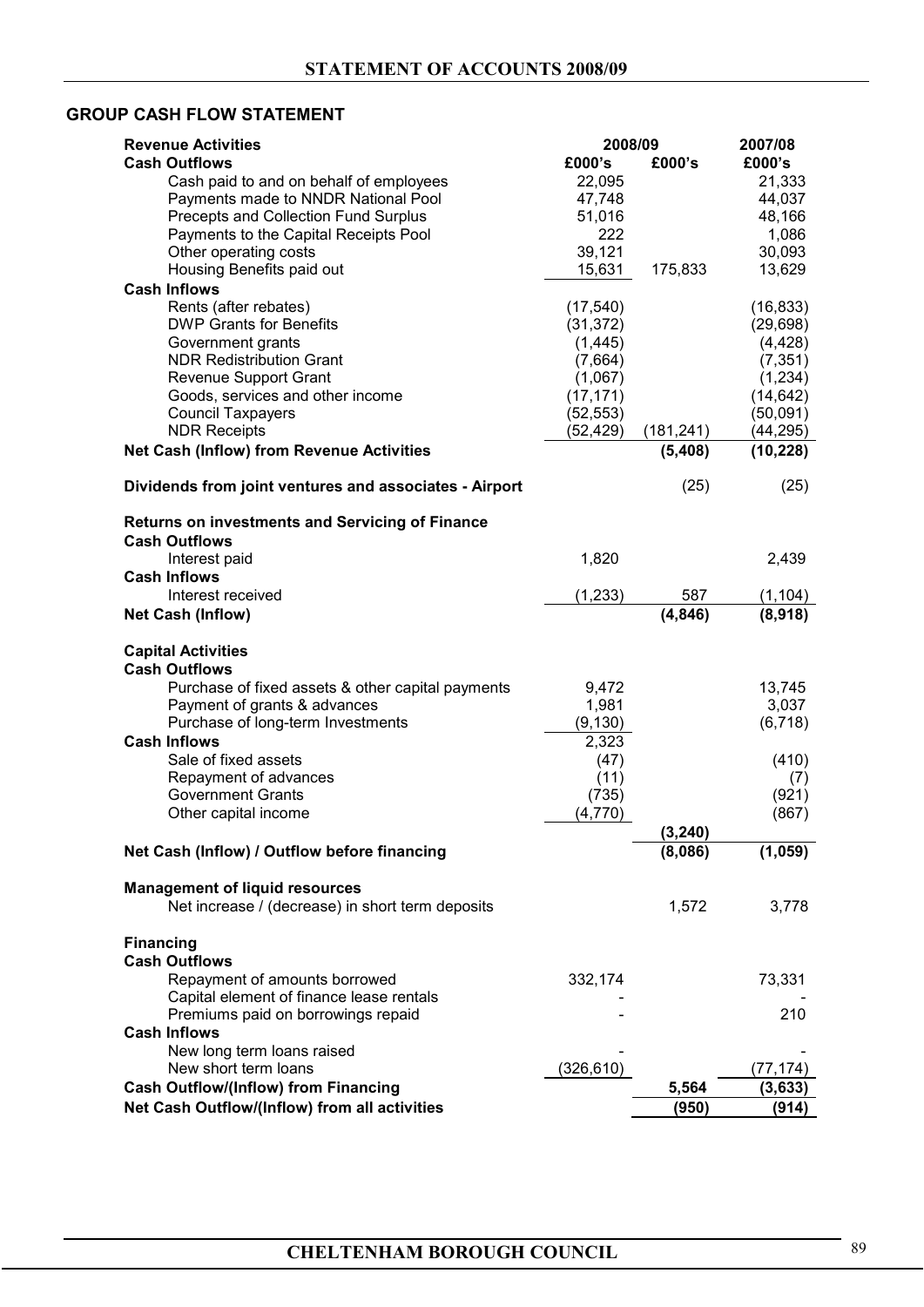# **NOTES TO THE GROUP ACCOUNTS**

# **1. Cheltenham Borough Homes Limited**

The audited accounts show that company made a trading loss of £62,323 to 31<sup>st</sup> March 2009  $(E140.950$  profit to 31<sup>st</sup> March 2008) which has been included in the gross expenditure line for local authority housing (HRA).

# **2. Gloucestershire Airport Limited**

The audited accounts show that company made an after tax operating profit of £62,646 to 31<sup>st</sup> March 2009 (£66.719 to 31<sup>st</sup> March 2008), of which 50% is represented within the Group Accounts. The company paid dividends of £50,000 for the year to 31<sup>st</sup> March 2009, of which the council received £25,000. Equity dividends proposed by the Board of Directors of the Airport are not recorded in the financial statements until they are approved by the shareholders at the annual general meeting. Equity dividends paid are dealt with as a movement on retained profits.

# **3. Long-term investment in Gloucestershire Airport Limited**

The Group Balance Sheet has been prepared by combining the Council's 50% share of the Airport's assets and liabilities as a long-term investment, eliminating the share capital. Since the Airport's accounts show fixed assets at historic cost, they have been revalued and shown in the group balance sheet at current value, to bring them in line with the Council's accounting policies:

- Operational assets added at leasehold existing use value (50% share  $= \text{\textsterling}15.810 \text{m}$ ).
- Non-operational assets added at leasehold market value (50% share = £6.5m).

#### **4. Inter-organisation debtors and creditors**

Internal debtors and creditors between the Council and Cheltenham Borough Homes have been eliminated from the Group Balance Sheet. There is no requirement to adjust for transactions carried out and balances held between the Council and Gloucestershire Airport Limited.

#### **5. Revaluation Reserve**

 The difference on the Revaluation Reserve is due to the revaluation of the Airport's assets (50% of (£44.620m - £1.412m) = £43.208m) as detailed above in Note 3.

#### **6. Pension Liability/Reserve**

 FRS 17 requires Cheltenham Borough Homes to consolidate the financial position of the Pension Fund within its Balance Sheet and Profit and Loss Account. Given that the council will need to indemnify Cheltenham Borough Homes from such a liability, the Pension Liability/Asset and Reserve have been grossed up to reflect that the liability/asset is covered by the Group's overall net worth.

#### **7. Total Net Worth**

The Group Balance Sheet shows an increase of £20.84 m in net assets, compared to the single entity Balance Sheet.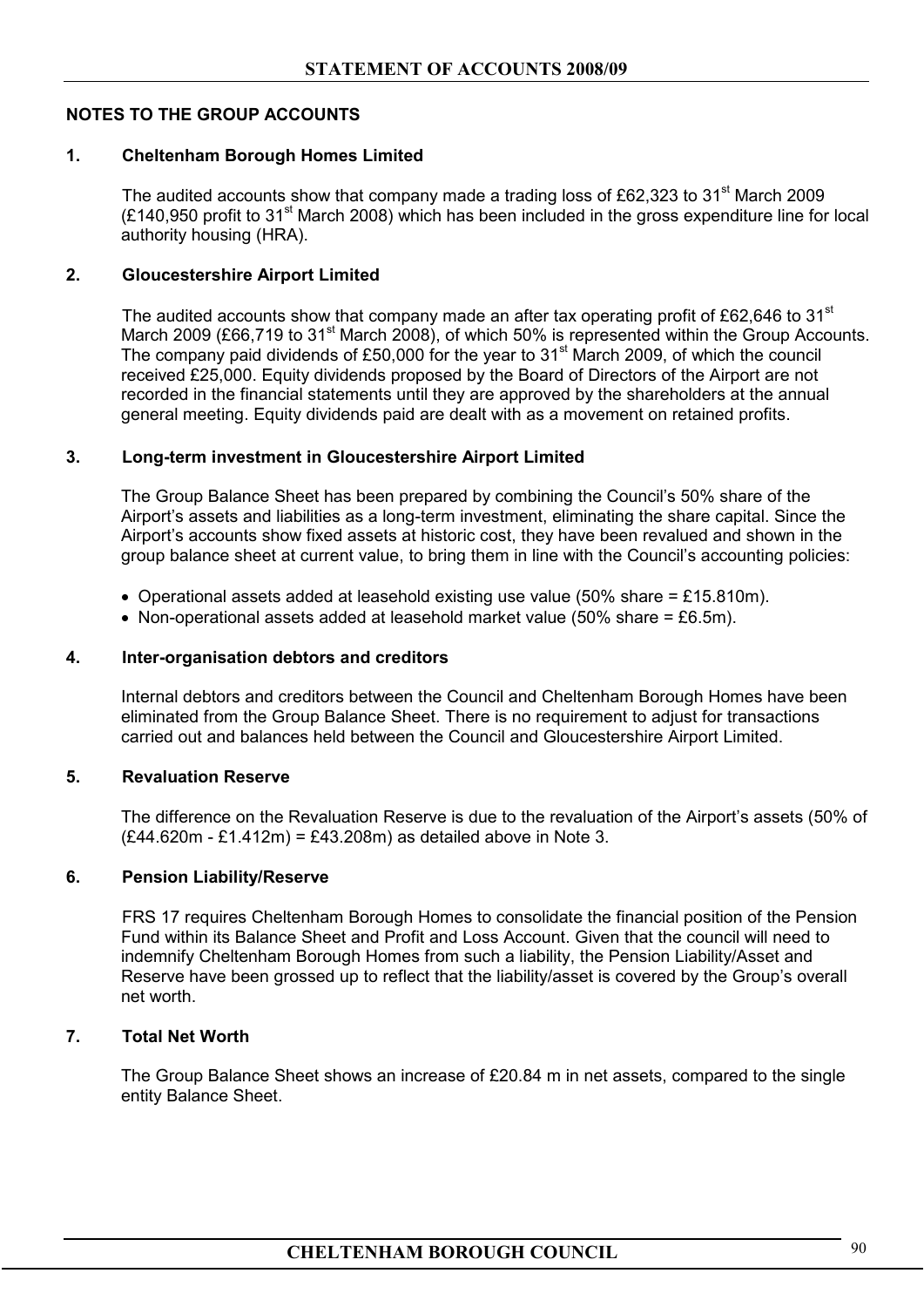# **Notes relating to the Group Cash Flow Statement**

The Group Cash flow Statement combines the cash flow statements of Cheltenham Borough Council and its subsidiary (Cheltenham Borough Homes), eliminating intra-organisational transactions. The statement does not include cash transactions for Gloucestershire Airport Ltd, as this is classified as a joint venture.

#### **A reconciliation of net surplus/deficit on the Income and Expenditure Account to the revenue activities net cash flow in the Cash Flow Statement**

|                                                             | 2008/09<br>£000's | 2007/08<br>£000's |
|-------------------------------------------------------------|-------------------|-------------------|
| <b>General Fund</b>                                         | (1,488)           | 222               |
| <b>Housing Revenue Account</b>                              | 712               | 3,372             |
| Cheltenham Borough Homes Ltd                                | 62                | (141)             |
| Net (Surplus) / Deficit                                     | (714)             | 3,453             |
| Extract Financing and dividends shown elsewhere             | (562)             | (1, 310)          |
|                                                             | (1, 276)          | 2,143             |
| Adjust for: - Capital financed from Revenue Sources         | (2,945)           | (6, 440)          |
| - Pension costs                                             | (80)              | (48)              |
| - Capital financed from Capital Reserve                     | (2,900)           | (3,744)           |
| - Revenue financed from Capital Sources                     | 56                | 81                |
| - Depreciation                                              | (105)             | (107)             |
| Adjust for : - (Increase) / Reduction in General Provisions | (519)             |                   |
| - (Increase) in Reserves                                    | 2,736             | (794)             |
| - (Increase) / Reduction in Revenue Creditors               | (3, 425)          | (2, 262)          |
| - Increase / (Reduction) in Revenue Debtors                 | 3,047             | 960               |
| - Increase / (Reduction) in Stocks & Work in Progress       | 3                 | (17)              |
| Net Cash (Inflow) from Revenue / Operating Activities       | (5, 408)          | (10, 228)         |

#### **A reconciliation of the movement in cash to the movement in net debt**

|                                                                 | 2008/09<br>£000's | 2007/08<br>£000's |
|-----------------------------------------------------------------|-------------------|-------------------|
| <b>Net Debt</b>                                                 |                   |                   |
| Net increase / (decrease) in short-term investments             | 1,572             | 3,778             |
| Net movement in long-term borrowings                            | 15,001            | (320)             |
| Net (increase) / decrease in temporary borrowing                | (9, 437)          | (3, 523)          |
| Premium paid on rescheduled debt                                |                   | 210               |
| Net Outflow / (Inflow) of cash                                  | 7,136             | 145               |
| <b>Other Activities</b>                                         |                   |                   |
| Cash outflow / (inflow) on revenue activities plus dividends    | (5, 433)          | (10, 253)         |
| Cash (inflow) / outflow on investments and servicing of finance | 587               | 1,335             |
| Cash outflow on capital activities                              | (3, 240)          | 7,859             |
| Net Outflow / (Inflow) of cash                                  | (8,086)           | (1, 059)          |
| Net Outflow / (Inflow) of cash from all activities              | (950)             | (914)             |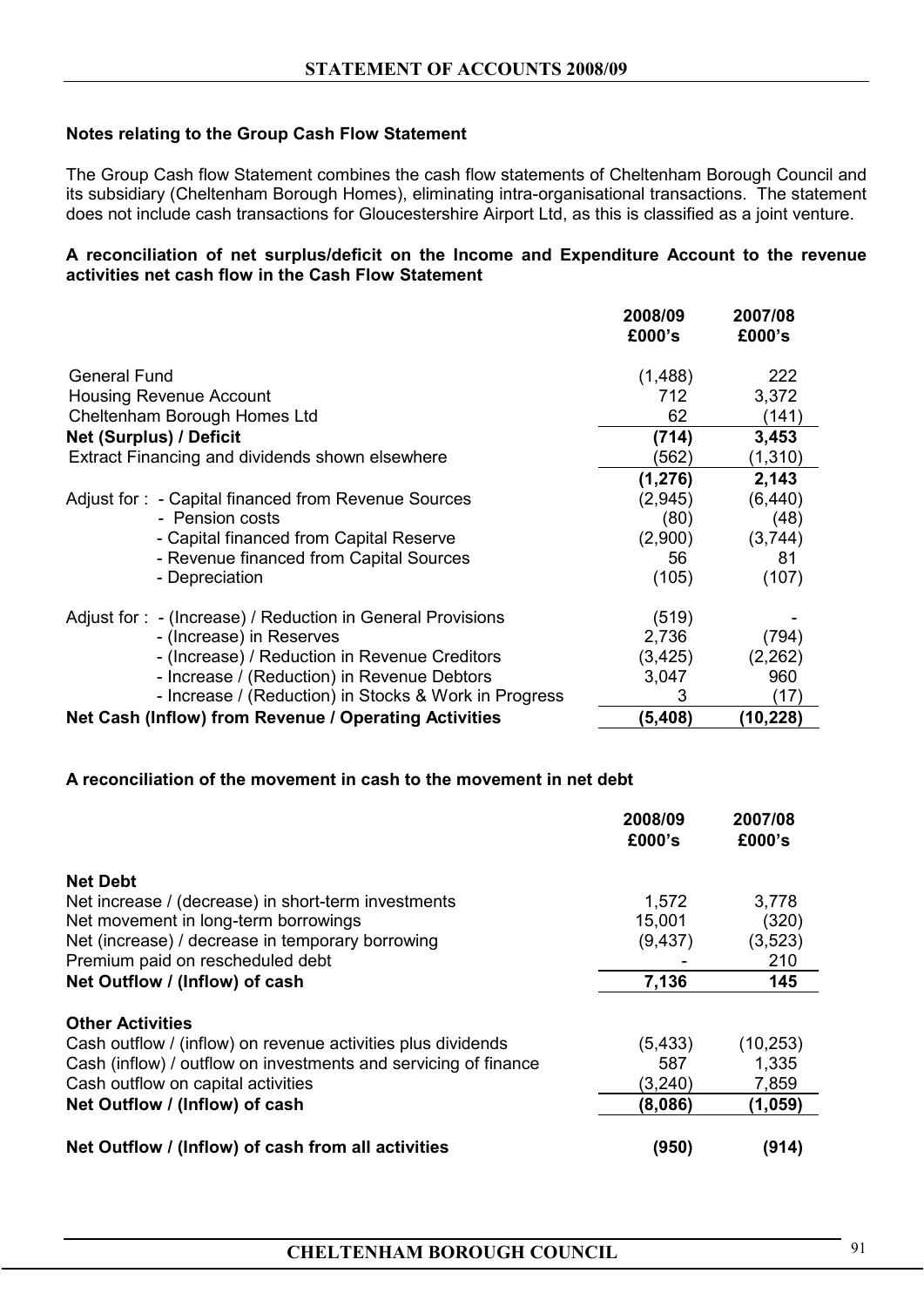# **Annual Governance Statement 2008/09**

# **Scope of responsibility**

Cheltenham Borough Council is responsible for ensuring that its business is conducted in accordance with the law and proper standards, and that public money is safeguarded and properly accounted for, and used economically, efficiently and effectively. Cheltenham Borough Council also has a duty under the Local Government Act 1999 to make arrangements to secure continuous improvement in the way in which its functions are exercised, having regard to a combination of economy, efficiency and effectiveness.

In discharging this overall responsibility, Cheltenham Borough Council is responsible for putting in place proper arrangements for the governance of its affairs, facilitating the effective exercise of its functions, which includes arrangements for the management of risk. It should conduct a review at least annually on the effectiveness of these arrangements.

Cheltenham Borough Council has approved and adopted a code of corporate governance, which is consistent with the principles of the CIPFA/ SOLACE Framework Delivering Good Governance in Local Government.

A copy of the code is on our website at www.cheltenham.gov.uk or can be obtained from the policy and performance division of the council. This statement explains how Cheltenham Borough Council has complied with the code and also meets the requirements of regulation 4(2) of the Accounts and Audit Regulations 2003 as amended by the Accounts an Audit (Amendment) (England) Regulations 2006 in relation to the publication of a statement on internal control.

#### **The purpose of the governance framework**

The governance framework comprises the systems and processes, and culture and values by which the authority is directed and controlled, and its activities through which it accounts to, engages with and leads the community. It enables the authority to monitor the achievement of its strategic objectives and to consider whether those objectives have led to the delivery of appropriate, cost effective services.

The system of internal control is a significant part of that framework and is designed to manage risk to a reasonable level. It cannot eliminate all risk of failure to achieve policies, aims and objectives, and can therefore only provide reasonable and not absolute assurance of effectiveness. The system of internal control is based on an ongoing process designed to identify and prioritise the risks to the achievement of Cheltenham Borough Council's policies, aims and objectives, to evaluate the likelihood of those risks being realised and the impact should they be realised, and to manage them efficiently, effectively and economically.

The governance framework has been in place at Cheltenham Borough Council for the year ended 31 March 2009 and up to the date of approval of the annual report and statement of accounts.

#### **The governance framework**

Code of governance approved by council in March 2008 has identified a number of principles that underpin the effective governance of the council, and these have been used when assessing the adequacy of its governance arrangements. The main elements that contribute to these arrangements are set out below: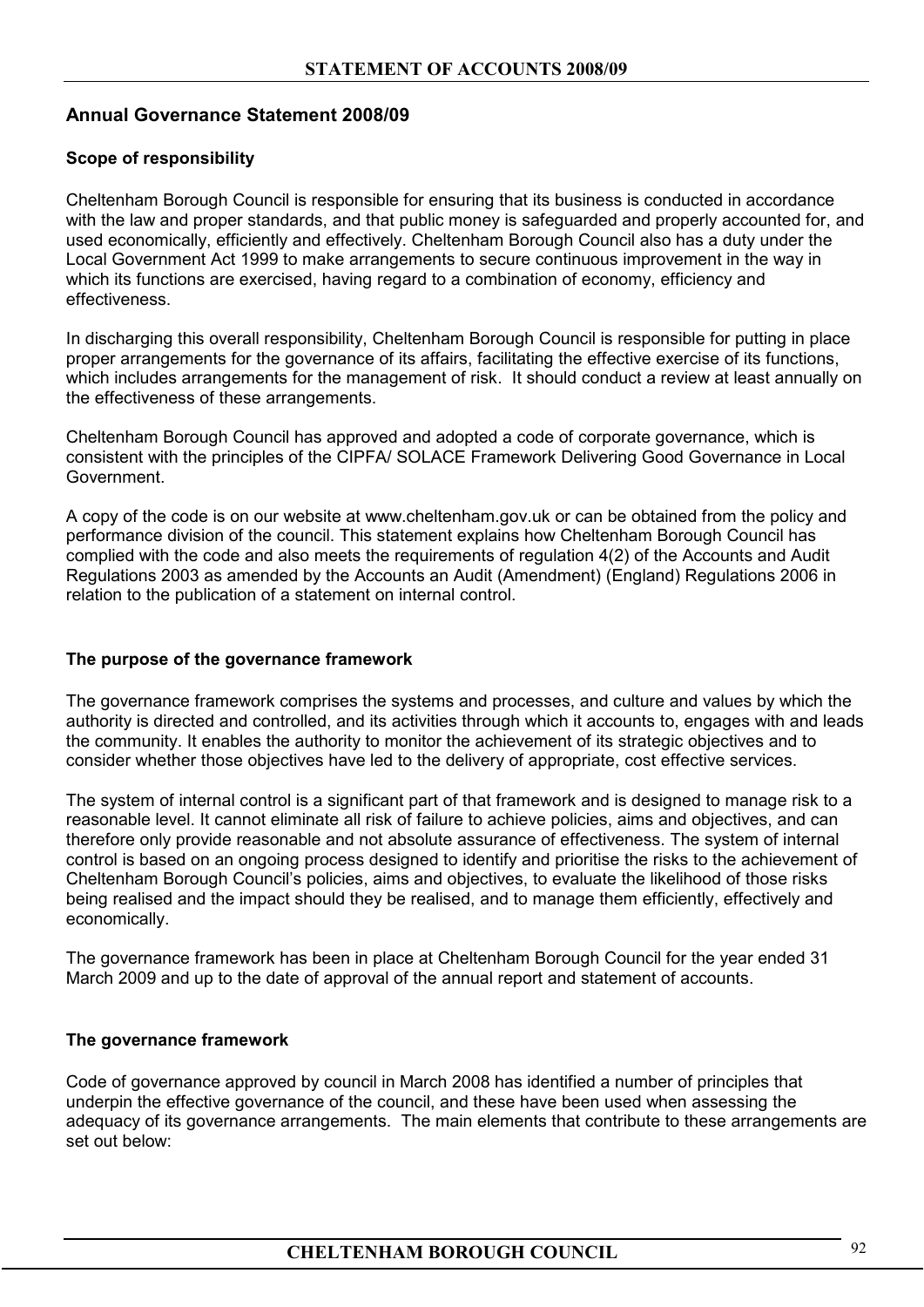## **Focusing on the purpose of the Council and on outcomes for the community including citizens and service users and creating and implementing a vision for the local area.**

The council has a three year business plan (2007 -10) which is based on the sustainable community strategy – a document which was drawn up following extensive public consultation (Cheltenham 20:20) on key issues and priorities for the town and which sets out a long term vision for Cheltenham. The business plan is updated on an annual basis to reflect any issues which have arisen since the plan was drawn up and to provide a clear work programme based on priorities for the council. This document is approved by council. Monitoring reports are taken to meetings of the overview and scrutiny committees to ensure that the council's objectives are progressing as planned.

The cabinet agrees a medium term financial strategy which is in line with the priorities as set out in the council's business plan and identifies any new expenditure which may need to be incurred to meet new legislation or changes in service provision. In order to address year on year budget shortfalls and identify savings, the council has developed within its medium term financial strategy how it will broadly achieve the savings targets while keeping council tax at a reasonable level. The council undertakes service reviews and some of its services have been subject to independent inspection. The council has adopted a gateway process for major procurement projects. Each year the council looks to areas where it can make efficiency savings or budget cuts, which will not impact on its ability to deliver in priority areas. During 2008/9 the council took the opportunity to improve its medium term financial reporting and is taking steps to further improve the linkages between this document and its business plan for 2010 onwards.

The council has a well established web site with many services online, including a "report it" tool and during 2008/9 took steps to improve the interactive nature of the site and also to make it more user friendly. The council makes significant use of the local media in order to get across key messages and to receive feedback, and councillors and officers are now taking part in the neighbourhood panels set up by the Police as part of their neighbourhood management initiative. Council, cabinet and committee meetings are open to the public with agendas and minutes being publicly available. Members of the public are able to ask questions at such meetings. The council has an adopted equality policy which recognises the need to engage with different sections of the community and has a community engagement strategy.

The council undertakes a customer satisfaction survey on a periodic basis and uses the results to identify whether we are meeting customer needs. The council also undertakes service specific user surveys as well as using customer feedback from its corporate complaints and comments system to improve service quality.

The leader and chief executive of the council sit on the Cheltenham Strategic Partnership (CSP) which supports the delivery of the sustainable community strategy. During 2007/8 the council took the opportunity to strengthen its partnership role and cabinet members now sit on the six thematic partnerships which support the CSP in the delivery of the vision and each partnership has a dedicated part time partnership officer. The council also supports partnership work at a county level to ensure that the vision and aspirations of Cheltenham are supported through the local area agreement, and through the work of the Gloucestershire Conference.

The Cheltenham Strategic Partnership and its thematic partnerships have reviewed their governance arrangements, which include terms of reference, membership and identification of partnership risk. The board of directors have each agreed to take a lead on one of the thematic partnerships, and along with the relevant cabinet member are able to ensure that the council's views are fully represented at partnership meetings.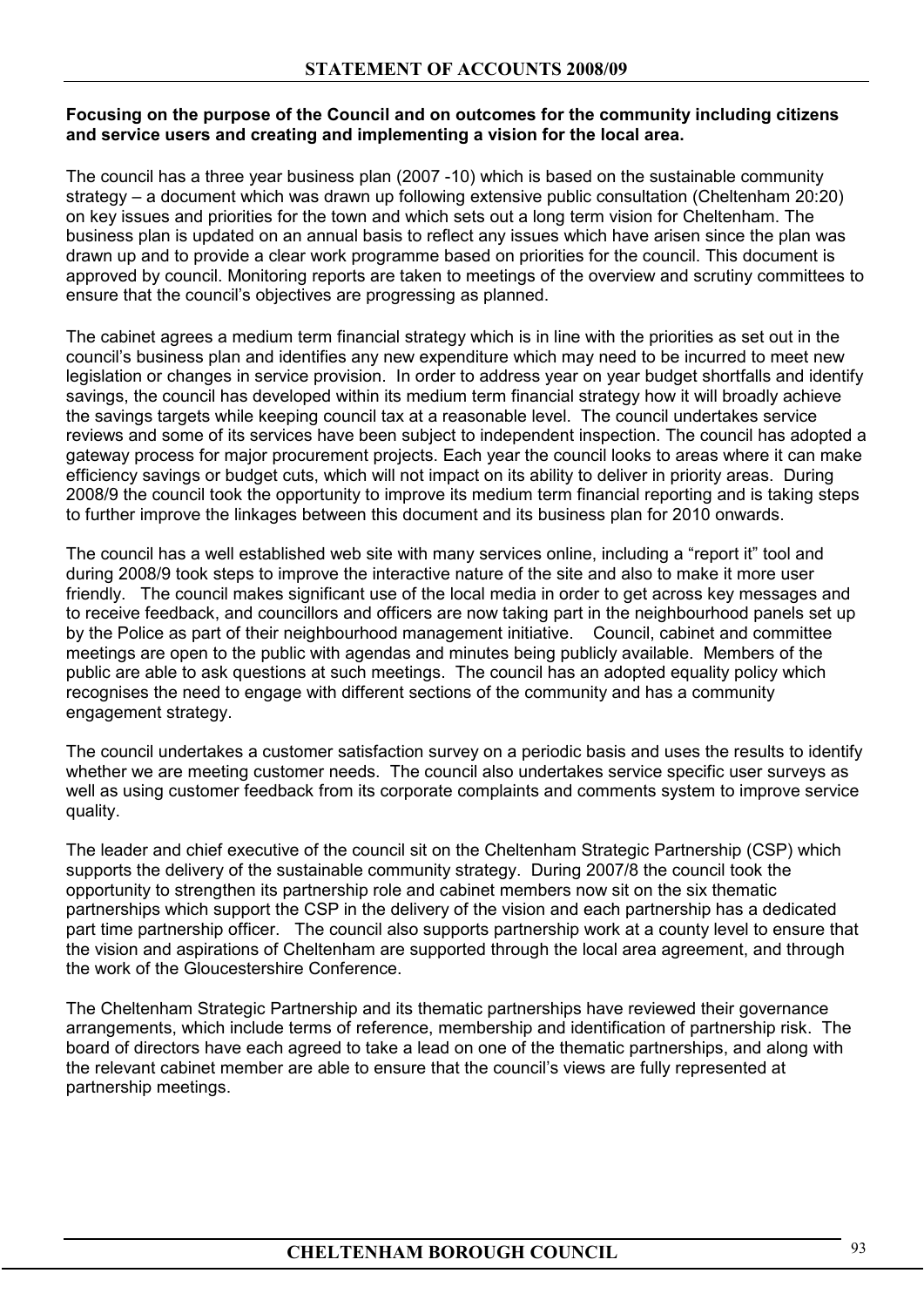# **Members and officers working together to achieve a common purpose with clearly defined functions and roles.**

The council's constitution defines and documents the roles and responsibilities of the executive, nonexecutive, scrutiny and officer functions, with clear delegation arrangements and protocols for effective communication. The cabinet has executive powers and make decisions within the overall policy framework (three year business plan and budget) as set by the council. The board of directors and senior management team support all councillors and provide advice to members on policy options and implications. All reports identify the financial, legal and HR implications and also any risks associated with the matter, as well as how it addresses corporate plan priorities. There are three overview and scrutiny committees which hold the cabinet to account and assist with policy formulation. The council has two committees which deal with governance, internal control and ethical arrangements, (Audit Committee and Standards Committee), as well as a Staff and Support Services Committee which deals with employee related matters. In addition there are two quasi judicial committees which deal with licensing and planning. The council's constitution is approved by council, and is subject to periodic review.

The council has an established audit committee. The committee meets four times per year and its terms of reference are set out in the council's constitution. The council's external and internal auditors have access to the committee, and the committee also has responsibility for overseeing the risk management process.

The council has statutory posts of monitoring officers (to ensure decisions comply with legislation and that the council has robust procedures in place to prevent maladministration) and a section 151 officer (to ensure that the council's financial arrangements are sound). In addition there is an internal audit function which reports to the council's audit committee. The council has external inspection and audit undertaken by the KPMG, the external auditors appointed by the Audit Commission, and their annual management letter is presented to members. There is a corporate governance group chaired by the Chief Executive who ensure corporate governance arrangements are addressed. The council runs induction courses for new members and employees and training and awareness sessions are held when there is new legislation or policies. The council has an intranet site where policies are easily accessible to employees.

# **Promoting the values of the Council and demonstrating the values of good governance through behaviour.**

The code of corporate governance was reviewed during 2007/8 and a new code adopted by council in March 2008. This code clearly sets the aspirations of the council in ensuring that there are effective governance arrangements. All members and officers are subject to a member and officer code of conduct, and periodically training sessions are held. Both members and officers must declare interests and a register of declarations is maintained. The council's monitoring officer and standards committee are responsible for ensuring that breaches of the code are investigated appropriately.

# **Taking informed and transparent decisions which are subject to effective scrutiny and managing risk.**

The council publishes a leaflet with its council tax demands which summarises performance and at the end of each financial year the council publishes an annual report. During 2008/9 the council took the opportunity to update the way it presents the business plan, so that there are clear ambitions, milestones and performance measures. Each of the assistant directors is now responsible for co-ordinating a cross cutting theme of the business plan, so that there is greater strategic ownership.

The council has an electronic service planning system (ESP) which provides up to date information as to how the council is performing against the performance measures and milestones as set out in the business plan. Quarterly reports are presented to the Board of Directors to track progress and periodically the overview and scrutiny committee receive reports on progress. The business plan is used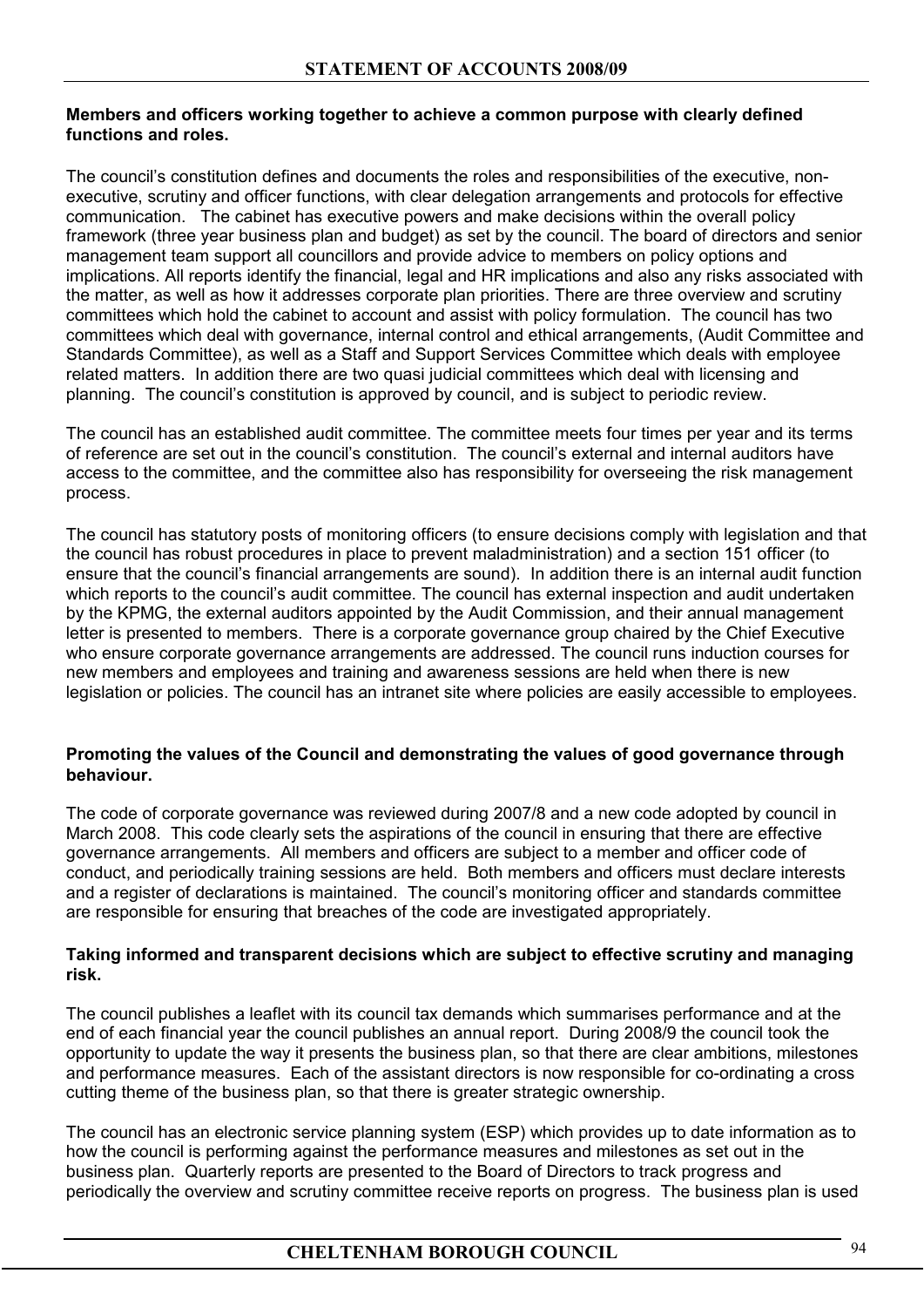to drive the organisation, and activities and associated expenditure have to demonstrate they are meeting business plan priorities. The council also prioritises expenditure to where the council's performance requires improvement. The council has an appraisal process where all employees are set objectives for the coming year which meet the business plan priorities.

The council approves the council's standing orders, financial rules and scheme of delegation and these are periodically reviewed to ensure that they are still relevant and appropriate. The staff and support services committee have a role to play in any review of the council's constitution to ensure that changes are considered in more detail ahead of their consideration by council. The council has a risk policy which was approved by the audit committee and clearly identifies responsibilities. This policy is reviewed on an annual basis. Risk management is embedded into the organisation and reports to cabinet identify risks associated with the proposals. The corporate risk register is periodically reviewed by the economy and business overview and scrutiny committee, while divisional risks are managed and monitored through the ESP system. The council reviewed the way in which it recorded risks within the council's business plan and there is now a specific section against each ambition identifying the risks. The council's budget is also risk assessed and risks identified for all saving proposals.

The council has a whistle blowing policy and has also agreed an anti-fraud and anti-corruption policy. These documents are available on the council web site, and accessible to employees from the intranet site. The council has a complaints and comments system for member of the public. There is a three stage complaint system which gives divisions an opportunity to resolve a complaint at the first point of contact but if a complainant is still unhappy they are entitled for the matter to be investigated on behalf of the chief executive. Complainants may also refer matters to the local government ombudsman for investigation once they have been through the council's complaint system.

Processes are in place governing the procedures for the regulation of investigatory powers act (RIPA) with clearly named officers. The council has also recently reviewed its procedures and processes for information management and data protection, and the internal auditors have identified a number of actions which will improve on the governance arrangements.

The council's budget is set annually and agreed by council. Monitoring reports are presented to cabinet and an outturn report and annual statement of accounts is approved by the council. The council operates with cost centre managers who are responsible for the day to day management of their budgets and all expenditure is incurred in line with financial rules. Each year the council produces an annual efficiency statement which demonstrates how the council makes 2.5% efficiency savings.

# **Developing the capacity and capability of members and officers to be effective.**

There is a member training programme, which is supported by both the human resources division and democratic services. Generic training needs for members are identified in consultation with members and group leaders. Senior officer training needs are identified through the appraisal process, and the Senior Leadership Team including Directors and the Chief Executive has recently completed a senior leadership development programme. The Chief Executive and strategic directors are developing a coaching relationship with other senior managers within the organisation so that they can free their time to deal with strategic and corporate projects as opposed to operational issues, and this approach is being rolled out through assistant directors to service managers.

# **Delivery through third parties**

The council delivers its housing management responsibilities through Cheltenham Borough Homes (CBH) an arms length management organisation wholly owned company of the council. CBH has its own internal control procedures and arrangements which are subject to internal and external audit as well as independent inspection. Annually internal audit review the procedures and policies and report on the adequacy of arrangements. The company policy is overseen by a board of directors which includes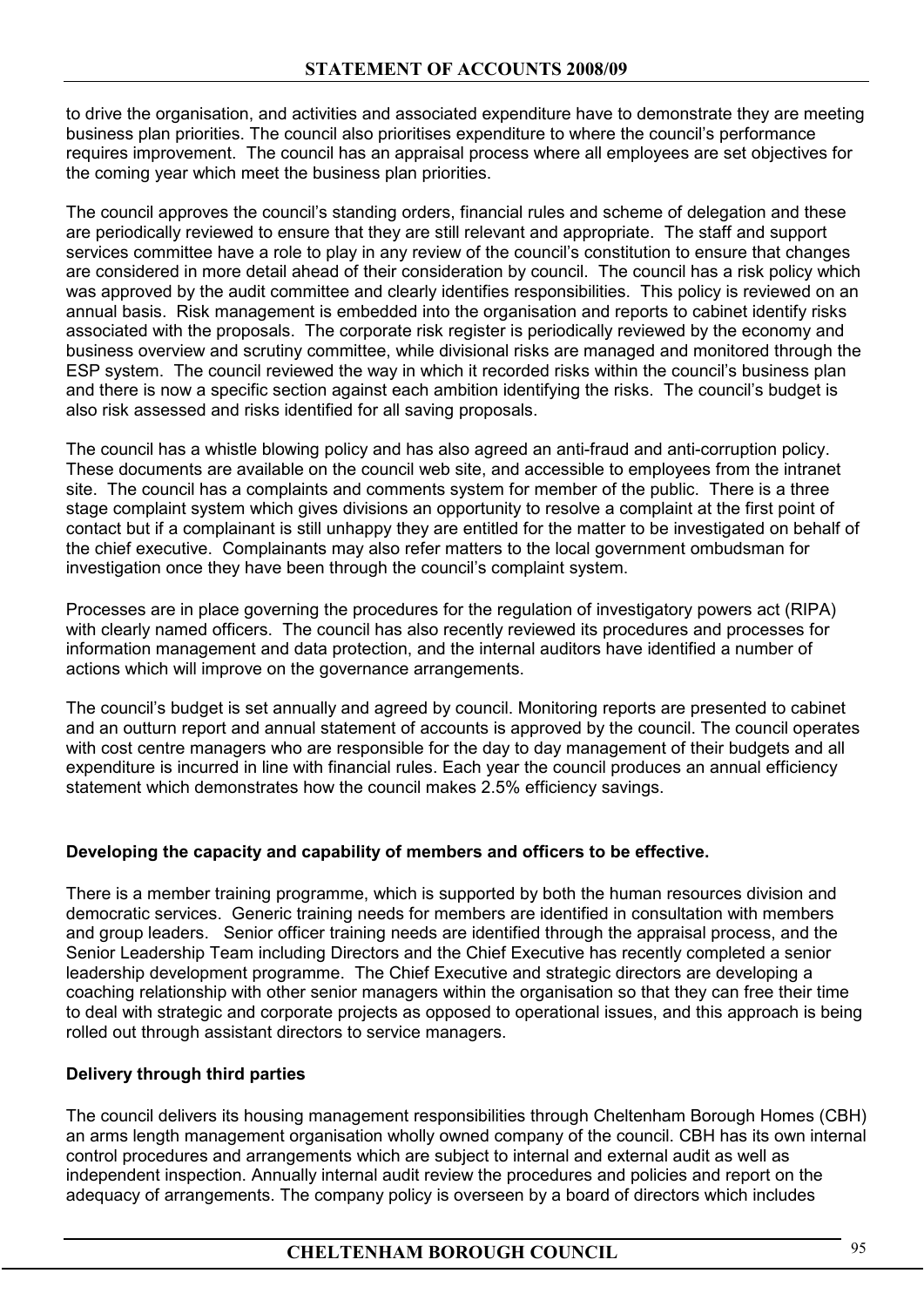tenants and it has an audit committee. A resources committee oversees CBH finances and managed HRA finances and reports to the board of directors. The board receives quarterly reports on performance. CBH has a service level agreement with the council and the management fee and level of service is agreed on an annual basis. Monthly monitoring meetings are held to discuss performance. Payroll and payments services are administered by CBC on behalf of CBH and the company shares the council's financial ledger system.

The council is a shareholder of Gloucestershire Airport, which is a company limited by shares, and is subject to the requirements set by the companies act. There is a board of directors who monitor the company's performance and are responsible for the internal control activities. The airport has a commercial director and company secretary as well as an airport director. The statutory accounts are audited each year by a private firm of accountants, and presented to the board and to the shareholders, and are approved at the AGM in September. The council's chief finance officer receives regular management accounts for the airport, and either he or the strategic director corporate services attends the monthly airport programme board meetings.

# **Review of effectiveness**

Cheltenham Borough Council has responsibility for conducting, at least annually, a review of the effectiveness of its governance framework, including the system of internal control. The review of effectiveness is informed by the work of the senior managers within the authority who have responsibility for the development and maintenance of the governance environment, the Head of Internal Audit's annual report, and also by comments made by the external auditors and other review agencies and inspectorates.

The effectiveness of the governance framework draws on evidence from:

- Internal and external audit and inspection
- Statutory officers group
- Financial controls
- Risk and performance management
- Assurance statements from each division
- Legal standards
- Code of corporate governance

The council approves the code of corporate governance and it has established a corporate governance officer group who oversee the review of the effectiveness of the code of corporate governance and internal control. All assistant directors have to complete an annual statement of assurance which outlines the key control areas to which the division should comply. This assurance statement is discussed with the director and cabinet member. Internal audit review the statements to identify common themes which need to be reflected in any action plan. Individual Assistant Directors are expected to take forward any specific control improvements within their own workplan, and these should be monitored through the ESP system. These certificates along with evidence from other sources such as audit letters, internal audit reports, corporate controls and the code of corporate governance are reviewed by the assistant chief executive, audit and assurance manager and the policy officer governance who identify governance and control issues to be included in the action plan for the forthcoming year, and reflected in the annual governance statement. The statement is then considered by the board of directors, the leader and the corporate governance group.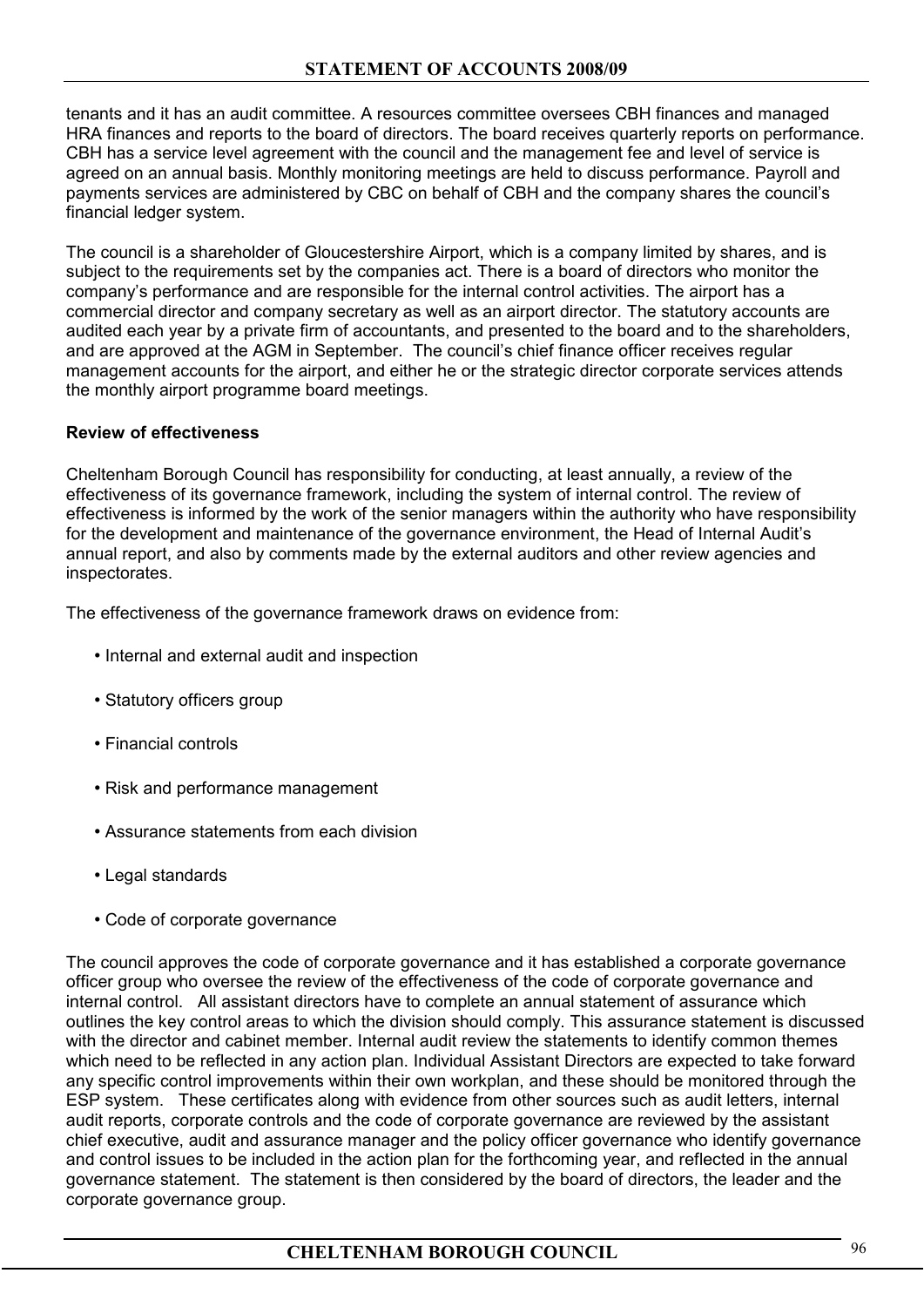The draft annual governance statement is presented to the audit committee who review the summary evidence and make a recommendation to council to approve the annual governance statement as part of the statement of accounts. The audit committee are then responsible for monitoring progress against the actions taken, or proposed, to deal with significant governance issues.

The economy and business improvement overview and scrutiny committee oversee the corporate risk register and satisfy themselves that action is being taken to mitigate against any risk, and the other two overview and scrutiny committees may get involved in key governance issues relating to their area of work e.g. scrutiny of partnership activity. The standards committee and the staff and support services committee were involved in the development of the code of governance and if assurance issues are identified which fall within their remit then they will need to satisfy themselves that the issues are being actioned and addressed.

Although internal control procedures are the responsibility of officers, major service issues are discussed with the relevant cabinet member. There is also a cabinet member (currently the leader) who has responsibility within their portfolio for corporate governance, internal audit and risk. Regular briefings are held with the cabinet member so that they are aware of any issues. The council has established an audit committee which receives reports from internal audit and external audit.

The council maintains its own in house internal audit function, which has clear lines of accountability to both the S151 officer and the chief executive. They periodically report to the board of directors and to members. External audit periodically undertake a full review of the adequacy of internal audit arrangements.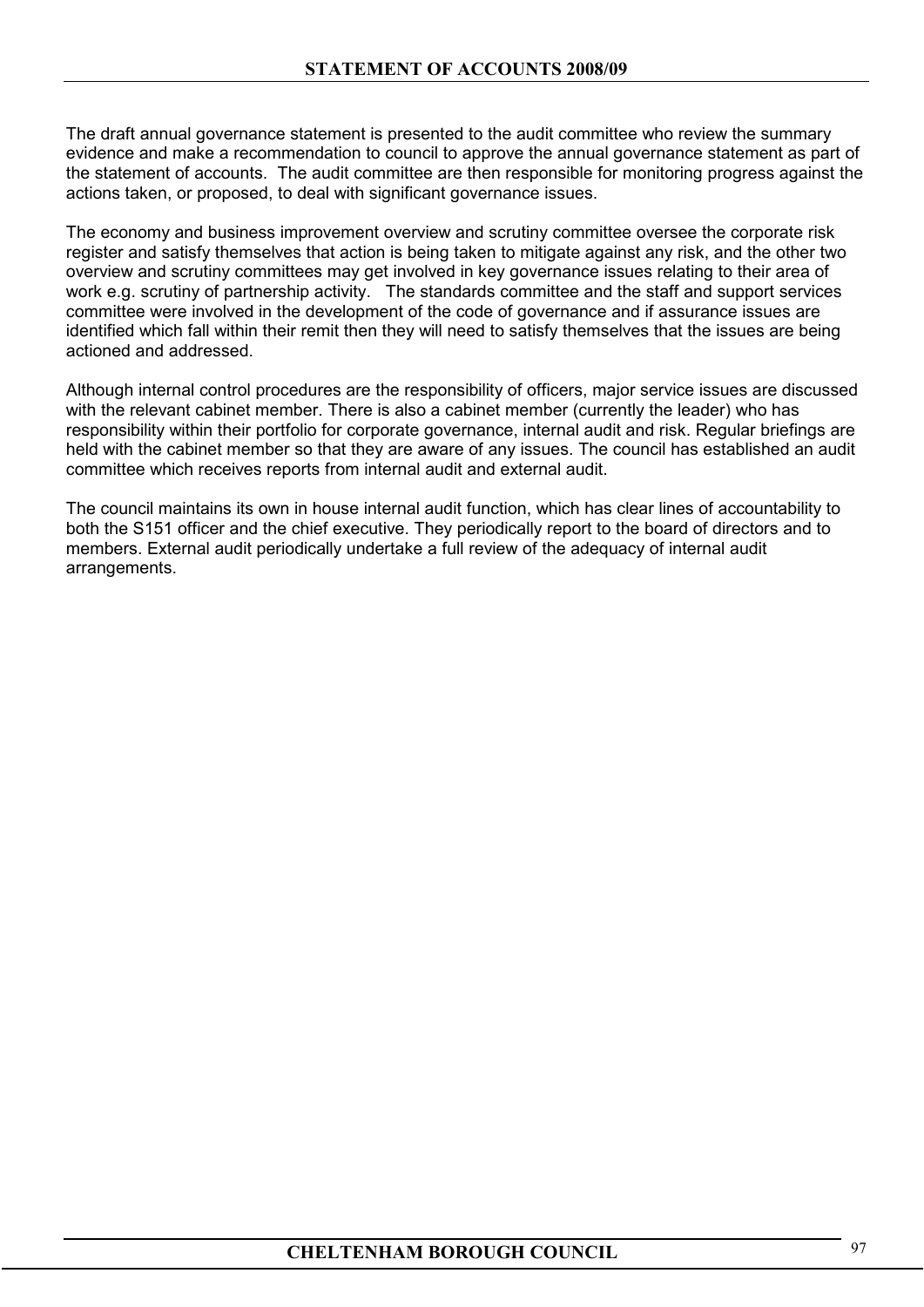# **Significant governance issues**

We have been advised on the implications of the result of the review of the effectiveness of the governance framework by audit committee, and a plan to address weaknesses and ensure continuous improvement of the system is in place.

| <b>Control issue</b><br>and source<br><b>April 2009-10</b>                                                                                                                                                                                              | <b>Action</b>                                                                                                                                                                                                                                                                                                                                                                                                                                 | <b>Lead officer</b>  |
|---------------------------------------------------------------------------------------------------------------------------------------------------------------------------------------------------------------------------------------------------------|-----------------------------------------------------------------------------------------------------------------------------------------------------------------------------------------------------------------------------------------------------------------------------------------------------------------------------------------------------------------------------------------------------------------------------------------------|----------------------|
| The Code of Corporate Governance was<br>adopted in March 2008 when the guidance<br>was first issued. The code needs to be<br>reviewed in light of experience of operating                                                                               | A review of the Code of Corporate<br>Governance should be carried out to identify<br>if there is a need to strengthen it.                                                                                                                                                                                                                                                                                                                     | Assistant CEO        |
| the new code.<br>Governance assurance                                                                                                                                                                                                                   | The agreed terms of reference for the<br>Governance group (10-01-2007) should be<br>reviewed and approved                                                                                                                                                                                                                                                                                                                                     | <b>Assistant CEO</b> |
| There is concern that not all corporate<br>policies, departmental procedures and codes<br>of practice have identified owners and are                                                                                                                    | Key policies, procedures and codes together<br>with their owner and review date will be<br>identified.                                                                                                                                                                                                                                                                                                                                        | <b>Assistant CEO</b> |
| reviewed on a routine basis<br>Governance assurance                                                                                                                                                                                                     | Adopt a corporate method of version control<br>for policies and procedures<br>that identifies, date of creation, date of<br>review, owner, file location and if on the<br>intranet and or internet.                                                                                                                                                                                                                                           | All AD <sub>s</sub>  |
| The current audit of payroll highlights that<br>controls could be put at risk due to<br>anticipated short term resource constraints in<br>the payroll team.<br><b>Audit Assurance report</b>                                                            | HR operations manager's response to the<br>audit report should include a plan of action<br>to manage resource issues as evidence that<br>risks to key controls are being managed in<br>the shorter term.                                                                                                                                                                                                                                      | AD HR                |
| More assurance is needed on community and<br>business grant award procedures: to ensure<br>viability of grant aided organisation or<br>business, the control of financial risks and<br>formal monitoring arrangements.<br><b>Audit Assurance report</b> | Procedures will be put in place to assess the<br>risks and standard contract documents for<br>Community Investment and Community<br>Giving Grants for all economic regeneration<br>and partnership grant funding activity will be<br>used. Monitoring arrangements will be put<br>in place. Where CBC is administering funds<br>on behalf of other organisations appropriate<br>monitoring and feedback arrangements will<br>be put in place. | <b>Assistant CEO</b> |
| The council has put in place arrangements<br>for safeguarding children but arrangements<br>need to be strengthened in relation to<br>management and oversight.<br>Governance assurance                                                                  | A methodology will be developed to enable<br>managers to periodically test and review the<br>arrangements within their division, along<br>with reporting, action plans and feedback to<br>senior management should arrangements not<br>be satisfactory.                                                                                                                                                                                       | All ADs              |
| The Use of Resources assessment has<br>identified a need to develop<br>targets for income collection and recovery of<br>arrears<br>KPMG Use of Resources Assessment 2007-<br>08                                                                         | To develop a corporate debt recovery policy<br>with clear targets and performance<br>monitoring arrangements                                                                                                                                                                                                                                                                                                                                  | AD CAST              |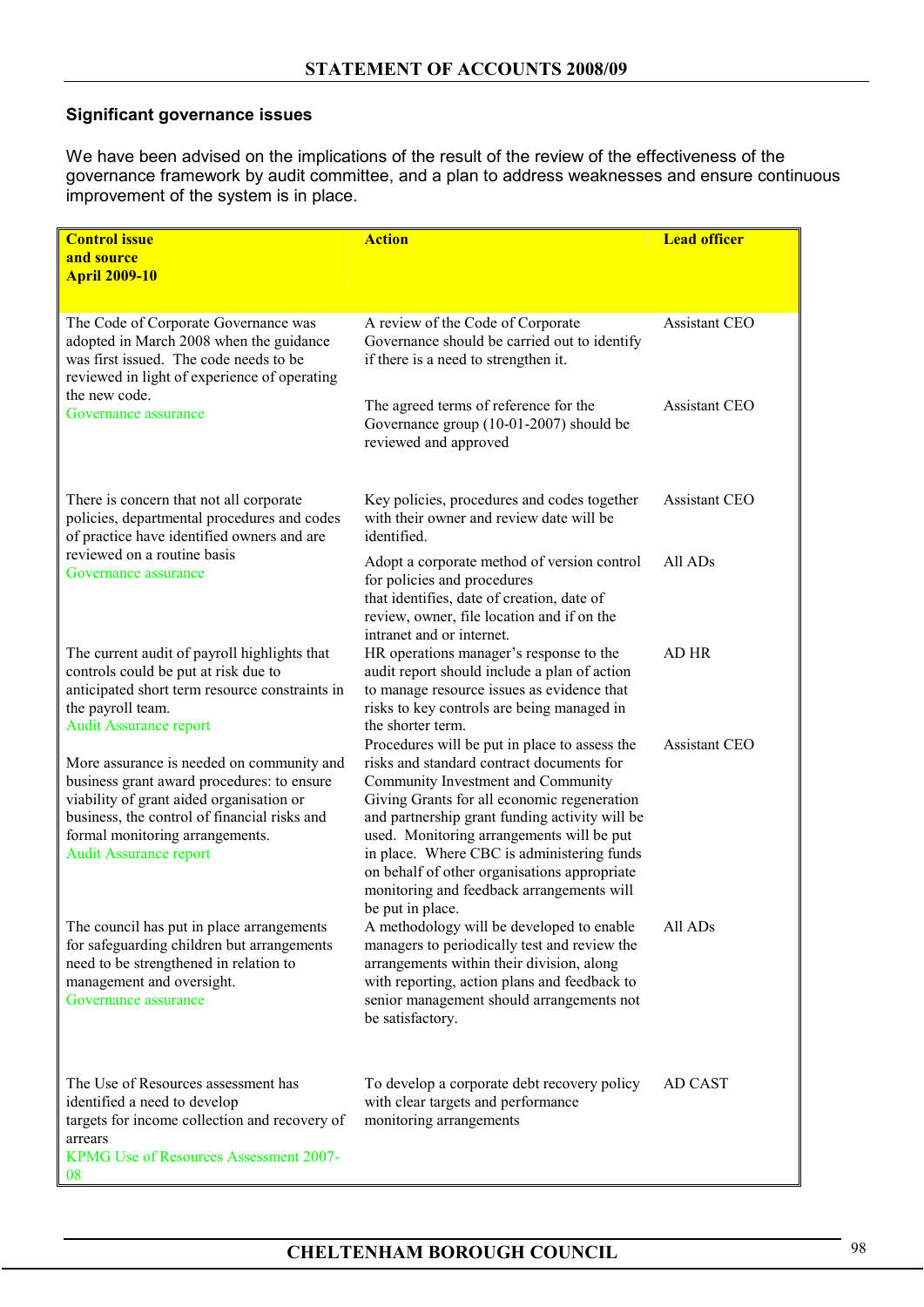We propose over the coming year to take steps to address the above matters to further enhance our governance arrangements. We are satisfied that these steps will address the need for improvements which were identified in our review of effectiveness, and will monitor their implementation and operation as part of our next annual review. Signed: Leader of Council

………..................…………………………………Councillor Steve Jordan

and Chief Executive

………..................…………………………………Andrew North

on behalf of Cheltenham Borough Council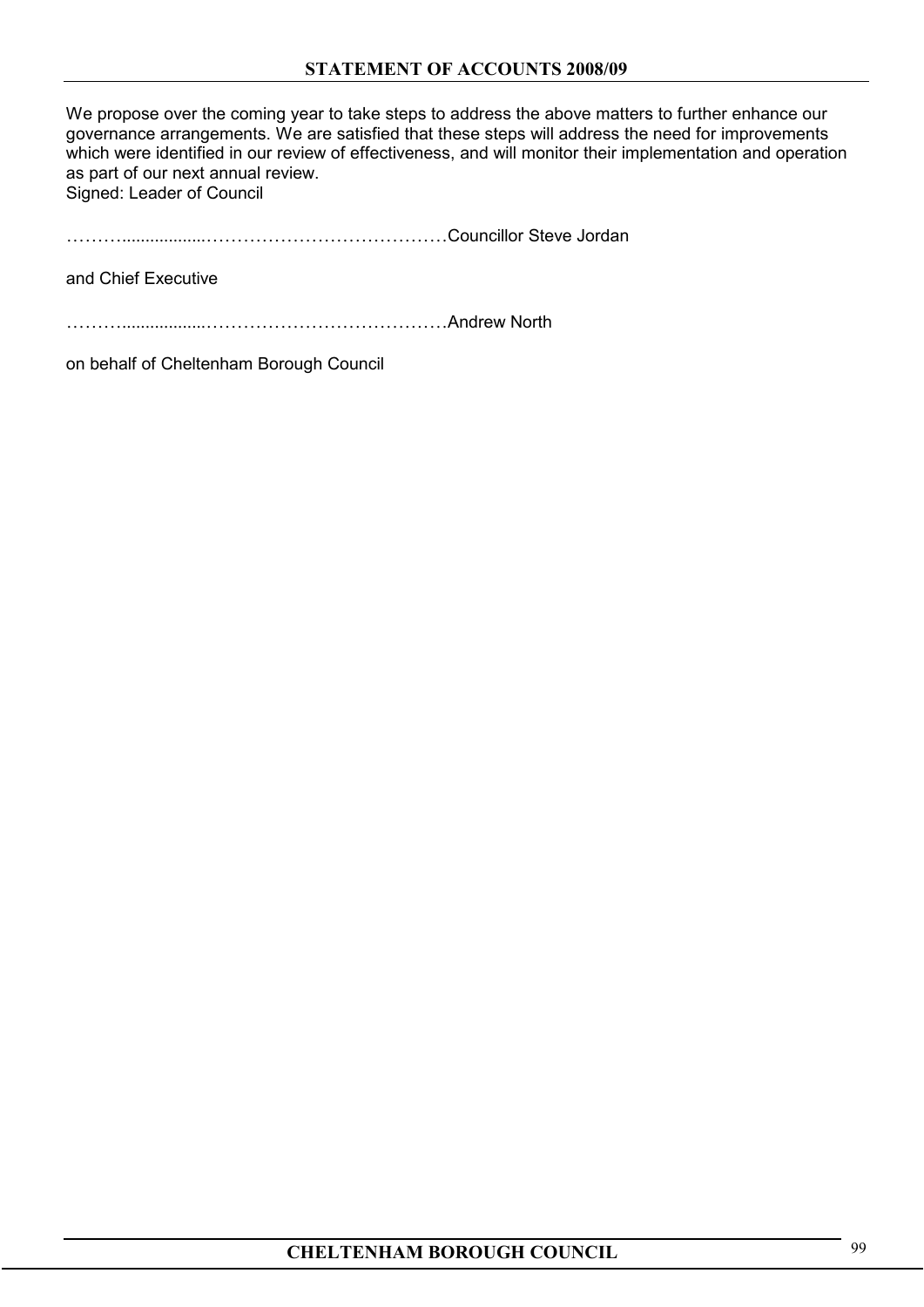# **GLOSSARY OF TERMS**

- **Accounting Period** The period of time covered by the accounts, normally a period of twelve months, commencing on 1<sup>st</sup> April for local authority accounts.
- **Accounts** A generic term for statements setting out details of income and expenditure or assets and liabilities or both, in a structured manner. Accounts may be categorised either by the type of transactions they record, e.g. revenue account, capital account or by the purpose they serve, e.g. management accounts, final accounts, balance sheets.
- Accruals Sums included in the final accounts to cover income or expenditure attributable to the accounting period but for which payment has not been made/received at the balance sheet date.
- Actual **Actual**, as opposed to budget, expenditure and income directly attributable to an accounting period, generally referred to as 'actuals'.
- **Amortised cost** Financial instruments are shown on the balance sheet at amortised cost, being the principal amount of the loan plus or minus the balance of any premium or discount associated with that loan, plus any interest accrued at the balance sheet date.
- Audit **Audit** An independent examination of an organisation's activities, either by internal audit or the organisation's external auditor.
- **Balances** Working balances are reserves needed to finance expenditure in advance of income from debtors, precepts and grants. Any excess may be applied, at the discretion of the authority, to reduce future demands on the Collection Fund or to meet unexpected costs during the year. Balances on holding accounts and provisions are available to meet expenditure in future years without having adverse effect on revenue expenditure.
- **Budget** A statement of the income and expenditure policy plan of the Council over a specified period. The most common is the annual Revenue Budget expressed in financial terms and including other physical data, e.g. manpower resources.
- **Capital Financing** The raising of money to finance capital expenditure. In the past the cost of capital assets was usually met by borrowing, but capital expenditure may also be financed by other means such as leasing, contributions from revenue accounts, the proceeds from the sale of capital assets, capital grants and contributions from developers or others.

#### **Capital Financing Requirement**  The capital financing requirement measures the authority's underlying need to borrow for capital purposes.

- **Capital Grants** Government grant towards capital expenditure on a specific service or project.
- **Cash Limit** A method of expenditure control which restricts the amount available for spending for a particular purpose to a specified cash amount, regardless of the effects of inflation.
- **Collection Fund** This is a statutory fund kept separate from the main accounts of the Council. It records all income due from the Council Tax, National Non Domestic Rates and Revenue Support Grant and shows the precept payments due to Gloucestershire County Council and the Gloucestershire Police Authority.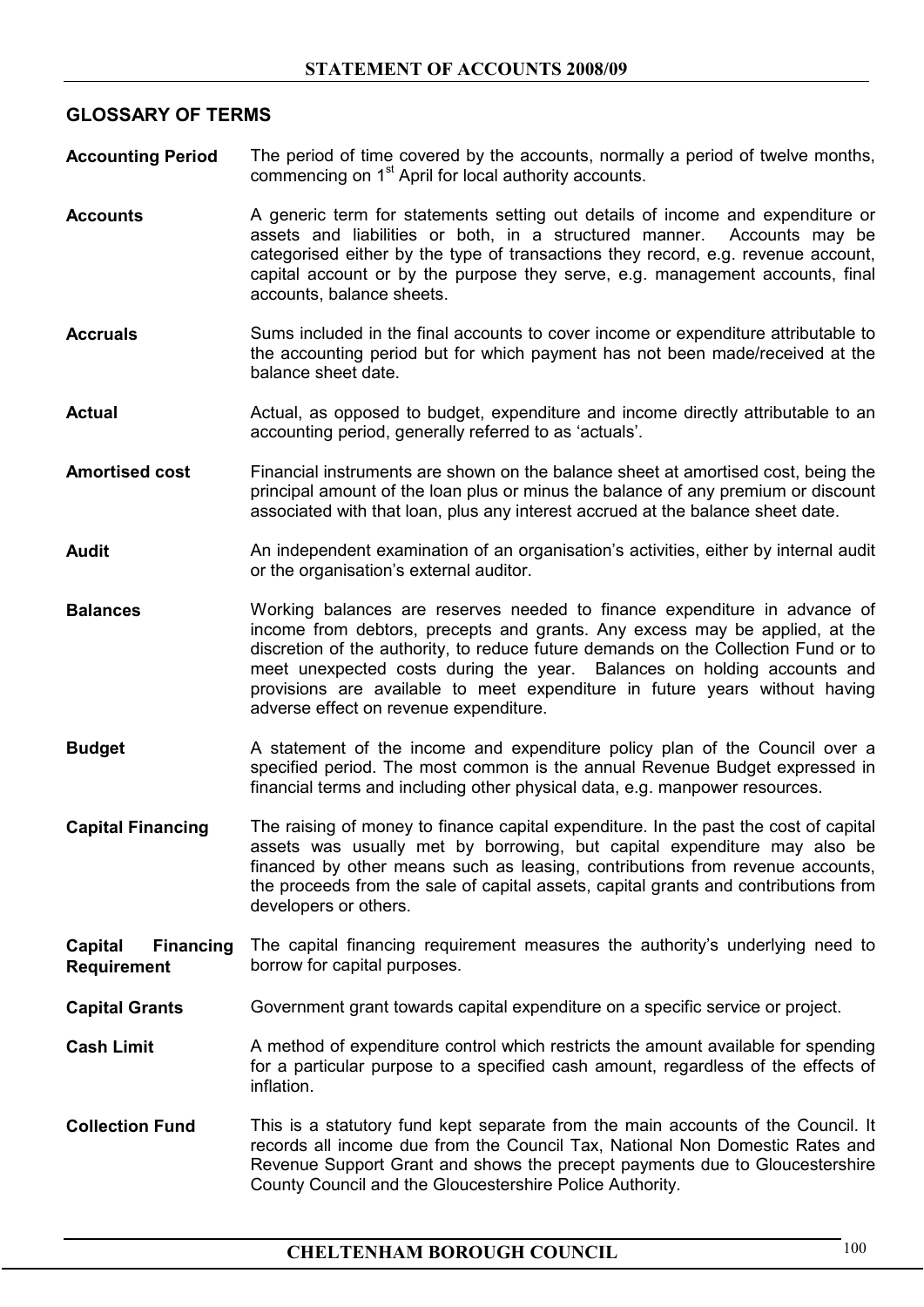- **Contingent Asset** An asset which exists at the balance sheet date where the outcome will be confirmed only on the occurrence or non-occurrence of one or more uncertain future events, for example, a claim for compensation that an authority is pursuing through the due legal process, where the outcome will only be decided by the decision of the courts.
- **Contingent Liability** A liability which exists at the balance sheet date where the outcome will be confirmed only on the occurrence or non-occurrence of one or more uncertain future events, for example, the default by a borrower on a loan from a third party for which the authority has given a guarantee.
- **Creditors** Amounts owed by the Authority for work done, goods received or services rendered within the accounting period, but for which payment was not made at the balance sheet date.
- **Current Assets** Assets which can be expected to be consumed or realised during the next accounting period.
- **Current Liabilities** Amounts which will become due or could be called upon during the next accounting period.
- **Debtor** An amount due to an organisation within the accounting period not received at the balance sheet date.
- **Deferred Charges** Expenditure which has been capitalised but which does not always produce a fixed asset, e.g. renovation grants.
- **Deferred Liabilities** This represents the liability for principal repayments on finance leases.
- **Depreciation** The theoretical loss in value of an asset, owing to age, wear and tear, deterioration, or obsolescence.
- **Effective Interest Rate (EIR)**  The interest rate that can be applied to a loan to take account of all discounted cash flows during the life of the loan, to include any changes to actual interest rates and any premiums or discounts paid or received.
- **Employee Costs** These include salaries, wages and allied national insurance and superannuation costs payable by the Borough Council, together with training expenses and charges relating to the index-linking of pensions of former employees.
- **Final Accounts** Accounts prepared for an accounting period, usually in a summarised form. These accounts show the net surplus (profit) or deficit (loss) on individual services and a balance sheet is prepared for them. They are produced as a record of steward-ship and are available to interested parties. Local authorities are required to publish each year a Statement of Account (final accounts and balance sheet) as specified in the Accounts and Audit Regulations 1993.
- **Finance Lease** A lease that transfers substantially all of the risks and rewards of ownership of a fixed asset to the lessee.
- **Financial Year** The local authority financial year commences 1<sup>st</sup> April and finishes 31<sup>st</sup> March the following year.
- **Fixed Asset** Assets which can be expected to be of use or benefit to the Authority in providing its service for more than one accounting period.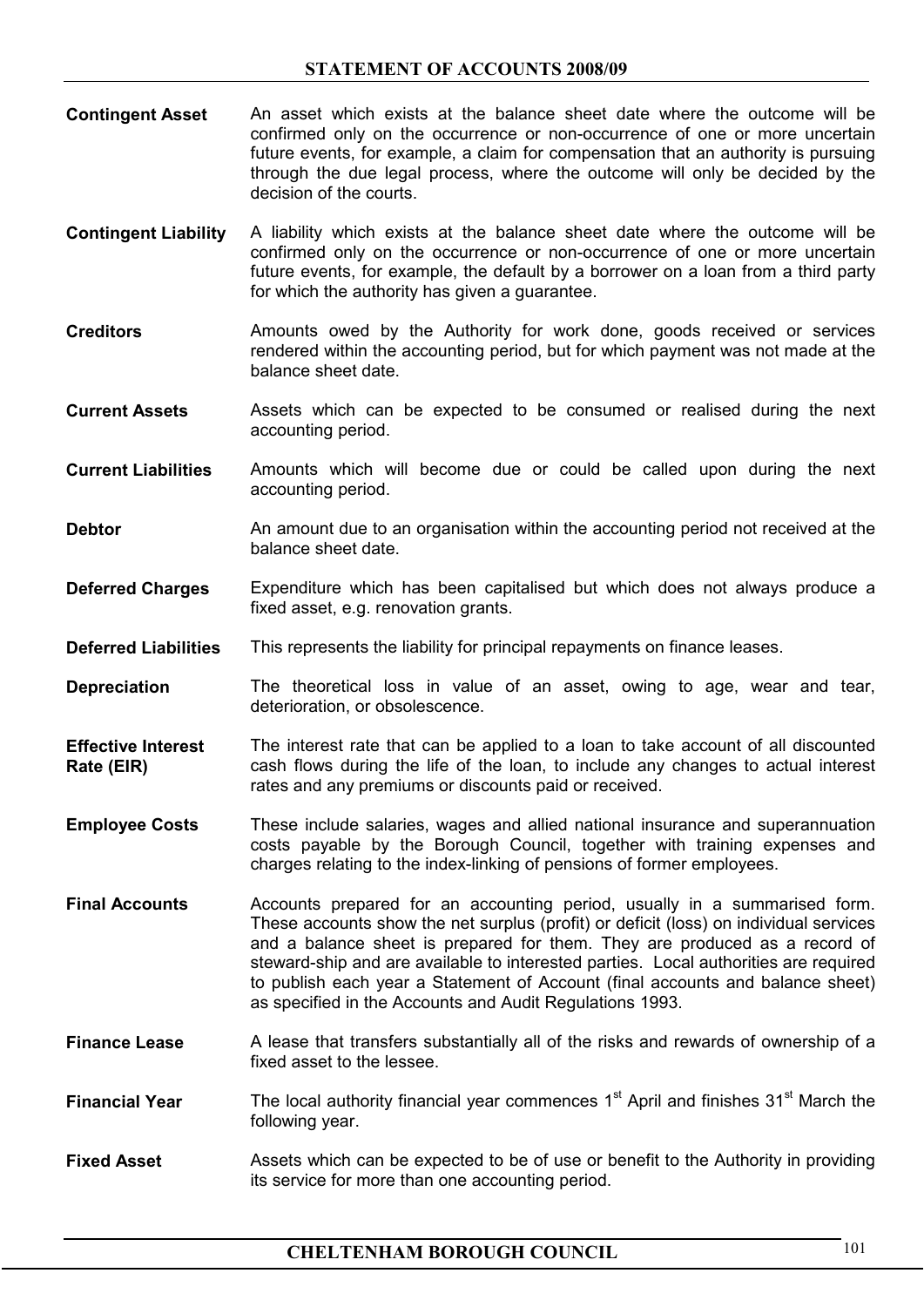**Government Grants** Payments by central government towards local authority expenditure. They must be specific e.g. Housing Benefits, or general e.g. Revenue Support Grant.

Housing Investment Annual submission that housing authorities make to government which details **Programme (HIP)** their capital expenditure plans and the strategy proposed to meet local housing requirements.

**Impairment** A loss in value of an asset as a result of damage or other event

**Interest** An amount received or paid for the use of a sum of money when it is invested or borrowed.

**Joint Venture An entity in which the reporting authority has an interest on a long-term basis and** is jointly controlled by the reporting authority and one or more entities under a contractual or other binding agreement.

**Minimum Revenue**  The minimum amount which must be charged to an authority's revenue accounts **Provision** as a contribution towards the reduction in its overall borrowing requirement. It is calculated by applying a prescribed percentage of the capital financing requirement (currently 4%).

**National Non Domestic Rates (NNDR)** A NNDR poundage is set annually by central government and collected by Charging Authorities. The proceeds are redistributed by the government between Local Authorities in proportion to their adult population.

**Operating Lease** A lease under which the ownership of the asset remains with the lessor; for practical purposes it is equivalent to contract hiring.

**Precepts** The amount which a Precepting Authority (e.g. a County Council) requires from a Charging Authority to meet its expenditure requirements.

**Renovation Grants** Statutory or discretionary payments that local authorities make to home-owners to provide basic amenities and enable them to bring dwellings up to modern standards. The maximum amounts payable are determined by government, which reimburses the authority for part of the cost it incurs in providing the grants.

**Repairs & Renewals**  A fund which an authority can establish to meet the cost of repairing, maintaining, **Fund** replacing and renewing its buildings, vehicles, plant and equipment.

**Revenue Support Grant** A grant paid by government to meet a proportion of the local authority expenditure necessary to provide a standard level of service throughout the country.

**Stock** Items of raw materials and stores an authority has procured to use on a continuing basis which it has not used.

**Subsidiary** An entity is a subsidiary of the reporting authority if the authority is able to exercise control over the operating and financial policies of the entity, and is able to gain benefits from the entity or is exposed to the risk of potential losses arising from this control.

**Value for Money** An expression describing the benefit obtained (not just in financial terms) for a given input of cash. The phrase is widely used within public bodies, but there are many difficulties in its use because value, as such, is a subjective measure and there are rarely supporting objective measures. The Council's external auditor,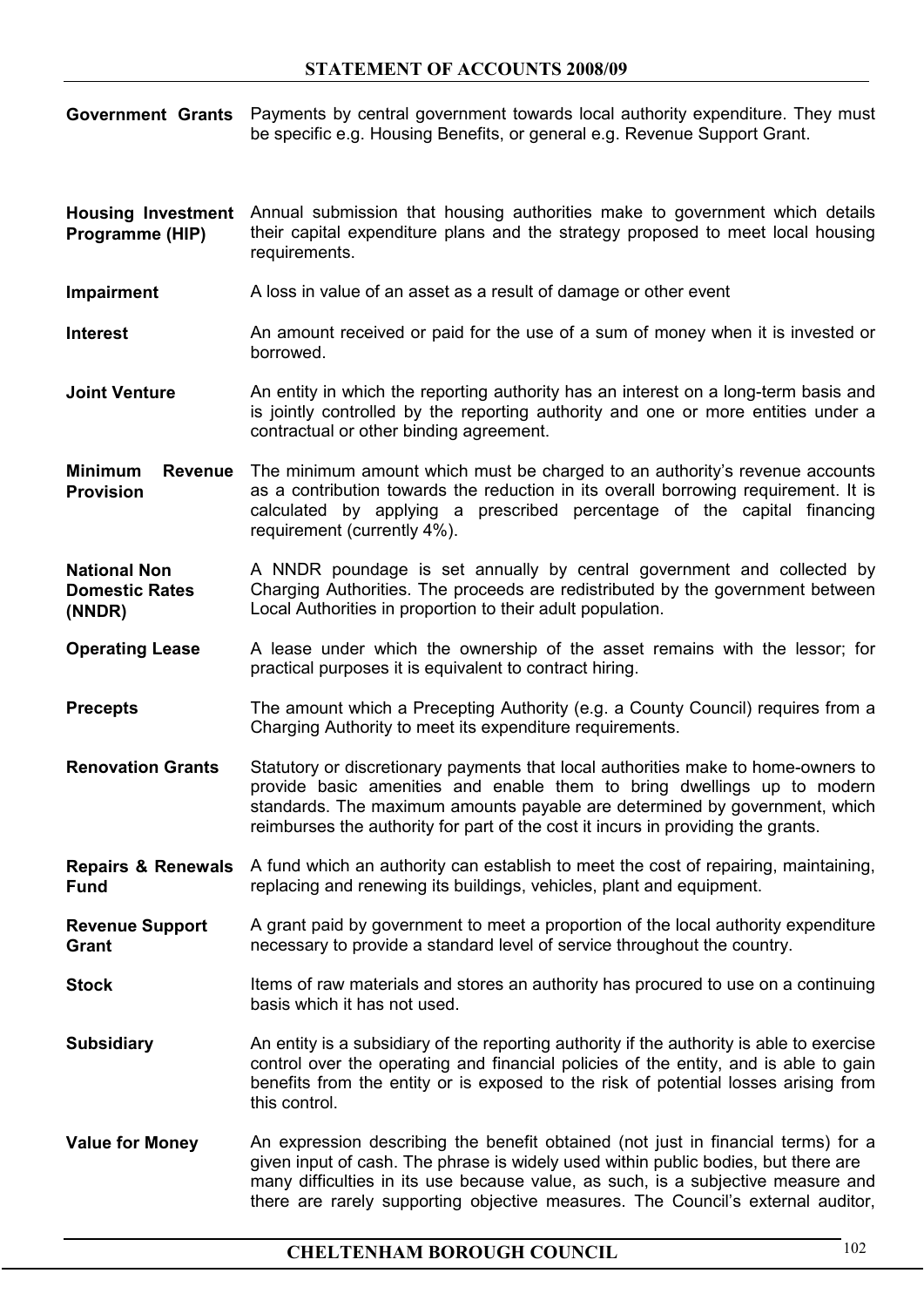appointed by the Audit Commission, is required to consider value for money with the three objectives of economy of input, efficiency of operation and effectiveness of output in service provision.

**Work in Progress** The cost of work done on an uncompleted project at a specified date which has not been recharged to the appropriate account at that date.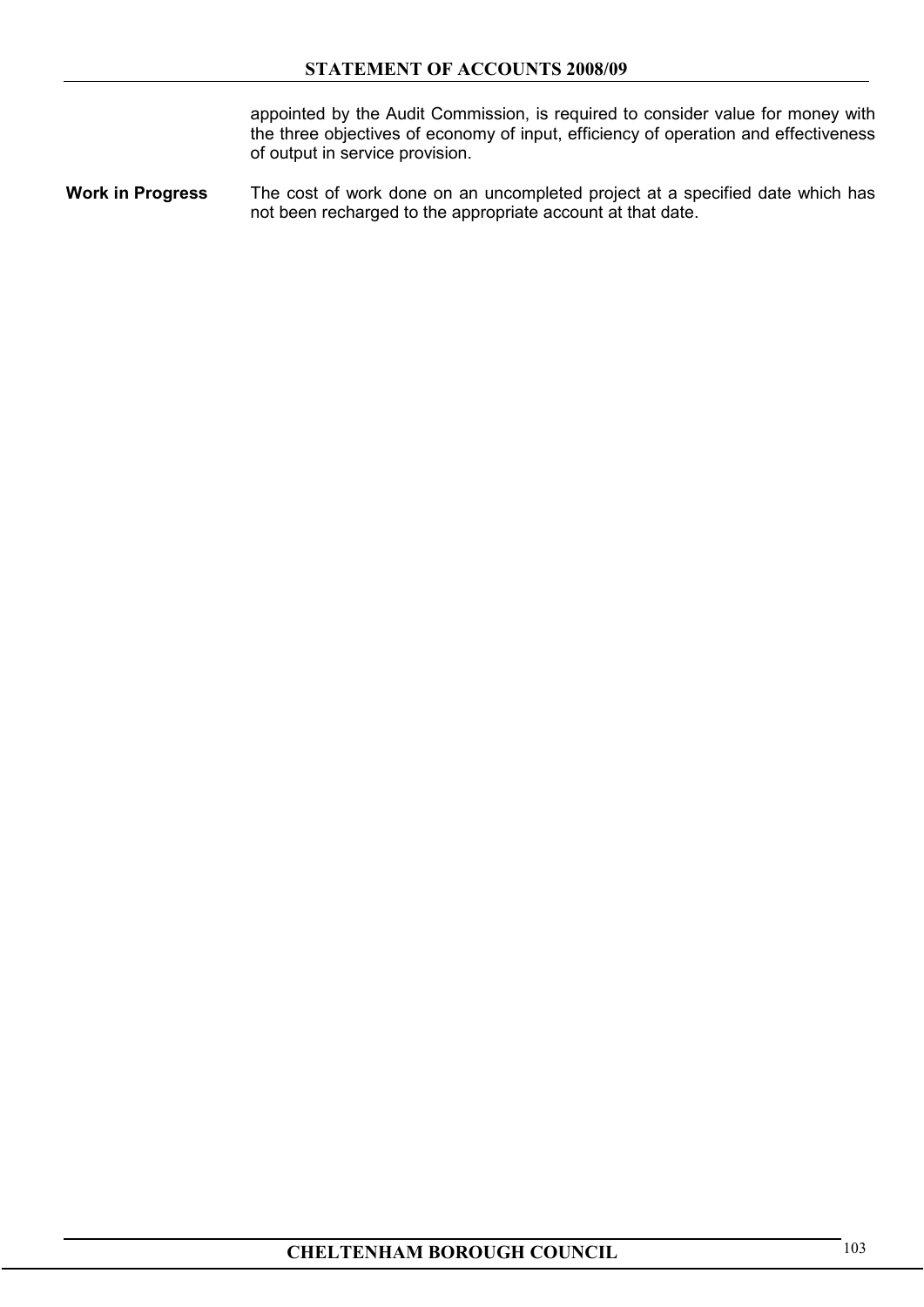#### **Independent auditors' report to the Members of Cheltenham Borough Council**

#### **Opinion on the accounting statements**

We have audited the accounting statements and related notes of Cheltenham Borough Council and its Group for the year ended 31 March 2009 under the Audit Commission Act 1998. The accounting statements comprise the Authority and Group Income and Expenditure Account, the Statement of Movement on the General Fund Balance, the Authority and Group Balance Sheet, the Authority and Group Statement of Total Recognised Gains and Losses, the authority and Group Cash Flow Statement, the Housing Revenue Account Income and Expenditure Account, the Statement of Movement on the Housing Revenue Account and the Collection Fund. The accounting statements have been prepared under the accounting policies set out in the Statement of Accounting Policies.

This report is made solely to Cheltenham Borough Council as a body, in accordance with Part II of the Audit Commission Act 1998. Our audit work has been undertaken so that we might state to Cheltenham Borough Council as a body, those matters we are required to state to them in an auditor's report and for no other purpose. To the fullest extent permitted by law, we do not accept or assume responsibility to anyone other than Cheltenham Borough Council, as a body, for our audit work, for this report, or for the opinions we have formed.

#### **Respective responsibilities of the Responsible Financial Officer and auditors**

The Responsible Financial Officer's responsibilities for preparing the financial statements in accordance with relevant legal and regulatory requirements and the Code of Practice on Local Authority Accounting in the United Kingdom 2008 are set out in the Statement of Responsibilities for the Statement of Accounts.

Our responsibility is to audit the accounting statements and related notes in accordance with relevant legal and regulatory requirements and International Standards on Auditing (UK and Ireland).

We report to you our opinion as to whether the accounting statements and related notes present fairly, in accordance with relevant legal and regulatory requirements and the Code of Practice on Local Authority Accounting in the United Kingdom 2008:

- the financial position of the Authority and its income and expenditure for the year; and
- the financial position of the Group and its income and expenditure for the year.

We review whether the governance statement reflects compliance with 'Delivering Good Governance in Local Government: A Framework' published by CIPFA/SOLACE in June 2007. We report if it does not comply with proper practices specified by CIPFA/SOLACE or if the statement is misleading or inconsistent with other information we are aware of from our audit of the financial statements. We are not required to consider, nor have we considered, whether the governance statement covers all risks and controls. Neither are we required to form an opinion on the effectiveness of the Authority's corporate governance procedures or its risk and control procedures.

We read other information published with the accounting statements and related notes and consider whether it is consistent with the audited accounting statements and related notes. This other information comprises the Explanatory Foreword. We consider the implications for our report if we become aware of any apparent misstatements or material inconsistencies with the accounting statements and related notes. Our responsibilities do not extend to any other information.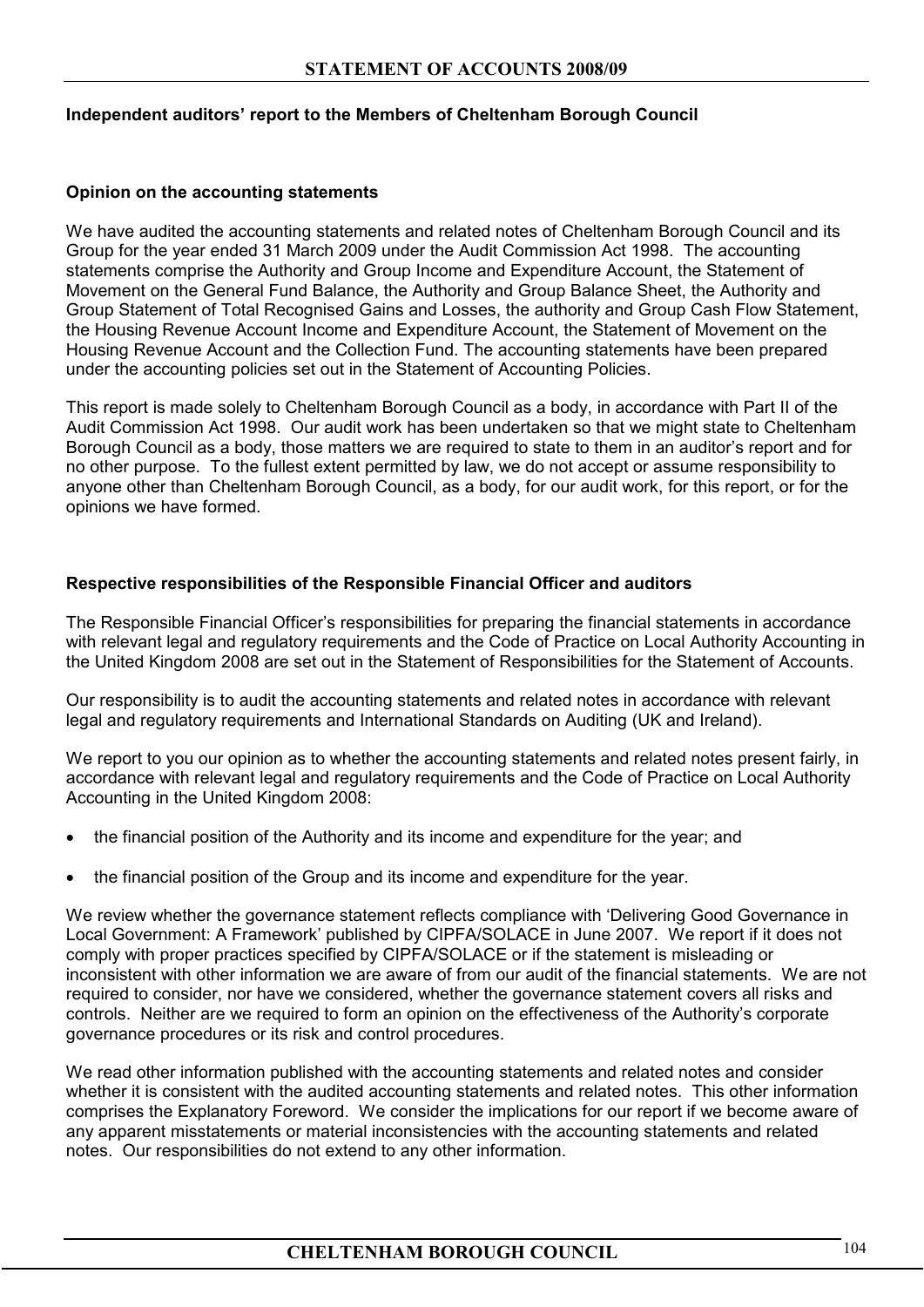## **Basis of audit opinion**

We conducted our audit in accordance with the Audit Commission Act 1998, the Code of Audit Practice issued by the Audit Commission and International Standards on Auditing (UK and Ireland) issued by the Auditing Practices Board. An audit includes examination, on a test basis, of evidence relevant to the amounts and disclosures in the accounting statements and related notes. It also includes an assessment of the significant estimates and judgments made by the Authority in the preparation of the accounting statements and related notes, and of whether the accounting policies are appropriate to the Authority's circumstances, consistently applied and adequately disclosed.

We planned and performed our audit so as to obtain all the information and explanations which we considered necessary in order to provide us with sufficient evidence to give reasonable assurance that the accounting statements and related notes are free from material misstatement, whether caused by fraud or other irregularity or error. In forming our opinion we also evaluated the overall adequacy of the presentation of information in the accounting statements and related notes.

# **Opinion**

In our opinion the accounting statements and related notes present fairly, in accordance with relevant legal and regulatory requirements and the Code of Practice on Local Authority Accounting in the United Kingdom 2008, the financial position of the Authority and its Group as at 31 March 2009 and its income and expenditure for the year then ended.

Ian Pennington (Senior Statutory Auditor) **for and on behalf of KPMG LLP** Statutory Auditor **Cardiff** 

30 September 2009